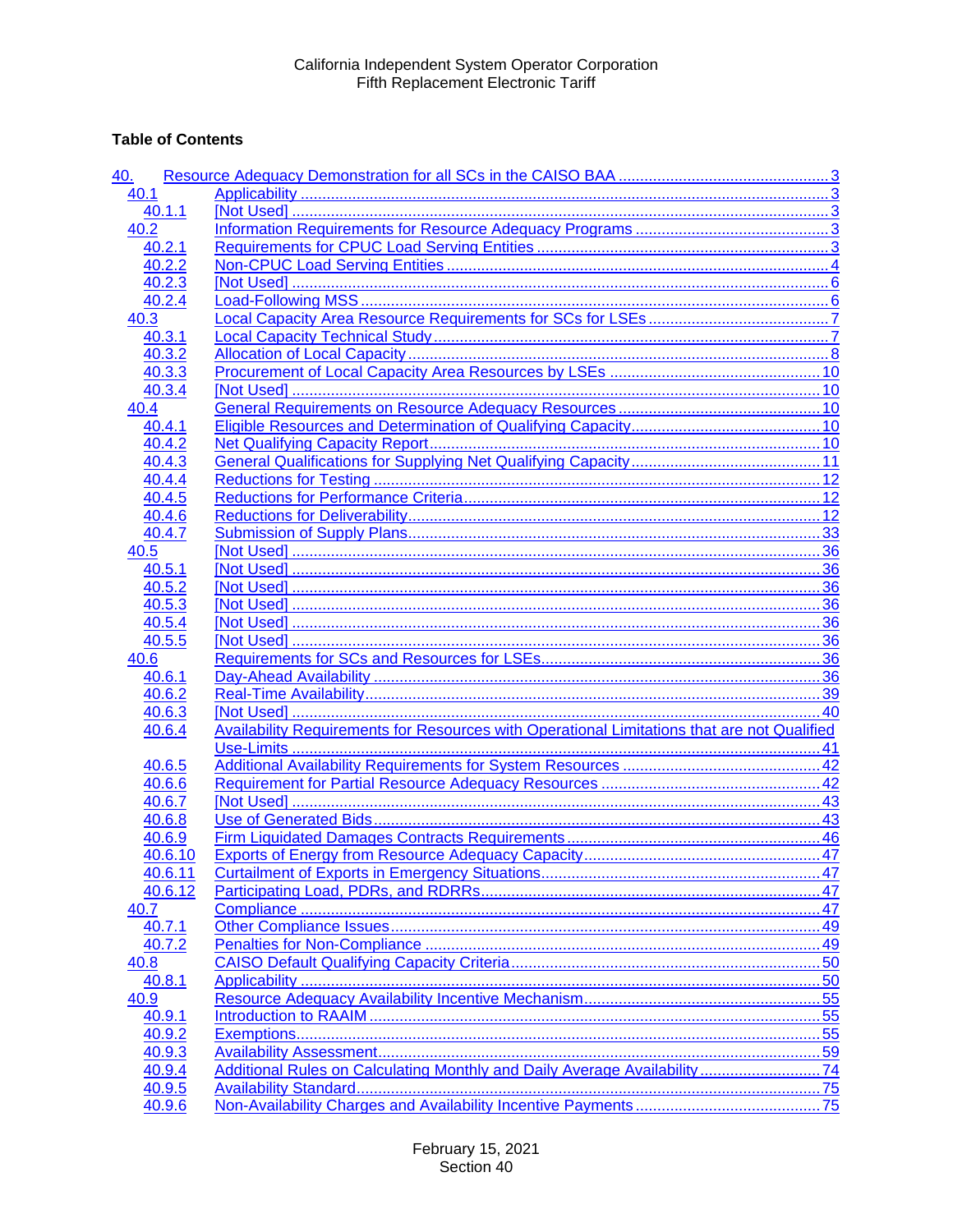| 40.9.7               |  |
|----------------------|--|
| 40.10                |  |
| $\overline{40.10.1}$ |  |
| 40.10.2              |  |
| 40.10.3              |  |
| 40.10.4              |  |
| 40.10.5              |  |
| 40.10.6              |  |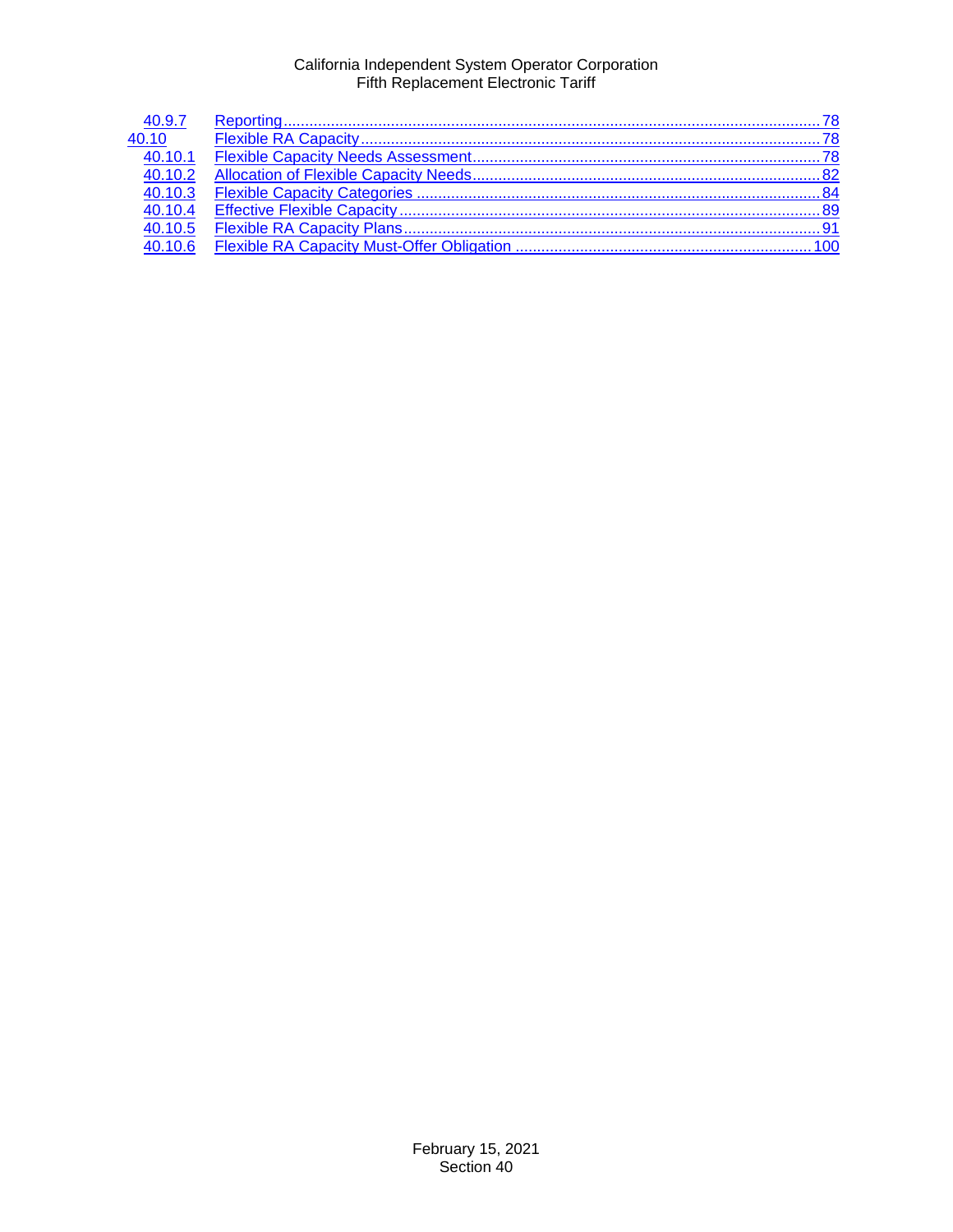## <span id="page-2-0"></span>**40. Resource Adequacy Demonstration for all SCs in the CAISO BAA**

## <span id="page-2-1"></span>**40.1 Applicability**

A Load Serving Entity, and its Scheduling Coordinator, shall be exempt from this Section 40 during the next Resource Adequacy Compliance Year, if the metered peak Demand of the Load Serving Entity did not exceed one (1) MW during the twelve months preceding October 1 of the year preceding the Resource Adequacy Compliance Year in question. This Section 40 shall apply to all other Load Serving Entities and their respective Scheduling Coordinators. For purposes of Section 40, a Load Serving Entity shall not include any entity satisfying the terms of California Public Utilities Code Section 380(k)(3).

## <span id="page-2-2"></span>**40.1.1 [Not Used]**

## <span id="page-2-3"></span>**40.2 Information Requirements for Resource Adequacy Programs**

## <span id="page-2-4"></span>**40.2.1 Requirements for CPUC Load Serving Entities**

- (a) The Scheduling Coordinator for a CPUC Load Serving Entity must provide the CAISO with all information or data to be provided to the CAISO as required by the CPUC and pursuant to the schedule adopted by the CPUC, except that the monthly Resource Adequacy Plans or the same information as required to be included in the monthly Resource Adequacy Plans, plus any other information the CAISO requires as identified in the Business Practice Manual, shall be submitted to the CAISO no less than 45 days in advance of the first day of the month covered by the plan, as provided in Section 40.2.1(e).
- (b) Where the information or data provided to the CAISO under Section 40.2.1(a) does not include Reserve Margin(s), then the provisions of Section 40.2.2.1(b) shall apply.
- (c) Where the information or data provided to the CAISO under Section 40.2.1(a) does not include criteria for determining qualifying resource types and their Qualifying Capacity, then the provisions of Section 40.8 shall apply.
- (d) Where the information or data provided to the CAISO under Section 40.2.1(a) does not include annual and monthly Demand Forecast requirements, then the provisions of Section 40.2.2.3 shall apply.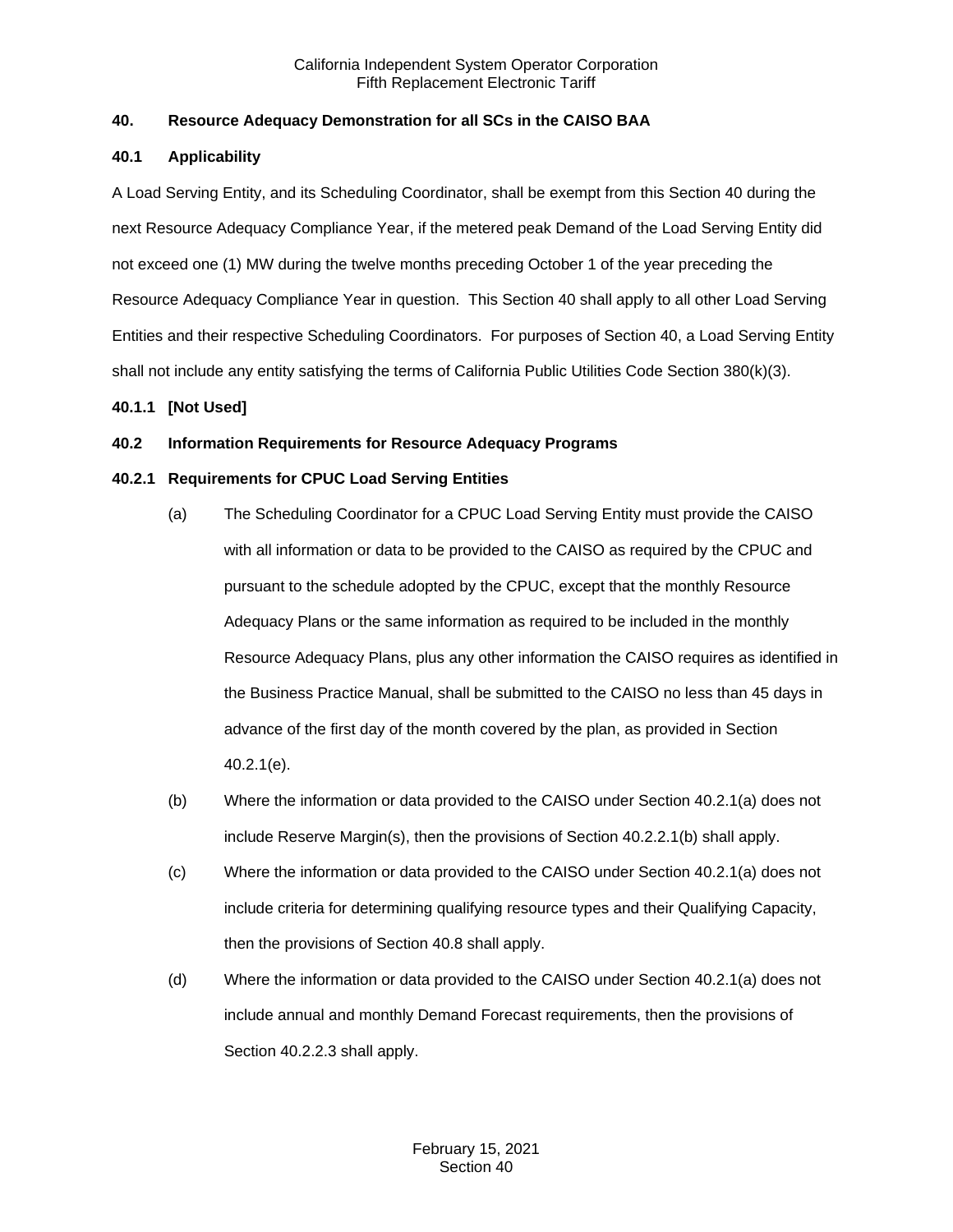(e) Where the information or data provided to the CAISO under Section 40.2.1(a) does not include annual and monthly Resource Adequacy Plan requirements that include, at a minimum, identifying Local Capacity Area Resources and Listed Local RA Capacity, or where there is a requirement to submit monthly Resource Adequacy Plans but the submission date is less than 45 days in advance of the first day of the month covered by the plan, then Section 40.2.2.4 shall apply.

## <span id="page-3-0"></span>**40.2.2 Non-CPUC Load Serving Entities**

## **40.2.2.1 Reserve Margin**

- (a) The Scheduling Coordinator for a Non-CPUC Load Serving Entity must provide the CAISO with the Reserve Margin(s) adopted by the appropriate Local Regulatory Authority or federal agency for use in the annual Resource Adequacy Plan and monthly Resource Adequacy Plans listed as a percentage of the Demand Forecasts developed in accordance with Section 40.2.2.3.
- (b) For the Scheduling Coordinator for a Non-CPUC Load Serving Entity for which the appropriate Local Regulatory Authority or federal agency has not established a Reserve Margin(s) or a CPUC Load Serving Entity subject to Section 40.2.1.1(b), the Reserve Margin for each month shall be no less than fifteen percent (15%) of the LSE's peak hourly Demand for the applicable month, as determined by the Demand Forecasts developed in accordance with Section 40.2.2.3.

#### **40.2.2.2 Qualifying Capacity Criteria**

The Scheduling Coordinator for a Non-CPUC Load Serving Entity must provide the CAISO with a description of the criteria adopted by the Local Regulatory Authority or federal agency for determining qualifying resource types and the Qualifying Capacity from such resources and any modifications thereto as they are implemented from time to time. The LSE may elect to utilize the criteria set forth in Section 40.8.

## **40.2.2.3 Demand Forecasts**

If the California Energy Commission does not produce a coincident peak Demand Forecast for a Load Serving Entity, the Scheduling Coordinator for that Load Serving Entity must provide the information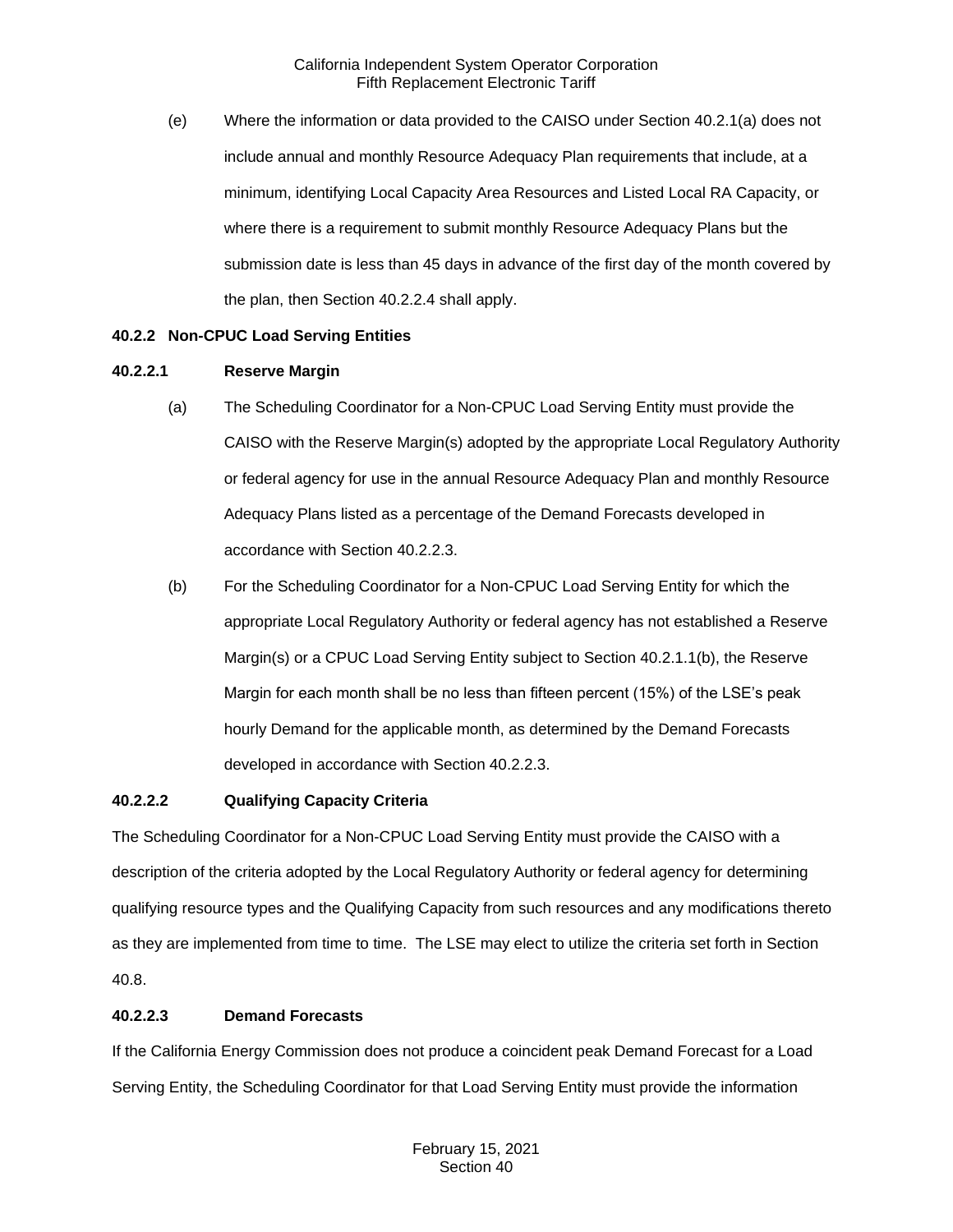requested by the CAISO on the schedule and in the reporting format(s) set forth in the Business Practice Manual.

## **40.2.2.4 Annual and Monthly Resource Adequacy Plans**

The Scheduling Coordinator for a Non-CPUC Load Serving Entity or a CPUC Load Serving Entity subject to Section 40.2.1.1(b) must provide annual and monthly Resource Adequacy Plans for such Load Serving Entity, as follows:

- (a) Each annual Resource Adequacy Plan must be submitted to the CAISO on a schedule and in the reporting format(s) set forth in the Business Practice Manual. The annual Resource Adequacy Plan must, at a minimum, set forth the Local Capacity Area Resources, if any, procured by the Load Serving Entity as described in Section 40.3, and may identify a Local Capacity Area Resource as Listed Local RA Capacity.
- (b) Each monthly Resource Adequacy Plan or the same information as required to be included in the monthly Resource Adequacy Plan, plus any other information the CAISO requires as identified in the Business Practice Manual, must be submitted to the CAISO at least 45 days in advance of the first day of the month covered by the plan, and in accordance with the schedule and in the reporting format(s) set forth in the Business Practice Manual. The monthly Resource Adequacy Plan must identify all resources, including Local Capacity Area Resources, the Load Serving Entity will rely upon to satisfy the applicable month's peak hour Demand of the Load Serving Entity as determined by the Demand Forecasts developed in accordance with Section 40.2.2.3 and applicable Reserve Margin. For each Local Capacity Area Resource identified on the monthly Resource Adequacy Plan, the Load Serving Entity also may identify RA Capacity from such resource as Listed Local RA Capacity. Resource Adequacy Plans must utilize the Net Qualifying Capacity requirements of Section 40.4. A Load Serving Entity is not obligated to commit a type of RA capacity on a monthly Resource Adequacy Plan if it holds a monthly obligation of less than 1 MW for that type of RA capacity but is not exempt from committing any other type of RA capacity for that month for which it holds a monthly obligation of 1 MW or greater and is not exempt for any relevant cost allocation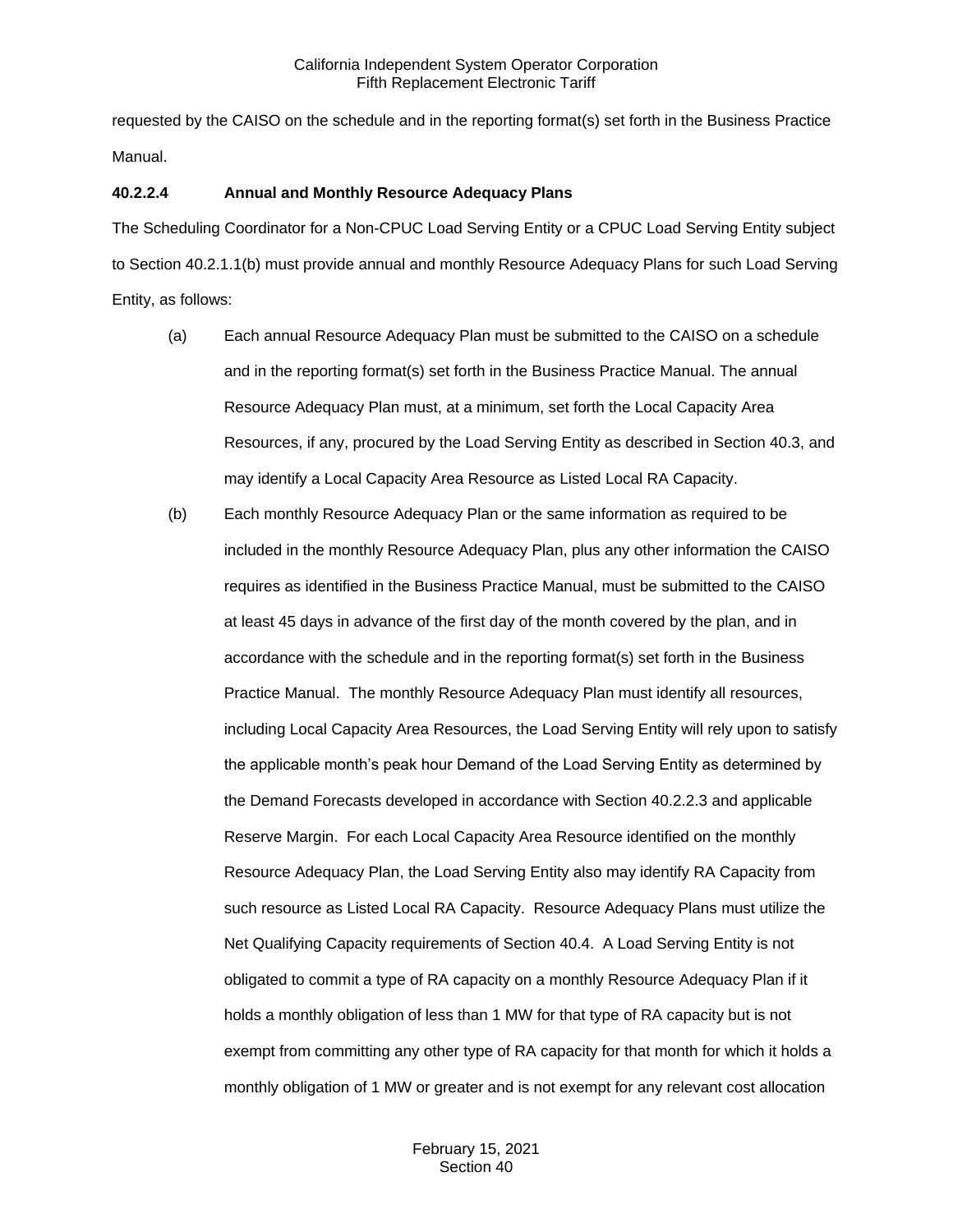from a CPM designation made pursuant to Section 43A associated with a monthly RA capacity obligation of less than 1 MW.

- (c) The Scheduling Coordinator for the Load Serving Entity may submit at any time from 45 days through 30 days in advance of the relevant month, a revision to its monthly Resource Adequacy Plan to correct either: (i) (i) a discrepancy between its monthly Resource Adequacy Plan and the monthly Supply Plan of a Resource Adequacy Resource providing that Load Serving Entity with Resource Adequacy Capacity, as provided in Section 40.7(b); or (ii) a deficiency in how much Resource Adequacy Capacity was provided on the monthly Resource Adequacy Plan. The CAISO will not accept any revisions to a monthly Resource Adequacy Plan from 30 days in advance of the relevant month through the end of the month, unless the Scheduling Coordinator for the Load Serving Entity demonstrates good cause for the change and explains why it was not possible to submit the change earlier.
- (d) The Scheduling Coordinator for the Load Serving Entity that submits a revision to its monthly Resource Adequacy Plan to correct a deficiency or discrepancy must include in the revision a MW amount of Resource Adequacy Capacity for each day of the month that is no less than the MW amount of Resource Adequacy Capacity included in its original plan for each day of the month.

## <span id="page-5-0"></span>**40.2.3 [Not Used]**

## <span id="page-5-1"></span>**40.2.4 Load-Following MSS**

- **(1) Applicability.** Unless otherwise provided in Section 40, Scheduling Coordinators for Load-following MSSs are subject solely to Sections 40.2.4, 40.3, and with respect to their Local Capacity Area Resources identified in accordance with Section 40.2.4, Section 40.9, and with respect to Flexible Resource Adequacy Capacity, Section 40.10.
- **(2) Annual RA Plan.** A Scheduling Coordinator for a Load-following MSS must provide an annual Resource Adequacy Plan that sets forth, at a minimum, the Local Capacity Area Resources, if any, procured by the Load-following MSS as described in Section 40.3. The annual Resource Adequacy Plan shall utilize the annual coincident peak Demand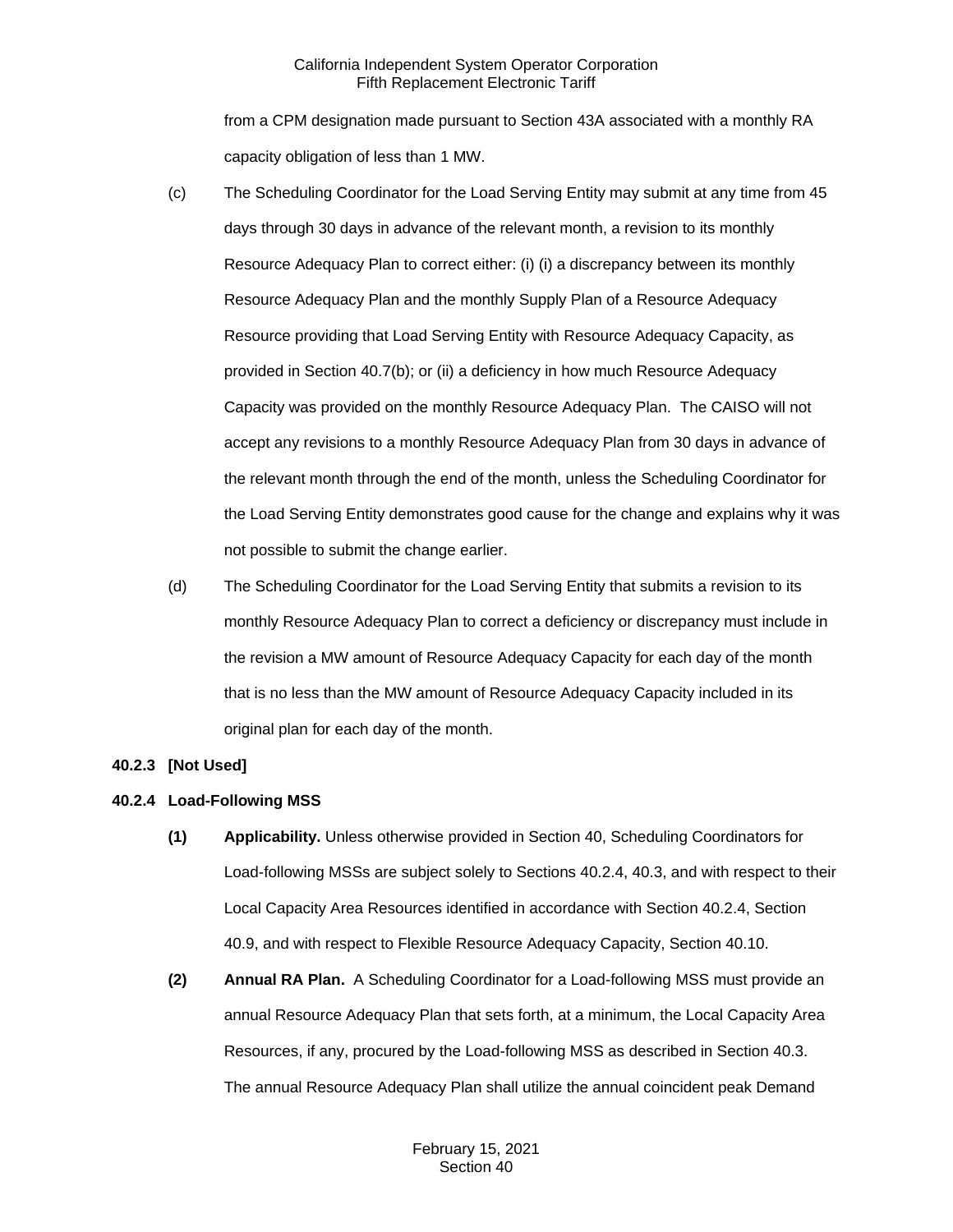determination provided by the California Energy Commission for such Load-following MSS using Demand Forecast data submitted to the California Energy Commission by the Load-following MSS, or, if the California Energy Commission does not produce coincident peak Demand Forecasts for the Load-following MSS, the annual coincident peak Demand Forecast produced by the CAISO for such Load-following MSS in accordance with its Business Practice Manual using Demand Forecast data submitted to the CAISO by the Load-following MSS.

**(3) Monthly RA Plan and Supply Plan.** The Scheduling Coordinator for a Load-following MSS must submit a monthly Resource Adequacy Plan and Supply Plan on the schedule set forth in the Business Practice Manual.

## <span id="page-6-0"></span>**40.3 Local Capacity Area Resource Requirements for SCs for LSEs**

## <span id="page-6-1"></span>**40.3.1 Local Capacity Technical Study**

On an annual basis, pursuant to the schedule set forth in the Business Practice Manual, the CAISO will, perform, and publish on the CAISO Website the Local Capacity Technical Study. The Local Capacity Technical Study shall identify Local Capacity Areas, determine the minimum amount of Local Capacity Area Resources in MW that must be available to the CAISO within each identified Local Capacity Area, and identify the Generating Units within each identified Local Capacity Area. The CAISO shall collaborate with the CPUC, Local Regulatory Authorities within the CAISO Balancing Authority Area, federal agencies, and Market Participants to ensure that the Local Capacity Technical Study is performed in accordance with this Section 40.3 and to establish for inclusion in the Business Practice Manual other parameters and assumptions applicable to the Local Capacity Technical Study and a schedule that provides for: (i) reasonable time for review of a draft Local Capacity Technical Study, (ii) reasonable time for Participating TOs to propose operating solutions, and (iii) release of the final Local Capacity Technical Study no later than 120 days prior to the date annual Resource Adequacy Plans must be submitted under this Section 40.

## **40.3.1.1 Local Capacity Technical Study Criteria**

The Local Capacity Technical Study will determine the minimum amount of Local Capacity Area Resources needed to address the Contingencies identified in Section 40.3.1.2. In performing the Local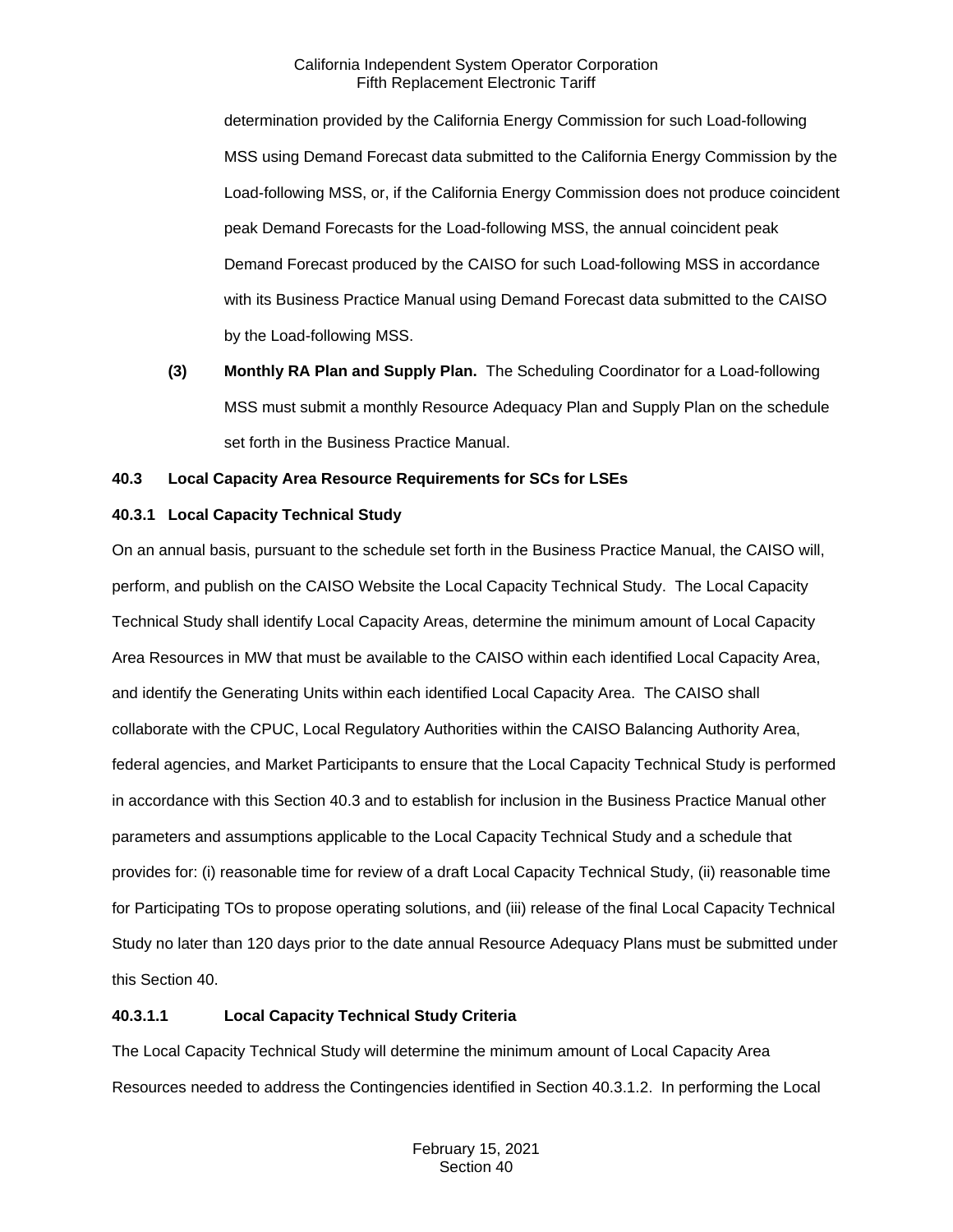Capacity Technical Study, the CAISO will apply those methods for resolving Contingencies considered appropriate for the performance level that corresponds to a particular studied Contingency, as provided in NERC Reliability Standards regarding Transmission System Planning Performance Requirements (TPL-001-4 or its successor), as augmented by CAISO Reliability Criteria in accordance with the Transmission Control Agreement and Section 24.3.1. The CAISO Reliability Criteria shall include:

- (1) Time Allowed for Manual Readjustment: This is the amount of time required for the Operator to take all actions necessary to prepare the system for the next Contingency. This time should not be more than thirty (30) minutes.
- (2) No voltage collapse or dynamic instability shall be allowed for a Contingency in Category Extreme Events [any P1 system readjusted (Common Structure) P7], as listed in TPL-001-4 in areas with load of 250 MW or more. For areas with less than 250 MW of load, mitigation will only be proposed if there is a risk of cascading beyond the area directly affected by the outage.

## **40.3.1.2 Local Capacity Technical Study Contingencies.**

The Local Capacity Technical Study shall assess all the Contingencies and appropriate performance levels required by mandatory standards including, but not limited to, NERC, WECC and CAISO Planning Standards.

## <span id="page-7-0"></span>**40.3.2 Allocation of Local Capacity**

The CAISO will allocate Local Capacity Area Resource requirements to Scheduling Coordinators for Load Serving Entities in the following sequential manner:

(a) The responsibility for the aggregate Local Capacity Area Resources required for all Local Capacity Areas within each TAC Area as determined by the Local Capacity Technical Study will be allocated to all Scheduling Coordinators for Load Serving Entities that serve Load in the TAC Area in accordance with the Load Serving Entity's proportionate share of the LSE's TAC Area Load at the time of the CAISO's annual coincident peak Demand set forth in the annual peak Demand Forecast for the next Resource Adequacy Compliance Year as determined by the California Energy Commission. Expressed as a formula, the allocation of Local Area Capacity Resource obligations will be as follows: (∑ Local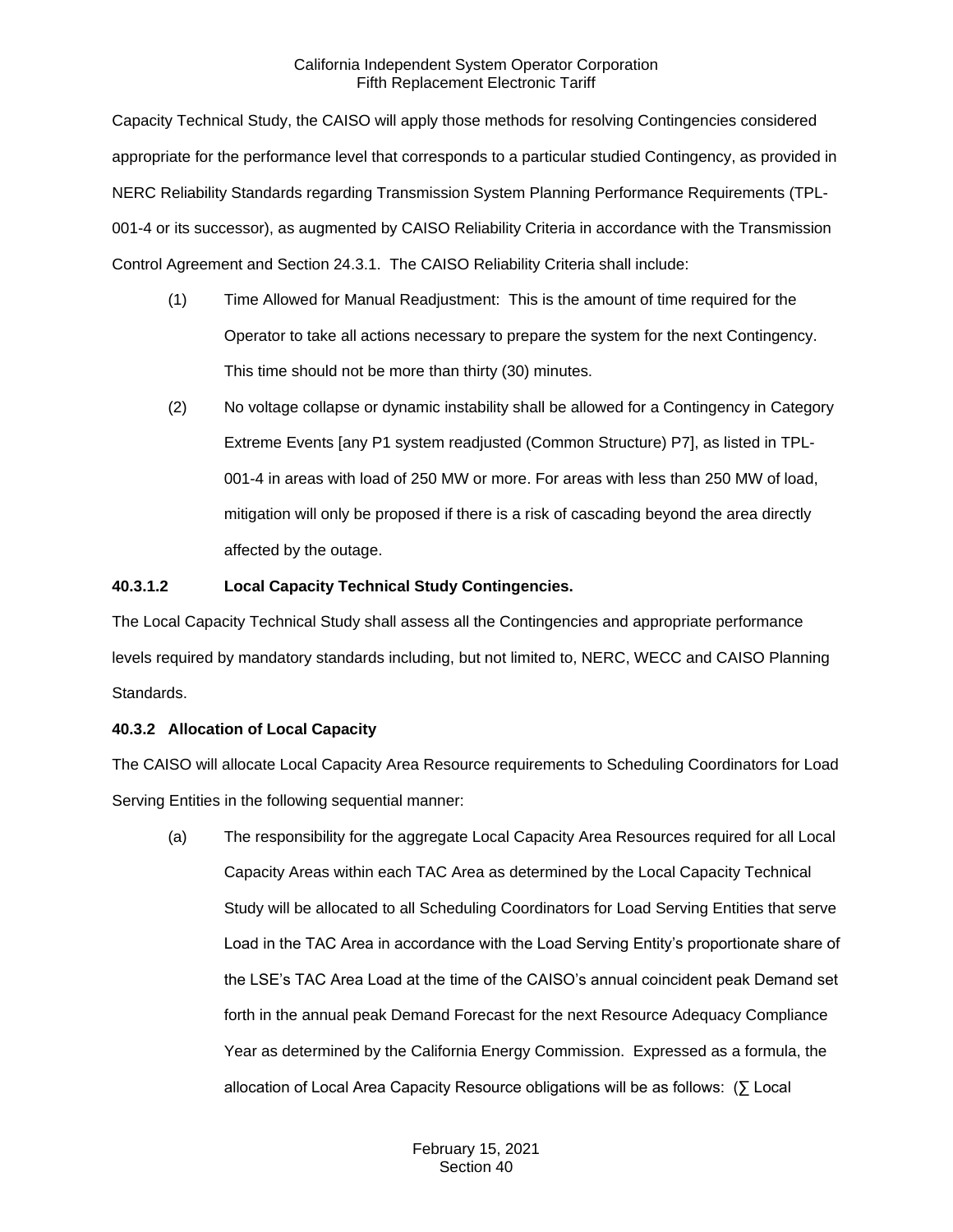Capacity Area MW in TAC Area from the Local Capacity Technical Study) \* (LSE Demand in TAC Area at CAISO annual coincident peak Demand)/(Total TAC Area Demand at the time of CAISO annual coincident peak Demand). This will result in a MW responsibility for each Load Serving Entity for each TAC Area in which the LSE serves Load. In no instance, however, is a Load Serving Entity obligated to commit, on a monthly Resource Adequacy Plan, Local Capacity Area Resources in a particular TAC Area in excess of the quantity of capacity needed by that Load Serving Entity to meet its applicable Demand and Reserve Margin requirements for the applicable compliance month. If the CAISO determines that a Load Serving Entity would have an obligation to show Local Capacity Area Resources of less than 1 MW in a particular TAC Area, then the Load Serving Entity will have an obligation of zero (0) MWs for that TAC Area in that year. The LSE may meet its MW responsibility, as assigned under this Section, for each TAC Area in which the LSE serves Load by procurement of that MW quantity in any Local Capacity Area in the TAC Area.

- (b) For Scheduling Coordinators for Non-CPUC Load Serving Entities, the Local Capacity Area Resource obligation will be allocated based on Section 40.3.2(a) above.
- (c) For Scheduling Coordinators for CPUC Load Serving Entities, the CAISO will calculate the individual and total Local Capacity Area Resource obligations attributable to the CPUC jurisdictional Load Serving Entities and will transmit them to the CPUC. The CPUC may then allocate the Local Capacity Area Resource obligation to its jurisdictional LSEs based on a method adopted by the CPUC. However, if the allocation methodology adopted by the CPUC does not fully allocate the total sum of each CPUC Load Serving Entity's proportionate share calculated under Section 40.3.2(a), the CAISO will allocate the difference to all Scheduling Coordinators for CPUC Load Serving Entities in accordance with their proportionate share calculated under 40.3.2(a). If the CPUC does not adopt an allocation methodology, the CAISO will allocate Local Capacity Area Resources to Scheduling Coordinators for CPUC Load Serving Entities based on Section 40.3.2(a).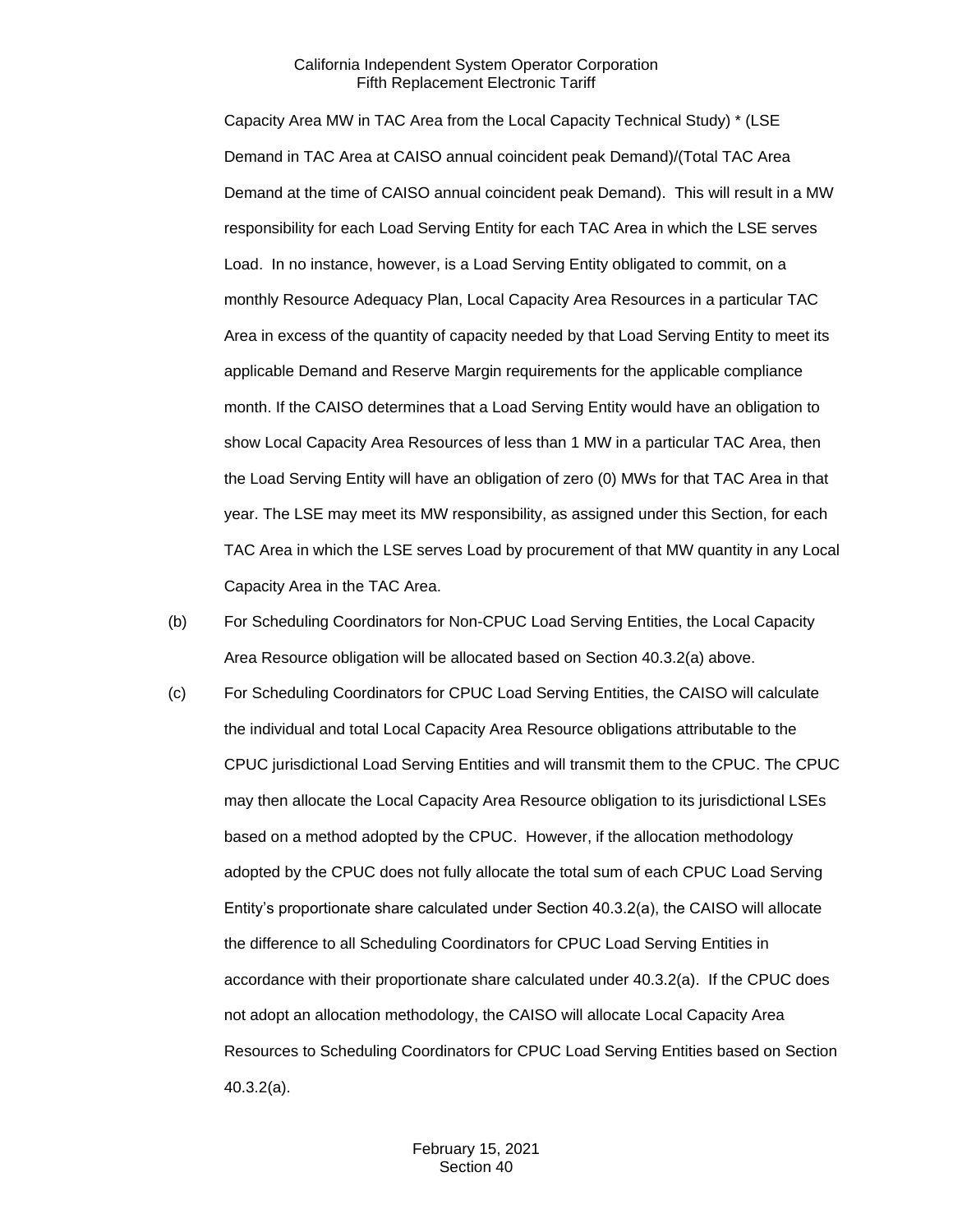Once the CAISO has allocated the total responsibility for Local Capacity Area Resources, the CAISO will inform the CPUC and the Scheduling Coordinators for each non-CPUC jurisdictional LSE of the LSE's specific allocated responsibility for Local Capacity Area Resources in each TAC Area in which the LSE serves Load.

#### <span id="page-9-0"></span>**40.3.3 Procurement of Local Capacity Area Resources by LSEs**

Nothing in this Section 40 obligates any Scheduling Coordinator to demonstrate on behalf of a Load Serving Entity that the Load Serving Entity has procured Local Capacity Area Resources to satisfy capacity requirements for each Local Capacity Area identified in the technical study. Scheduling Coordinators for Load Serving Entities may aggregate responsibilities for procurement of Local Capacity Area Resources. If a Load Serving Entity has procured Local Capacity Area Resources that satisfy generation capacity requirements for Local Capacity Areas, the Scheduling Coordinator for such Load Serving Entity shall include this information in its annual and monthly Resource Adequacy Plan(s).

<span id="page-9-1"></span>**40.3.4 [Not Used]**

## <span id="page-9-2"></span>**40.4 General Requirements on Resource Adequacy Resources**

## <span id="page-9-3"></span>**40.4.1 Eligible Resources and Determination of Qualifying Capacity**

The CAISO shall use the criteria provided by the CPUC or Local Regulatory Authority to determine and verify, if necessary, the Qualifying Capacity of all Resource Adequacy Resources; however, to the extent a resource is listed by one or more Scheduling Coordinators in their Resource Adequacy Plans, which apply the criteria of more than one Local Regulatory Authority that leads to conflicting Qualifying Capacity values for that resource, the CAISO will accept the methodology that results in the highest Qualifying Capacity value. Only if the CPUC, Local Regulatory Authority, or federal agency has not established any Qualifying Capacity criteria, or chooses to rely on the criteria in this CAISO Tariff, will the provisions of Section 40.8 apply.

## <span id="page-9-4"></span>**40.4.2 Net Qualifying Capacity Report**

The CAISO shall produce an annual report posted to the CAISO Website on the schedule set forth in the Business Practice Manual that sets forth the Net Qualifying Capacity of all Participating Generators. All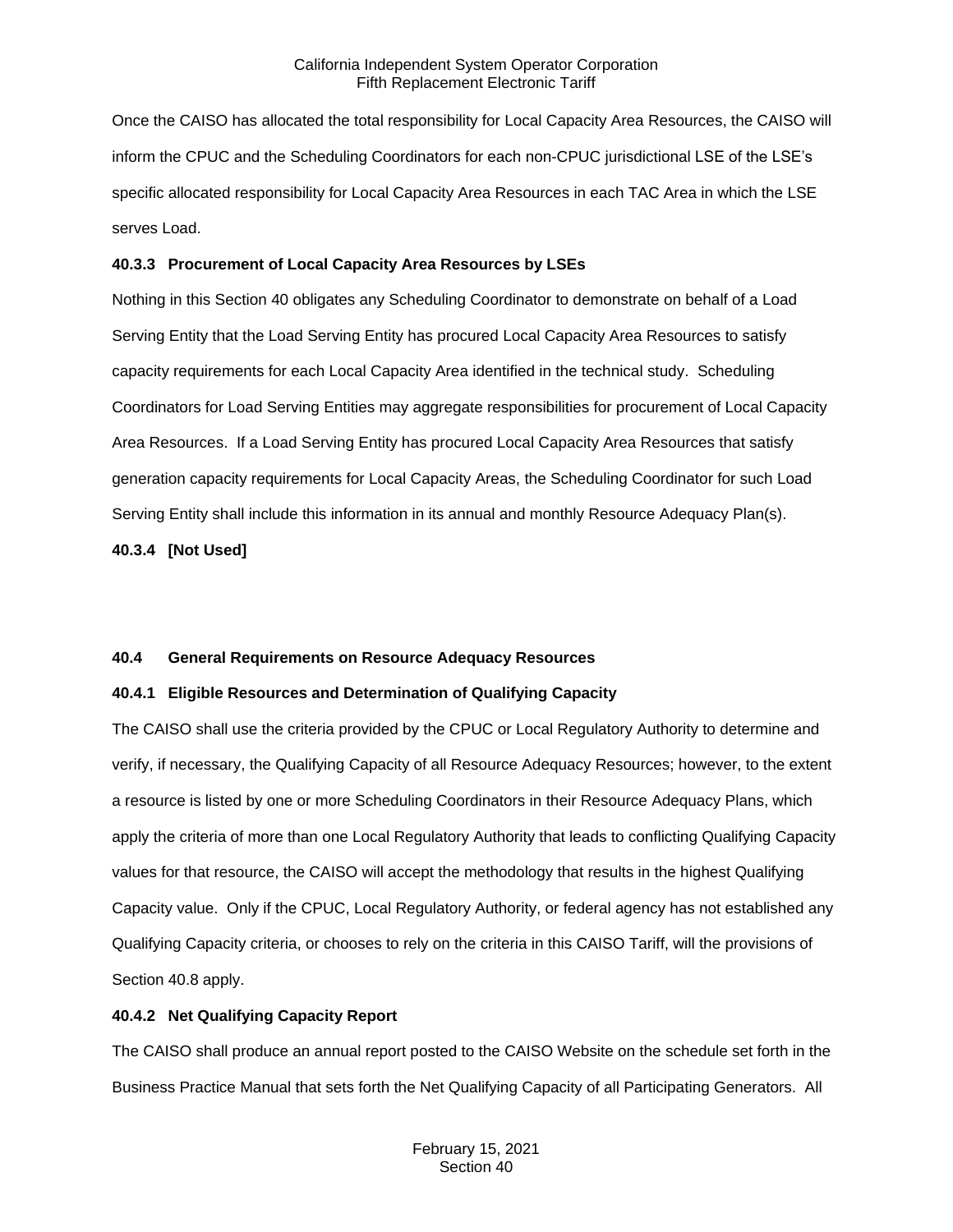other Resource Adequacy Resources may be included in the annual report under Section 40.4.2 upon their request. The Net Qualifying Capacity of any resource included in the annual report, once posted to the CAISO Website, shall not be reduced by the CAISO for the next Resource Adequacy Compliance Year. Any change proposed to be made to a Net Qualifying Capacity value for a resource included in a prior annual report shall be explained, and any test results or analyses underlying the change provided, to the Scheduling Coordinator within ten (10) days of the CAISO's determination that a change to the resource's Net Qualifying Capacity is appropriate, which also must be at least fifteen (15) days prior to the posting on the CAISO Website of the annual report. Any disputes as to the CAISO's determination regarding Net Qualifying Capacity shall be subject to the CAISO ADR Procedures.

## <span id="page-10-0"></span>**40.4.3 General Qualifications for Supplying Net Qualifying Capacity**

Resource Adequacy Resources included in a Resource Adequacy Plan submitted by a Scheduling Coordinator on behalf of a Load Serving Entity serving Load in the CAISO Balancing Authority Area must:

- (1) Be available for testing by the CAISO to validate Qualifying Capacity, which can be no less than a resource's PMin as registered in the Master File even if the resource's contractual Resource Adequacy Capacity is less than its PMin, and determine Net Qualifying Capacity for the next Resource Adequacy Compliance Year;
- (2) Provide any information requested by the CAISO to apply the performance criteria to be adopted by the CAISO pursuant to Section 40.4.5;
- (3) Submit Bids into the CAISO Markets as required by this CAISO Tariff;
- (4) Be in compliance, as of the date that the CAISO performs any testing or otherwise determines Net Qualifying Capacity for the next Resource Adequacy Compliance Year, with the criteria for Qualifying Capacity established by the CPUC, relevant Local Regulatory Authority, or federal agency and provided to the CAISO; and
- (5) Be subject to Sanctions for non-performance as specified in the CAISO Tariff; and
- (6) For a resource with contractual Resource Adequacy Capacity less than PMin as registered in the Master File, make the PMin available to the CAISO for commitment or dispatch at PMin, subject to Section 11.8 provisions for Bid Cost Recovery, so that the resource's Resource Adequacy Capacity can be utilized as required by this CAISO Tariff.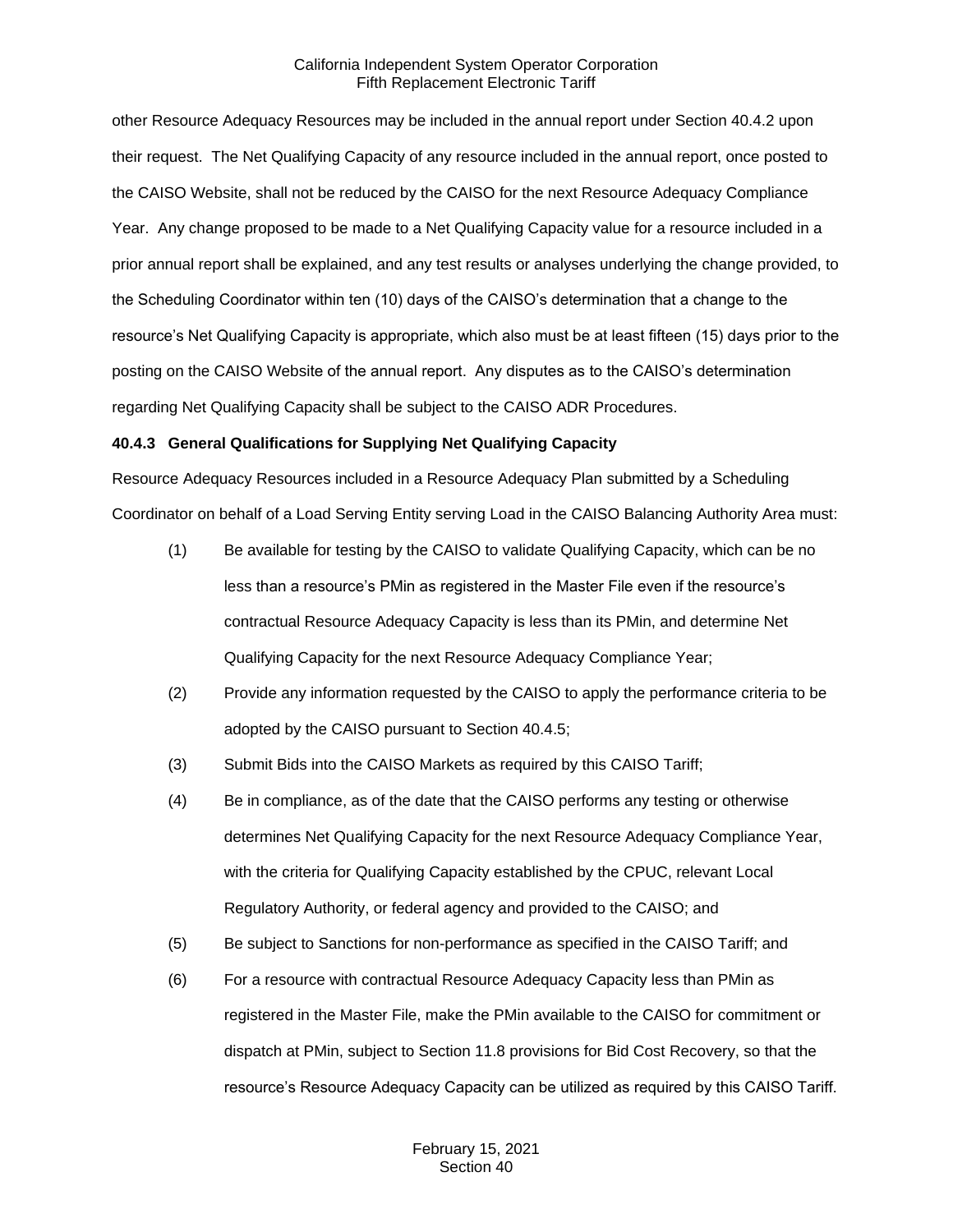#### <span id="page-11-0"></span>**40.4.4 Reductions for Testing**

In accordance with the procedures specified in the Business Practice Manual, the Generating Unit of a Participating Generator or other Generating Units, System Units or Loads of Participating Loads, Reliability Demand Response Resources, or Proxy Demand Resources included in a Resource Adequacy Plan submitted by a Scheduling Coordinator on behalf of a Load Serving Entity can have its Qualifying Capacity reduced, for purposes of the Net Qualifying Capacity annual report under Section 40.4.2 for the next Resource Adequacy Compliance Year, if a CAISO testing program determines that it is not capable of supplying the full Qualifying Capacity amount.

## <span id="page-11-1"></span>**40.4.5 Reductions for Performance Criteria**

No later than 12 months after the effective date of this Section 40, the CAISO will issue a report outlining a proposal with respect to performance criteria for Resource Adequacy Resources. The CAISO will collaborate with the CPUC and other Local Regulatory Authorities to develop the performance criteria to be submitted to FERC. The Scheduling Coordinator for a Resource Adequacy Resource shall provide or make available to the CAISO, subject to the confidentiality provisions of this CAISO Tariff, all documentation requested by the CAISO to determine, develop or implement the performance criteria, including, but not limited to, NERC Generating Availability Data System data.

#### <span id="page-11-2"></span>**40.4.6 Reductions for Deliverability**

#### **40.4.6.1 Deliverability within the CAISO Balancing Authority Area**

In order to determine Net Qualifying Capacity from Resource Adequacy Resources subject to this Section 40.4, the CAISO will determine that a Resource Adequacy Resource is available to serve the aggregate of Load by means of a deliverability study. Documentation explaining the CAISO's deliverability analysis will be posted on the CAISO Website. The deliverability study will be performed annually and shall focus on peak Demand conditions. The results of the deliverability study shall be incorporated into the Net Qualifying Capacity annual report under Section 40.4.2 and will be effective for the next Resource Adequacy Compliance Year. To the extent the deliverability study shows that the Qualifying Capacity is not deliverable to the aggregate of Demand under the conditions studied, the Qualifying Capacity of the Resource Adequacy Resource will be reduced on a MW basis for the capacity that is undeliverable. Resources will be electrically grouped in a manner consistent with the CAISO Deliverability Assessment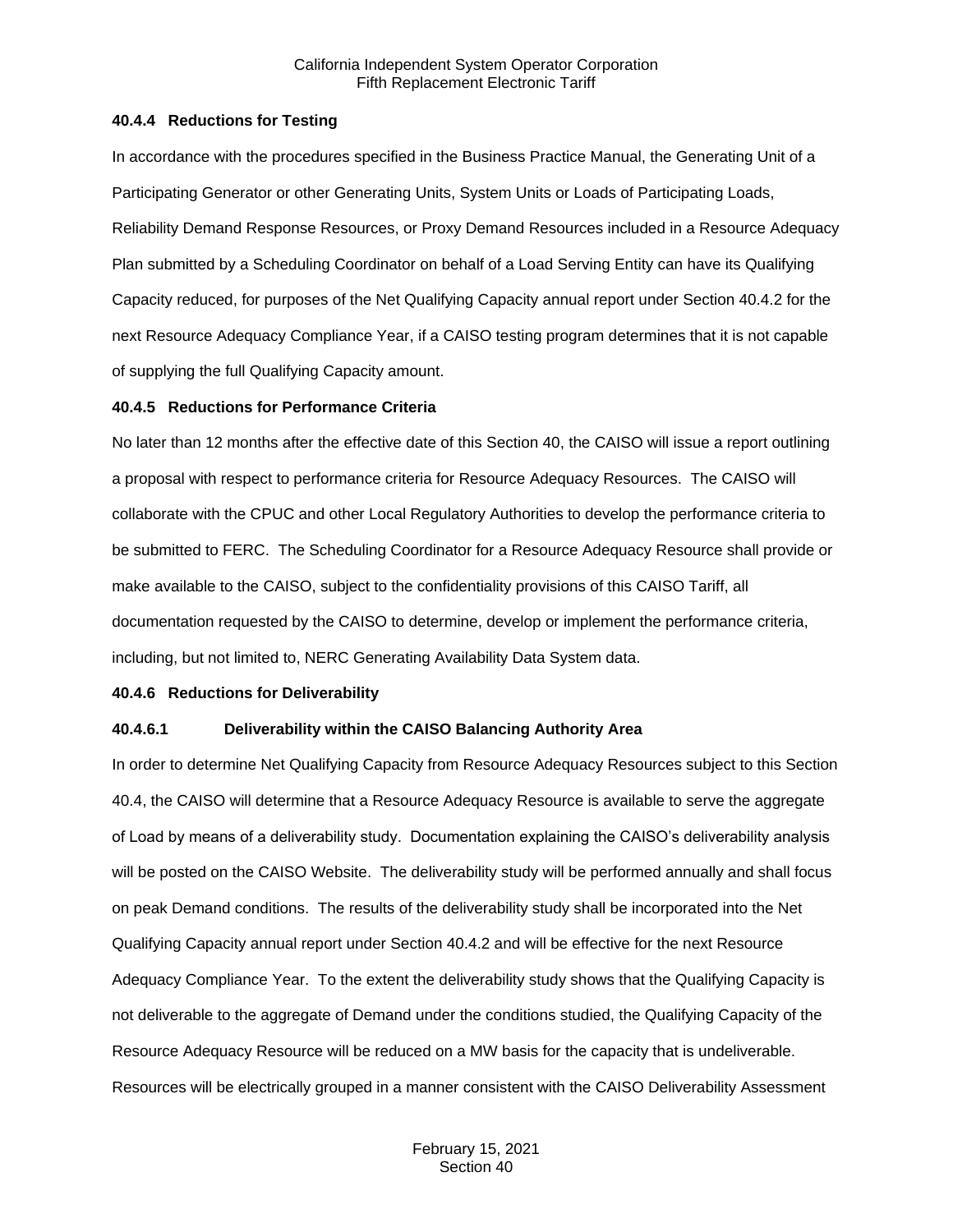methodology posted on the CAISO Website. For Resource Adequacy Resources in the same electrical group which have identified deliverability constraints, the Qualifying Capacity of the Resource Adequacy Resources that obtained Full Capacity Deliverability Status or partial deliverability through Section 8.2 of Appendix Y to this CAISO Tariff will be reduced prior to reducing the Qualifying Capacity of those resources which were originally provided Full Capacity Deliverability Status pursuant to inclusion in an Interconnection Study Cycle under Appendix Y to this CAISO Tariff.

#### **40.4.6.2 Deliverability of Imports**

#### **40.4.6.2.1 Available Import Capability Assignment Process**

For Resource Adequacy Plans covering any period after December 31, 2007, total Available Import Capability will be assigned on an annual basis for a one-year term to Scheduling Coordinators representing Load Serving Entities serving Load in the CAISO Balancing Authority Area and, in limited circumstances, to Scheduling Coordinators representing Participating Generators or System Resources, as described by the following sequence of steps. However, should the CPUC modify by decision its compliance period from January to December of the calendar year to May through April of the calendar year, the CAISO shall extend the effectiveness of the assignment for Resource Adequacy Compliance Year 2008 through April 2009.

**Step 1:** Determination of Maximum Import Capability on Interties into the CAISO Balancing Authority Area: The CAISO shall establish the Maximum Import Capability for each Intertie into the CAISO Balancing Authority Area, and will post those values on the CAISO Website in accordance with the schedule and process set forth in the Business Practice Manual. **Step 2:** Determination of Available Import Capability by Accounting for Existing Contracts and Transmission Ownership Rights Held by Out-of- Balancing Authority Area LSEs: For each Intertie, the Available Import Capability will be determined by subtracting from the Maximum Import Capability established in Step 1 for each Intertie the import capability on each Intertie associated with (i) Existing Contracts and (ii) Transmission Ownership Rights held by load serving entities that do not serve Load within the CAISO Balancing Authority Area. The remaining sum of all Intertie Available Import Capability is the Total Import Capability. Total Import Capability shall be used to determine the Load Share Quantity for each Load Serving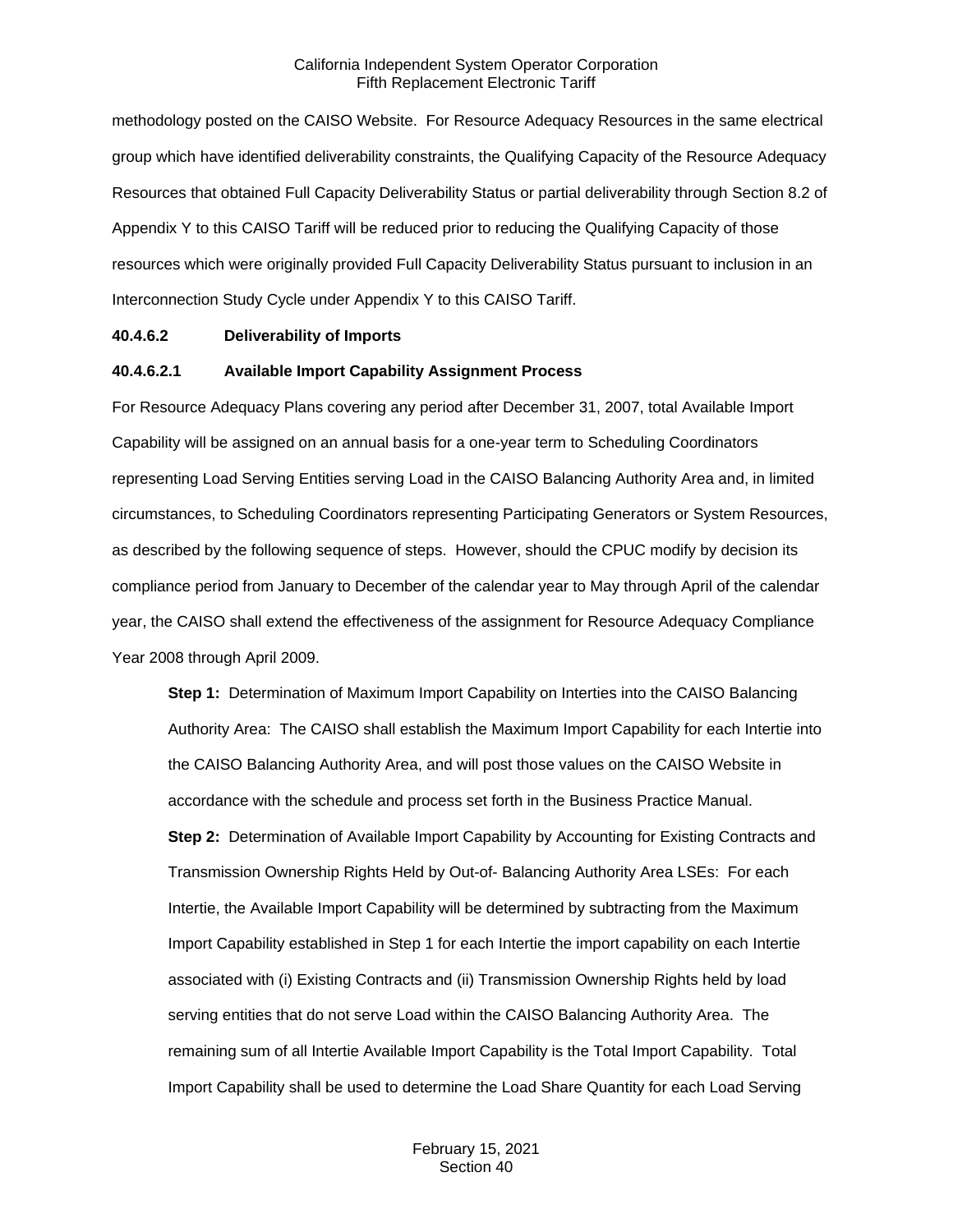Entity that serves Load within the CAISO Balancing Authority Area.

**Step 3:** Determination of Existing Contract Import Capability by Accounting for Existing Contracts and Transmission Ownership Rights Held by CAISO Balancing Authority Area LSEs: From the Available Import Capability remaining on each Intertie after Step 2 above, Existing Contracts and Transmission Ownership Rights held by Load Serving Entities that serve Load within the CAISO Balancing Authority Area shall be reserved for the holders of such commitments and will not be subject to reduction under any subsequent steps in this Section. The import capability reserved pursuant to this Step 3 is the Existing Contract Import Capability.

**Step 4:** Assignment of Pre-RA Import Commitments: From the Available Import Capability remaining on each Intertie after reserving Existing Contract Import Capability under Step 3 above, the CAISO will assign to Load Serving Entities serving Load within the CAISO Balancing Authority Area Pre-RA Import Commitment Capability on a particular Intertie based on Pre-RA Import Commitments in effect (where a supplier has an obligation to deliver the Energy or make the capacity available) at any time during the Resource Adequacy Compliance Year for which the Available Import Capability assignment is being performed. The Pre-RA Import Commitment will be assigned to the Intertie selected by the Load Serving Entity during the Resource Adequacy Compliance Year 2007 import capability assignment process, which was required to be based on the Intertie upon which the Energy or capacity from the Pre-RA Import Commitment had been primarily scheduled or, for a Pre-RA Import Commitment without a scheduling history at the time of the Resource Adequacy Compliance Year 2007 import capability assignment process, the primary Intertie upon which the Energy or capacity was anticipated to be scheduled. To the extent a Pre-RA Import Commitment was not presented during the Resource Adequacy Compliance Year 2007 import capability assignment process, the Load Serving Entity shall select the Intertie upon which the Pre-RA Import Commitment is primarily anticipated to be scheduled during the term of the Pre-RA Import Commitment and that selection shall be utilized in future annual Available Import Capability assignment processes. If a Pre-RA Import Commitment submitted on behalf of a LSE with Existing Contract Import Capability is assigned under this Section to the same Intertie on which the LSE holds Existing Contract Import Capability, the Pre-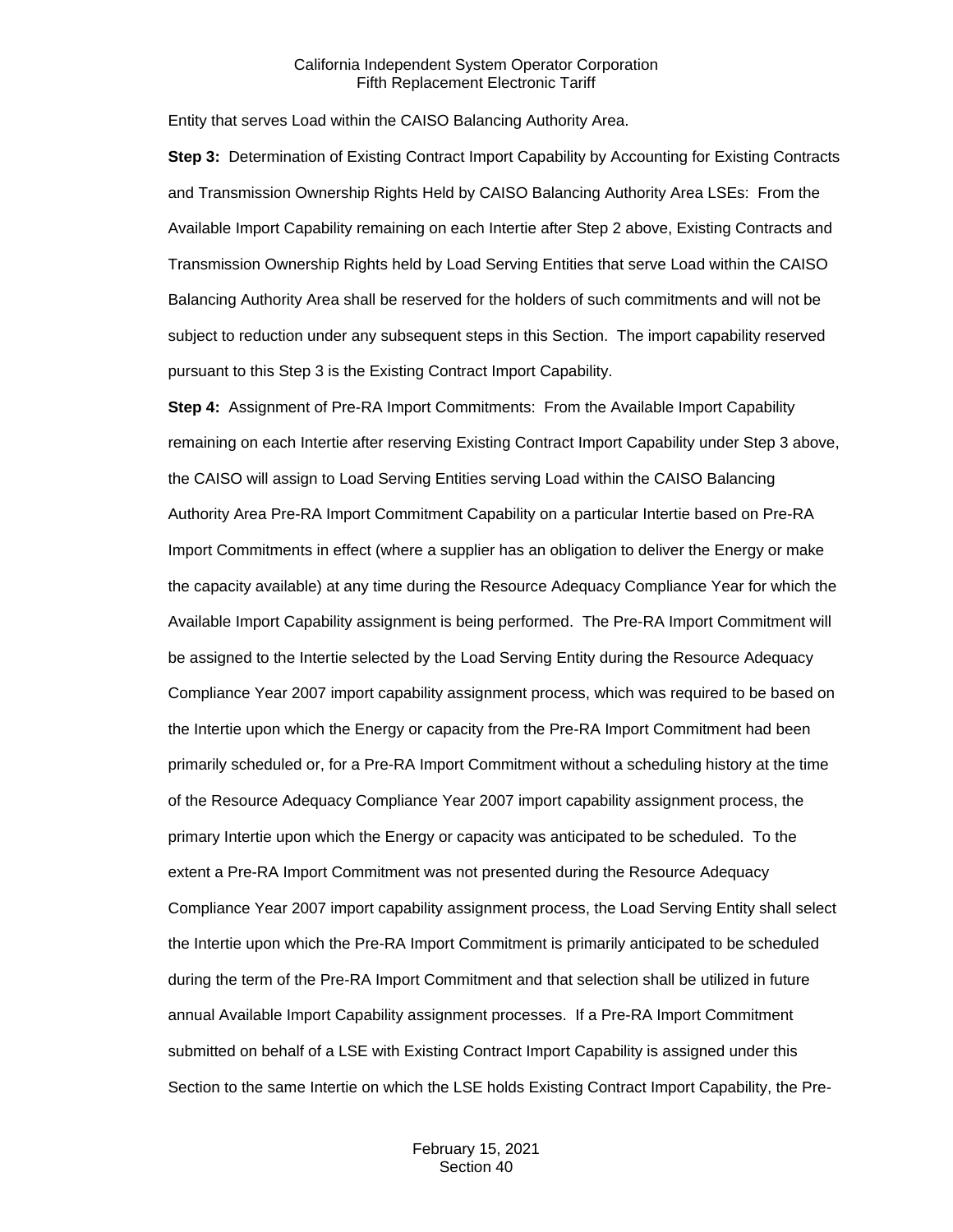RA Import Commitment will be assumed to deliver over the Existing Contract Import Capability until exhausted, unless the LSE can demonstrate otherwise.

To the extent a particular Intertie becomes over requested with Pre-RA Import Commitments due to either Pre-RA Import Commitments not included in the Resource Adequacy Compliance Year 2007 import capability assignment process or changes in system conditions that decrease the Maximum Import Capability of the Intertie, such that the MW represented in all Pre-RA Import Commitments utilizing the Intertie exceed the Intertie's Available Import Capability in excess of that reserved for Existing Contracts and Transmission Ownership Rights under Steps 2 and 3, the Pre-RA Import Commitments will be assigned Pre-RA Import Commitment Capability, based on the Import Capability Load Share Ratio of each Load Serving Entity submitting Pre-RA Import Commitments on the particular Intertie. To the extent this initial assignment of Pre-RA Import Commitment Capability has not fully assigned the Available Import Capability of the particular over requested Intertie, the remaining Available Import Capability on the over requested Intertie will be assigned until fully exhausted based on the Import Capability Load Share Ratio of each Load Serving Entity whose submitted Pre-RA Import Commitment has not been fully satisfied by the previous Import Capability Load Share Ratio assignment iteration. The Available Import Capability assigned pursuant to this Step 4 is the Pre-RA Import Commitment Capability. **Step 5:** Assignment of Remaining Import Capability Limited by Load Share Quantity: The Total

Import Capability remaining after Step 4 will be assigned only to Load Serving Entities serving Load within the CAISO Balancing Authority Area that have not received Existing Contract Import Capability and Pre-RA Import Commitment Capability under Steps 3 and 4, that exceed the Load Serving Entity's Load Share Quantity. Only the MW quantity of any Pre-RA Import Commitment Capability assigned to Existing Contract Import Capability under Step 4 that exceeds the Existing Contract Import Capability on the particular Intertie will be counted for purposes of this Step 5. This Total Import Capability will be assigned until fully exhausted to those Load Serving Entities eligible to receive an assignment under this Step based on each Load Serving Entity's Import Capability Load Share Ratio up to, but not in excess of, its Load Share Quantity. The quantity of Total Import Capability assigned to the Load Serving Entity under this Step is the Load Serving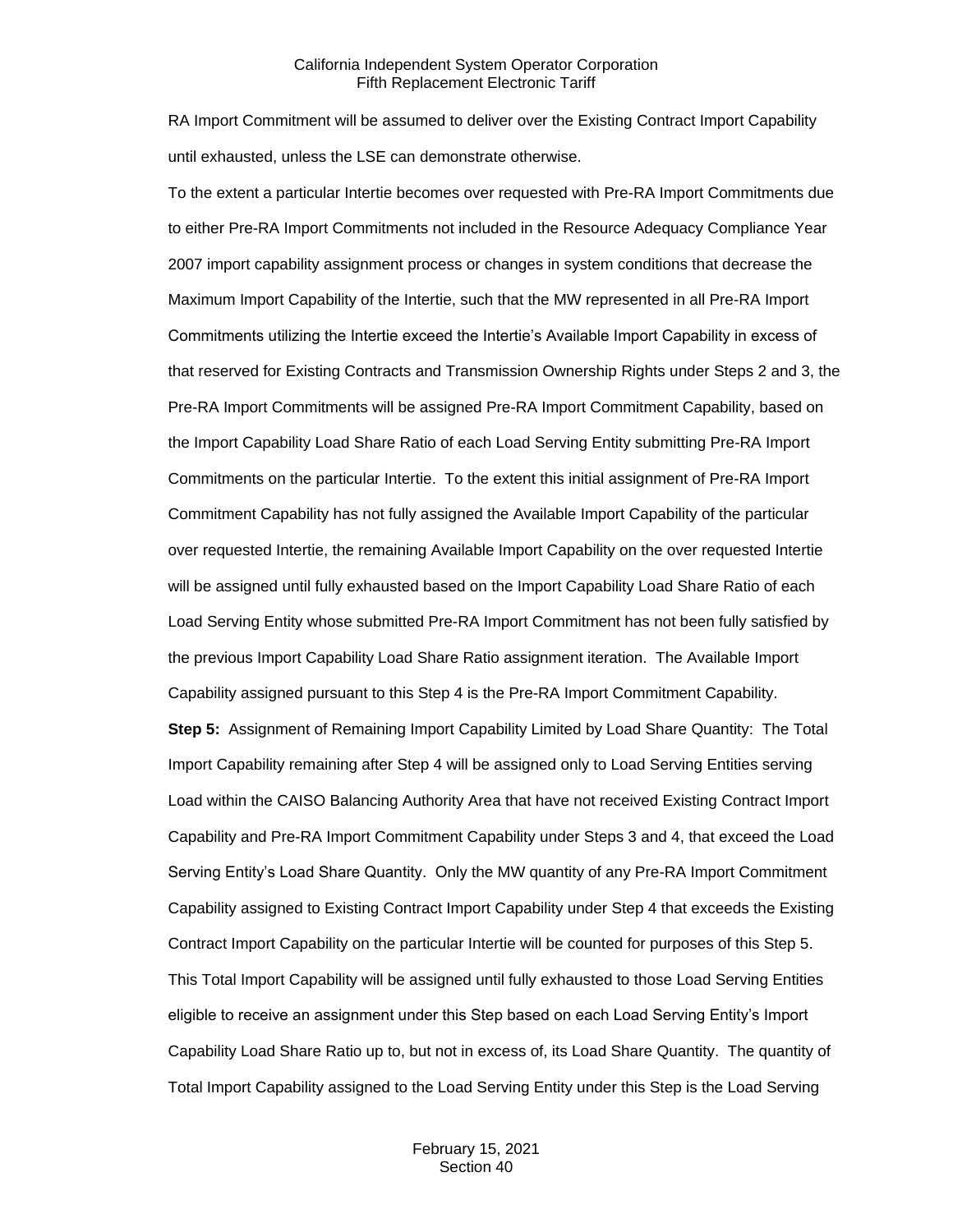Entity's Remaining Import Capability. This Step 5 does not assign Remaining Import Capability on a specific Intertie.

**Step 6:** CAISO Posting of Assigned and Unassigned Capability: Following the completion of Step 5, the CAISO will post to the CAISO Website, in accordance with the schedule set forth in the Business Practice Manual the following information:

- (a) The Total Import Capability;
- (b) The quantity in MW of Existing Contracts and Transmission Ownership Rights assigned to each Intertie, distinguishing between Existing Contracts and Transmission Ownership Rights held by Load Serving Entities within the CAISO Balancing Authority Area and those held by load serving entities outside the CAISO Balancing Authority Area;
- (c) The aggregate quantity in MW, and identity of the holders, of Pre-RA Import Commitments assigned to each Intertie; and
- (d) The aggregate quantity in MW of Available Import Capability after Step 4, the identity of the Interties with Available Import Capability, and the MW quantity of Available Import Capability on each such Intertie.

**Step 7:** CAISO Notification of LSE Assignment Information: Following the completion of Step 5, in accordance with the schedule set forth in the Business Practice Manual, the CAISO will notify the Scheduling Coordinator for each Load Serving Entity of:

- (a) The Load Serving Entity's Import Capability Load Share;
- (b) The Load Serving Entity's Load Share Quantity; and
- (c) The amount of, and Intertie on which, the Load Serving Entity's Existing Contract Import Capability and Pre-RA Import Commitment Capability, as applicable, has been assigned; and
- (d) The Load Serving Entity's Remaining Import Capability.

**Step 8:** Transfer of Import Capability: In accordance with the schedule set forth in the Business Practice Manual, a Scheduling Coordinator for a Load Serving Entity shall be allowed to transfer some or all of its Remaining Import Capability to any other Scheduling Coordinator for a Load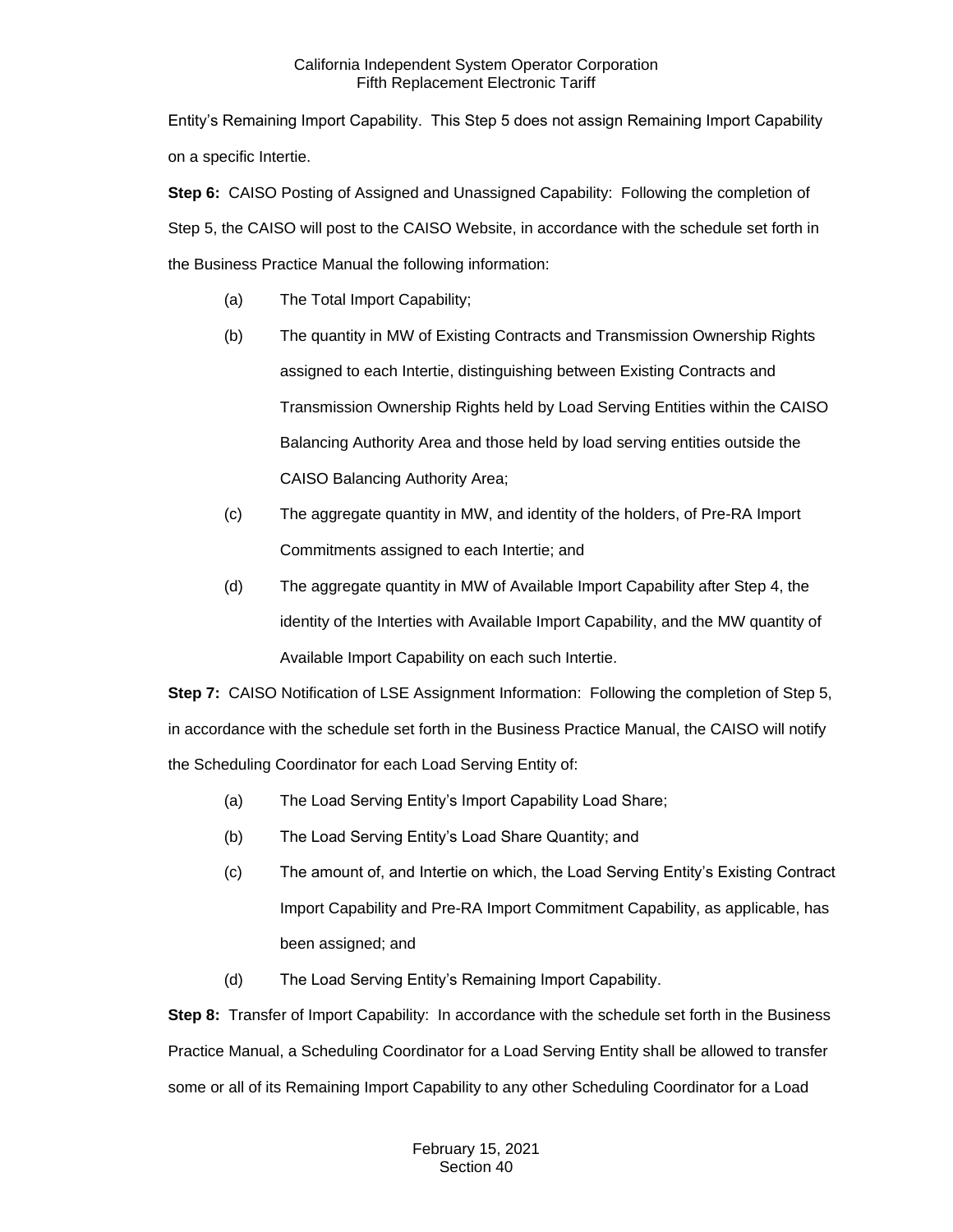Serving Entity. The CAISO will accept transfers between Scheduling Coordinators only to the extent such transfers are reported to the CAISO, in accordance with the schedule set forth in the Business Practice Manual and through the CAISO's Import Capability Transfer Registration Process, by the entity receiving the Remaining Import Capability who must set forth (1) the name of the counter-parties, (2) the MW quantity, (3) term of transfer, and (4) price on a per MW basis. The CAISO will post to the CAISO Website by August 8, 2007 for Resource Adequacy Compliance Year 2008 and for subsequent Resource Adequacy Compliance Years in accordance with the schedule set forth in the Business Practice Manual the information on transfers of Remaining Import Capability received under this Step 8.

**Step 9:** Initial Scheduling Coordinator Request to Assign Remaining Import Capability by Intertie: In accordance with the schedule set forth in the Business Practice Manual, the Scheduling Coordinator for each Load Serving Entity shall notify the CAISO of its request to assign its posttrading Remaining Import Capability on a MW basis per available Intertie. Total requests for assignment of Remaining Import Capability by a Scheduling Coordinator cannot exceed the sum of the post-traded Remaining Import Capability of its Load Serving Entities. The CAISO will honor the requests to the extent an Intertie has not been over requested. If an Intertie is over requested, the requests for Remaining Import Capability on that Intertie will be assigned based on each Load Serving Entity's Import Capability Load Share Ratio in the same manner as set forth in Step 4. A Scheduling Coordinator for a Load Serving Entity without an Import Capability Load Share will be assigned the Import Capability Load Share equal to the average Import Capability Load Share of those Load Serving Entities from which it received transfers of Remaining Import Capability.

**Step 10:** CAISO Notification of Initial Remaining Import Capability Assignments and Unassigned Capability: In accordance with the schedule set forth in the Business Practice Manual, the CAISO will:

- (a) Notify the Scheduling Coordinators of accepted request(s) for assigning Remaining Import Capability under Step 9;
- (b) Publish on the CAISO Website aggregate unassigned Available Import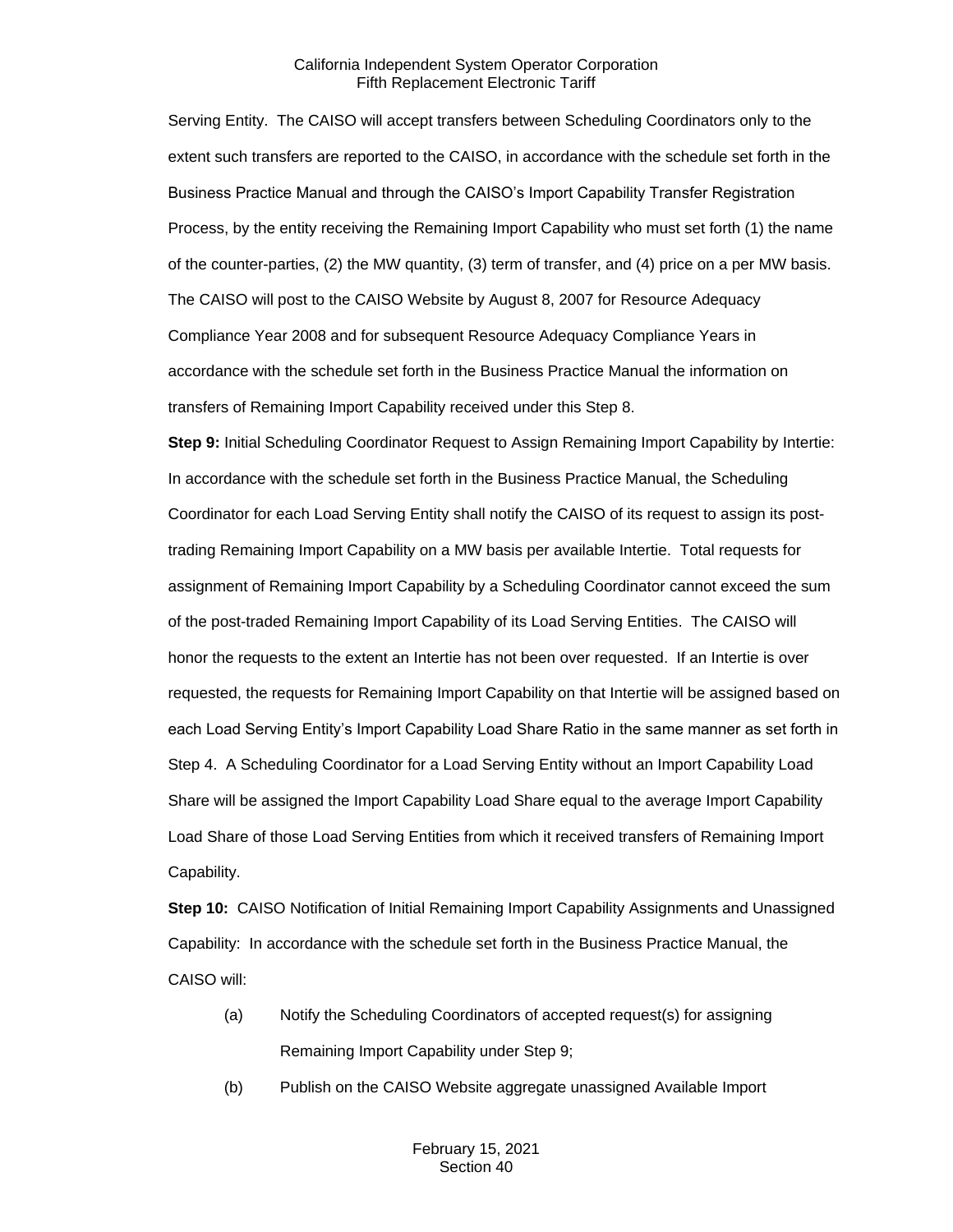Capability, if any, the identity of the Interties with unassigned Available Import Capability, and the MW quantity of Available Import Capability, on each such Intertie; and

(c) Issue a Market Notice to advise the Scheduling Coordinators that Step 10 is complete and to specify the time at which the CAISO will begin accepting requests for the Remaining Import Capability for Step 11.

**Step 11:** Secondary Scheduling Coordinator Request to Assign Remaining Import Capability by Intertie: To the extent Remaining Import Capability remains unassigned as disclosed by Step 10, in accordance with the schedule set forth in the Business Practice Manual, Scheduling Coordinators for Load Serving Entities shall notify the CAISO of their requests to assign any Remaining Import Capability on a MW per available Intertie basis. Step 10 must be completed before a Scheduling Coordinator may submit a request under this step for any Remaining Import Capability. Any requests received prior to the time stated in the Market Notice issued at the completion of Step 10 will not be honored by the CAISO. The CAISO will honor the timely requests received to the extent an Intertie has not been over requested. If an Intertie is over requested, the requests on that Intertie will be assigned based on each Load Serving Entity's Import Capability Load Share Ratio, as used in Steps 4 and 9.

**Step 12:** Notification of Secondary Remaining Import Capability Assignments and Unassigned Capability: In accordance with the schedule set forth in the Business Practice Manual, the CAISO will:

- (a) Notify the Scheduling Coordinator for each Load Serving Entity of the Load Serving Entity's accepted request(s) for assigning Remaining Import Capability under Step 11;
- (b) Publish on the CAISO Website unassigned aggregate Available Import Capability, if any, the identity of the Interties with Available Remaining Import Capability, and the MW quantity of Availability Import Capability on each such Intertie; and
- (c) Issue a Market Notice to advise the Scheduling Coordinator for each Load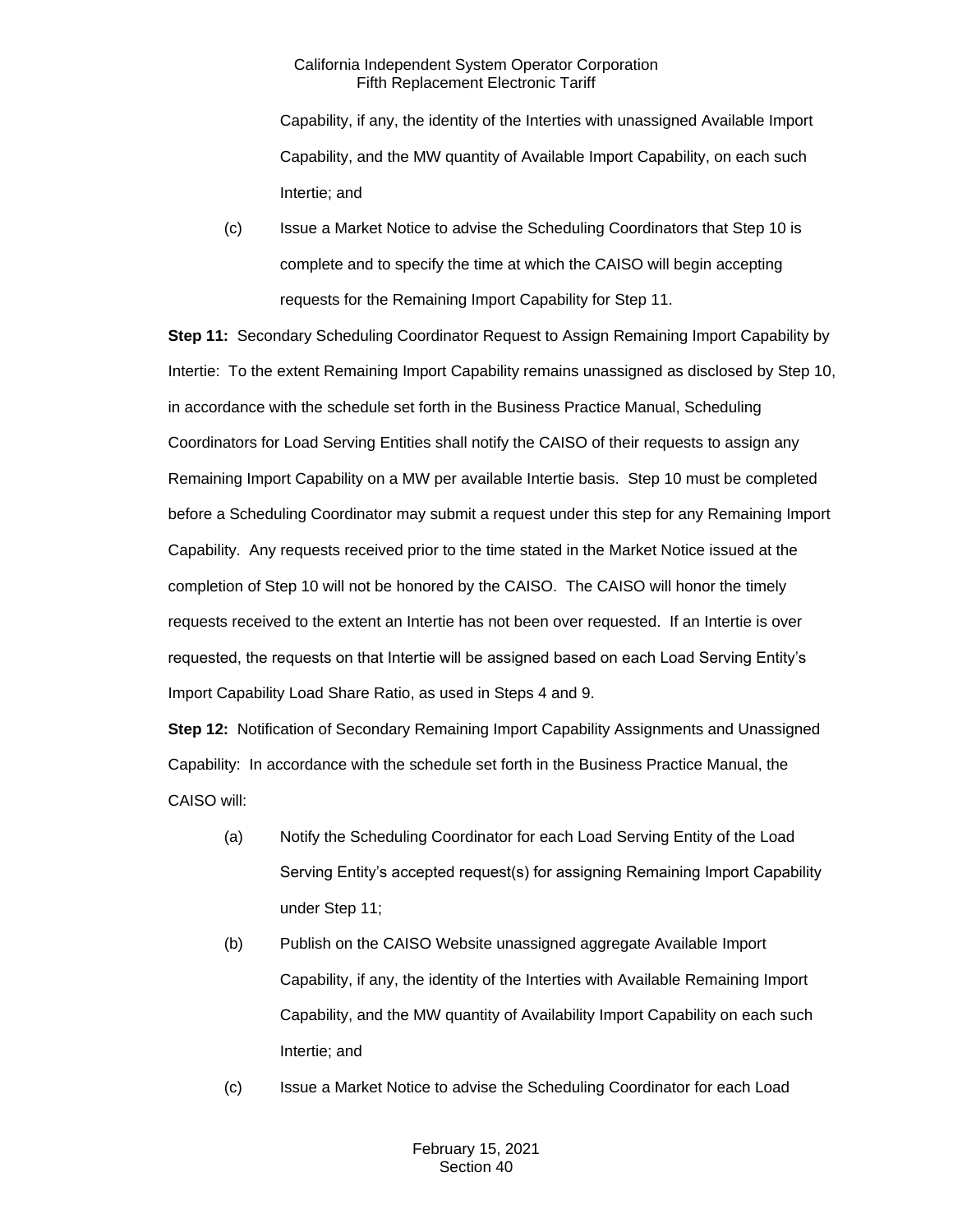Serving Entity that Step 12 is complete and to specify the time at which the CAISO will begin accepting requests for the Balance of Year Unassigned Available Import Capability for Step 13.

**Step 13:** Requests for Balance of Year Unassigned Available Import Capability: To the extent total Available Import Capability remains unassigned as disclosed by Step 12, Scheduling Coordinators for Load Serving Entities, Participating Generators, or System Resources may notify the CAISO of a request for unassigned Available Import Capability on a specific Intertie on a per MW basis. Step 12 must be completed before a Scheduling Coordinator may submit a request under this step for any remaining unassigned Import Capability. Any requests received prior to the time stated in the Market Notice issued at the completion of Step 12 will not be honored by the CAISO. Each request must include the identity of Load Serving Entity, Participating Generator, or System Resource on whose behalf the request is made. The CAISO will accept only two (2) requests per calendar week from any Scheduling Coordinator on behalf of a single Load Serving Entity, Participating Generator, or System Resource. The CAISO will honor timely requests in priority of the time requests from Scheduling Coordinators were received until the Intertie is fully assigned and without regard to any Load Serving Entity's Load Share Quantity. Any honored request shall be for the remainder of the Resource Adequacy Compliance Year. The CAISO shall provide an electronic means, either through the Import Capability Transfer Registration Process or otherwise, of notifying the Scheduling Coordinator of the time the request was deemed received by the CAISO and, within seven (7) days of receipt of the request, whether the request was honored. If a request made on behalf of a Load Serving Entity is honored, it shall be the responsibility of the Scheduling Coordinator and its Load Serving Entity to notify the CPUC or applicable Local Regulatory Authority of the acceptance of the request for unassigned Available Import Capability. If the request is not honored because the Intertie requested was fully assigned, the request will be deemed rejected and the Scheduling Coordinator, if it still seeks to obtain unassigned Available Import Capability, will be required to submit a new request for unassigned Available Import Capability on a different Intertie. The CAISO will update on its website the list of unassigned Available Import Capability by Intertie in accordance with the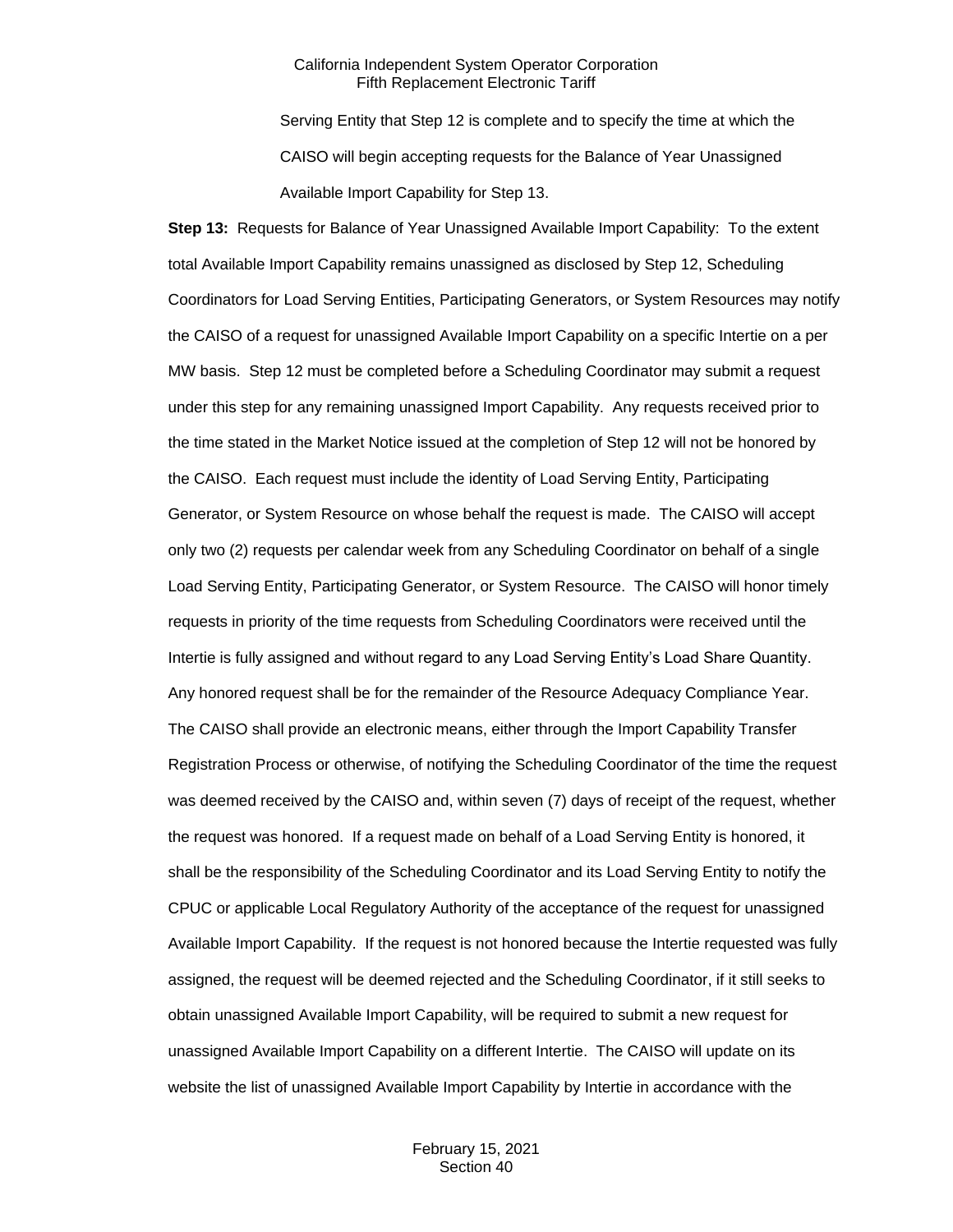schedule set forth in the Business Practice Manual.

This multi-step process for assignment of Total Import Capability does not guarantee or result in any actual transmission service being assigned and is only used for determining the import capability that can be credited towards satisfying the Reserve Margin of a Load Serving Entity under this Section 40. Upon the request of the CAISO, Scheduling Coordinators must provide the CAISO with information on Pre-RA Import Commitments and any transfers or sales of assigned Total Import Capability.

## **40.4.6.2.2 Bilateral Import Capability Transfers and Registration Process**

## **40.4.6.2.2.1 Eligibility Registration for Bilateral Import Capability Transfers**

To be eligible to engage in any bilateral assignment, sale, or other transfer of Remaining Import Capability under Step 8 of Section 40.4.6.2.1 or Section 40.4.6.2.2.2 or Existing Contract Import Capability, and Pre-RA Import Commitment Capability under Section 40.4.6.2.2.2, a Load Serving Entity or other Market Participant must provide the CAISO through the Import Capability Transfer Registration Process the following information:

- (a) Name of the Load Serving Entity or Market Participant
- (b) E-mail contact information

The CAISO will post to the CAISO Website the information received under this Section on a monthly basis in accordance with the schedule set forth in the Business Practice Manual. Any assignment, sale, or other transfer of Existing Contract Import Capability, Pre-RA Import Commitment Capability, or Remaining Import Capability may only be made by or to a Load Serving Entity or Market Participant whose information received under this Section has been posted to the CAISO Website prior to the date of the assignment, sale, or other transfer of the Existing Contract Import Capability, Pre-RA Import Commitment Capability, or Remaining Import Capability. It shall be the exclusive responsibility of the Scheduling Coordinator for the Load Serving Entity or Market Participant to ensure that the information posted to the CAISO Website under this Section is accurate and up to date.

## **40.4.6.2.2.2 Reporting Process for Bilateral Import Capability Transfers**

This Section shall apply to all transfers of Existing Contract Import Capability, Pre-RA Import Commitment Capability, or Remaining Import Capability other than that provided for in Step 8 of Section 40.4.6.2.1. Any Load Serving Entity or other Market Participant that has obtained Existing Contract Import Capability,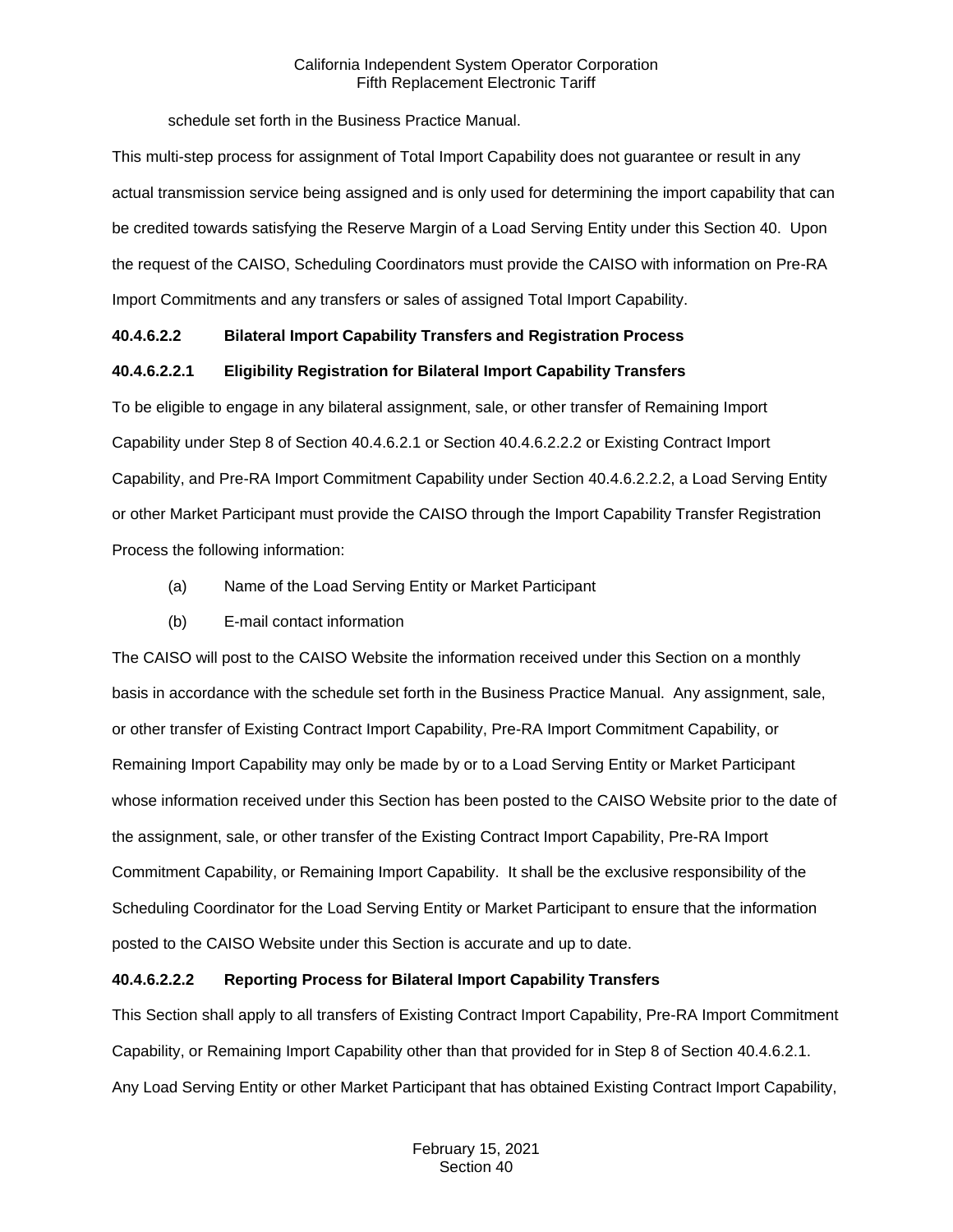Pre-RA Import Commitment Capability, or Remaining Import Capability may assign, sell, or otherwise transfer such Existing Contract Import Capability, Pre-RA Import Commitment Capability, or Remaining Import Capability in MW increments. The import capability subject to each transfer shall remain on the Intertie assigned pursuant to Section 40.4.6.2.1.

The Scheduling Coordinator for the Load Serving Entity or Market Participant receiving the transferred Existing Contract Import Capability, Pre-RA Import Commitment Capability, or Remaining Import Capability must report the transfer to the CAISO through the CAISO's Import Capability Transfer Registration Process by providing the following information:

- (a) Identity of the counter-party(ies);
- (b) The MW quantity;
- (c) The Intertie on which the Existing Contract Import Capability, Pre-RA Import Commitment Capability, or Remaining Import Capability was assigned;
- (d) Term of the transfer;
- (e) Price on a per MW basis; and
- (f) Whether the import capability assignment being transferred is Existing Contract Import Capability, Pre-RA Import Commitment Capability, or Remaining Import Capability.

The CAISO will promptly post to the CAISO Website the information on transfers received under this Section except for the information received pursuant to subpart (f) of this Section. On a quarterly basis, the CAISO shall also report to FERC the transfer information received under this Section and Step 8 of Section 40.4.6.2.1. Transfer information received in accordance with this Section after the 20th calendar day of any month shall not be permitted to be included in the Load Serving Entity's Resource Adequacy Plan submitted in the same month as the transfer submission.

## **40.4.6.2.2.3 Other Import Capability Information Postings**

The CAISO will post to the CAISO Website on a monthly basis in accordance with the schedule set forth in the Business Practice Manual, for each Intertie, the holder and that holder's quantity in MW of import capability assigned on the particular Intertie as of the reporting date.

The CAISO will also post to the CAISO Website following submission of the annual Resource Adequacy Plans under Sections 40.2.1.1, 40.2.2.4, 40.2.3.4, and 40.2.4, for each Intertie, by a "yes" or "no"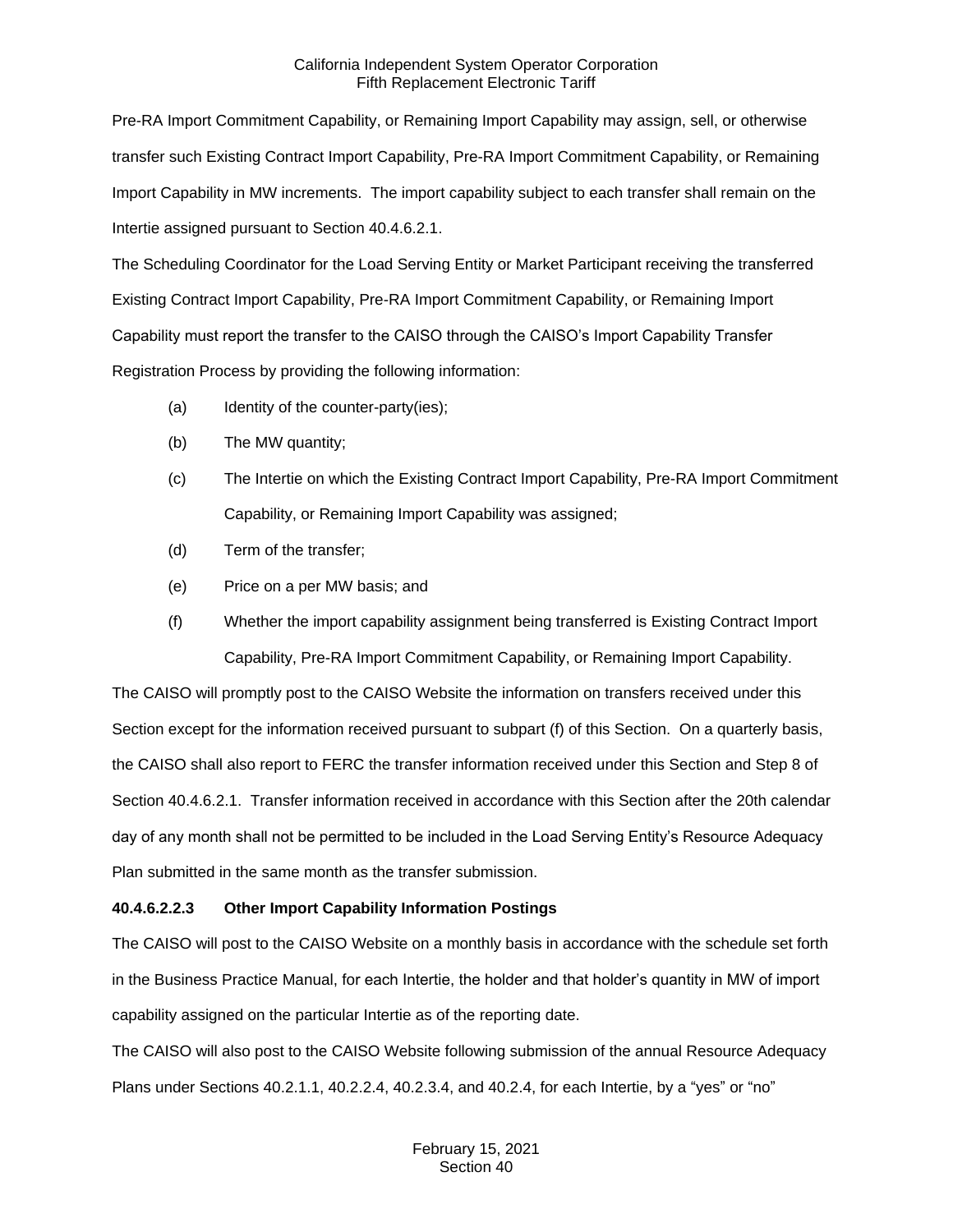designation, whether each holder of import capability assigned on the particular Intertie has fully included the assigned import capability in the holder's annual Resource Adequacy Plans.

## **40.4.6.3 Deliverability of Distributed Generation**

The CAISO will perform an annual Deliverability Assessment, as described in Section 40.4.6.3.1, to determine MW quantities of Potential DGD at specific Nodes of the CAISO Controlled Grid for assigning Deliverability Status to Distributed Generation Facilities interconnected or seeking interconnection to the Distribution System of a Utility Distribution Company or a Metered Subsystem pursuant to the interconnection procedures of the Utility Distribution Company or Metered Subsystem, where such interconnection and Potential Deliverability Status can be provided:

- (i) without any additional Delivery Network Upgrades (although Reliability Network Upgrades, Distribution Upgrades or other mitigation may be needed);
- (ii) without the need for the CAISO to conduct any further Deliverability Assessment; and
- (iii) without degrading the Deliverability Status of Generation in Commercial Operation, proposed Generating Facilities in the CAISO Interconnection queue, or the Distributed Generation Facilities of interconnection customers who have previously requested Full Capacity or Partial Capacity Deliverability Status.

Following the CAISO's publication of the nodal Potential DGD quantities resulting from the Deliverability Assessment, applicable Utility Distribution Companies and Metered Subsystems will assign Full Capacity Deliverability Status or Partial Capacity Deliverability Status to specific Distributed Generation Facilities pursuant to the rules set forth in Section 40.4.6.3.2.

This Section 40.4.6.3 is intended to supplement, and not to preclude or limit, the ability of an interconnection customer for a Distributed Generation Facility to seek and receive Full Capacity Deliverability Status or Partial Capacity Deliverability Status through applicable interconnection procedures. Nothing in this Section 40.4.6.3 is intended to relieve the interconnection customer for a Distributed Generation Facility from the requirements to request and achieve interconnection to the Distribution System through the applicable interconnection procedures. In addition, the amount of Resource Adequacy Capacity a Distributed Generation Facility may provide in any given Resource Adequacy Compliance Year is subject to the CAISO's annual Net Qualifying Capacity determination, as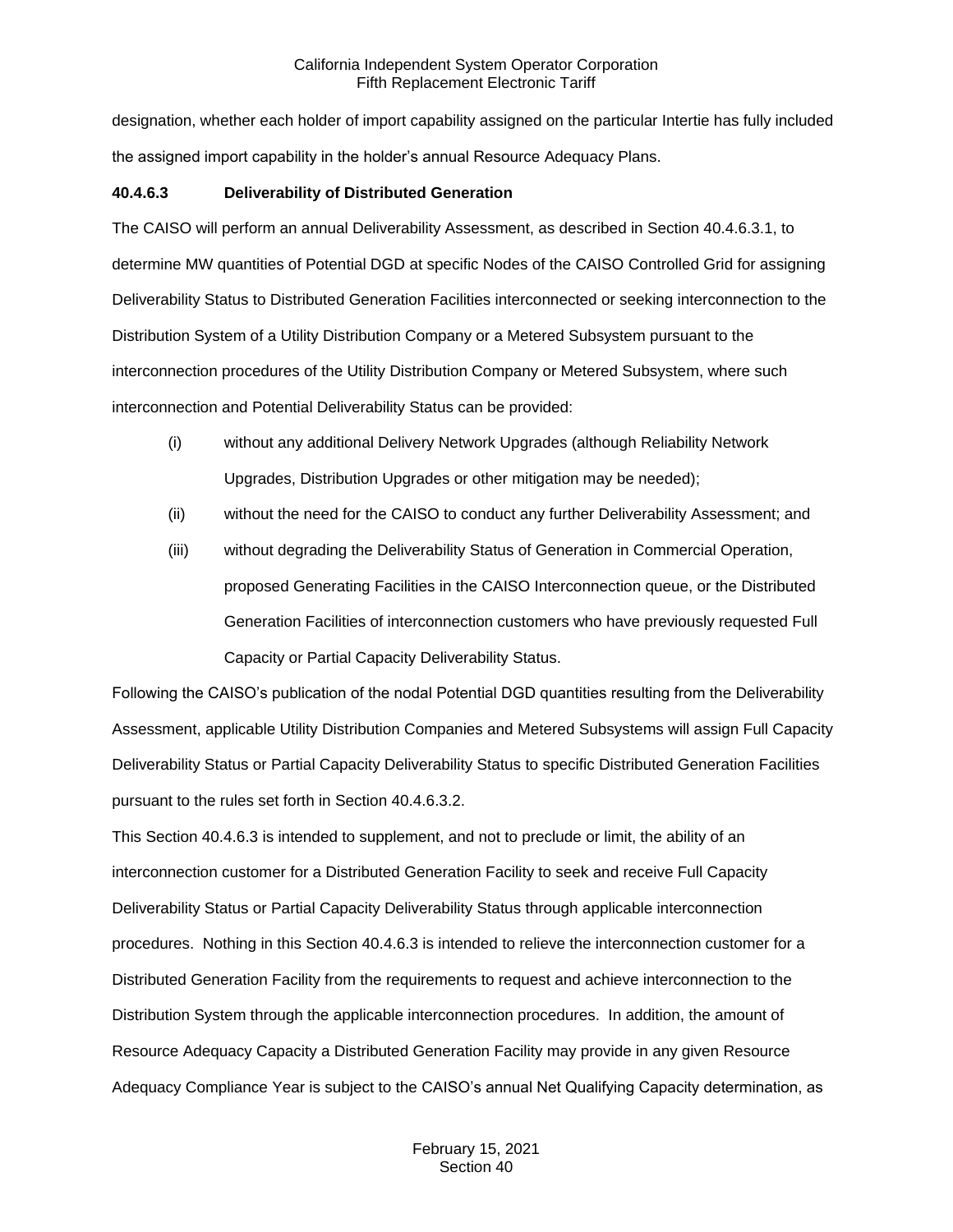specified in Section 40.4.6.1.

## **40.4.6.3.1 Deliverability Assessment to Determine Potential DGD**

This Section describes the annual DG Deliverability Assessment the CAISO will perform to determine nodal MW amounts of Potential DGD available to Utility Distribution Companies and Metered Subsystems for assigning Deliverability Status to Distributed Generation Facilities in accordance with Section 40.4.6.3.2. The DG Deliverability Assessment and its results will be based on the assumption that the Distributed Generation Facilities that are eventually assigned Deliverability Status under Section 40.4.6.3 complete all requirements for interconnection to the Distribution System under the applicable interconnection process and that these Distributed Generation Facilities will be supported by needed Reliability Network Upgrades, Distribution Upgrades or other mitigation that would be needed to safely and reliably interconnect to the Distribution System and deliver Energy from the Distribution System to the appropriate CAISO Controlled Grid Node.

## **40.4.6.3.1.1 Developing the Assessment Model**

To develop the base case model for the DG Deliverability Assessment, the CAISO will include:

- (i) The most recent GIP or GIDAP Queue Cluster Phase II Interconnection Study deliverability power flow base case, which includes Distributed Generation Facilities of interconnection customers with active interconnection requests who have requested Full Capacity or Partial Capacity Deliverability Status;
- (ii) Those Generating Facilities that have obtained Deliverability using the annual full capacity deliverability option under either Section 8.2 of the GIP, Section 9.2 of the GIDAP, or equivalent process(es) under the applicable Utility Distribution Company tariffs;
- (iii) Transmission additions and upgrades approved in the final comprehensive Transmission Plan for the most recent Transmission Planning Process cycle;
- (iv) Any Generating Facilities in the most recent GIDAP Phase I Interconnection Study that have been determined to be deliverable in accordance with their requested Deliverability Status (including Distributed Generation Facilities of interconnection customers with active interconnection requests who have requested Full Capacity or Partial Capacity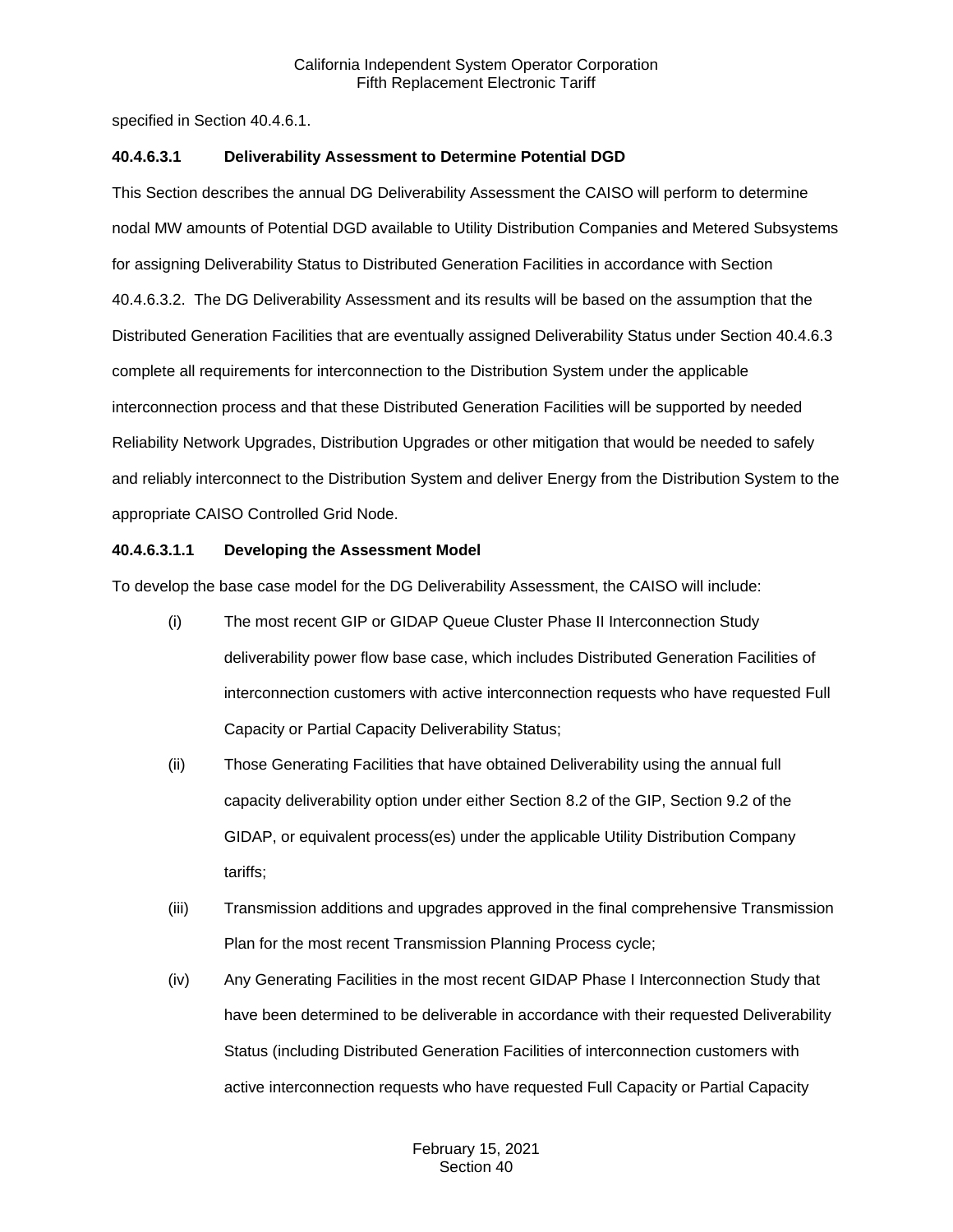Deliverability Status) and were not assigned any Delivery Network Upgrade costs in the Phase I Interconnection Study;

- (v) Delivery Network Upgrades that have received governmental approvals or for which Construction Activities have commenced;
- (vi) The MW amounts of resources interconnected to the Distribution System below specific Nodes of the CAISO Controlled Grid contained in the most recent Transmission Planning Process base portfolio, except that the CAISO will remove each Node (by using a zero MW value) located within electrical areas for which the most recently completed GIP or GIDAP Phase I or Phase II Interconnection Study has identified a need for a Delivery Network Upgrade or for which the most recent Phase II Interconnection Study identified and then removed a Delivery Network Upgrade to support Deliverability for MW amounts in the Interconnection queue;
- (vii) Actual distributed generation development based on the MW amount of distributed generation in applicable Utility Distribution Company and Metered Subsystem interconnection queues including non-net-energy-metering resources requesting interconnection through state-jurisdictional interconnection processes;
- (viii) Any additional information provided by each Utility Distribution Company and Metered Subsystem regarding anticipated distributed generation development on its Distribution System; and
- (ix) Other information that the CAISO, in its reasonable discretion, determines is necessary.

## **40.4.6.3.1.2 Performing the DG Deliverability Assessment**

The CAISO will perform the DG Deliverability Assessment using the Deliverability Assessment procedures described in GIDAP Section 6.3.2 to determine the availability of transmission system capability, as reflected in the study model described above, to provide Deliverability Status for targeted amounts of additional distributed generation at given Nodes of the CAISO Controlled Grid. Except for Nodes that the CAISO removes by assigning a zero MW value pursuant to Section 40.4.6.3.1.1(vi), the targeted amounts of additional distributed generation at each Node shall be at least as large as the maximum of the corresponding nodal MW amounts determined in accordance with Sections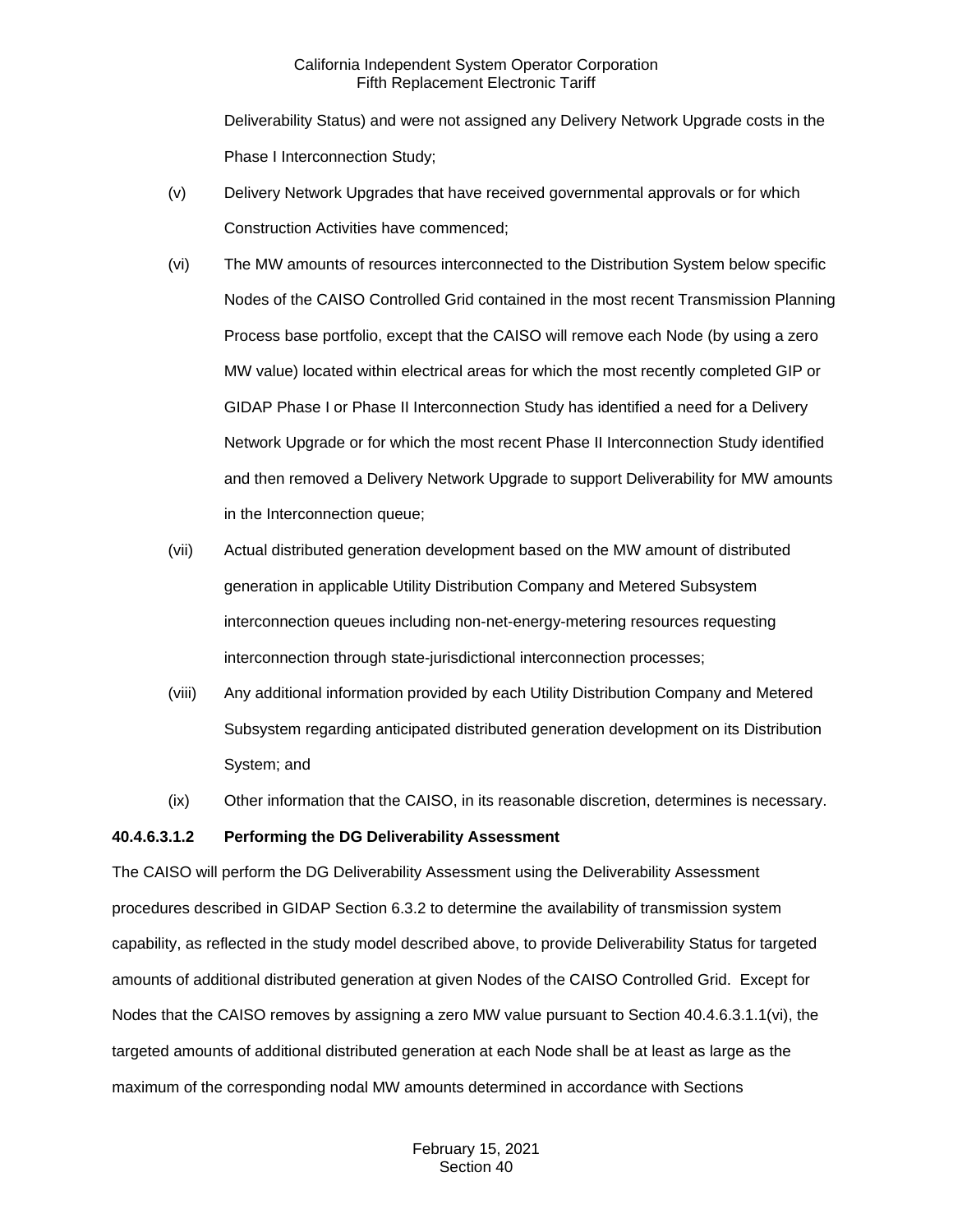40.4.6.3.1.1(vi), 40.4.6.3.1.1(vii) or 40.4.6.3.1.1(viii). The CAISO may use larger targeted amounts as it deems appropriate to enhance the information provided by the DG Deliverability Assessment. The DG Deliverability Assessment will preserve modeled transmission system capability to provide requested levels of deliverability for the Generating Facilities of Interconnection Customers or the Distributed Generation Facilities of interconnection customers under a wholesale distribution access tariff who have previously requested Full Capacity or Partial Capacity Deliverability Status. Therefore, at each Node where all modeled Generating Facilities, including the distributed generation target amounts, cannot be simultaneously dispatched to the modeled output levels corresponding to their Full Capacity or Partial Capacity Deliverability Status without violating operating limits of the CAISO Controlled Grid, the CAISO will reduce the modeled distributed generation target amounts as needed to achieve a feasible Dispatch.

## **40.4.6.3.1.3 Publishing Results of the DG Deliverability Assessment**

The CAISO will publish the results of the DG Deliverability Assessment by posting on the CAISO Website. The results will identify all Nodes modeled in the assessment with the corresponding nodal MW amounts of Potential DGD that (a) were studied as targeted amounts in the DG Deliverability Assessment; (b) were found to be deliverable in the DG Deliverability Assessment; and (c) are available for use by Utility Distribution Companies and Metered Subsystems to assign Deliverability Status to Distributed Generation Facilities in accordance with Section 40.4.6.3.2. The nodal MW amounts of Potential DGD available for assignment of Deliverability Status by Utility Distribution Companies and Metered Subsystems to individual Distributed Generation Facilities will be denominated in 0.01 MW increments and will not exceed the maximum of the corresponding nodal MW amounts determined in accordance with Sections 40.4.6.3.1.1(vi), 40.4.6.3.1.1(vii) or 40.4.6.3.1.1(viii), even though the amounts that were studied and found to be deliverable may be larger.

With respect to those Nodes at which more than one Utility Distribution Company's or Metered Subsystem's Distribution System is connected, the CAISO will publish, at the same time it publishes the results of the DG Deliverability Assessment, each Utility Distribution Company's or Metered Subsystem's respective share of the Potential DGD available to provide Deliverability Status to Distributed Generation Facilities at these Nodes based on the ratio of Load served via the facilities of each affected Utility Distribution Company and Metered Subsystem at such Nodes.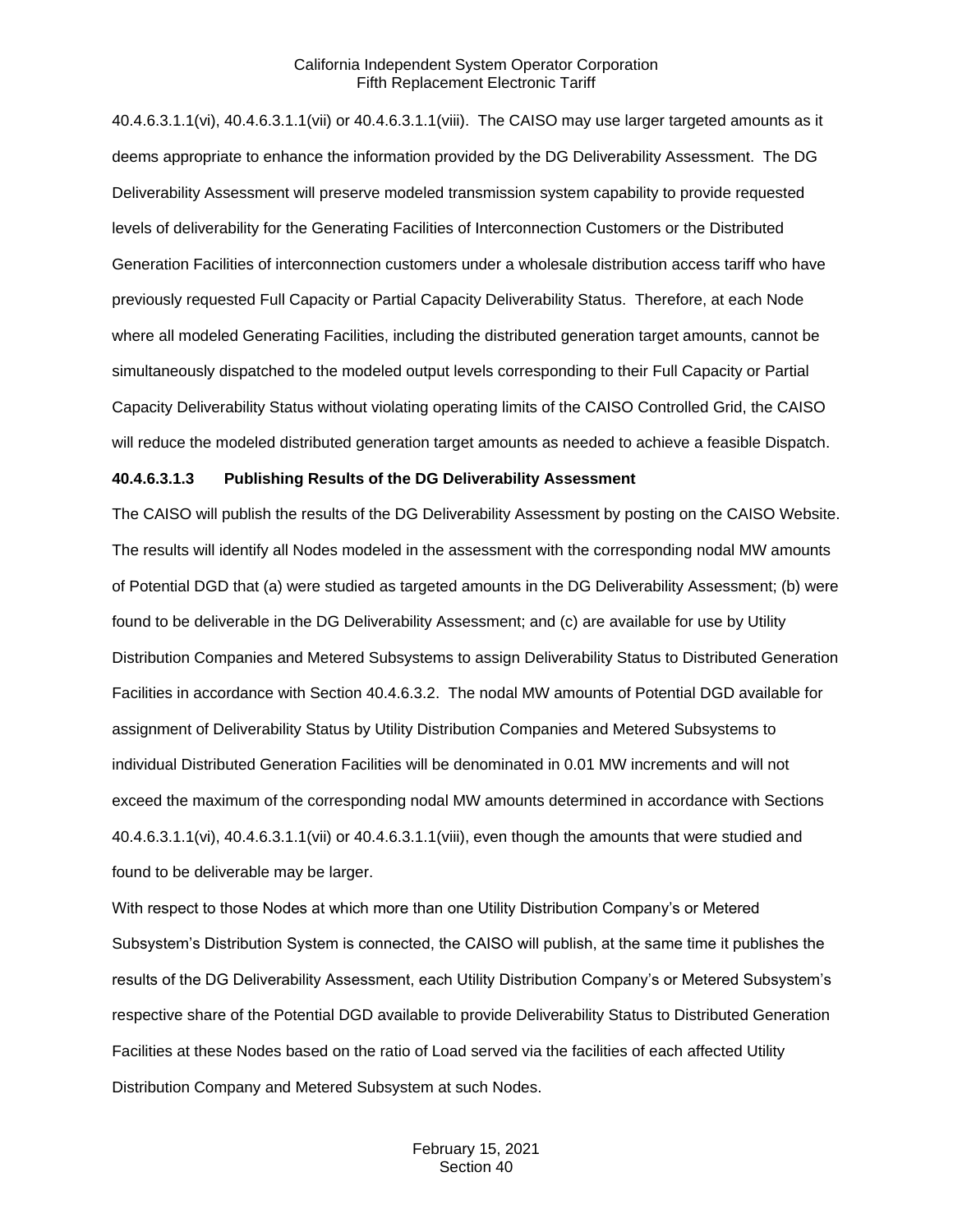## **40.4.6.3.1.4 Bilateral Transfers of Potential DGD at Shared Nodes**

A Utility Distribution Company or Metered Subsystem shall be entitled to transfer all or a portion of its MW share of Potential DGD at a Node that is shared with the Distribution System of another Utility Distribution Company or Metered Subsystem, in quantities no smaller than 0.01 MW. A Utility Distribution Company that is also an IOU Participating Transmission Owner shall be entitled to transfer a MW share of Potential DGD to another Utility Distribution Company or Metered Subsystem only to the extent that the total MW quantity associated with Distributed Generation Facilities connected or seeking interconnection to the IOU Participating Transmission Owner's Distribution System at the Node that are eligible to receive Deliverability Assignments pursuant to Section 40.4.6.3.2.2.1 is less than the available Potential DGD for that Node as indicated in the DG Deliverability Assessment for the current cycle. Both Utility Distribution Companies or Metered Subsystems participating in a transfer pursuant to this Section 40.4.6.3.1.4 shall notify the CAISO of the transfer. Utility Distribution Companies and Metered Subsystems may engage in such transfers during the period from the date they received notification of their shares of Potential DGD at shared Nodes under Section 40.4.6.3.1.3 through the date on which Deliverability Status assignments must be provided to the CAISO, pursuant to Section 40.4.6.3.2.

#### **40.4.6.3.2 Assignment of Deliverability Status to Distributed Generation Facilities**

After completion of the DG Deliverability Assessment associated with the current cycle of the process described in Section 40.4.6.3, and in accordance with a Market Notice setting out the schedule for the cycle, each Utility Distribution Company and Metered Subsystem will assign Deliverability Status to individual Distributed Generation Facilities interconnected, or seeking interconnection, to the Distribution System of the Utility Distribution Company or Metered Subsystem below each Node where the CAISO's DG Deliverability Assessment for the current cycle has indicated the availability of Potential DGD, consistent with the rules set forth in this Section 40.4.6.3.2, and will report all such assignments to the CAISO in accordance with the schedule for the cycle.

Upon receipt of this information the CAISO will validate that the Utility Distribution Company's or Metered Subsystem's assignments of Deliverability Status to specific Distributed Generation Facilities is consistent with (i) the MW quantities of Potential DGD available to that Utility Distribution Company or Metered Subsystem at specific Nodes; the CAISO's methodology for associating the Deliverability Status of a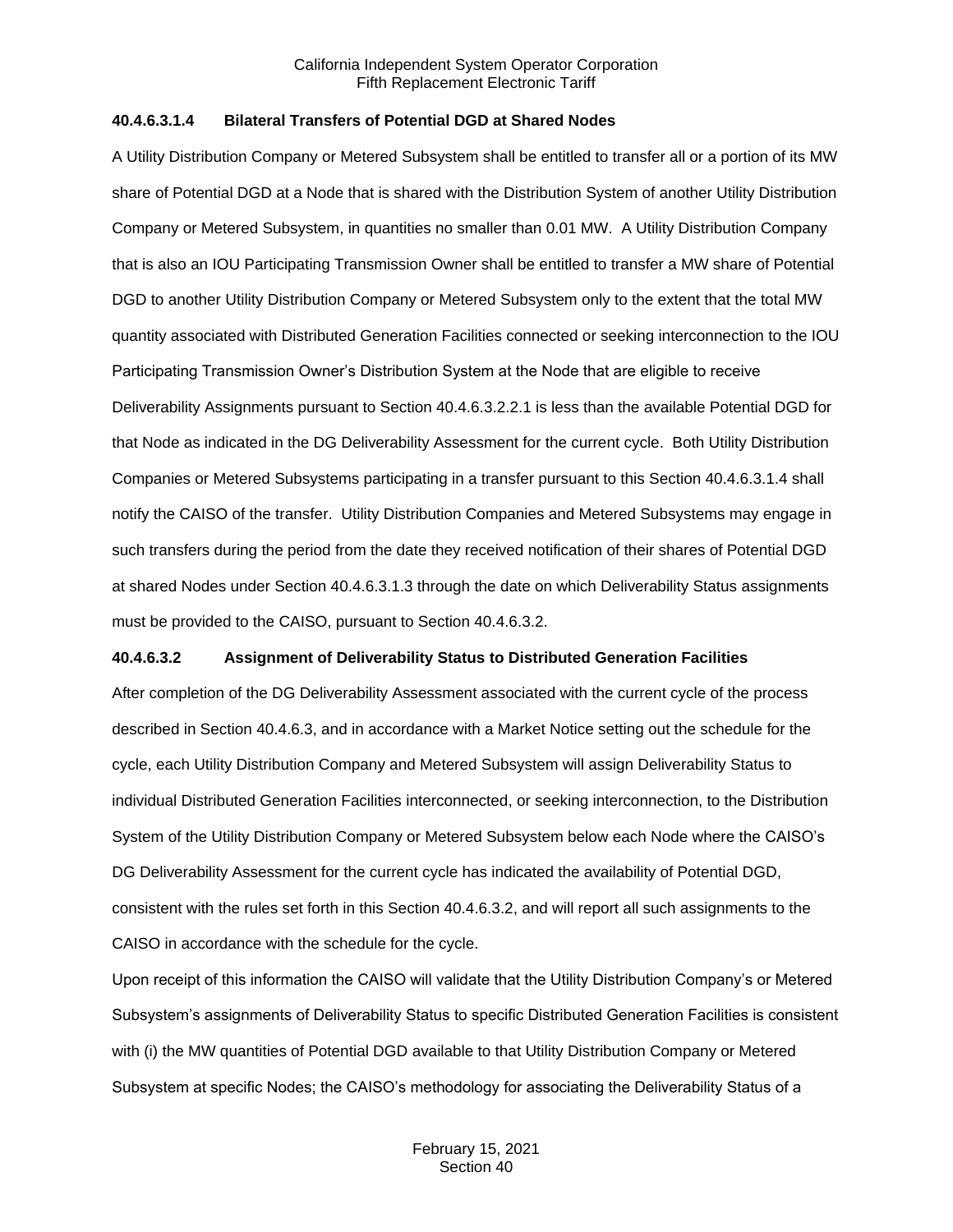specific generating resource type with a MW quantity of Potential DGD, as set forth in Section 40.4.6.3.2.1; and (iii) the time limit on a Distributed Generation Facility's expected future Commercial Operation date, as set forth in Section 40.4.6.3.2.2. If the CAISO identifies an inconsistency between a Utility Distribution Company's or Metered Subsystem's assignment of Deliverability Status to a Distributed Generation Facility and any of these requirements, the CAISO will notify the Utility Distribution Company or Metered Subsystem, and the Utility Distribution Company or Metered Subsystem in consultation with the CAISO will adjust its assignments of Deliverability Status as needed. The CAISO will then inform the Utility Distribution Company or Metered Subsystem that the validation process has been completed, and the Utility Distribution Company or Metered Subsystem will notify the Distributed Generation Facilities of their Deliverability Status assignments.

# **40.4.6.3.2.1 Associating MW of Potential DGD with Deliverability Status of a Distributed Generation Facility**

As described further in a Business Practice Manual, Utility Distribution Company's or Metered Subsystem's association of a MW quantity of Potential DGD at a specific Node with the Deliverability Status of a specific Distributed Generation Facility shall be commensurate with the MW Energy production level appropriate to the type of generating resource comprising the facility modeled in the Deliverability Assessment, the qualifying capacity determination method for that resource type, the installed capacity of the facility, and the Deliverability Status (Full Capacity or Partial Capacity) to be assigned to the facility, and shall be consistent with the CAISO's methodology for modeling resources in its deliverability studies.

## **40.4.6.3.2.2 Eligibility of Distributed Generation Facilities to Obtain Deliverability Status Assignment**

To be eligible to receive a Deliverability Status assignment, a Distributed Generation Facility must satisfy the requirements of the applicable application process pursuant to this Section 40.4.6.3.2.2 and, if the Distributed Generation Facility is not in Commercial Operation, it must have an expected Commercial Operation date set forth in its current interconnection request or interconnection agreement that is no later than three (3) years from the last date on which applications may be submitted for the current DG Deliverability Assessment cycle.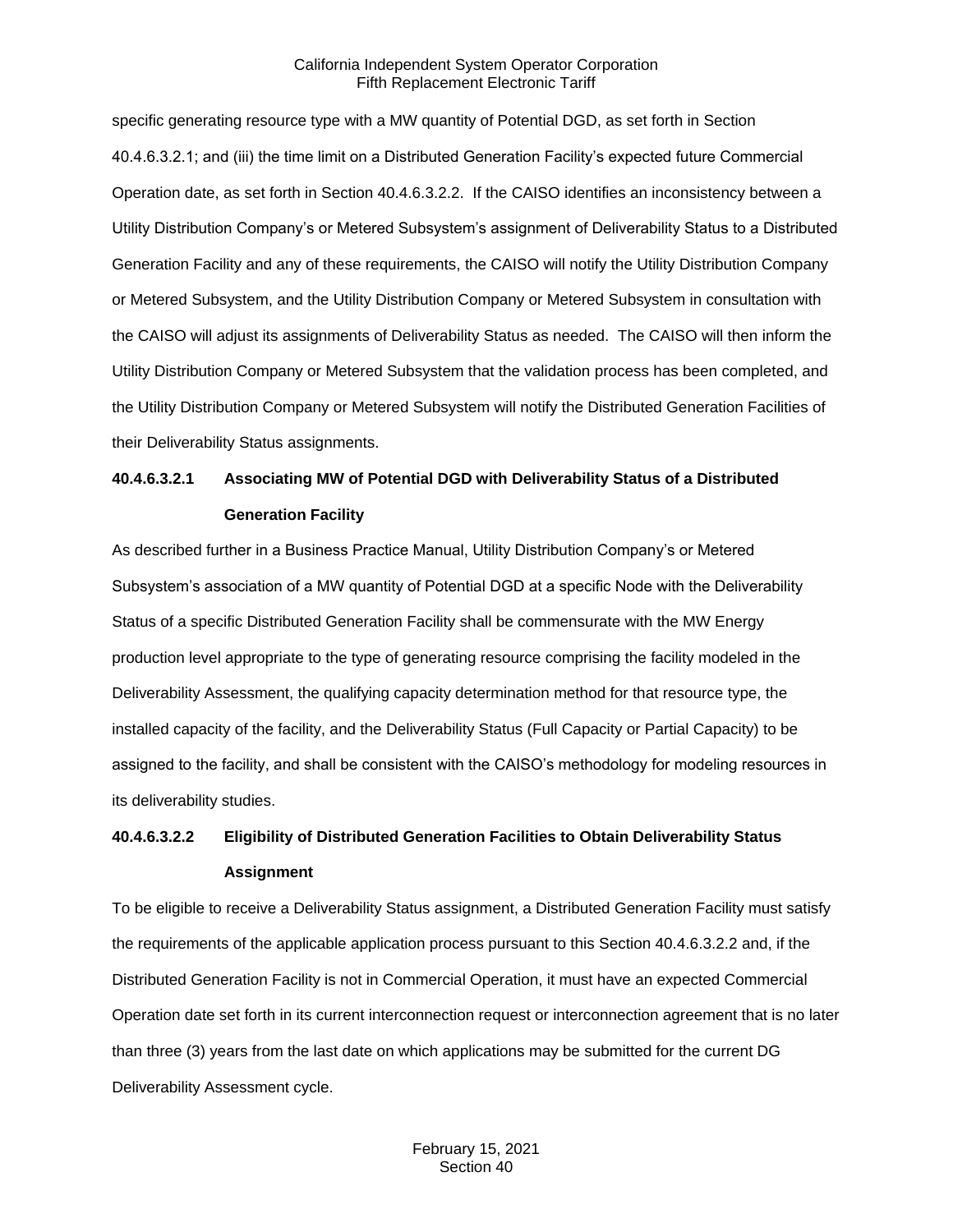## **40.4.6.3.2.2.1 Eligibility to Obtain Deliverability Status Assignment from IOU Participating Transmission Owners**

Distributed Generation Facilities interconnected, or seeking interconnection, to the Distribution System of an IOU Participating Transmission Owner may apply to the applicable IOU Participating Transmission Owner to be eligible to receive a Deliverability Status assignment in the current DG Deliverability Assessment cycle as follows:

- (i) Distributed Generation Facilities that are already in Commercial Operation and interconnected to the Distribution System of an IOU Participating Transmission Owner that do not have Deliverability Status may submit an application to be eligible for Full or Partial Capacity Deliverability Status, and those that have Partial Capacity Deliverability Status may apply to be eligible for a higher level of Partial Capacity Deliverability Status or Full Capacity Deliverability Status.
- (ii) Distributed Generation Facilities with an active interconnection request in the interconnection queue of an IOU Participating Transmission Owner that have not requested Deliverability Status in the underlying interconnection process but have received their Phase I interconnection study results or the equivalent thereof may submit an application to be eligible to receive Partial Capacity Deliverability Status or Full Capacity Deliverability Status.
- (iii) Distributed Generation Facilities with an active interconnection request in the interconnection queue of an IOU Participating Transmission Owner that have not received their Phase I interconnection study results or the equivalent thereof, irrespective of whether they requested Deliverability Status in their interconnection request, may submit an application to be eligible to receive Partial Capacity Deliverability Status or Full Capacity Deliverability Status.

Distributed Generation Facilities with an active interconnection request in the interconnection queue of an IOU Participating Transmission Owner that have requested Deliverability Status in the underlying interconnection process and have already received Phase I interconnection study results or the equivalent thereof are not eligible to be assigned Deliverability Status pursuant to Section 40.4.6.3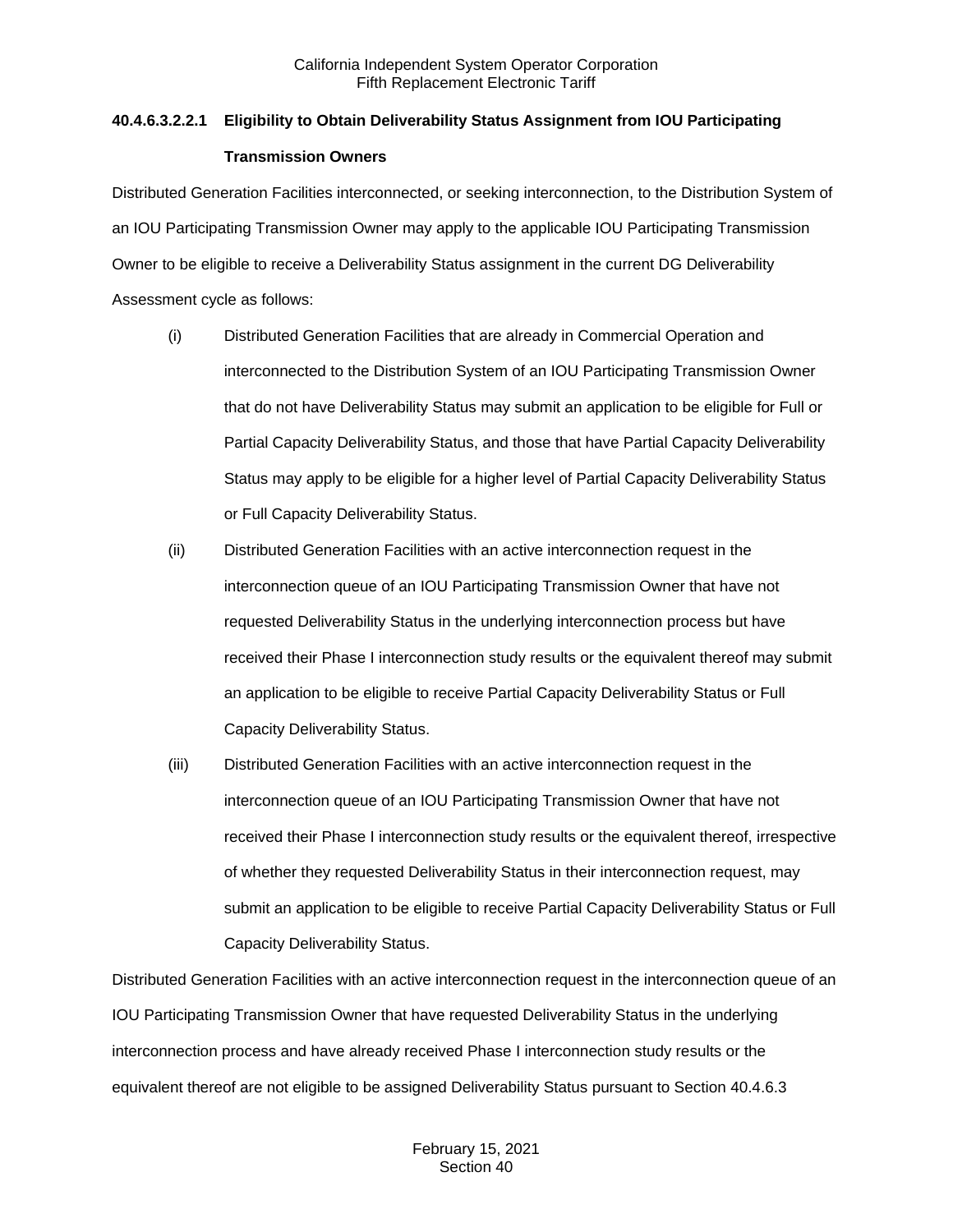because their Deliverability Status is protected in accordance with the provisions of Section 40.4.6.3.1 and will be assigned through the applicable IOU Participating Transmission Owner's interconnection process. Applications from Distributed Generation Facilities in the eligible categories specified above must be submitted by the deadline specified in the schedule for the current DG Deliverability Assessment cycle in order for the Distributed Generation Facility to be treated as eligible to receive a Deliverability Status assignment in the current cycle. Distributed Generation Facilities that fail to apply in a timely manner will be assumed not to be seeking Deliverability Status in the current cycle. The CAISO will issue a Market Notice announcing the deadline for submitting applications. The deadline will be no earlier than thirty (30) days after the CAISO publishes the results of the DG Deliverability Assessment. The form of the application shall be specified in a Business Practice Manual. The application shall be submitted to the applicable Participating Transmission Owner, which shall provide a copy of the application to the CAISO within five (5) Business Days after the application was submitted.

# **40.4.6.3.2.2.2 Eligibility to Obtain Deliverability Status Assignment from Utility Distribution Companies and Metered Subsystems that are Not IOU Participating Transmission Owners**

Distributed Generation Facilities interconnected, or seeking interconnection, to the Distribution System of a Utility Distribution Company or Metered Subsystem that is not an IOU Participating Transmission Owner may apply to the applicable Utility Distribution Company or Metered Subsystem to be eligible to receive a Deliverability Status assignment in the current DG Deliverability Assessment cycle pursuant to individual interconnection procedures of the Utility Distribution Company or Metered Subsystem.

## **40.4.6.3.2.3 Assignment of Deliverability Status to Distributed Generation Facilities by IOU Participating Transmission Owners**

Utility Distribution Companies that are also IOU Participating Transmission Owners will assign Deliverability Status on a first-come, first-served basis to those Distributed Generation Facilities either interconnected or seeking interconnection to their Distribution Systems at each applicable Node, and that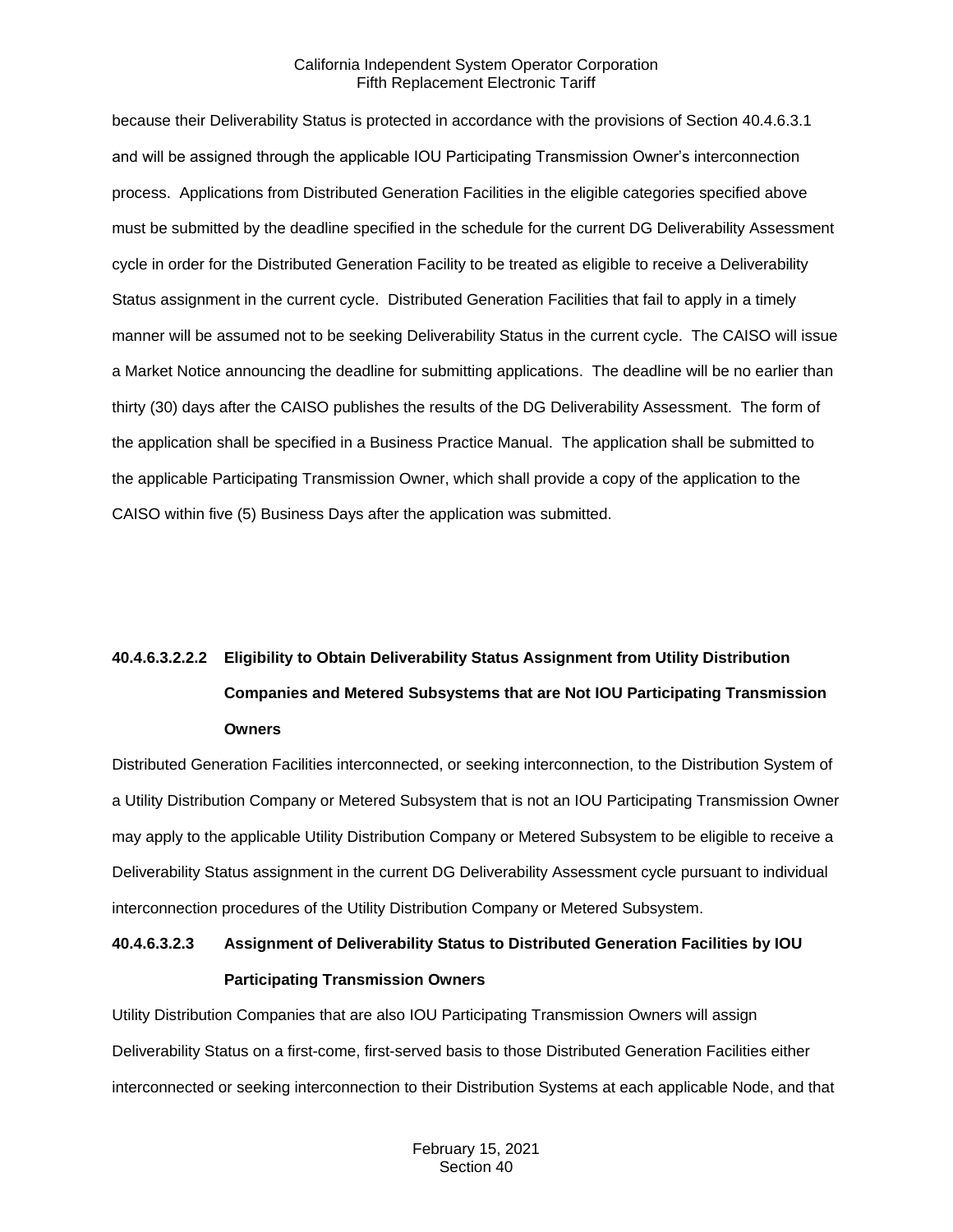are eligible for assignment pursuant to Section 40.4.6.3.2.2.1, in the following priority order:

- (1) Distributed Generation Facilities already in Commercial Operation and interconnected to the Distribution System of the applicable IOU Participating Transmission Owner as of the deadline for submitting applications pursuant to Section 40.4.6.3.2.2.1, in order of the date they achieved Commercial Operation, from earliest to most recent. At Nodes where there is insufficient Potential DGD indicated in the DG Deliverability Assessment to fulfill all Deliverability Status applications received during the current cycle from Distributed Generation Facilities already in Commercial Operation, and two or more such Distributed Generation Facilities next in order to obtain the last remaining increment of Potential DGD at a Node have the same Commercial Operation date, each such resource shall receive a pro rata share of the remaining Potential DGD in proportion to its MW Energy production level as modeled by the CAISO for the purpose of the CAISO's Deliverability Assessment methodology, in accordance with the level of Deliverability Status applied for in the current cycle.
- (2) Distributed Generation Facilities with an active interconnection request in the interconnection queue of the applicable IOU Participating Transmission Owner that have submitted an application pursuant to Section 40.4.6.3.2.2.1 to obtain Deliverability Status through the process set forth in Section 40.4.6.3, in order of their queue position in the applicable interconnection process. At Nodes where there is insufficient Potential DGD indicated in the DG Deliverability Assessment to provide Deliverability Status to eligible Distributed Generation Facilities with active interconnection requests, and two or more such Distributed Generation Facilities next in order to obtain the last remaining increment of Potential DGD have the same interconnection queue position, the remaining amount of Potential DGD will be allocated in order of expected Commercial Operation date, from earliest to furthest in the future. For purposes of this determination, the expected Commercial Operation date shall be the Commercial Operation date specified in the Distributed Generation Facility's interconnection agreement, or if no interconnection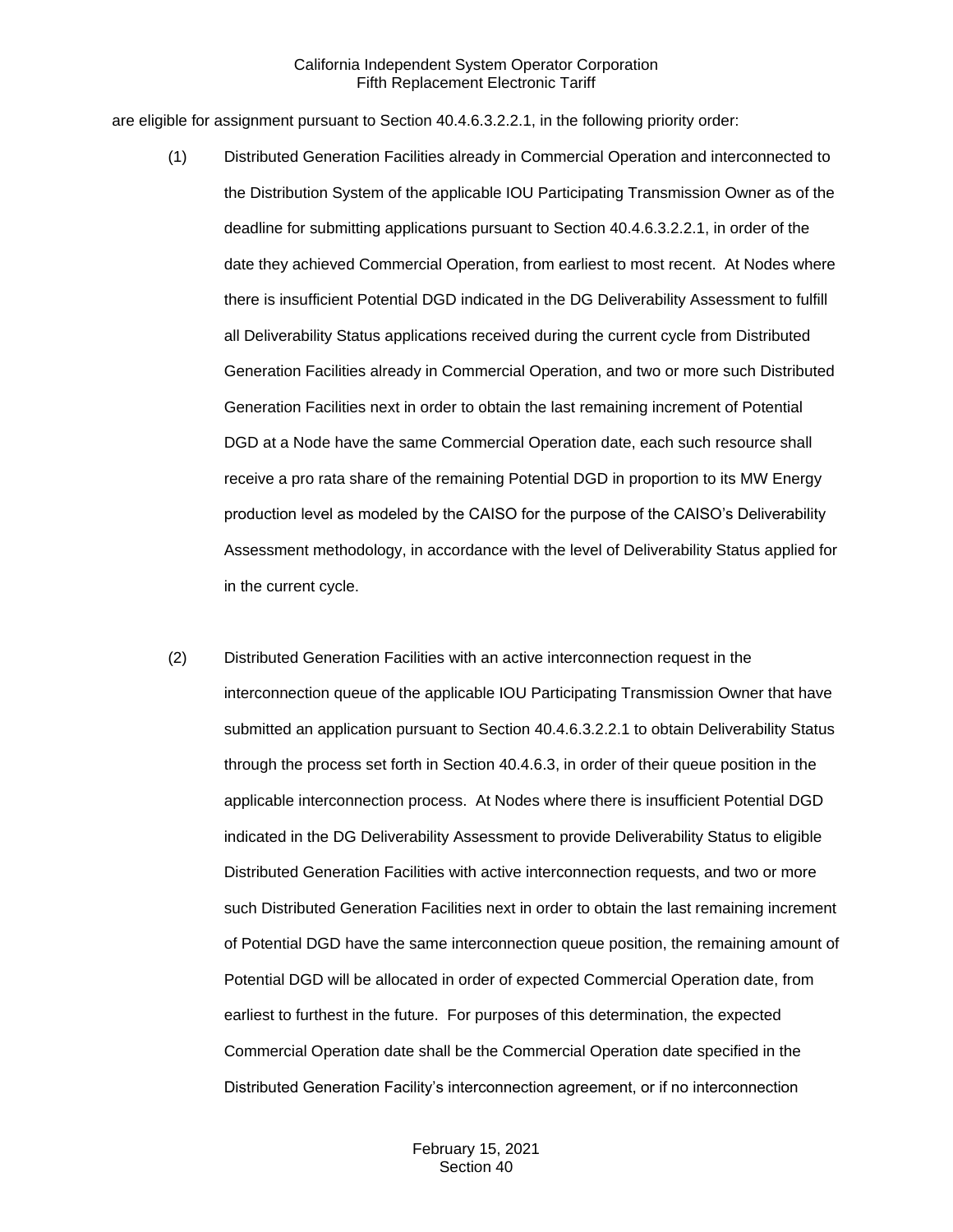agreement has yet been executed, the Distributed Generation Facility's application submitted pursuant to Section 40.4.6.3.2.2.1. If two or more such Distributed Generation Facilities have the same expected Commercial Operation date, each such resource shall receive a pro rata share of the remaining Potential DGD in proportion to its expected MW Energy production level as modeled by the CAISO for the purpose of the CAISO's Deliverability Assessment methodology, in accordance with the level of Deliverability Status requested in the current cycle.

Pursuant to this process, an IOU Participating Transmission Owner shall, during each cycle, fully utilize the maximum amount of Potential DGD available at each Node to provide Deliverability Status to eligible Distributed Generation Resources. If, however, the total MW quantity associated with eligible Distributed Generation Resources at a particular Node is less than the available Potential DGD for that Node as indicated in the DG Deliverability Assessment for the current cycle, then the excess quantity of Potential DGD shall be treated as unassigned Potential DGD in accordance with Section 40.4.6.3.3.

# **40.4.6.3.2.4 Assignment of Deliverability Status to Distributed Generation Facilities by Utility Distribution Companies and Metered Subsystems that are Not IOU Participating Transmission Owners**

Utility Distribution Companies and Metered Subsystems that are not IOU Participating Transmission Owners will assign Deliverability Status to individual Distributed Generating Facilities interconnected, or seeking interconnection, to the Distribution System of such Utility Distribution Company or Metered Subsystem based on the Potential DGD available at applicable Nodes pursuant to their individual interconnection procedures. Such Utility Distribution Companies and Metered Subsystems may report assignments of Deliverability Status to the CAISO at any time. However, only those assignments of Deliverability Status that are reported to the CAISO in accordance with the assignment schedule established by the CAISO for the current DG Deliverability Assessment cycle will be eligible for inclusion in the CAISO's annual Net Qualifying Capacity determination as specified in Section 40.4.6.1 and thereby eligible to be designated as Resource Adequacy Resources for the next Resource Adequacy Compliance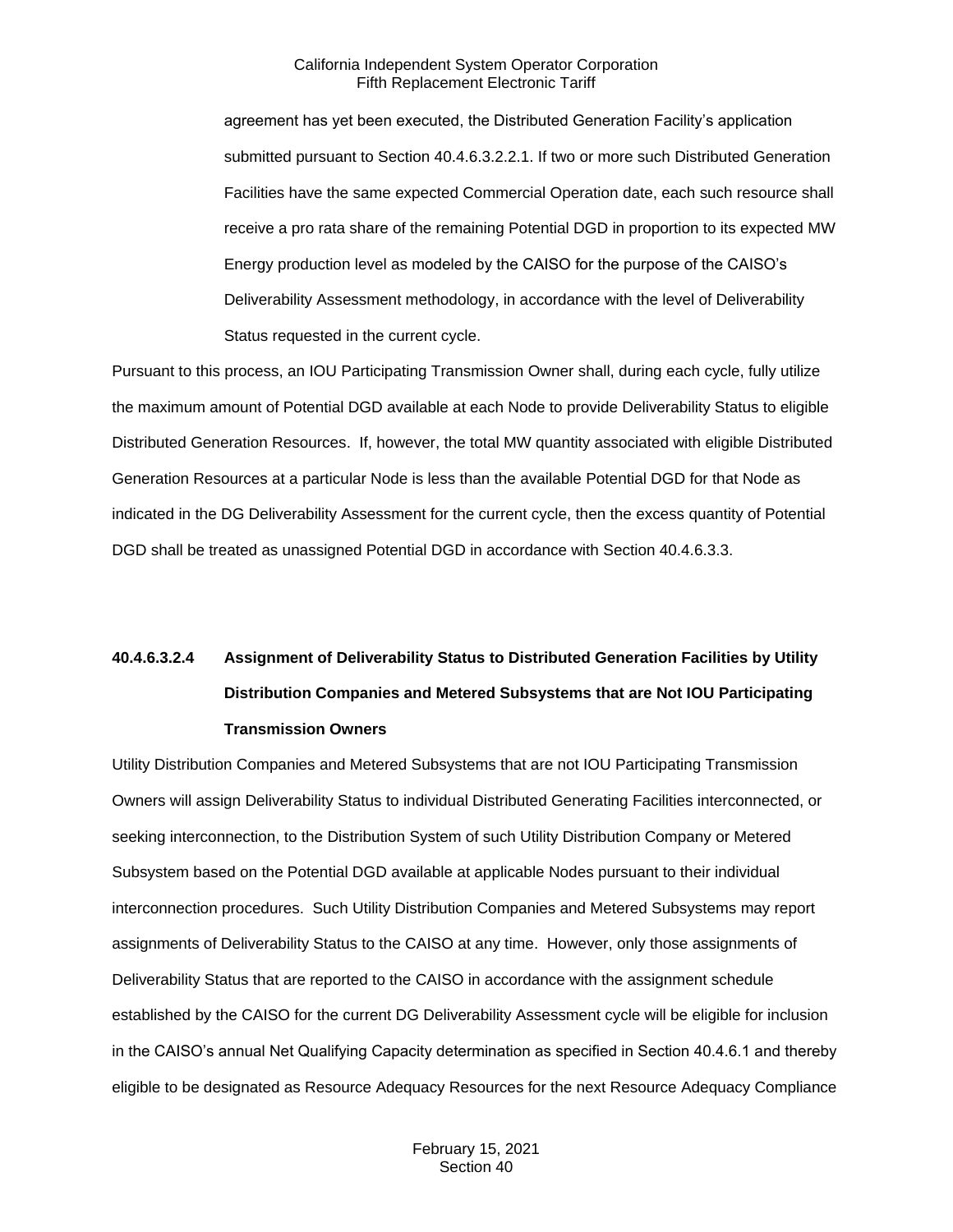Year.

#### **40.4.6.3.3 Unassigned Potential DGD**

If a Utility Distribution Company or Metered Subsystem does not fully utilize the MW quantity of Potential DGD available to assign Deliverability Status to specific Distributed Generation Facilities during an annual DG Deliverability Assessment cycle, the CAISO will preserve the unassigned Potential DGD for that Utility Distribution Company or Metered Subsystem through the next cycle.

## **40.4.6.3.4 Deliverability Status of Distributed Generation Facilities**

Once a Utility Distribution Company or Metered Subsystem has assigned Deliverability Status to a specific Distributed Generation Facility and reported such assignment to the CAISO, and the CAISO has validated and accepted the reported information as specified under Section 40.4.6.3.2, the Deliverability Status becomes an attribute of the Distributed Generation Facility to which it was assigned. A Distributed Generation Facility assigned Deliverability Status pursuant to an application submitted under Section 40.4.6.3.2.2.1(iii) will be subject to the provisions of Section 40.4.6.3 with regard to its assigned Deliverability Status and will continue through the interconnection process for all other purposes as a request for Energy-Only Deliverability Status.

Distributed Generation Facilities that are assigned Deliverability Status pursuant to Section 40.4.6.3 prior to achieving Commercial Operation must, in order to retain such assignment, achieve Commercial Operation no later than six months after the Commercial Operation date specified in the Distributed Generation Facility's interconnection agreement, or if no interconnection agreement had been executed at the time the assignment was made, the Distributed Generation Facility's application submitted pursuant to Section 40.4.6.3.2.2. However, if the Distributed Generation Facility submitted its application pursuant to Section 40.4.6.3.2.2.1(ii), such assignment shall not be revoked if the Distributed Generation Facility's failure to achieve Commercial Operation within six months of its indicated Commercial Operation date is due to a delay in the Utility Distribution Company's or Metered Subsystem's completion of the upgrades necessary for the Distributed Generation Facility's interconnection. The applicable Utility Distribution Company or Metered Subsystem must report any such revocations and delays to the CAISO in accordance with the date set forth in a Business Practice Manual or in a Market Notice establishing the schedule for the annual DG Deliverability Assessment cycle.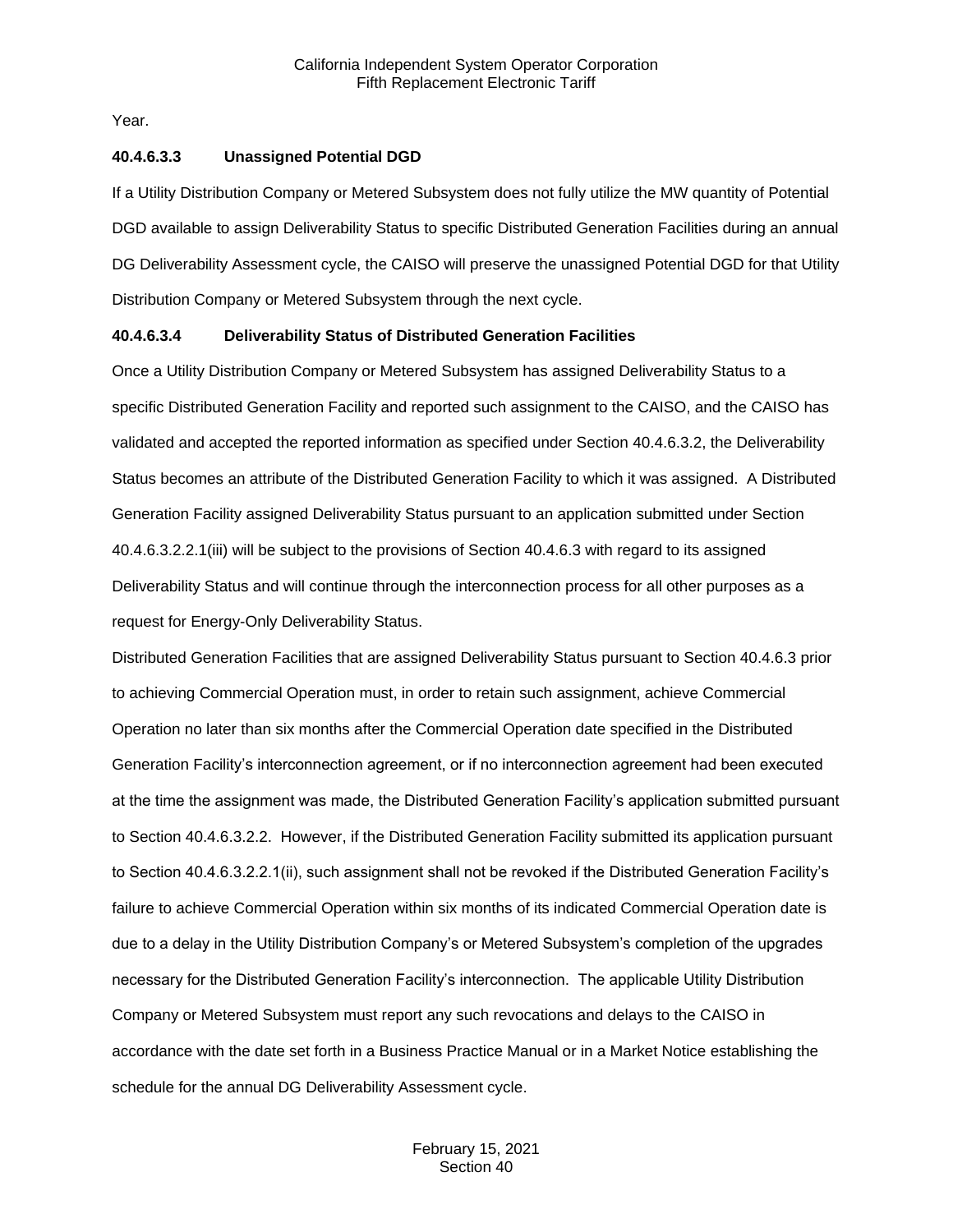With respect to a Distributed Generation Facility that meets this retention requirement, once that Distributed Generation Facility has achieved Commercial Operation, it will retain its assigned Deliverability Status for as long it remains in Commercial Operation. This also applies to Distributed Generation Facilities that were already in Commercial Operation at the time the assignment was made. Any loss of Deliverability Status granted pursuant to Section 40.4.6.3, due to either permanent cessation of commercial operation of a Distributed Generation Facility or revocation due to failure to meet the Commercial Operation date requirement set forth above, will be appropriately modeled by the CAISO in the next DG Deliverability Assessment cycle. Depending on other changes that may have occurred on the CAISO Controlled Grid and connected Distribution Systems, or in associated interconnection queues, additional Potential DGD may be available in the next cycle for assignment of Deliverability Status in accordance with the process set forth in Section 40.4.6.3.

## <span id="page-32-0"></span>**40.4.7 Submission of Supply Plans**

## **40.4.7.1 Schedule for Submission of Supply Plans**

Scheduling Coordinators representing Resource Adequacy Resources supplying Resource Adequacy Capacity shall provide the CAISO with annual and monthly Supply Plans, as follows:

- (a) The annual Supply Plan shall be submitted to the CAISO on the schedule set forth in the Business Practice Manual and shall verify their agreement to provide Resource Adequacy Capacity during the next Resource Adequacy Compliance Year. The annual Supply Plan may identify a Local Capacity Area Resource as Listed Local RA Capacity.
- (b) The monthly Supply Plans or the same information as required to be included in the monthly Supply Plan, plus any other information the CAISO requires as identified in the Business Practice Manual, shall be submitted to the CAISO at least 45 days in advance of the first day of the month covered by the plan, and in accordance with the schedule and in the reporting format(s) set forth in the Business Practice Manual, and shall verify their agreement to provide Resource Adequacy Capacity during that resource adequacy month. The monthly Supply Plan may identify a Local Capacity Area Resource as Listed Local RA Capacity.
- (c) The Scheduling Coordinator for the Resource Adequacy Resource may submit, at any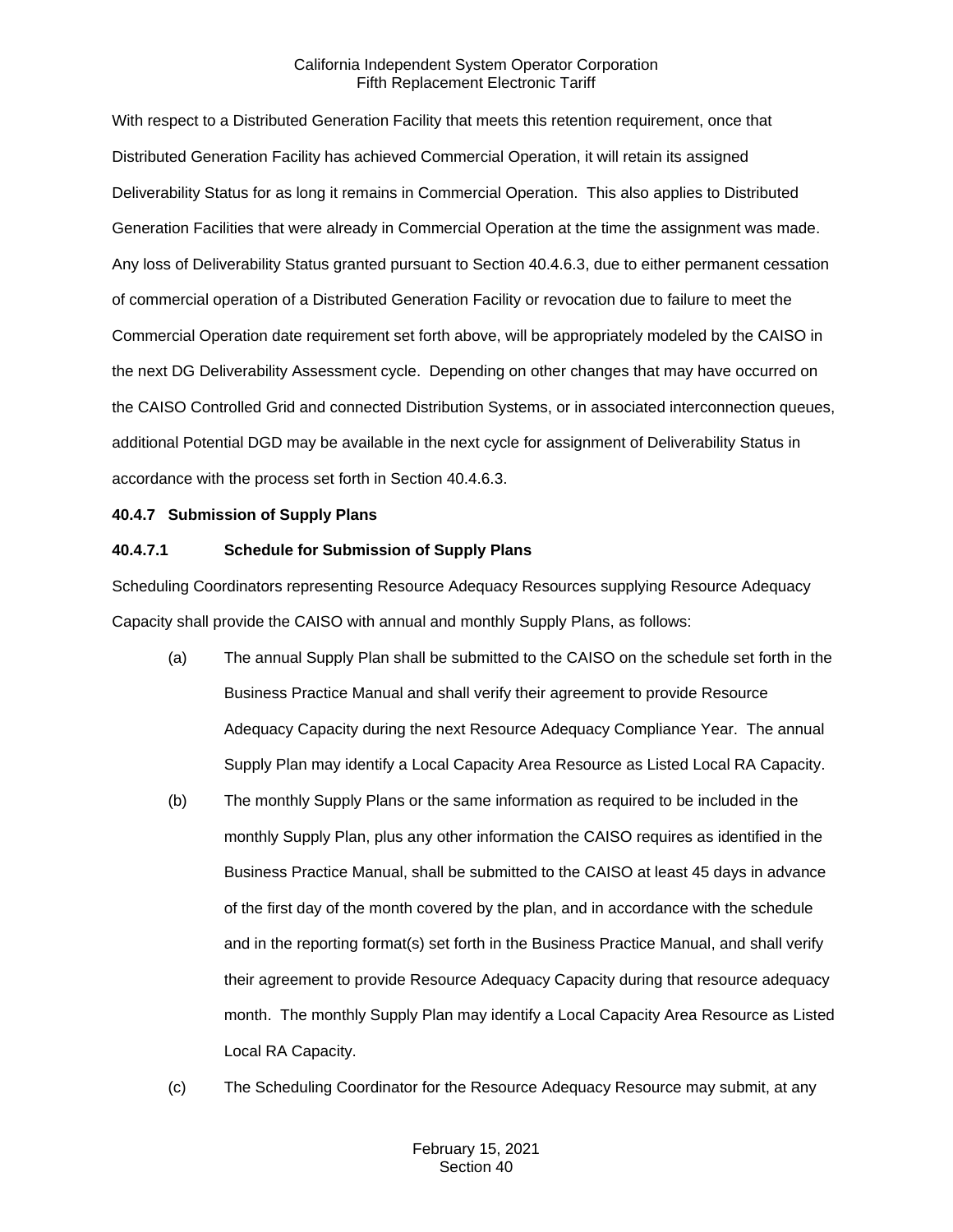time from 45 days through 30 days in advance of the relevant month, a revision to its monthly Supply Plan to correct a discrepancy between its monthly Supply Plan and a Resource Adequacy Plan of a Load Serving Entity for which that Resource Adequacy Resource is providing Resource Adequacy Capacity, as provided in Section 40.7(b). The CAISO will not accept any revisions to a monthly Supply Plan from 30 days in advance of the relevant month through the end of the month, unless the Scheduling Coordinator for the Resource Adequacy Resource demonstrates good cause for the change and explains why it was not possible to submit the change earlier.

## **40.4.7.2 Form of Supply Plans**

The Supply Plan must be in the form of the template provided on the CAISO Website, which shall include an affirmative representation by the Scheduling Coordinator submitting the Supply Plan that the CAISO is entitled to rely on the accuracy of the information provided in the Supply Plan to perform those functions set forth in this Section 40.

## **40.4.7.3 Validation of Supply Plans**

The CAISO shall be entitled to take reasonable measures to validate the accuracy of the information submitted in Supply Plans under this Section. Supply Plan validation measures may include the following:

(a) The CAISO may compare a Resource Adequacy Resource's Resource Adequacy Capacity against the Resource Adequacy Resource's Net Qualifying Capacity, if applicable. To the extent the Resource Adequacy Capacity of a Resource Adequacy Resource included in a Supply Plan is greater than the Resource Adequacy Resource's Net Qualifying Capacity, the CAISO will notify the respective Scheduling Coordinators for the Resource Adequacy Resource and each Load Serving Entity that has included the Resource Adequacy Resource in its Resource Adequacy Plan that the Resource Adequacy Capacity from the Resource Adequacy Resource shall be reduced to the Resource Adequacy Resource's Net Qualifying Capacity and that it will be considered a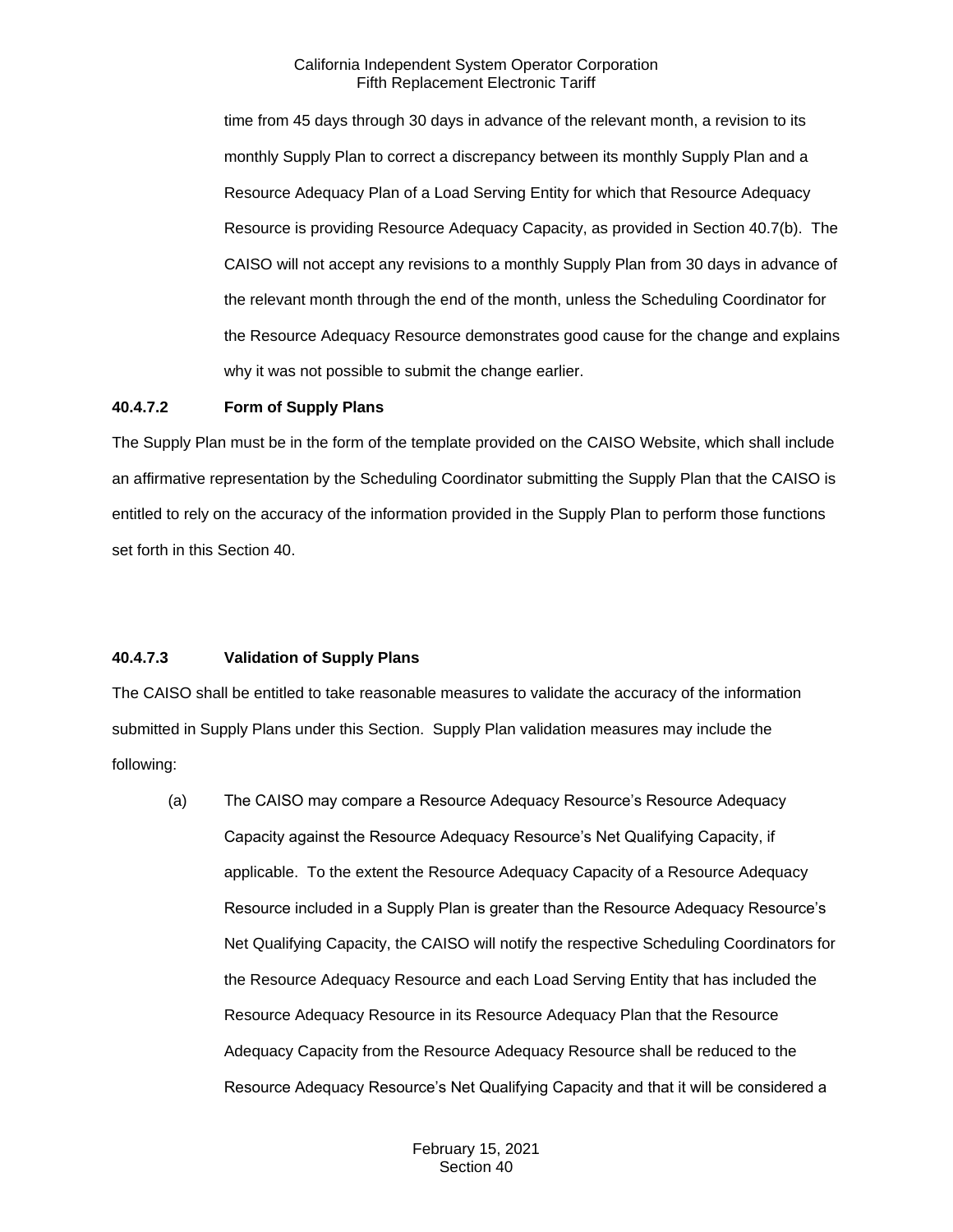mismatch under Section 40.7. If the CAISO is not advised as to how the reduction in Resource Adequacy Capacity to conform with the Resource Adequacy Resource's Net Qualifying Capacity shall be allocated among each Load Serving Entity that included the Resource Adequacy Resource on its Resource Adequacy Plan, the CAISO will apply a pro rata reduction based on the Supply Plan.

- (b) The CAISO may verify whether the Resource Adequacy Capacity listed in the monthly Supply Plan is scheduled to take an Approved Maintenance Outage during the month. To the extent the Resource Adequacy Capacity of a Resource Adequacy Resource included in a Supply Plan is greater than the Resource Adequacy Capacity designated for the resource in the Resource Adequacy Plan, or includes Resource Adequacy Capacity that is scheduled to take an Approved Maintenance Outage during the month, the CAISO will notify the Scheduling Coordinator for the Resource Adequacy Resource and the respective Scheduling Coordinators for each Load Serving Entity that has included the Resource Adequacy Resource in its Resource Adequacy Plan that there is a discrepancy, which will be treated as a mismatch under Section 40.7. To the extent the Resource Adequacy Capacity of a Resource Adequacy Resource included in a Supply Plan is less than the Resource Adequacy Capacity designated for the resource in the Resource Adequacy Plan, or includes Resource Adequacy Capacity that is scheduled for an Approved Maintenance Outage during the month, the CAISO will notify the Local Regulatory Authority, the Scheduling Coordinator for the Resource Adequacy Resource, and the respective Scheduling Coordinators for each Load Serving Entity that has included the Resource Adequacy Resource in its Resource Adequacy Plan that there is a discrepancy, which will be treated as a mismatch under Section 40.7.
- (c) Other errors or inaccuracies identified by the CAISO in a Supply Plan shall be treated as a mismatch under Section 40.7.

Disputes regarding the CAISO's determination of Net Qualifying Capacity shall be subject to Section 40.5.2. The provisions of this Section shall not affect a Resource Adequacy Resource's Net Qualifying Capacity posted by the CAISO under Section 40.5.2.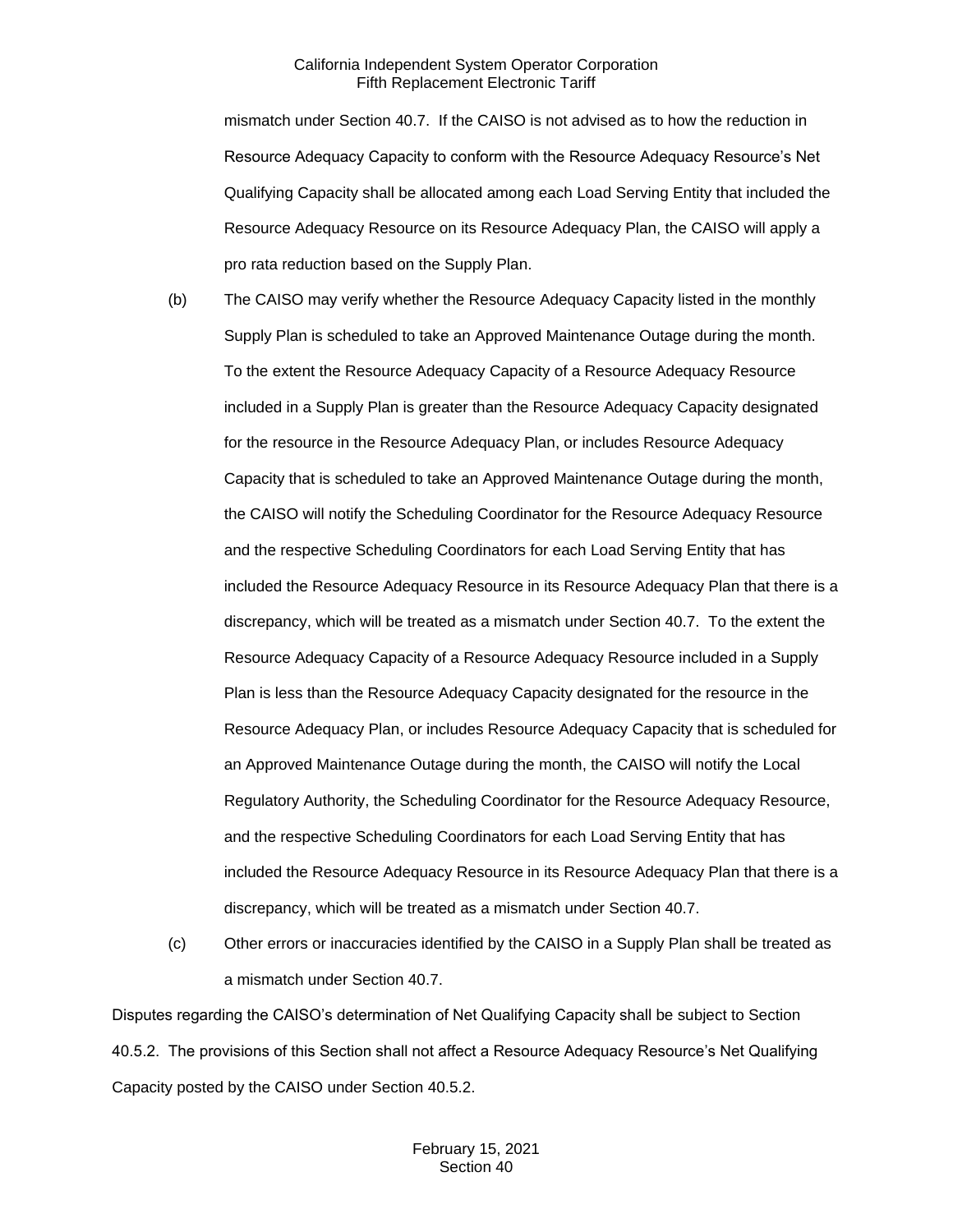- <span id="page-35-0"></span>**40.5 [Not Used]**
- <span id="page-35-1"></span>**40.5.1 [Not Used]**
- <span id="page-35-2"></span>**40.5.2 [Not Used]**
- <span id="page-35-3"></span>**40.5.3 [Not Used]**
- <span id="page-35-4"></span>**40.5.4 [Not Used]**
- <span id="page-35-5"></span>**40.5.5 [Not Used]**

## <span id="page-35-6"></span>**40.6 Requirements for SCs and Resources for LSEs**

This Section 40.6 does not apply to Resource Adequacy Resources of Load-following MSSs. Scheduling Coordinators supplying Resource Adequacy Capacity shall make the Resource Adequacy Capacity listed in the Scheduling Coordinator's monthly Supply Plans under Section 40.4.7 available to the CAISO each hour of each day of the reporting month in accordance with this Section 40.6 and Section 9.3.1.3.

## <span id="page-35-7"></span>**40.6.1 Day-Ahead Availability**

Except as otherwise provided in Sections 40.6.1.1 and 40.6.4, Scheduling Coordinators supplying Resource Adequacy Capacity shall make such Resource Adequacy Capacity, available Day-Ahead to the CAISO as follows:

(1) Resource Adequacy Resources physically capable of operating must submit: (a) Economic Bids for Energy and/or Self-Schedules for all their Resource Adequacy Capacity and (b) Economic Bids for Ancillary Services and/or a Submission to Self-Provide Ancillary Services in the IFM for all of their Resource Adequacy Capacity that is certified to provide Ancillary Services. For Resource Adequacy Capacity that is certified to provide Ancillary Services and is not covered by a Submission to Self-Provide Ancillary Services, the resource must submit Economic Bids for each Ancillary Service for which the resource is certified. For Resource Adequacy Capacity subject to this requirement for which no Economic Energy Bid or Self-Schedule has been submitted, the CAISO shall insert a Generated Bid in accordance with Section 40.6.8. For Resource Adequacy Capacity subject to this requirement for which no Economic Bids for Ancillary Services or Submissions to Self-Provide Ancillary Services have been submitted, the CAISO shall insert a Generated Bid in accordance with Section 40.6.8 for each Ancillary Service the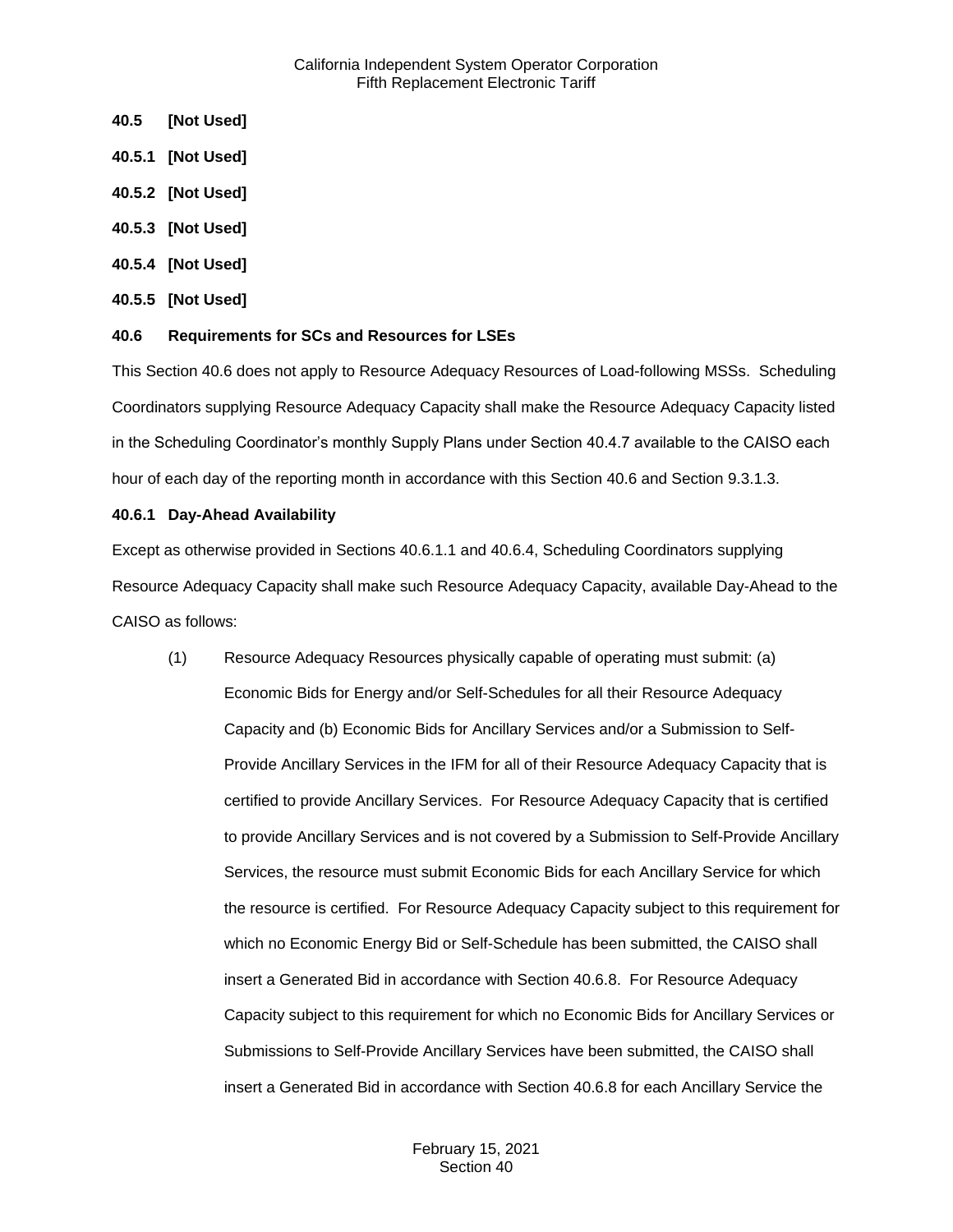resource is certified to provide.

- (2) Resource Adequacy Resources must be available except for limitations specified in the Master File, legal or regulatory prohibitions or as otherwise required by this CAISO Tariff or by Good Utility Practice.
- (3) Through the IFM co-optimization process, the CAISO will utilize available Resource Adequacy Capacity to provide Energy or Ancillary Services in the most efficient manner to clear the Energy market, manage congestion and procure required Ancillary Services. In so doing, the IFM will honor submitted Energy Self-Schedules of Resource Adequacy Capacity unless the CAISO is unable to satisfy one hundred percent (100%) of the Ancillary Services requirements. In such cases, the CAISO may curtail all or a portion of a submitted Energy Self-Schedule to allow Ancillary Service-certified Resource Adequacy Capacity to be used to meet the Ancillary Service requirements. The CAISO will not curtail for the purpose of meeting Ancillary Service requirements a Self-Schedule of a resource internal to a Metered Subsystem that was submitted by the Scheduling Coordinator for that Metered Subsystem. If the IFM reduces the Energy Self-Schedule of Resource Adequacy Capacity to provide an Ancillary Service, the Ancillary Service Marginal Price for that Ancillary Service will be calculated in accordance with Section 27.1.2 using the Ancillary Service Bids submitted by the Scheduling Coordinator for the Resource Adequacy Resource or inserted by the CAISO pursuant to this Section 40.6.1, and using the resource's Generated Energy Bid to determine the Resource Adequacy Resource's opportunity cost of Energy. If the Scheduling Coordinator for the Resource Adequacy Resource believes that the opportunity cost of Energy based on the Resource Adequacy Resource's Generated Energy Bid is insufficient to compensate for the resource's actual opportunity cost, the Scheduling Coordinator may submit evidence justifying the increased amount to the CAISO and to the FERC no later than seven (7) days after the end of the month in which the submitted Energy Self-Schedule was reduced by the CAISO to provide an Ancillary Service.

The CAISO will treat such information as confidential and will apply the procedures in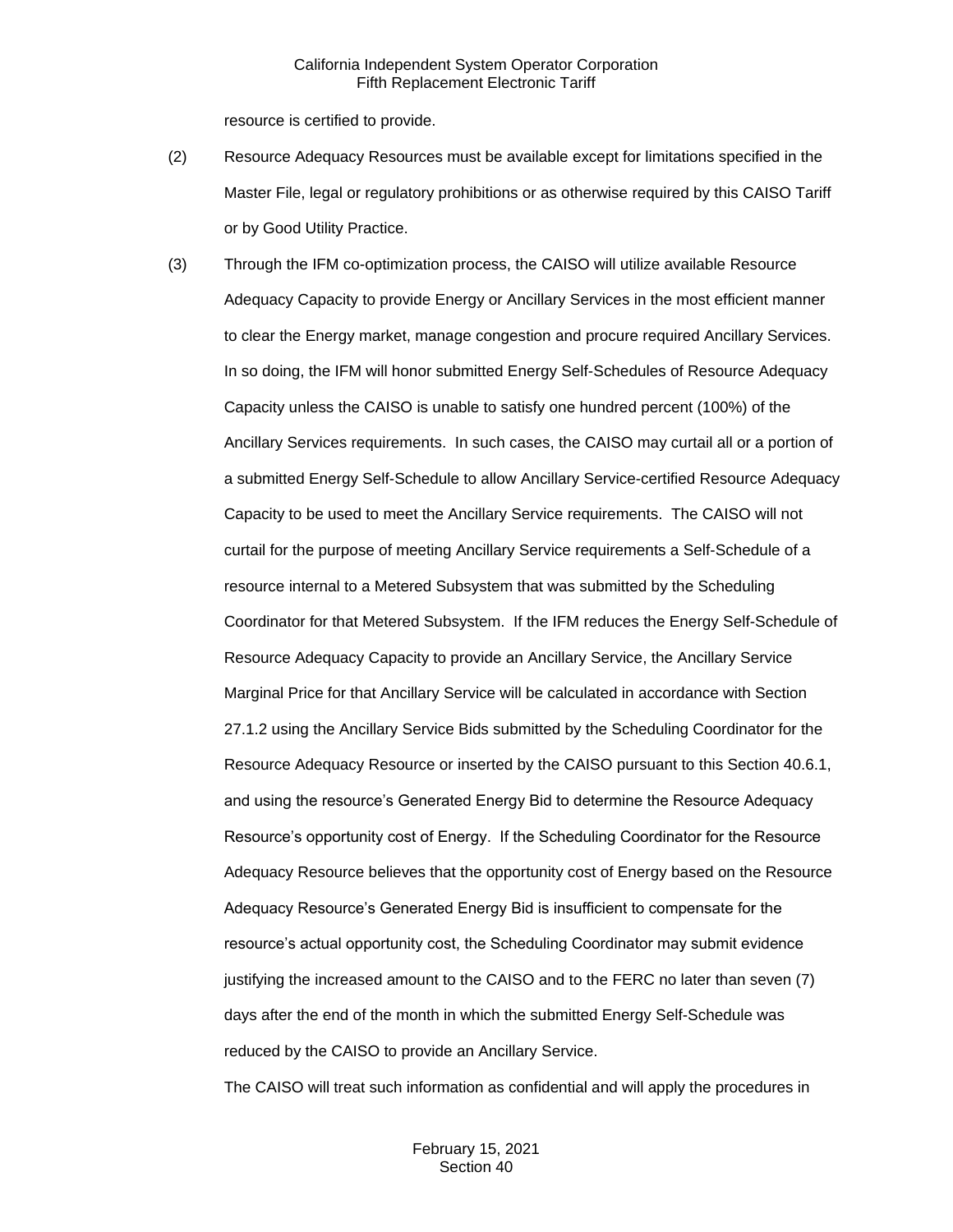Section 20.4 of this CAISO Tariff with regard to requests for disclosure of such information. The CAISO shall pay any higher opportunity costs approved by FERC.

- (4) A Resource Adequacy Resources must participate in the RUC to the extent that the resource has available Resource Adequacy Capacity that is not reflected in a Day-Ahead Schedule. Resource Adequacy Capacity participating in RUC will be optimized using a zero dollar (\$0/MW-hour) RUC Availability Bid.
- (5) Capacity from Resource Adequacy Resources selected in RUC will not be eligible to receive a RUC Availability Payment.

## **40.6.1.1 Day-Ahead Availability - Specific RA Resource Types**

(a) **Distributed Generation Facilities.** Distributed Generation Facilities shall comply with the IFM and RUC bidding requirements that apply to the same technology type of a resource connected to the CAISO Controlled Grid.

## (b) **Non-Generator Resources**

- (1) Non-Generator Resources that do not use Regulation Energy Management shall submit:
	- (A) Economic Bids or Self-Schedules into the IFM for all RA Capacity for all hours of the month the resource is physically capable of operating; and
	- (B) \$0/MW RUC Availability Bids for all RA Capacity for all hours of the month the resource is physically capable of operating,
- (2) Non-Generator Resources using Regulation Energy Management shall submit Economic Bids or Self-Schedules into the IFM for all RA Capacity for Regulation for all hours of the month the resource is physically capable of operating.
- (c) **Extremely Long-Start Resources.** Extremely Long-Start Resources that are Resource Adequacy Resources must make themselves available to the CAISO by complying with:
	- (1) the Extremely Long-Start Commitment Process under Section 31.7 or otherwise committing the ELS Resource upon instruction from the CAISO, if physically capable; and
	- (2) the applicable provisions of Section 40.6.1 regarding Day-Ahead availability for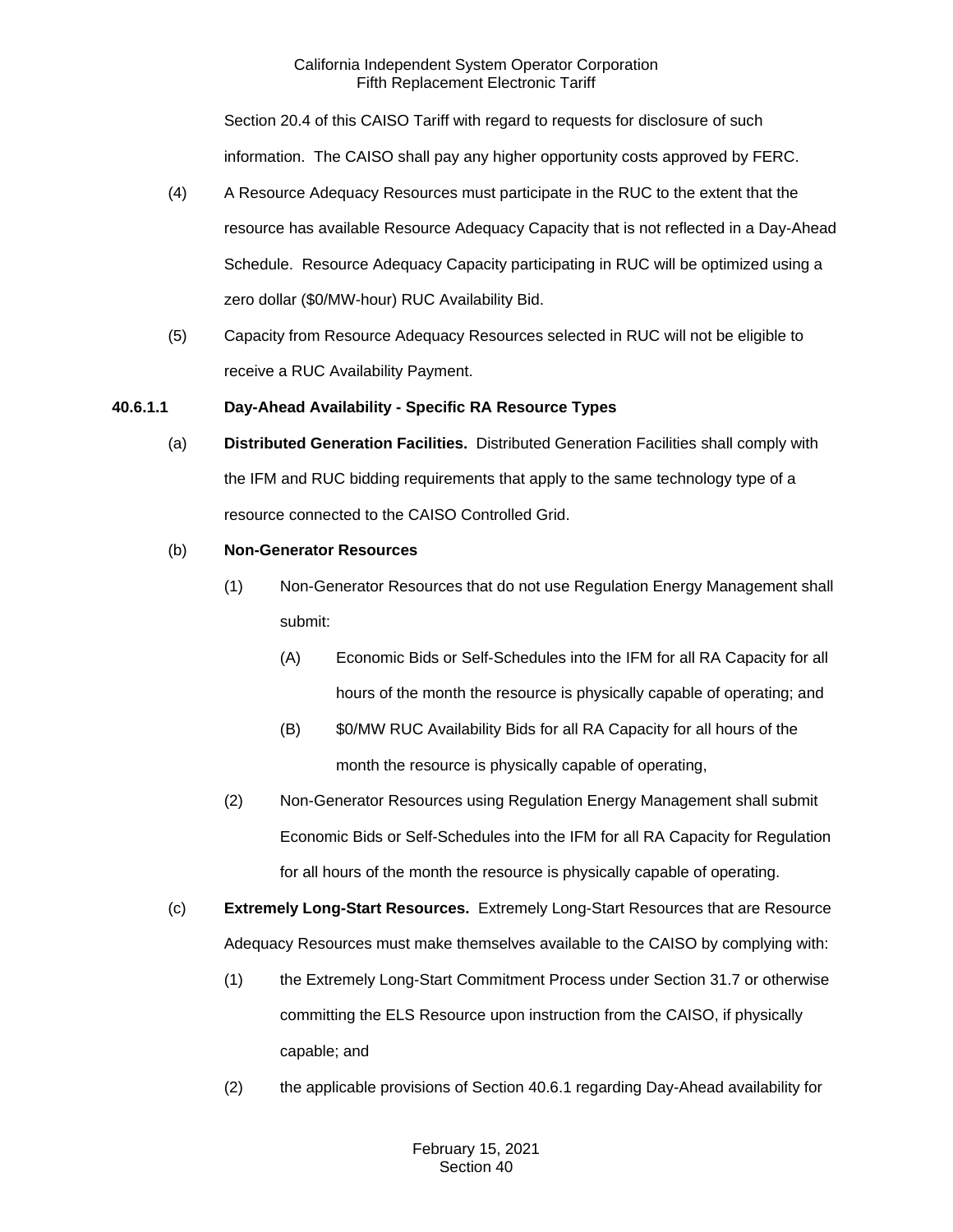the Trading Days for which it was committed.

#### **40.6.2 Real-Time Availability**

- (a) **General Requirement.** Except as otherwise provided in Section 40.6.4, for every Trading Hour in which a Resource Adequacy Resource receives a Day-Ahead Schedule for Energy or Ancillary Services or a RUC Schedule, the Resource Adequacy Resource must submit Bids to the Real-Time Market for that Trading Hour that conform with the Resource Adequacy Resource's obligations under Section 40.6.1 for the Day-Ahead Market. Provided, however, that any reference in Section 40.6.1 to RUC bidding does not apply to the Real-Time Market bidding obligations.
- (b) **Short Start Units or Medium Start Units.** Irrespective of their Day-Ahead Schedule for Energy, Day-Ahead Schedule for Ancillary Services, or RUC Schedule, Short Start Units and Medium Start Units must, for each Trading Hour, submit Bids to the Real-Time Market that conform to their obligations under Section 40.6.1 for the Day-Ahead Market. Provided, however, that any reference in Section 40.6.1 to RUC bidding does not apply to the Real-Time Market bidding obligations for Short Start Units or Medium Start Units. The CAISO may waive these availability obligations for a resource that is not a Long Start Unit or an Extremely Long-Start Resource that does not have an Day-Ahead Schedule or a RUC Schedule based on a procedure to be published on the CAISO Website. The CAISO will insert Generated Bids in accordance with Section 40.6.8 for any Resource Adequacy Capacity subject to the above requirements for which the resource has failed to submit the appropriate bids to the RTM.
- (c) **Long Start Units.** Long Start Units not committed in the Day-Ahead Market will be released from any further obligation to submit Self-Schedules or Bids for the relevant Operating Day. Scheduling Coordinators for Long Start Units are not precluded from self-committing the unit after the Day-Ahead Market and submitting a Self-Schedule or Wheeling-Out in the RTM, unless precluded by terms of their contracts.
- (d) **Extremely Long-Start Resources.** Once an Extremely Long-Start Resource providing Resource Adequacy Capacity is committed by the CAISO, it shall comply, for the Trading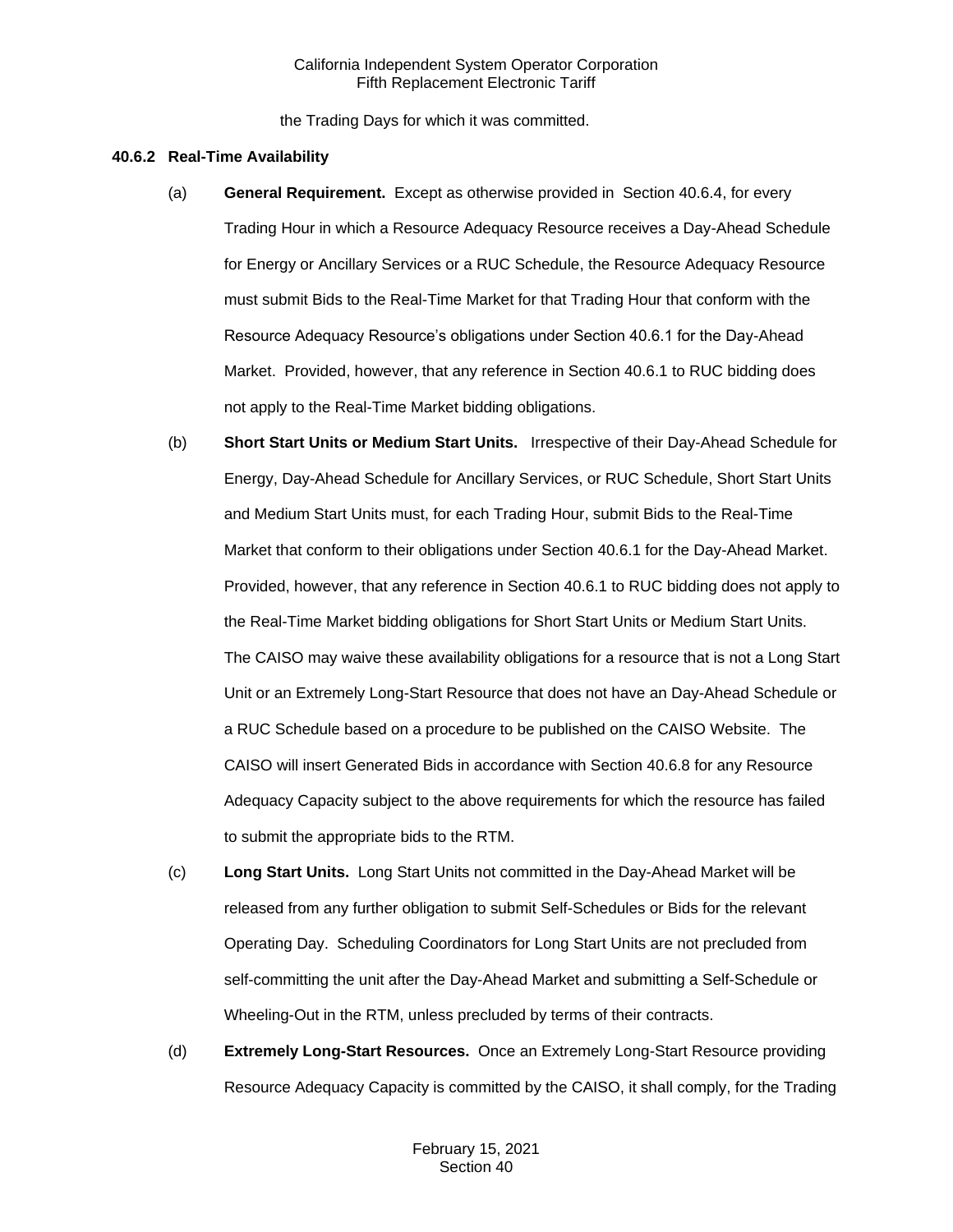Days for it was committed, with the Real-Time availability provisions in sub-sections (a) and (b) of this Section 40.6.2, including those provisions that otherwise apply only to Short Start Units or Medium Start Units.

- (e) **Self-Schedules.** The CAISO will honor submitted Energy Self-Schedules of Resource Adequacy Capacity unless the CAISO is unable to satisfy one hundred (100) percent of its Ancillary Services requirements. In such cases, the CAISO may curtail all or a portion of a submitted Energy Self-Schedule to allow Ancillary Service-certified Resource Adequacy Capacity to be used to meet the Ancillary Service requirements, as long as such curtailment does not lead to a real-time shortfall in energy supply. If the CAISO reduces a submitted Real-Time Energy Self-Schedule for Resource Adequacy Capacity when that capacity is needed to meet an Ancillary Services requirement, the Ancillary Service Marginal Price for that capacity will be calculated in accordance with Sections 27.1.2 and 40.6.1.
- (f) **Distributed Generation Facilities.** Distributed Generation Facilities shall comply with the RTM bidding requirements that apply to the same technology type of resource connected to the CAISO Controlled Grid.

## (g) **Non-Generator Resources**

- (1) Non-Generator Resources that do not use Regulation Energy Management shall submit –
	- (A) Economic Bids or Self-Schedules into the RTM for any remaining RA Capacity scheduled in the IFM or RUC; and
	- (B) Economic Bids or Self-Schedules into the RTM for all RA Capacity not scheduled in the IFM,
- (2) Non-Generator Resources using Regulation Energy Management that are not Use-Limited Resources under Section 40.4.6.1 shall submit Economic Bids or Self-Schedules into the RTM for any remaining RA Capacity from resource scheduled in IFM or RUC.

## **40.6.3 [Not Used]**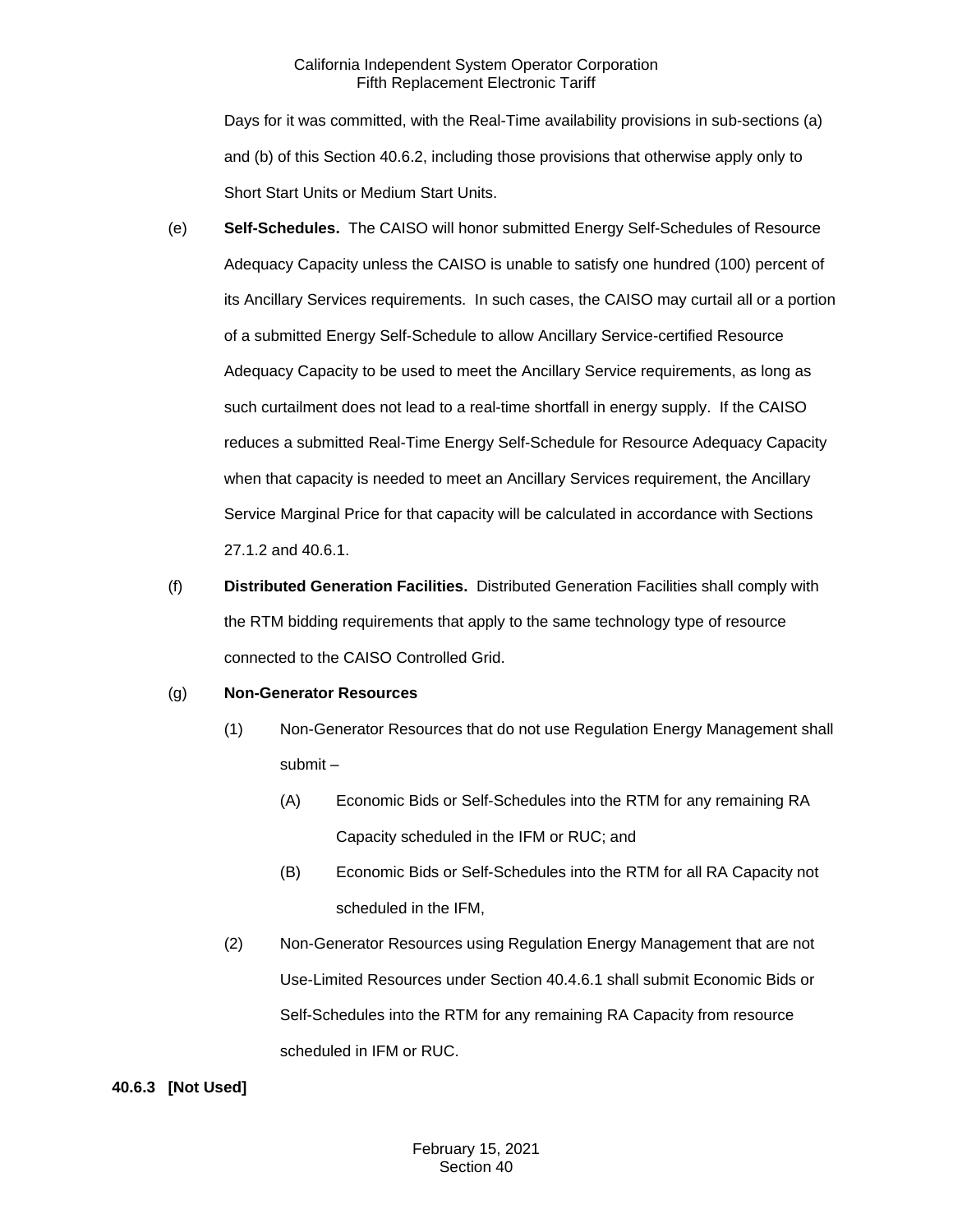# **40.6.4 Availability Requirements for Resources with Operational Limitations that are not Qualified Use-Limits**

## **40.6.4.1 Must-Offer Obligation in DAM and RTM**

Conditionally Available Resources (irrespective of Use-Limited Resource qualification) and Run-of-River Resources that provide Resource Adequacy Capacity and that are physically capable of operating must submit Self-Schedules or Bids in the Day-Ahead Market for their expected available Energy or their expected as-available Energy, as applicable, in the Day-Ahead Market and RTM up to the quantity of Resource Adequacy Capacity the resource is providing. Such resources shall also revise their Self-Schedules or submit additional Bids in RTM based on the most current information available regarding Expected Energy deliveries.

An Eligible Intermittent Resource providing Resource Adequacy Capacity may, but is not required to, submit Bids in the Day-Ahead Market.

## **40.6.4.2 RUC Availability Bids**

The following resource types providing Resource Adequacy Capacity are not required to submit RUC Availability Bids for that capacity, but any such bids they do submit must be \$0/MW RUC Availability Bids: Pumping Load, Reliability Demand Response Resources, Combined Heat and Power Resources, Regulatory Must-Take Generation, Non-Generator Resources using Regulation Energy Management, Conditionally Available Resources, Run-of-River Resources, and Eligible Intermittent Resources.

## **40.6.4.3 Ancillary Services Bids from Participating Loads that is Pumping Load**

The must-offer obligation for Participating Load that is Pumping Load is limited to submitting, for hours where underlying Load permits, Non-Spin Ancillary Services Bids and/or a Submission to Self-Provide Non-Spin Ancillary Services in the Day-Ahead Market for its Resource Adequacy Capacity that is certified to provide Non-Spinning Reserve Ancillary Service, and Economic Bids for Energy in the Real-Time Market for its Non-Spinning Reserve Capacity that receives an Ancillary Service Award in the Day-Ahead Market.

## **40.6.4.4 Proxy Demand Resources**

(a) Short Start and Medium Start Proxy Demand Resources that provide Resource Adequacy Capacity shall submit \$0/MW RUC Availability Bids for all of their Resource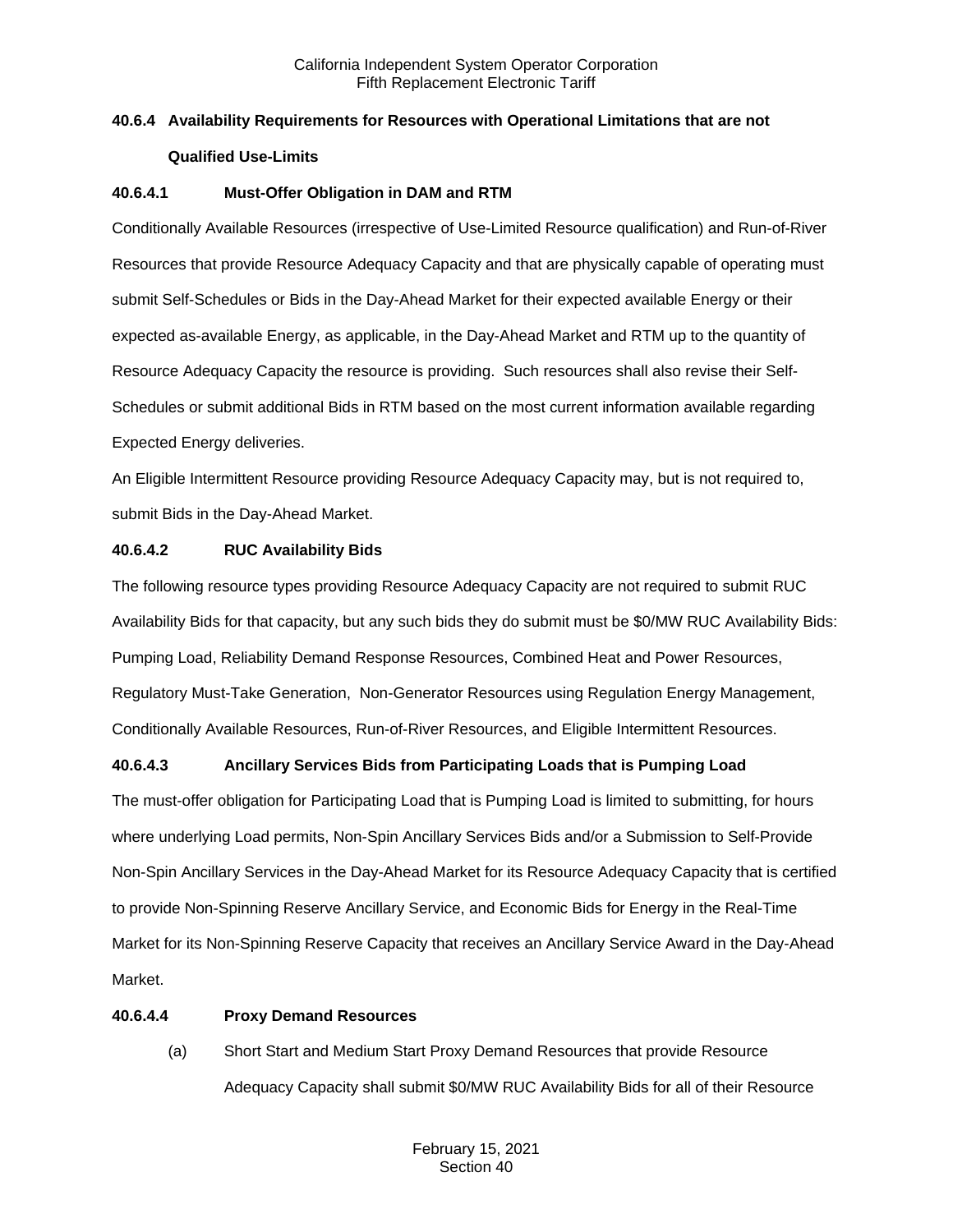Adequacy Capacity for all hours of the month the resource is physically available; however, any RUC schedule for these resources will not be binding.

(b) Long Start Proxy Demand Resources are not required to submit Bids or Self Schedules in the RUC for their Resource Adequacy Capacity.

#### **40.6.5 Additional Availability Requirements for System Resources**

In the IFM, the multi-hour block constraints of a System Resource, other than a System Resource capable of submitting a Dynamic Schedule or a Resource-Specific System Resource, are honored in the optimization. Such a resource that is also a Resource Adequacy Resource must be capable of hourly scheduling by the CAISO in RUC if it is not fully scheduled in the IFM. If such a Resource Adequacy Resource is scheduled in the RUC, the CAISO will schedule the resource in the RTM for each hour of the resource's RUC schedule without regard to the multi-hour block constraint that was submitted to the IFM. For an existing System Resource that provides Resource Adequacy Capacity through a call-option that expires prior to the close of the IFM, such a System Resource listed on a Resource Adequacy Plan must be reported to the CAISO for consideration in the Extremely Long-Start Commitment Process.

# **40.6.5.1 Additional Availability Requirements for Dynamic and Non-Dynamic Resource-Specific System Resources**

A Dynamic or Non-Dynamic Resource-Specific System Resource that supplies Resource Adequacy Capacity, and is not otherwise a Use-Limited Resource, will be subject to the requirements of Sections 40.6.1 and 40.6.2.

## **40.6.5.2 Dynamic Non-Resource Specific System Resources**

A Dynamic non-Resource-Specific System Resource that provides Resource Adequacy Capacity will be subject to the provisions of 40.6.1 and 40.6.2.

## **40.6.6 Requirement for Partial Resource Adequacy Resources**

Only that output of a Partial Resource Adequacy Resource that is designated by a Scheduling Coordinator as Resource Adequacy Capacity in its monthly or annual Supply Plan shall have an availability obligation to the CAISO. Exports being supported by non-Resource Adequacy Capacity from a Partial Resource Adequacy Resource that becomes unavailable or unusable shall be considered as an export of non-Resource Adequacy Capacity based on the pro-rata allocation of derated capacity of the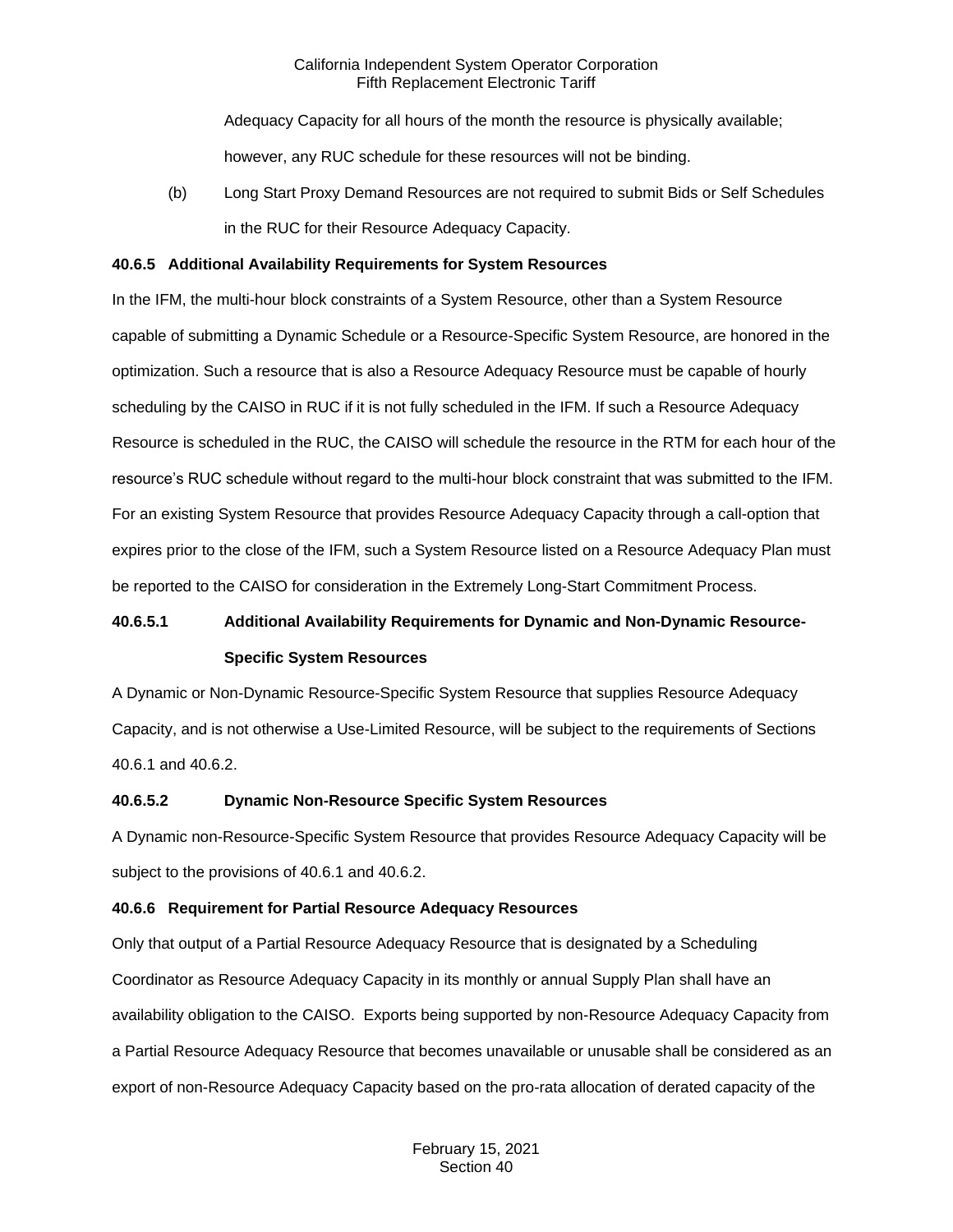Partial Resource Adequacy Resource as follows:

- (a) Resource Adequacy Capacity [(Resource Adequacy Capacity/PMax Capacity of Resource Adequacy Resource) x MW Derate or Outage]; or
- (b) [1- (Resource Adequacy Capacity/PMax Capacity of Resource Adequacy Resource)] x De-rated PMax].

## **40.6.7 [Not Used]**

## **40.6.8 Use of Generated Bids**

- (a) **Day-Ahead Market.** Prior to completion of the Day-Ahead Market, the CAISO will determine if Resource Adequacy Capacity subject to the requirements of Section 40.6.1 and for which the CAISO has not received notification of an Outage has not been reflected in a Bid and will insert a Generated Bid for such capacity into the CAISO Day-Ahead Market.
- (b) **Real-Time Market.** Prior to running the Real-Time Market, the CAISO will determine if Resource Adequacy Capacity subject to the requirements of Section 40.6.2 and for which the CAISO has not received notification of an Outage has not been reflected in a Bid and will insert a Generated Bid for such capacity into the Real-Time Market.
- (c) **Partial Bids for RA Capacity.** If a Scheduling Coordinator for an RA Resource submits a partial bid for the resource's RA Capacity, the CAISO will insert a Generated Bid only for the remaining RA Capacity. In addition, the CAISO will determine if all dispatchable Resource Adequacy Capacity from Short Start Units, not otherwise selected in the IFM or RUC, is reflected in a Bid into the Real-Time Market and will insert a Generated Bid for any remaining dispatchable Resource Adequacy Capacity for which the CAISO has not received notification of an Outage.
- (d) **Exemptions.** Notwithstanding any of the provisions of Section 40.6.8, for the following resource types providing Resource Adequacy Capacity, the CAISO only inserts a Bid in the Day-Ahead Market or Real-Time Market where the generally applicable bidding rules in Section 30 call for bid insertion: Use-Limited Resource, Non-Generator Resource, Variable Energy Resource, Hydroelectric Generating Unit (including Run-of-River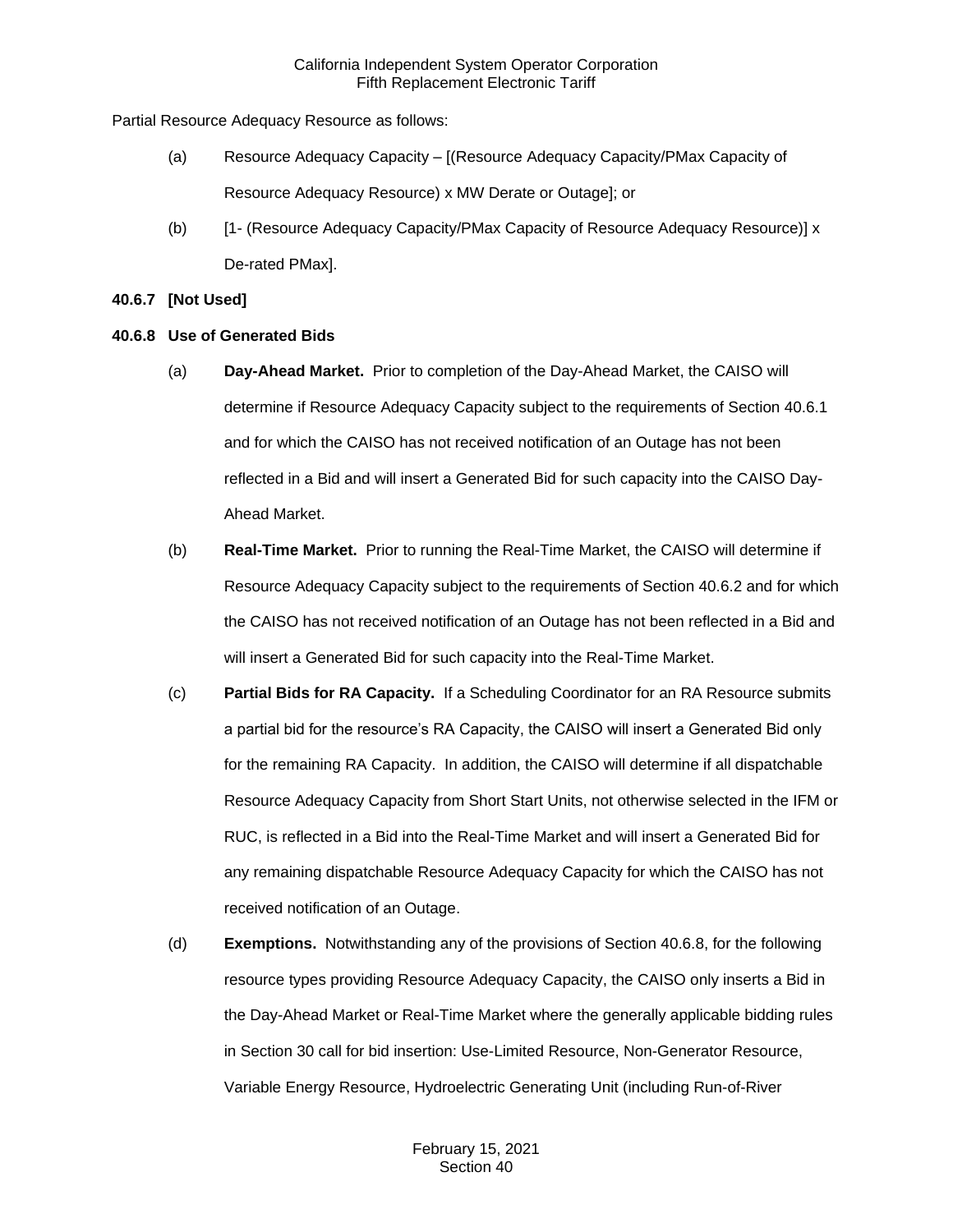resources), Proxy Demand Resource, Reliability Demand Response Resource, Participating Load, including Pumping Load, Combined Heat and Power Resource, Conditionally Available Resource, Non-Dispatchable Resource, and resources providing Regulatory Must-Take Generation.

(e) **NRS-RA Resources.** The CAISO will submit a Generated Bid in the Day-Ahead Market for a Non-Resource-Specific System Resource in each RAAIM assessment hour, to the extent that the resource provides Resource Adequacy Capacity subject to the requirements of Section 40.6.1 and does not submit an outage request or Bid for the entire amount of that Resource Adequacy Capacity. Aside from where the generally applicable bidding rules in Section 30 call for Bid insertion, the CAISO will not submit a Generated Bid in the Real-Time Market for a Non-Resource-Specific System Resource that fails to meet its bidding obligations under Section 40.6.2. A Bid inserted for the Teal-Time Market pursuant to the generally applicable bidding rules in Section 30 may not necessarily cover the full Real-Time Market obligation under Section 40.6.2 and the resource may thus remain exposed to Non-Availability Charges.

#### **40.6.8.1 Generated Bids for NRS-RA Resources**

Generated Bids to be submitted by the CAISO pursuant to Section 40.6.8 for Non-Resource-Specific System Resources that provide Resource Adequacy Capacity shall be calculated in accordance with this Section 40.6.8.1.

## **40.6.8.1.1 Calculation Options for Generated Bids**

The Scheduling Coordinator for each Non-Resource-Specific System Resource that provides Resource Adequacy Capacity shall select the price taker option, LMP-based option, or negotiated price option as the methodology for calculating the Generated Bids to be submitted by the CAISO under Section 40.6.8 for both the DAM and RTMs. If no selection is made, the CAISO will apply the price taker option to calculate the Generated Bids. For the first ninety (90) days after a resource becomes a Non-Resource-Specific System Resource, the calculation of Generated Bids for Resource Adequacy capacity is limited to the price taker option or negotiated price option.

## **40.6.8.1.2 Price Taker Option**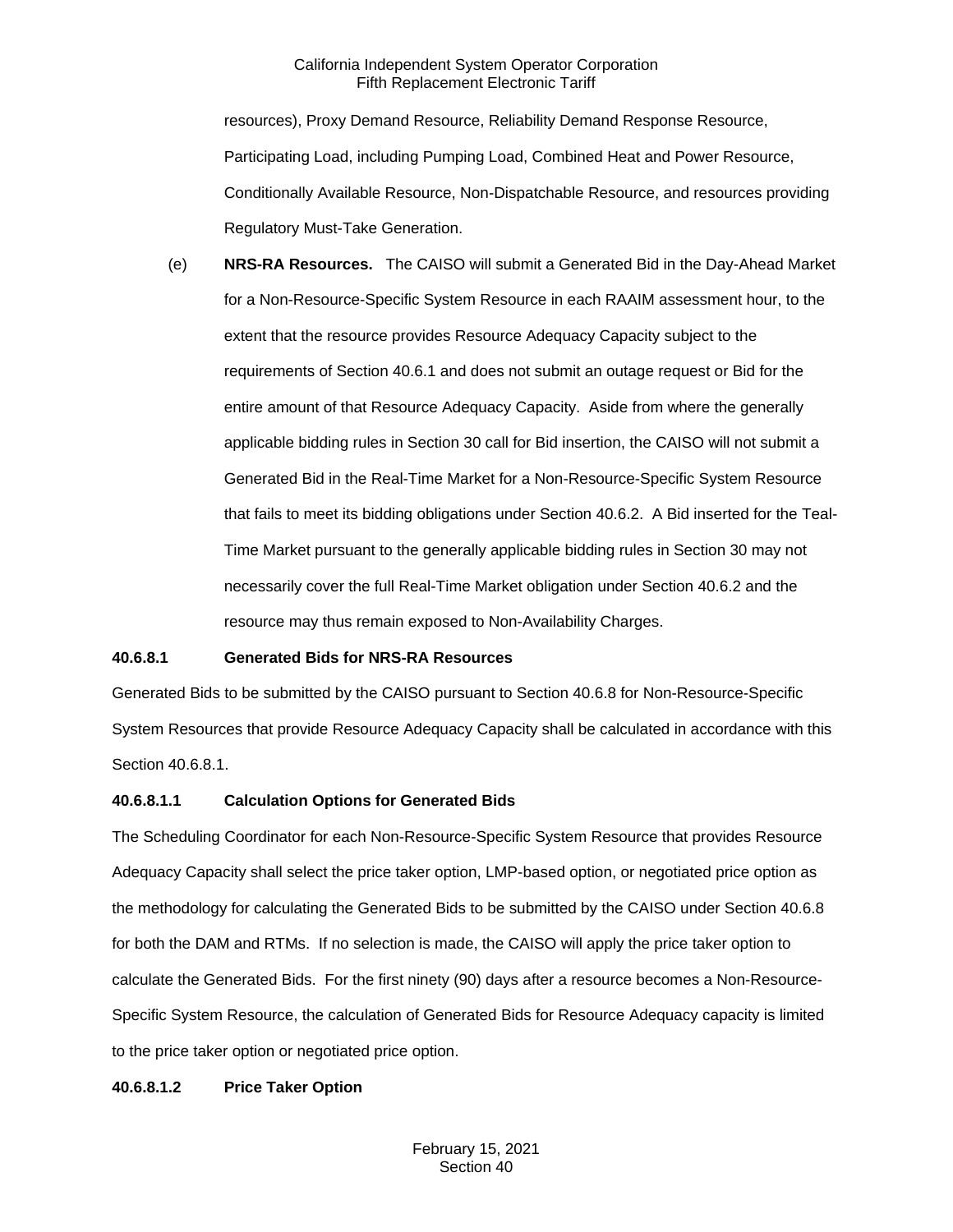The price taker option is a Generated Bid of \$0/MWh plus the CAISO's estimate of the applicable Grid Management Charge per MWh based on the gross amount of MWh scheduled in the DAM and RTM.

#### **40.6.8.1.3 LMP-Based Option**

The LMP-based option calculates the Generated Bid as the weighted average of the lowest quartile of LMPs, at the Intertie point designated for the Non-Resource-Specific System Resource's Resource Adequacy Capacity in the Supply Plan, during periods in which the resource was dispatched in the preceding ninety (90) days for which LMPs that have passed the price validation and correction process set forth in Section 35 are available. The weighted average will be calculated based on the quantities Dispatched within each segment of the Generated Bid curve. Each Bid segment created under the LMPbased option for Generated Bids will be subject to a feasibility test, as set forth in a Business Practice Manual, to determine whether there are a sufficient number of data points to allow for the calculation of an LMP-based Generated Bid. The feasibility test is designed to avoid excessive volatility of the Generated Bid under the LMP-based option that could result when calculated based on a relatively small number of prices. If the Scheduling Coordinator for the Non-Resource-Specific System Resource elects the LMP-based method, it must additionally select either the price taker method or the negotiated-rate method as the alternative calculation method for the Generated Bids in the event that the feasibility test fails for the LMP-based method.

#### **40.6.8.1.4 Negotiated Price Option**

Under the negotiated price option, a Scheduling Coordinator shall submit a proposed Generated Bid along with supporting information and documentation as described in a Business Practice Manual. Within ten (10) Business Days of receipt, the CAISO will provide a written response. If the CAISO accepts the proposed Generated Bid, it will become effective within three (3) Business Days from the date of acceptance by the CAISO and remain in effect until: (1) the Generated Bid is modified by FERC; (2) the Generated Bid is modified by mutual agreement of the CAISO and the Scheduling Coordinator; or (3) the Generated Bid expires, is terminated or is modified pursuant to any agreed upon term or condition or pertinent FERC order.

If the CAISO does not accept the proposed Generated Bid, the CAISO and the Scheduling Coordinator shall enter a period of good faith negotiations that terminates sixty (60) days following the date of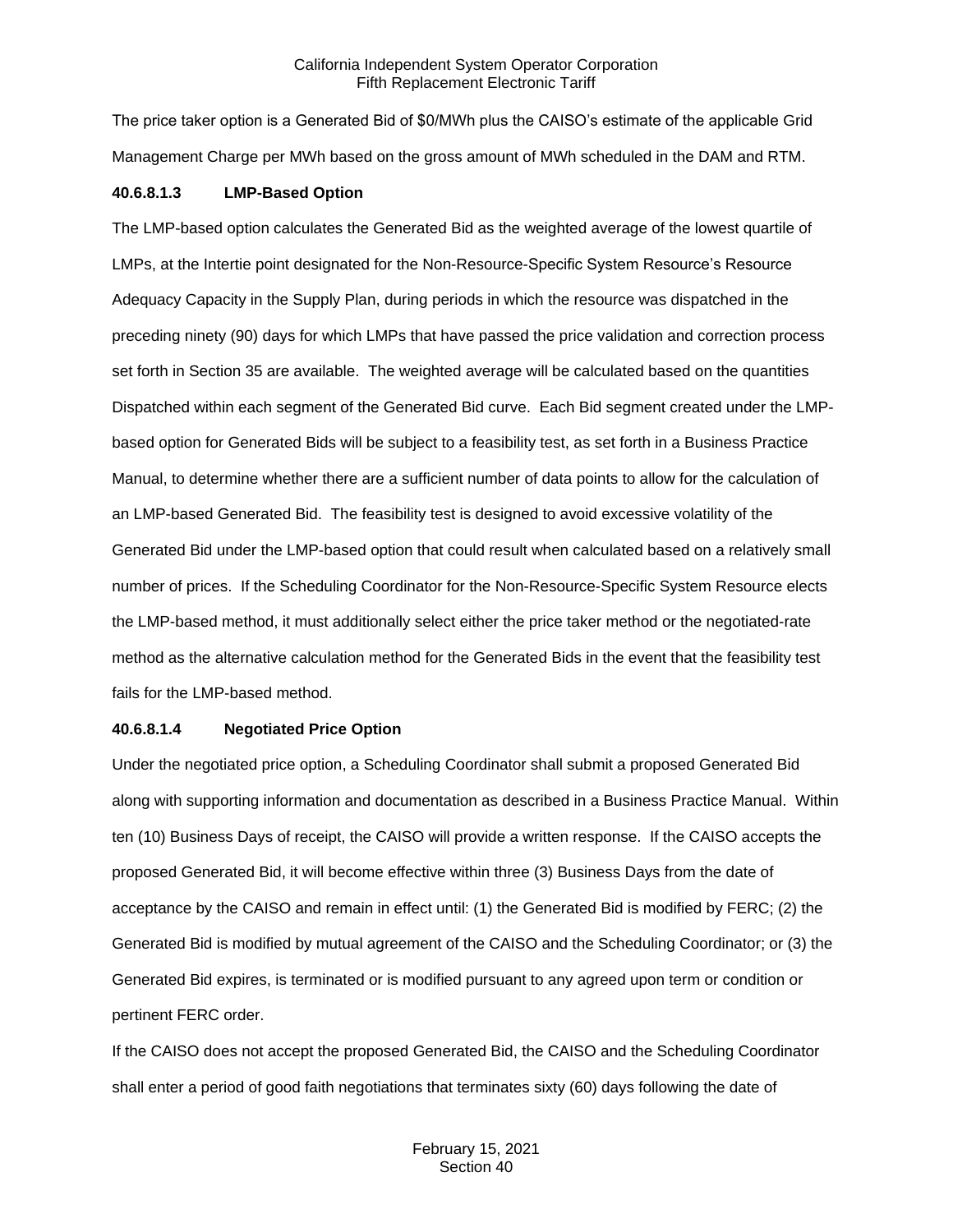submission of a proposed Generated Bid by a Scheduling Coordinator. If at any time during this period, and the Scheduling Coordinator agree upon the Generated Bid, it will be become effective within three (3) Business Days of the date of agreement and remain in effect until: (1) the Generated Bid is modified by FERC; (2) the Generated Bid is modified by mutual agreement of the CAISO and the Scheduling Coordinator; or (3) the Generated Bid expires, is terminated or is modified pursuant to any agreed upon term or condition or pertinent FERC order.

If by the end of the sixty (60) day period the CAISO and the Scheduling Coordinator fail to agree on the Generated Bid to be used under the negotiated price option, the Scheduling Coordinator has the right to file a proposed Generated Bid with FERC pursuant to Section 205 of the Federal Power Act.

During the sixty (60) day period following the submission of a proposed negotiated Generated Bid by a Scheduling Coordinator, and pending FERC's acceptance in cases where the CAISO fails to agree on the Generated Bid for use under the negotiated price option and the Scheduling Coordinator filed a proposed Generated Bid with FERC pursuant to Section 205 of the Federal Power Act, the Scheduling Coordinator has the option of electing to use any of the other options available pursuant to this Section.

The CAISO shall make an informational filing with FERC of any Generated Bids negotiated pursuant to this Section no later than seven (7) days after the end of the month in which the Generated Bids were established.

## **40.6.8.1.5 Partial Bids**

If a Scheduling Coordinator for a Non-Resource-Specific System Resource that provides Resource Adequacy Capacity submits a Bid for a MW quantity less than the Resource Adequacy Capacity identified in the resource's Supply Plan, the CAISO will insert a Generated Bid only for the remaining Resource Adequacy Capacity by extending the last segment of the resource's bid curve to the full quantity (MWh) of the Resource Adequacy obligation.

#### **40.6.8.1.6 [Not Used]**

## **40.6.9 Firm Liquidated Damages Contracts Requirements**

Resource Adequacy Capacity represented by a Firm Liquidated Damages Contract and relied upon by a Scheduling Coordinator in a monthly or annual Resource Adequacy Plan shall be submitted as a Self-Schedule or Bid in the Day-Ahead IFM to the extent such scheduling right exists under the Firm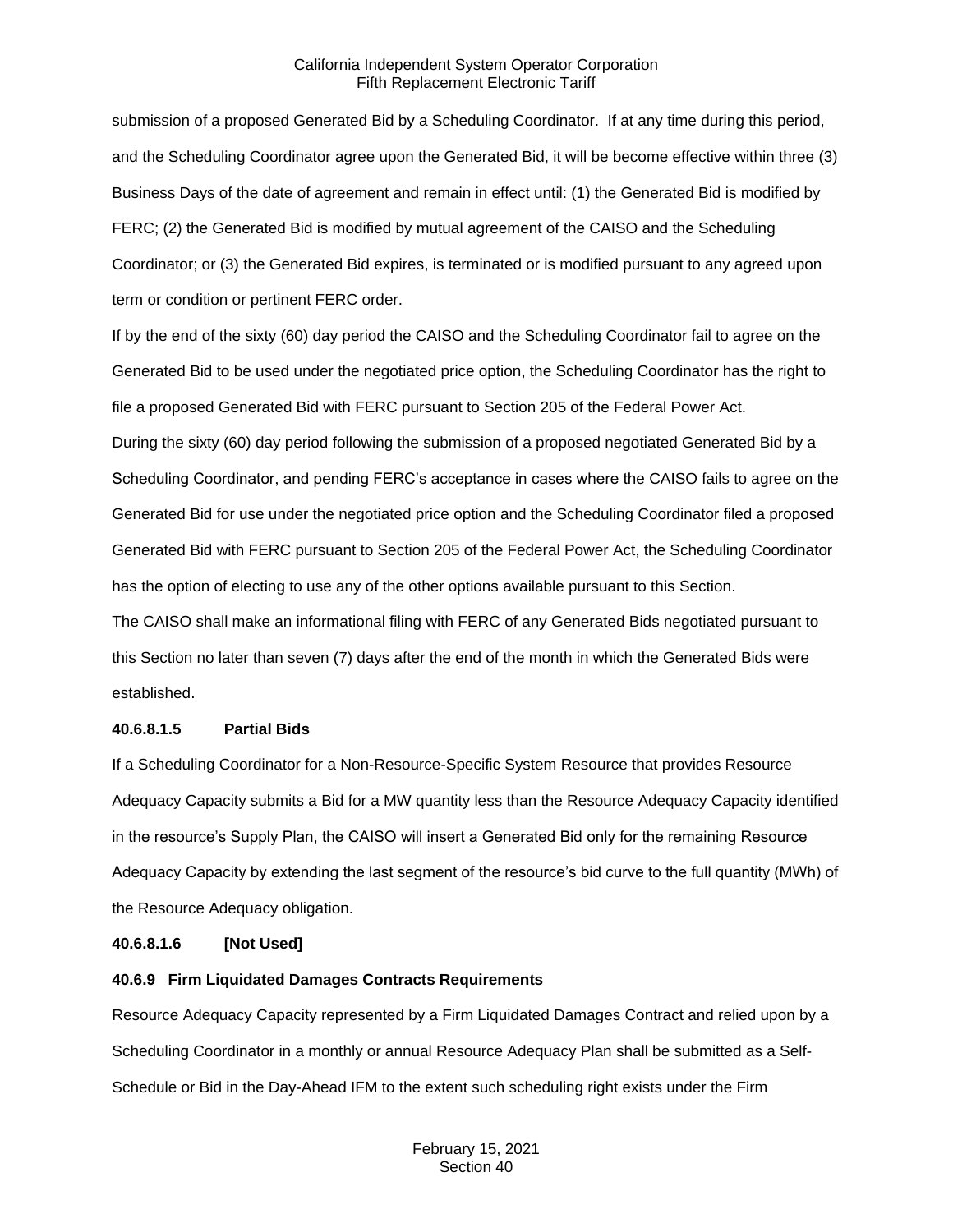Liquidated Damages Contract.

## **40.6.10 Exports of Energy from Resource Adequacy Capacity**

Resource Adequacy Capacity represented by a Firm Liquidated Damages Contract and relied upon by a Scheduling Coordinator in a monthly or annual Resource Adequacy Plan shall be submitted as a Self-Schedule or Bid in the Day-Ahead IFM to the extent such scheduling right exists under the Firm Liquidated Damages Contract.

## **40.6.11 Curtailment of Exports in Emergency Situations**

At its sole discretion, the CAISO may curtail exports from Resource Adequacy Capacity to prevent or alleviate a System Emergency. An Export Bid or a Self-Schedule to provide exports included in a binding Schedule accepted in the IFM or RTM will not be distinguished from a Demand Bid or Self-Schedule to serve Load within the CAISO Balancing Authority Area included in a binding Schedule accepted in the IFM or RTM for purposes of curtailment under this Section, except as consistent with Good Utility Practice.

## **40.6.12 Participating Load, PDRs, and RDRRs**

Participating Loads, Reliability Demand Response Resources, or Proxy Demand Resources that are included in a Resource Adequacy Plan and Supply Plan, if the Scheduling Coordinator for the Participating Loads, Reliability Demand Response Resources, or Proxy Demand Resources is not the same as that for the Load Serving Entity, will be administered by the CAISO in accordance with the terms and conditions established by the CPUC or the Local Regulatory Authority.

## **40.7 Compliance**

The CAISO will evaluate Resource Adequacy Plans and Supply Plans as follows:

(a) The CAISO will evaluate whether each annual and monthly Resource Adequacy Plan submitted by a Scheduling Coordinator on behalf of a Load Serving Entity demonstrates Resource Adequacy Capacity sufficient to satisfy the Load Serving Entity's (i) allocated responsibility for Local Capacity Area Resources under Section 40.3.2 and (ii) applicable Demand and Reserve Margin requirements. The CAISO will evaluate compliance with the responsibility for demonstrating Local Capacity Area Resources in two phases. Phase 1 of the Local Capacity Area Resource sufficiency evaluation will be made without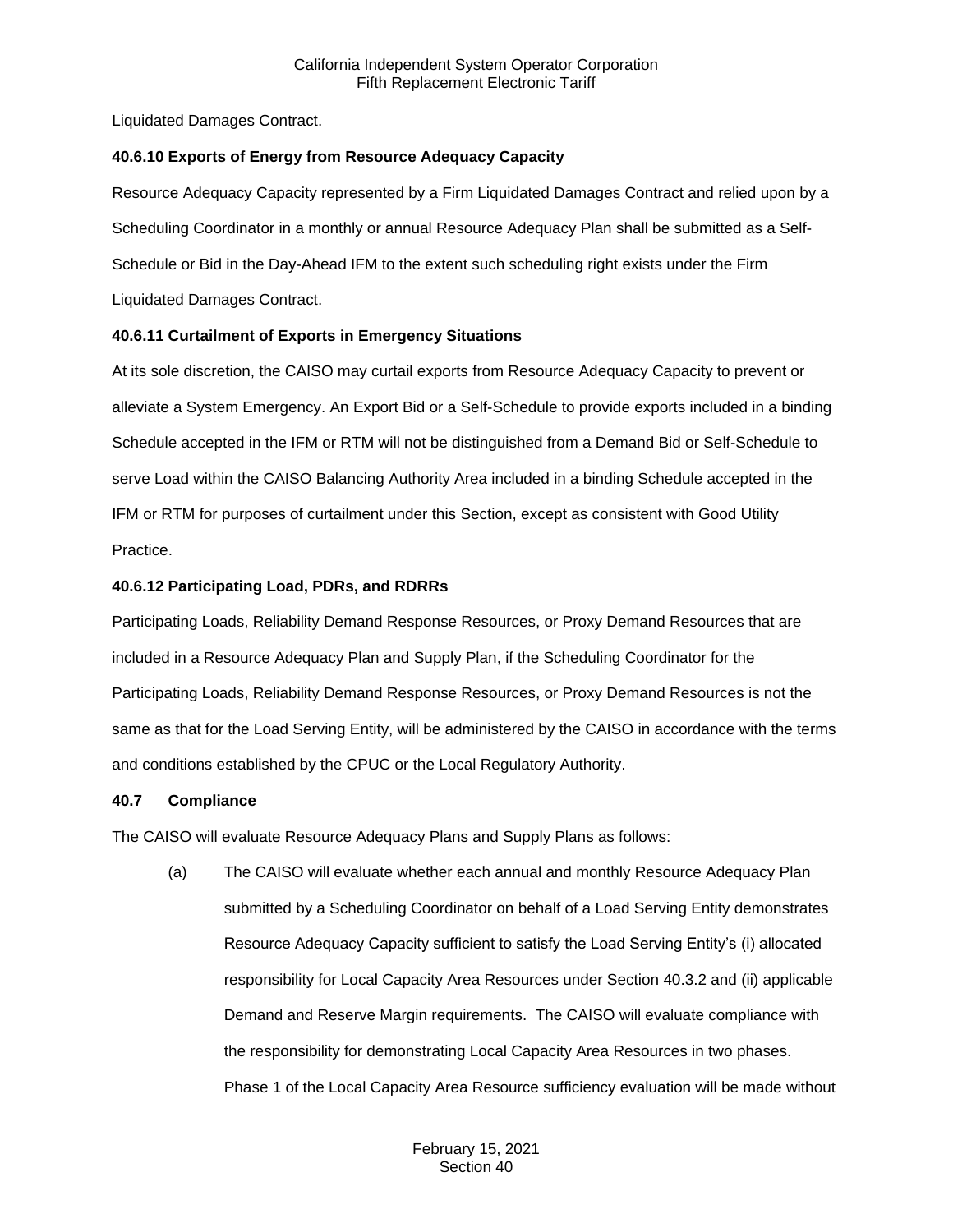regard to capacity's identification as Listed Local RA Capacity. Phase 2 of the Local Capacity Area Resource sufficiency evaluation will consider capacity to be a Local Capacity Area Resource only if it is also Listed Local RA Capacity. If the CAISO determines through the Phase 1 analysis that a Resource Adequacy Plan does not demonstrate Local Capacity Area Resources sufficient to meet its allocated responsibility under Section 40.3.2, compliance with applicable Demand and Reserve Margin requirements, or compliance with any other resource adequacy requirement in this Section 40 or adopted by the CPUC, Local Regulatory Authority, or federal agency, as applicable, then the CAISO will notify the relevant Scheduling Coordinator, CPUC, Local Regulatory Authority, or federal agency with jurisdiction over the relevant Load Serving Entity, or in the case of a discrepancy between Resource Adequacy Plan(s) and Supply Plan(s), the relevant Scheduling Coordinators, in an attempt to resolve any deficiency in accordance with the procedures set forth in the Business Practice Manual. The notification will be made at least 40 days in advance of the first day of the month covered by the plan and will include the reasons the CAISO believes a deficiency exists. If the deficiency relates to the demonstration of Local Capacity Area Resources in a Load Serving Entity's annual Resource Adequacy Plan, and the CAISO does not provide a written notice of resolution of the deficiency as set forth in the Business Practice Manual, the Scheduling Coordinator for the Load Serving Entity may demonstrate that the identified deficiency is cured by submitting a revised annual Resource Adequacy Plan within thirty (30) days of the beginning of the Resource Adequacy Compliance Year. For all other identified deficiencies, other than an insufficiency identified through Phase 2 of the Local Capacity Area Resource sufficiency evaluation, at least 30 days prior to the effective month of the relevant Resource Adequacy Plan, the Scheduling Coordinator for the Load Serving Entity shall: (i) demonstrate that the identified deficiency is cured by submitting a revised Resource Adequacy Plan; or (ii) advise the CAISO that the CPUC, Local Regulatory Authority, or federal agency, as appropriate, has determined that no deficiency exists. If, after providing any needed opportunity to resolve identified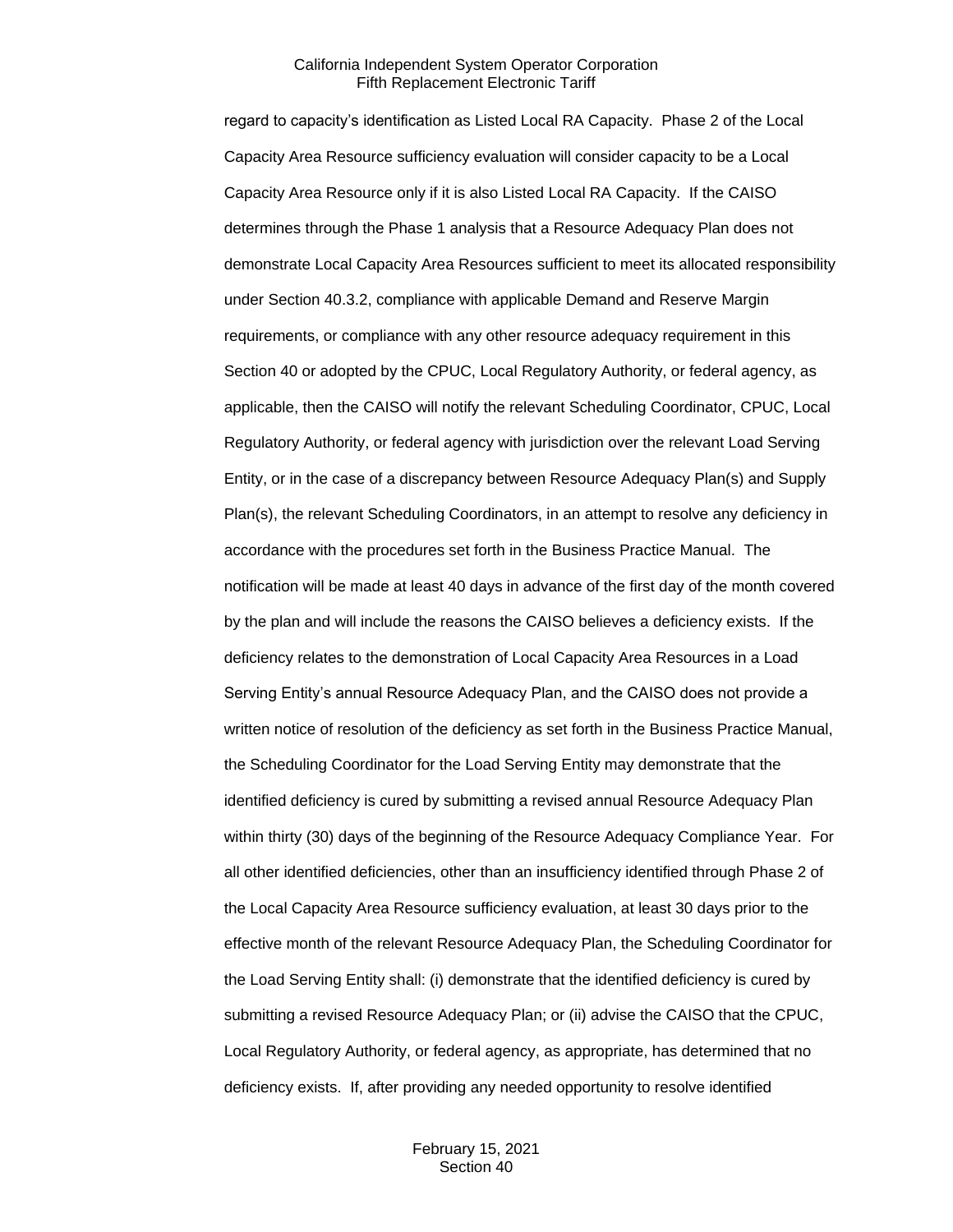discrepancies as required by Section 40.7(b), the CAISO identifies an insufficiency through Phase 2 of the Local Capacity Area Resource sufficiency evaluation, then the CAISO may notify the relevant Local Regulatory Authority of the insufficiency.

(b) In the case of a discrepancy between Resource Adequacy Plan(s) and Supply Plan(s), if resolved, the relevant Scheduling Coordinator(s) must provide the CAISO with revised Resource Adequacy Plan(s) or Supply Plans, as applicable, at least 30 days prior to the effective month. If the CAISO is not advised that the deficiency or discrepancy is resolved at least 30days prior to the effective month, the CAISO will use the information contained in the Supply Plan to set the obligations of Resource Adequacy Resources under this Section 40 and/or to assign any costs incurred under this Section 40 and Section 43A.

## **40.7.1 Other Compliance Issues**

Scheduling Coordinators representing Generating Units, System Units or System Resources supplying Resource Adequacy Capacity that fail to provide the CAISO with an annual or monthly Supply Plan, as applicable, as set forth in Section 40.7, shall be subject to Section 37.6.1. Further, Scheduling Coordinators representing Generating Units, System Units or System Resources supplying Resource Adequacy Capacity that fail to provide the CAISO with information required for the CAISO to determine Net Qualifying Capacity shall not be eligible for inclusion in the Net Qualifying Capacity annual report under Section 40.4.2 for the next Resource Adequacy Compliance Year and shall be subject to any applicable Sanctions under Section 37.6.1.

#### **40.7.2 Penalties for Non-Compliance**

The failure of a Resource Adequacy Resource or Resource Adequacy Capacity to be available to the CAISO in accordance with the requirements of this Section 40 or Section 9.3.1.3, and the failure to operate a Resource Adequacy Resource by placing it online or in a manner consistent with a submitted Bid or Generated Bid shall be subject to the applicable Sanctions set forth in Section 37.2.4. However, any failure of the Resource Adequacy Resource to satisfy any obligations prescribed under this Section 40 or Section 9.3.1.3 during a Resource Adequacy Compliance Year for which Resource Adequacy Capacity has been committed to a Load Serving Entity shall not limit in any way, except as otherwise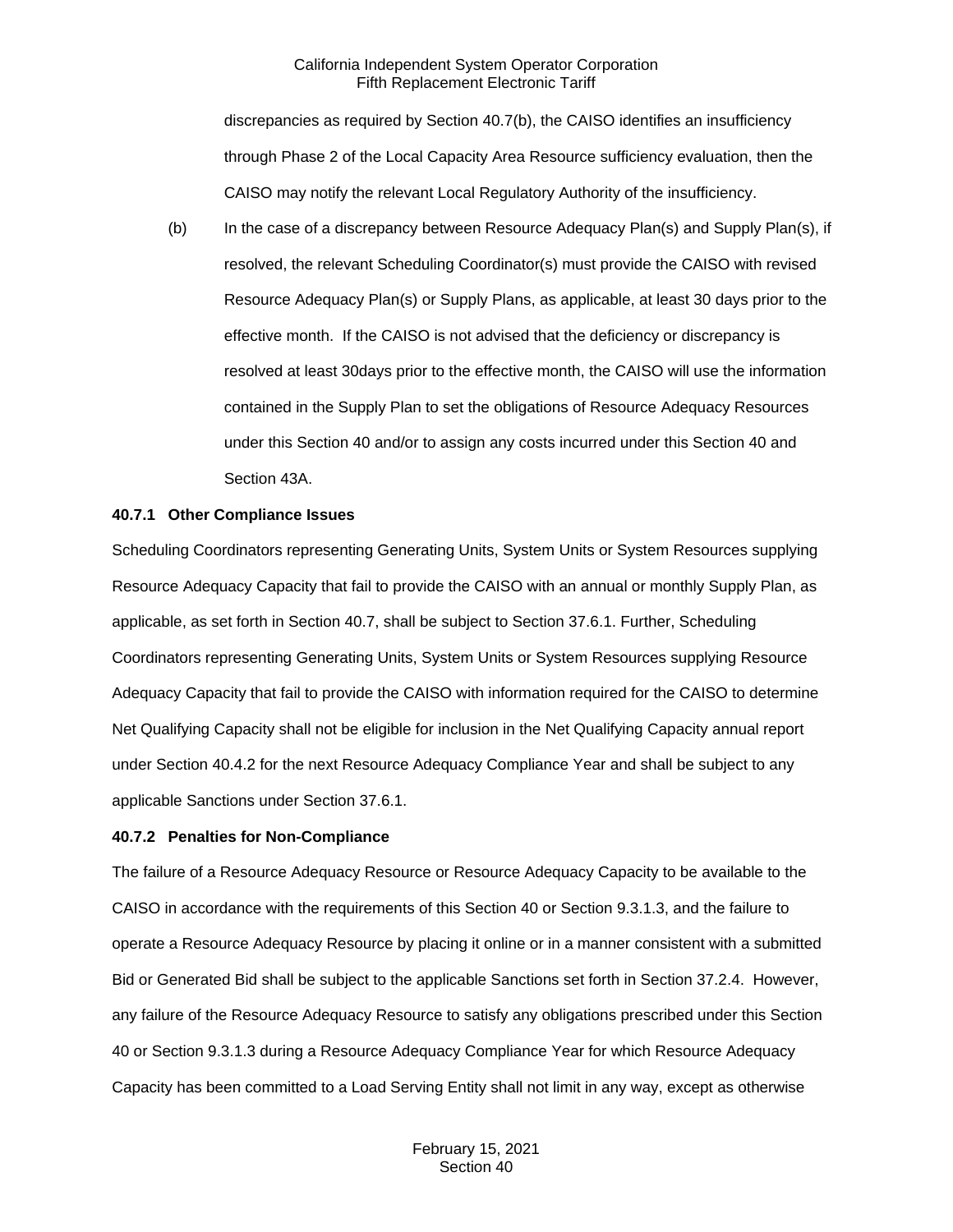established under Section 40.4.5 or requirements of the CPUC, Local Regulatory Authority, or federal agency, as applicable, the ability of the Load Serving Entity to whom the Resource Adequacy Capacity has been committed to use such Resource Adequacy Capacity for purposes of satisfying the resource adequacy requirements of the CPUC, Local Regulatory Authority, or federal agency, as applicable. In addition, an LSE shall not be subject to any sanctions, penalties, or other compensatory obligations under this Section 40 on account of a Resource Adequacy Resource's satisfaction or failure to satisfy its obligations under this Section 40 or Section 9.3.1.3.

## **40.8 CAISO Default Qualifying Capacity Criteria**

#### **40.8.1 Applicability**

The criteria in this Section 40.8 shall apply only: (i) where the CPUC or Local Regulatory Authority has not established and provided to the CAISO criteria to determine the types of resources that may be eligible to provide Qualifying Capacity and for calculating Qualifying Capacity for such eligible resource types and (ii) until the CAISO has been notified in writing by the CPUC of its intent to overturn, reject or fundamentally modify the capacity-based framework in CPUC Decisions 04-01-050 (Jan. 10, 2004), 04- 10-035 (Oct. 28, 2004), and 05-10-042 (Oct. 31, 2005). The types of resources specified in this Section 40.8.1 will be eligible to provide Qualifying Capacity to the extent they meet the criteria for each type of resource set forth in this Section 40.8.1.

## **40.8.1.1 [Not Used]**

## **40.8.1.2 Nuclear and Thermal**

Nuclear and thermal Generating Units, other than Qualifying Facilities with Existing QF Contracts addressed in Section 40.8.1.8 below, must be a Participating Generator or a System Unit. The Qualifying Capacity of nuclear and thermal units, other than Qualifying Facilities addressed in Section 40.8.1.8, will be based on net dependable capacity defined by NERC Generating Availability Data System information.

## **40.8.1.3 Hydro**

Hydroelectric Generating Units, other than Qualifying Facilities with Existing QF Contracts, must be either Participating Generators or System Units. The Qualifying Capacity of a pond or Pumped-Storage Hydro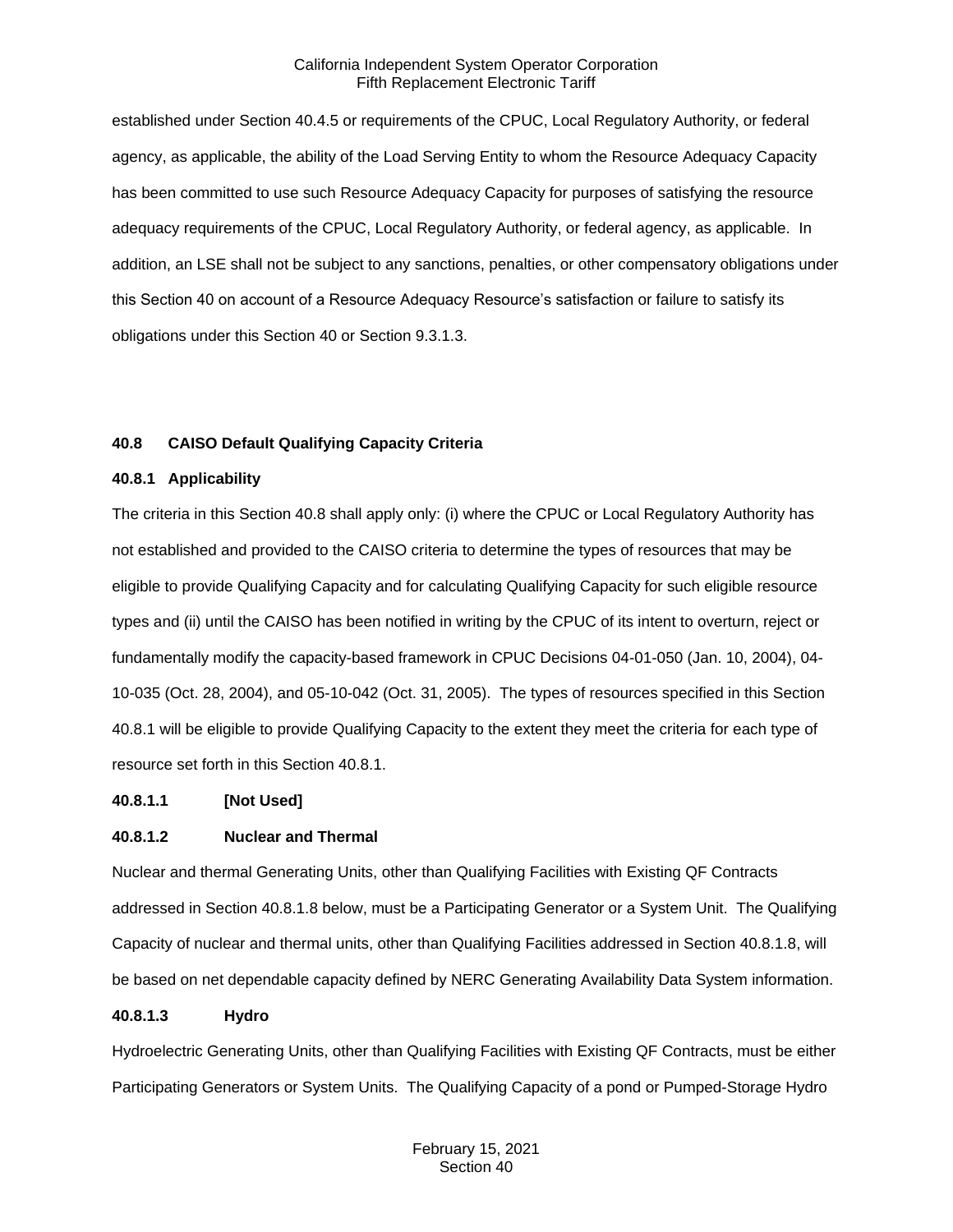Unit, other than a QF, will be determined based on net dependable capacity defined by NERC GADS minus variable head derate based on an average dry year reservoir level. The Qualifying Capacity of a pond or Pumped-Storage Hydro Unit that is a QF will be determined based on historic performance during the hours of noon to 6:00 The Qualifying Capacity of all run-of-river hydro units, including Qualifying Facilities, will be based on net dependable capacity defined by NERC GADS minus an average dry year conveyance flow, stream flow, or canal head derate. As used in this section, average dry year reflects a one-in-five year dry hydro scenario (for example, using the 4th driest year from the last 20 years on record). p.m., using a three-year rolling average.

#### **40.8.1.4 Unit-Specific Contracts**

Unit-specific contracts with Participating Generators or System Units will qualify as Resource Adequacy Capacity subject to the verification that the total MW quantity of all contracts from a specific unit do not exceed the total Net Qualifying Capacity (MW) consistent with the Net Qualifying Capacity determination for that unit.

#### **40.8.1.5 Contracts with Liquidated Damage Provisions**

Firm Energy contracts with liquidated damages provisions, as generally reflected in Service Schedule C of the Western Systems Power Pool Agreement or the Firm LD product of the Edison Electric Institute pro forma agreement, or any other similar firm Energy contract that does not require the seller to source the Energy from a particular unit, and specifies a delivery point internal to the CAISO Balancing Authority Area entered into before October 27, 2005 shall be eligible to count as Qualifying Capacity until the end of 2008. A Scheduling Coordinator, however, cannot have more than twenty-five percent (25%) of its portfolio of Qualifying Capacity met by contracts with liquidated damage provisions for 2008.

## **40.8.1.6 Wind and Solar**

As used in this Section, wind units are those wind Generating Units without backup sources of Generation and solar units are those solar Generating Units without backup sources of Generation. Wind and solar units, other than Qualifying Facilities with Existing QF Contracts, must be Participating Intermittent Resources or subject to availability provisions of Section 40.6.4.

The Qualifying Capacity of all wind or solar units, including Qualifying Facilities, for each month will be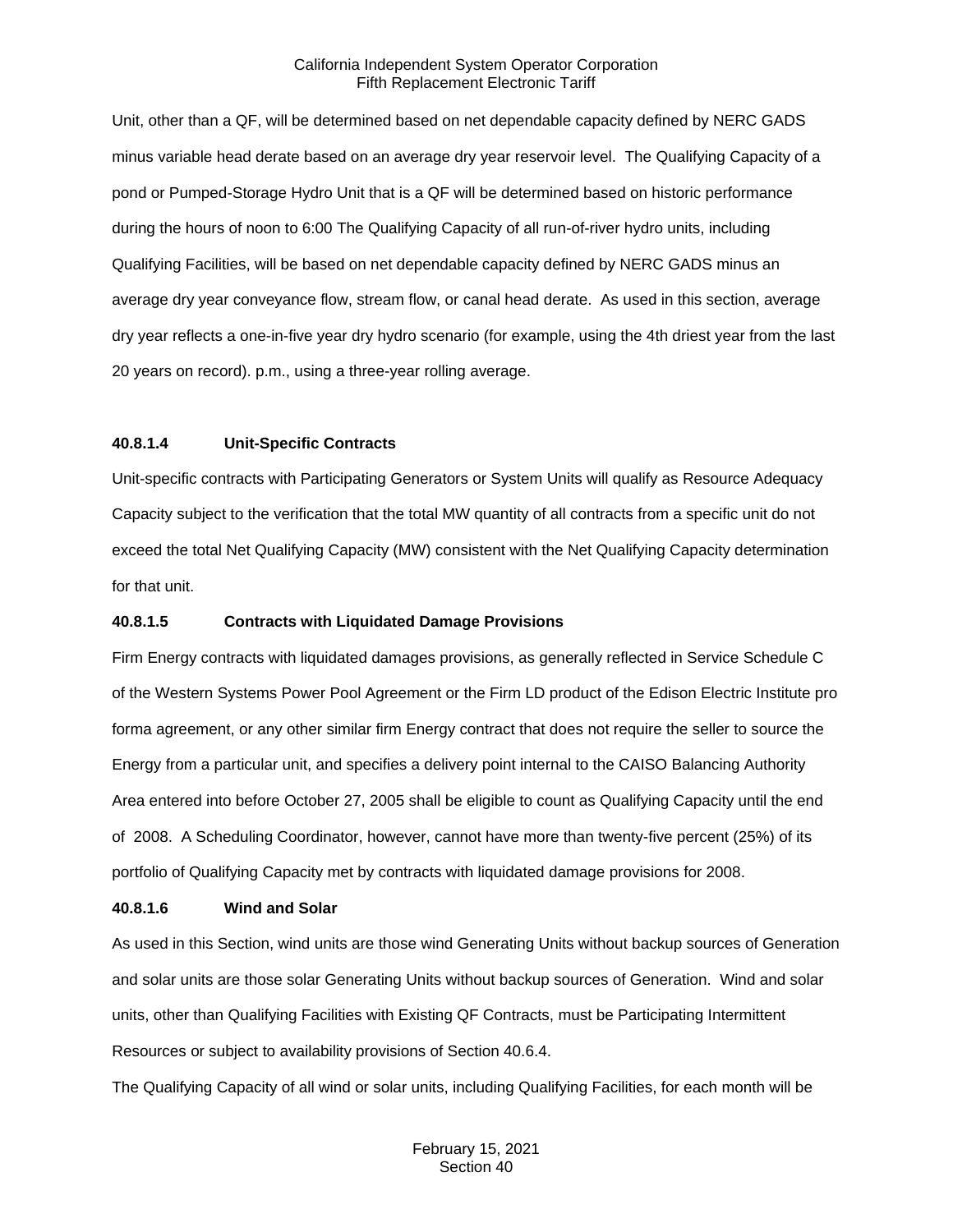based on their monthly historic performance during that same month during the hours of noon to 6:00 p.m., using a three-year rolling average. For wind or solar units with less than three years operating history, all months for which there is no historic performance data will utilize the monthly average production factor of all units (wind or solar, as applicable) within the TAC Area, or other production data from another area determined by the CAISO to be appropriate if the unit is not within a TAC Area, in which the Generating Unit is located.

#### **40.8.1.7 Geothermal**

Geothermal Generating Units, other than Qualifying Facilities with Existing QF Contracts addressed in Section 40.8.1.8, must be Participating Generators or System Units. The Qualifying Capacity of geothermal units, other than Qualifying Facilities addressed in Section 40.8.1.8, will be based on NERC GADS net dependable capacity minus a derate for steam field degradation.

## **40.8.1.8 Treatment of Qualifying Capacity for Qualifying Facilities**

Qualifying Facilities must be subject to an effective Participating Generator Agreement or Net Scheduled Participating Generator Agreement or must be System Units, unless they have an Existing QF Contract. Except for hydro, wind, and solar Qualifying Facilities addressed pursuant to Sections 40.8.1.3 and 40.8.1.6, the Qualifying Capacity of Qualifying Facilities under Existing QF Contracts, will be based on historic monthly Generation output during the hours of noon to 6:00 p.m. (net of Self-provided Load) during a three-year rolling average.

## **40.8.1.9 Participating Loads**

The Qualifying Capacity of Participating Loads shall be the average reduction in Demand over a threeyear period on a per Dispatch basis or, if the Load does not have three years of performance history, based on comparable evaluation data using similar programs. Loads of Participating Loads must be available at least 48 hours, and if the Loads can only be dispatched for a maximum of two hours per event, then only 0.89 percent of a Scheduling Coordinator's portfolio may be made up of such Loads.

## **40.8.1.10 Jointly-Owned Facilities**

A jointly-owned facility must be either a Participating Generator or a System Unit. The Qualifying Capacity for the entire facility will be determined based on the type of resource as described elsewhere in this Section 40.8.1. In addition, the Scheduling Coordinator must provide the CAISO with a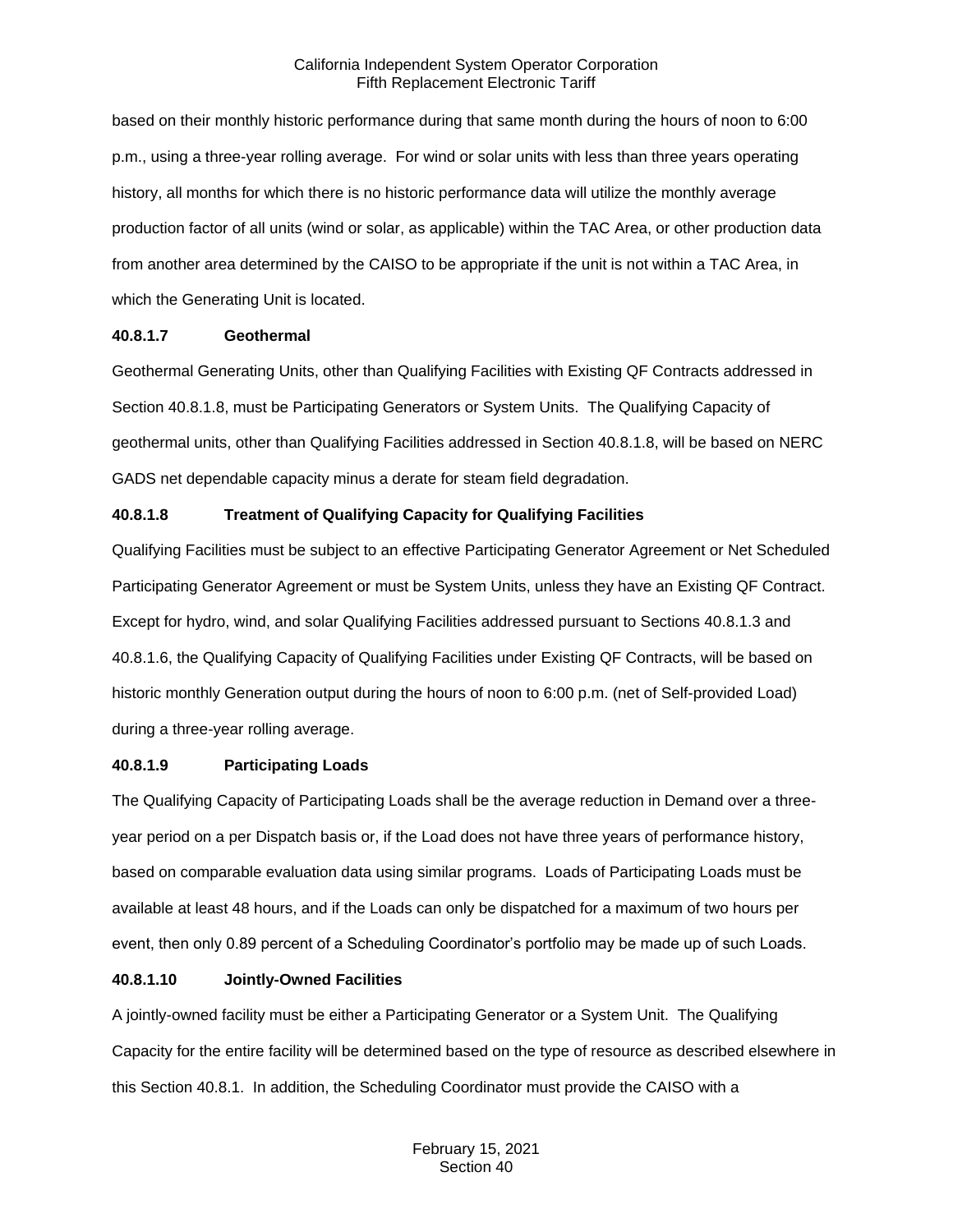demonstration of its entitlement to the output of the jointly-owned facility's Qualified Capacity and an explanation of how that entitlement may change if the facility's output is restricted.

## **40.8.1.11 Facilities under Construction**

The Qualifying Capacity for facilities under construction will be determined based on the type of resource as described elsewhere in this Section 40.8. In addition, the facility must have been in commercial operation for no less than one month to be eligible to be included as a Resource Adequacy Resource in a Scheduling Coordinator's monthly Resource Adequacy Plan.

## **40.8.1.12 System Resources and Pseudo-Ties**

## **40.8.1.12.1 Dynamic System Resources and Pseudo-Ties**

Dynamic System Resources and Pseudo-Ties of Generating Units to the CAISO Balancing Authority Area shall be treated similar to resources within the CAISO Balancing Authority Area, except with respect to the deliverability screen under Section 40.4.6.1 and with respect to the limitation on the Qualifying Capacity of wind and solar resources set forth in Section 40.8.1.6. However, eligibility as a Resource Adequacy Resource is contingent upon a showing by the Scheduling Coordinator that the Dynamic System Resource or Pseudo-Tie of a Generating Unit to the CAISO Balancing Authority Area has secured transmission through any intervening Balancing Authority Areas for the Operating Hours that cannot be curtailed for economic reasons or bumped by higher priority transmission and that the Load Serving Entity for which the Scheduling Coordinator is submitting Demand Bids has an allocation of import capacity at the import Scheduling Point under Section 40.4.6.2 that is not less than the Resource Adequacy Capacity provided by the Dynamic System Resource or Pseudo-Tie of a Generating Unit to the CAISO Balancing Authority Area.

## **40.8.1.12.2 Non-Dynamic System Resources**

For Non-Dynamic System Resources, the Scheduling Coordinator must demonstrate that the Load Serving Entity for which the Scheduling Coordinator is scheduling Demand has an allocation of import capacity at the import Scheduling Point under Section 40.4.6.2 that is not less than the Resource Adequacy Capacity from the Non-Dynamic System Resource. The Scheduling Coordinator must also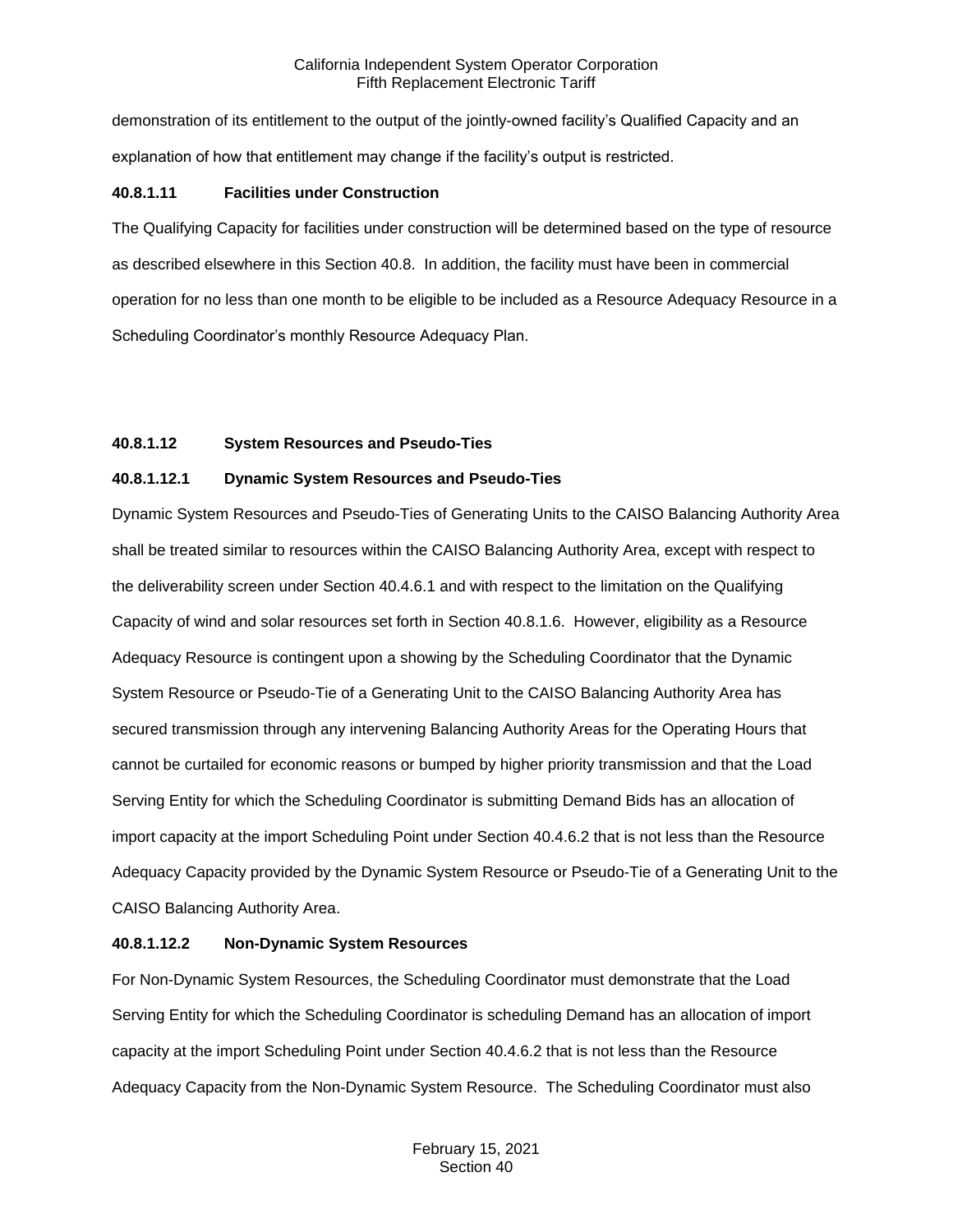demonstrate that the Non-Dynamic System Resource is covered by Operating Reserves, unless unit contingent, in the sending Balancing Authority Area. Eligibility as Resource Adequacy Capacity is contingent upon a showing by the Scheduling Coordinator of the System Resource that it has secured transmission through any intervening Balancing Authority Areas for the Operating Hours that cannot be curtailed for economic reasons or bumped by higher priority transmission. With respect to Non-Dynamic System Resources, any inter-temporal constraints, such as multi-hour run blocks, must be explicitly identified in the monthly Resource Adequacy Plan, and no constraints may be imposed beyond those explicitly stated in the plan.

#### **40.8.1.13 Proxy Demand Resources**

A Proxy Demand Resource must have the ability to (i) be dispatched for at least twenty-four hours per month, (ii) be dispatched on at least three consecutive days, and (iii) respond for at least four hours per dispatch in order to qualify as Resource Adequacy Capacity. The Qualifying Capacity of a Proxy Demand Resource, for each month, will be based on the resource's average monthly historic demand reduction performance during that same month during the Availability Assessment Hours, as described in Section 40.9.3, using a three-year rolling average. For a Proxy Demand Resource with fewer than three years of performance history, for all months for which there is no historic data, the CAISO will utilize a monthly megawatt value as certified and reported to the CAISO by the Demand Response Provider; otherwise, where available, the CAISO will use the average of historic demand reduction performance data available, by month, for a Proxy Demand Resource. Where a Proxy Demand Resource uses the loadshift methodology to calculate its Demand Response Energy Measurements, its Qualifying Capacity will exclude demand reduction performance from the consumption Resource ID.

#### **40.8.1.14 Reliability Demand Response Resources**

The Net Qualifying Capacity of a Reliability Demand Response Resource, for each month, will be based on the resource's average monthly historic demand reduction performance during that same month during the Availability Assessment Hours, as described in Section 40.9.3, using a three-year rolling average. For a Reliability Demand Response Resource with fewer than three years of performance history, for all months for which there is no historic data, the CAISO will use a monthly megawatt value as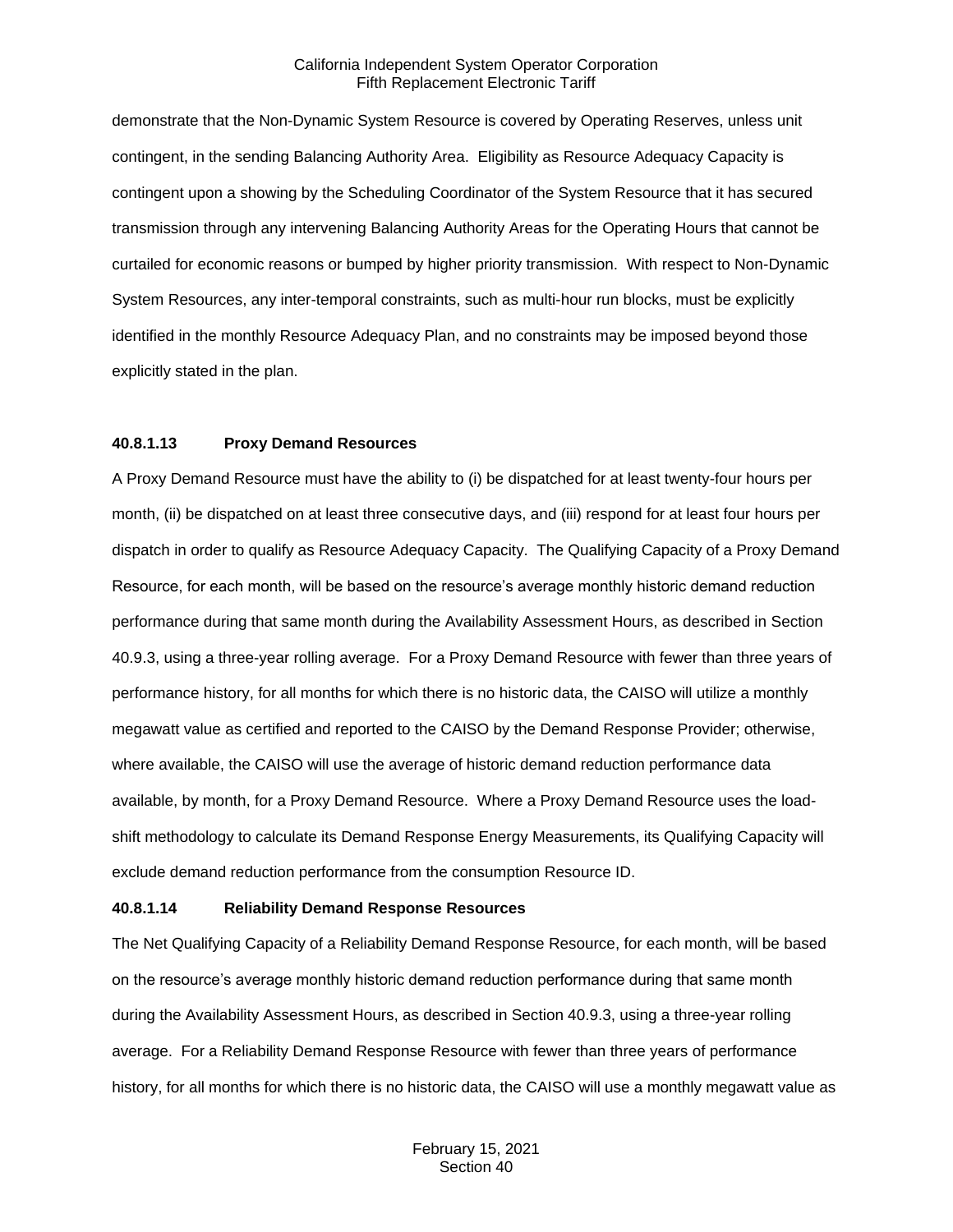certified and reported to the CAISO by the Demand Response Provider; otherwise, where available, the CAISO will use the average of historic demand reduction performance data available, by month, for a Reliability Demand Response Resource.

#### **40.8.1.15 Distributed Generation Facilities**

- (a) Distributed Generation Facilities that meet the applicable requirements in Section 4.6 qualify as Resource Adequacy Capacity.
- (b) The CAISO will determine the Net Qualifying Capacity of each Distributed Generation Facility for each Resource Adequacy Compliance Year consistent with similar resource classifications connected to the transmission system, as provided in Section 40.4.6.1.
- (c) The Scheduling Coordinator for individual Distributed Generation Facilities, with the same resource type and PMax values less than 0.5 MW, that seek to operate as a combined Distributed Generation Facility, must submit to the CAISO a request that the initial Net Qualifying Capacity be determined and approved as a combined Distributed Generation Facility.

## **40.8.1.16 Non-Generator Resources**

- (a) Non-Generator Resources must be either Participating Generators or System Units to qualify as Resource Adequacy Capacity.
- (b) The CAISO will determine the Net Qualifying Capacity of each Non-Generator Resource based on the CAISO testing of the resource's sustained output over a four-hour period; however, the Net Qualifying Capacity shall not exceed the resource's maximum instantaneous discharge capability.

## **40.9 Resource Adequacy Availability Incentive Mechanism**

#### **40.9.1 Introduction to RAAIM**

The CAISO shall use RAAIM to determine the availability of resources providing local and/or system Resource Adequacy Capacity and Flexible RA Capacity during the Availability Assessment Hours each month and then assess the resultant Availability Incentive Payments and Non-Availability Charges through the CAISO's settlements process.

## **40.9.2 Exemptions**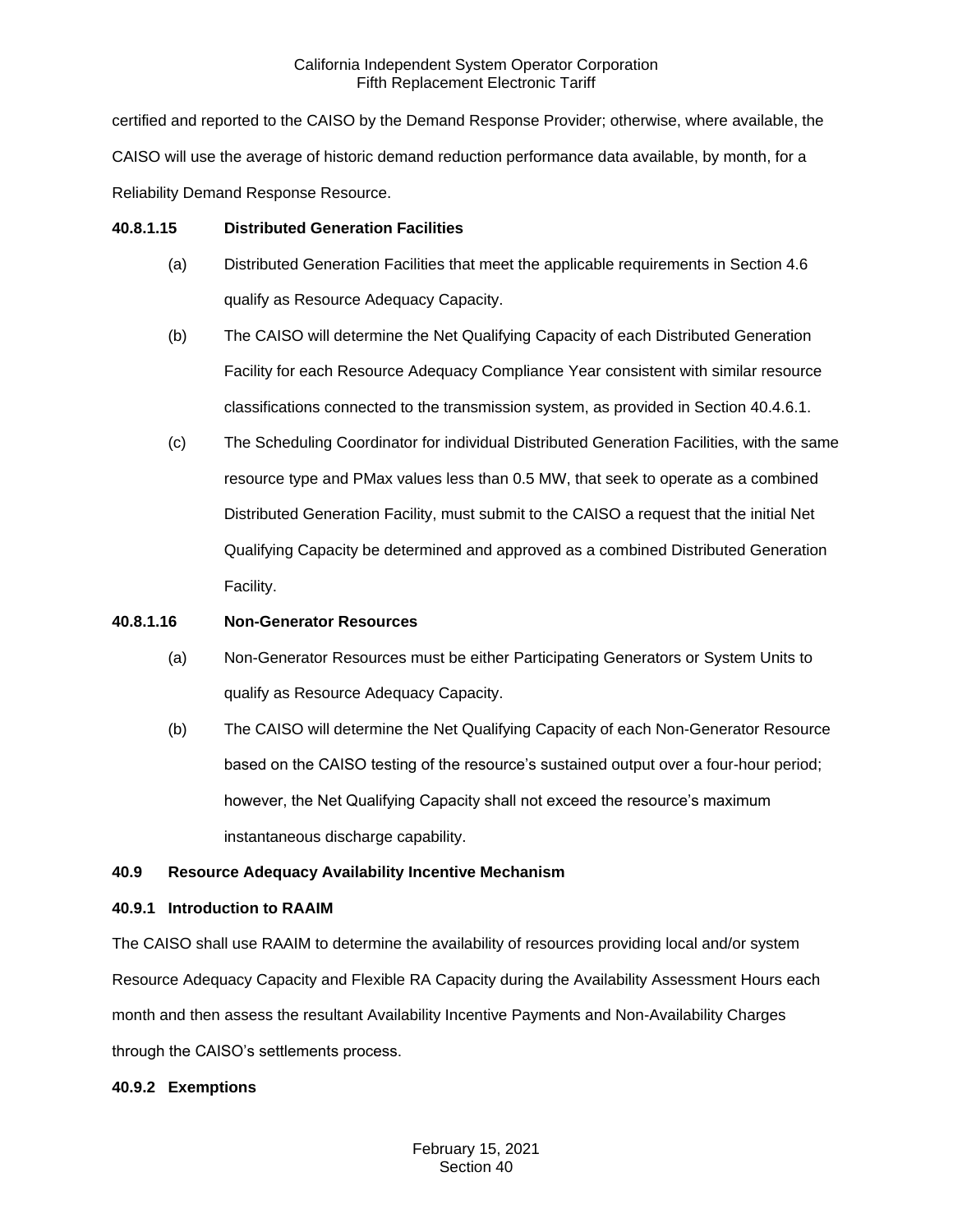## (a) **Capacity Exempt from RAAIM – All Provisions.** The entire capacity of a resource in

any of the following categories is exempt from the RAAIM provisions in Section 40.9 –

- (1) Resources with a PMax less than 1.0 MW;
- (2) Non-specified resources that provide Resource Adequacy Capacity under contracts for Energy delivered within the CAISO Balancing Authority Area;
- (3) Participating Load that is also Pumping Load; and
- (4) Legacy RMR Units.

#### (b) **Capacity Exempt from RAAIM – Local/System**

- (1) The entire capacity of a resource in any of the following categories is exempt from the RAAIM provisions in Section 40.9 applicable to local and system Resource Adequacy Capacity –
	- (A) Variable Energy Resources;
	- (B) Combined Heat and Power Resources; and
	- (C) Run-of-River Resources.
- (2) The capacity of a resource with a Load-following MSS as its Scheduling Coordinator that is designated on a Load-following MSS's monthly Resource Adequacy Plan is exempt from the RAAIM provisions in Section 40.9 applicable to local and system Resource Adequacy Capacity, to the extent that the resource's capacity is also designated as Resource Adequacy Capacity on the monthly Supply Plan of that Load-following MSS or another Load-following MSS.
- (3) Resources with Existing QF Contracts or Amended QF Contracts that are Resource Adequacy Resources are exempt from the RAAIM provisions in Section 40.9 applicable to local and system capacity --
	- (A) if the QF resource previously provided Resource Adequacy Capacity pursuant to an Existing QF Contract that was executed prior to August 22, 2010 and remained in effect pursuant to California Public Utilities Commission Decision 07-09-040 that extended the term of expiring contracts until such time as the new contracts resulting from that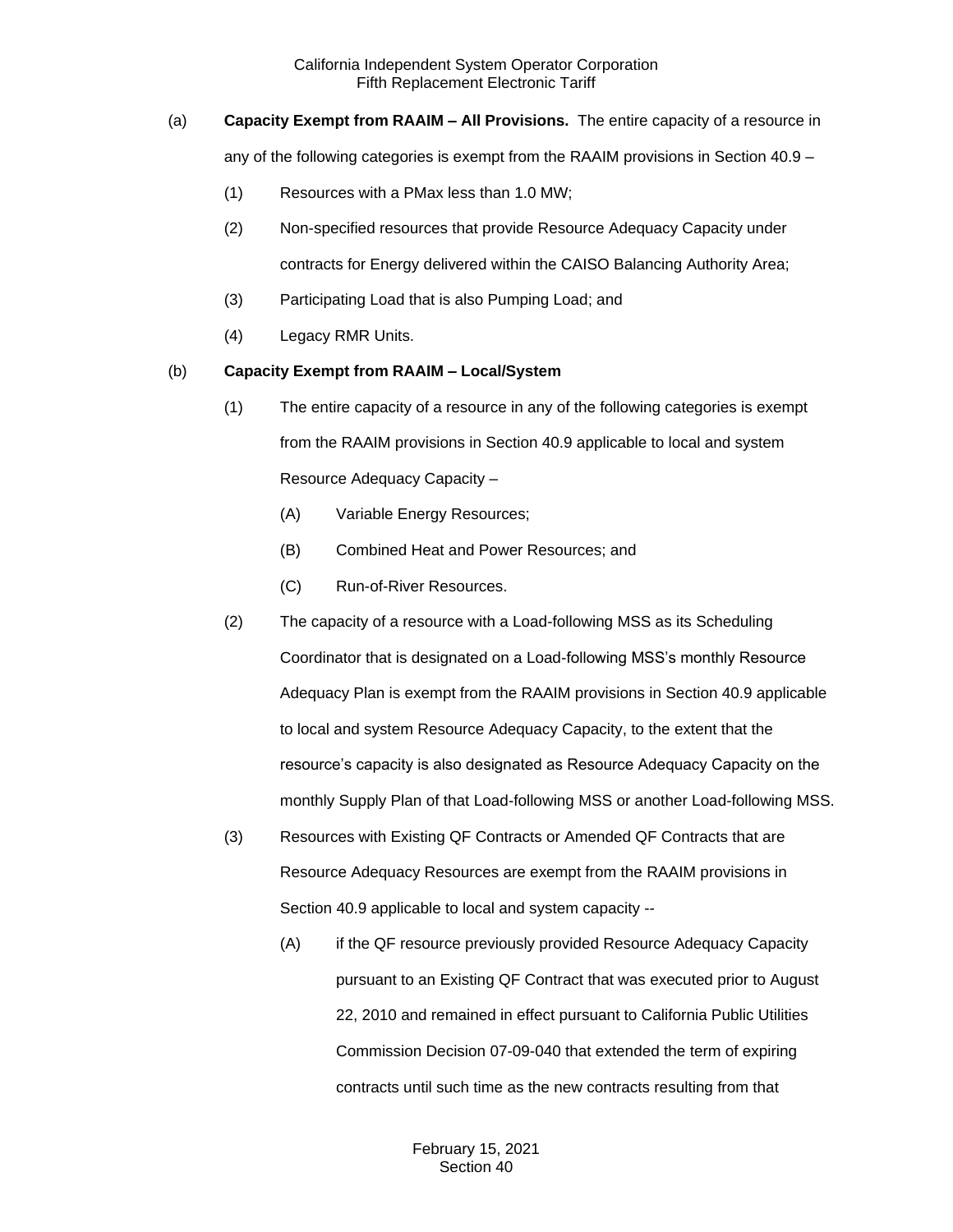decision are available; or

(B) until the QF Resource's Existing QF Contract or Amended QF Contract terminates or if requested by the Scheduling Coordinator for the resource, whichever is earlier.

## (c) **Capacity Exempt from RAAIM – Flexible Capacity.**

- (1) The capacity of Use-Limited Resources in a combination under Section 40.10.3.2(b), 40.10.3.3(b) or 40.10.3.4(b) is exempt from the RAAIM provisions in Section 40.9 applicable to Flexible RA Capacity to the extent that the resources are committed to provide Flexible RA Capacity as a combination on their respective monthly Supply Plans.
- (2) The Capacity of a resource with a Load-following MSS as its Scheduling Coordinator that is designated on a Load-following MSS's monthly Flexible RA Plan is exempt from the RAAIM provisions in Section 40.10 applicable to Flexible RA Capacity, to the extent that the resource's capacity is also designated as Flexible RA Capacity on the monthly Supply Plan of that Load-following MSS or another Load-following MSS.

## **40.9.2.1 Acquired Resources.**

- (a) **Exemption.** The entire capacity of an Acquired Resource is exempt from the RAAIM provisions in Section 40.9 applicable to local and system Resource Adequacy Capacity if the resource provides Resource Adequacy Capacity under a resource-specific power supply contract that –
	- (1) was exempt from the prior standard capacity product in Section 40.9 as of the RAAIM effective date, and continues to meet the requirements for that exemption, under the provisions of Sections 40.9.2(1) or 40.9.2(2) contained in Appendix J.
	- (2) includes an availability provision, or the resource under the power supply contract is located outside of the CAISO Balancing Authority Area and jointly operated with project participants located outside of the CAISO Balancing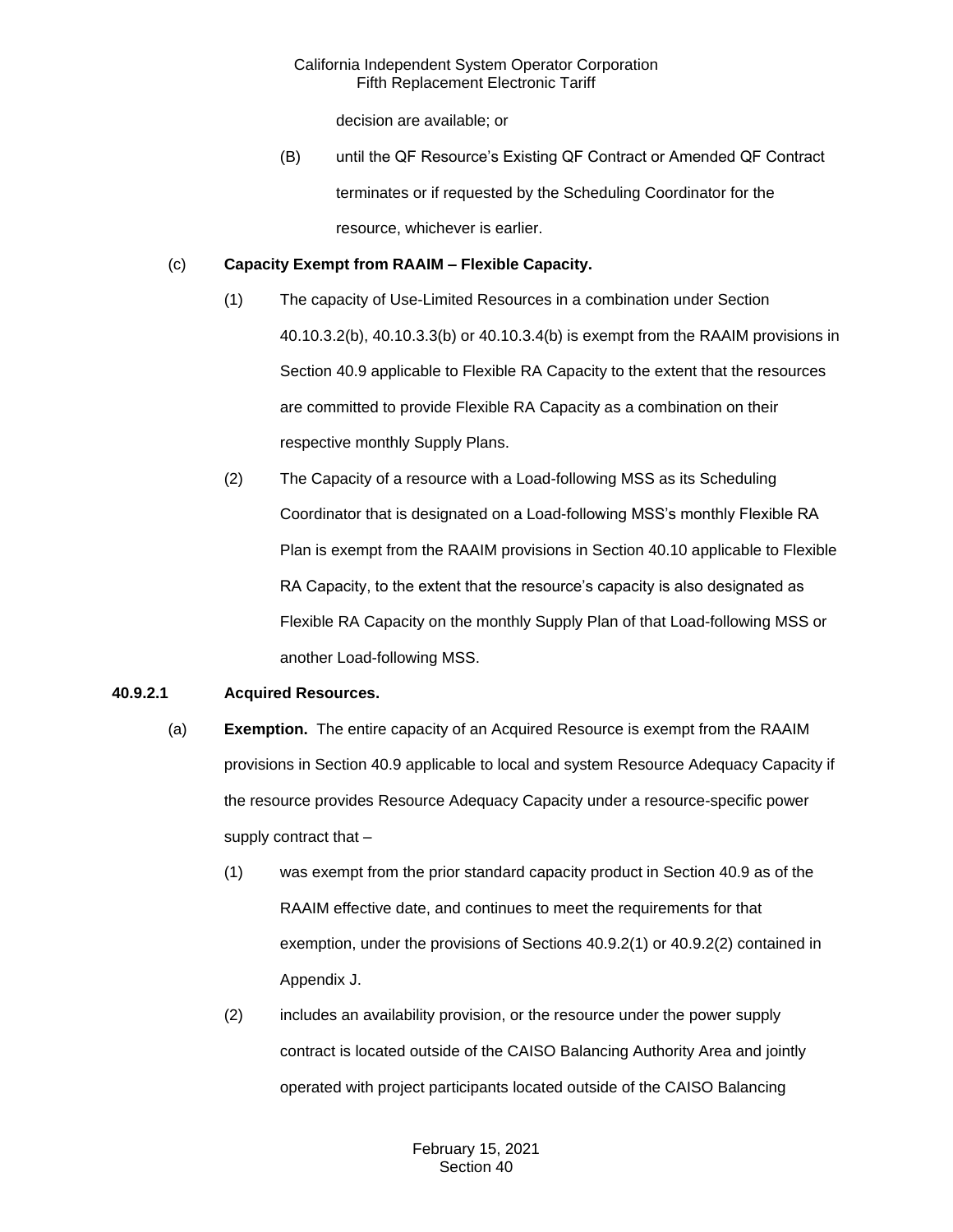Authority Area, such that no single Load Serving Entity with contractual rights for the resource's output has the ability to effect changes to the resource's availability; and

- (3) does not contain a provision that allows the contract to be modified for regulatory changes.
- (b) **Request.** To maintain the exemption, the Scheduling Coordinator for the Acquired Resource must annually request renewal of the exemption and –
	- (1) for Resource Adequacy Compliance Year 2016, submit an affidavit to the CAISO, by either the Scheduling Coordinator or resource owner, demonstrating that the Acquired Resource meets the eligibility criteria in Section 40.9.2.1(a), in accordance with the process and schedule in the Business Practice Manual; and
	- (2) for each Resource Adequacy Compliance Year thereafter until the contract terminates, submit confirmation to the CAISO that the information in the affidavit is still accurate and the Acquired Resource continues to meet the eligibility criteria in Section 40.9.2.1(a), in accordance with the process and schedule in Business Practice Manual.
- (c) **Approval.** The CAISO shall review the information submitted and
	- (1) approve a request that contains the information required by Sections 40.9.2.1(a) and (b) and that demonstrates the resource meets the eligibility criteria in Section 40.9.2.1(a);
	- (2) advise the Scheduling Coordinator for the resource if the request does not contain all of the information required by Sections 40.9.2.1(a) and (b), and allow the opportunity for the Scheduling Coordinator to submit the additional required information, in accordance with the process and schedule in the Business Practice Manual; or
	- (3) deny the request and permanently terminate the exemption if --
		- (A) the Scheduling Coordinator for the resource does not timely submit a request under Section 40.9.2.1(b);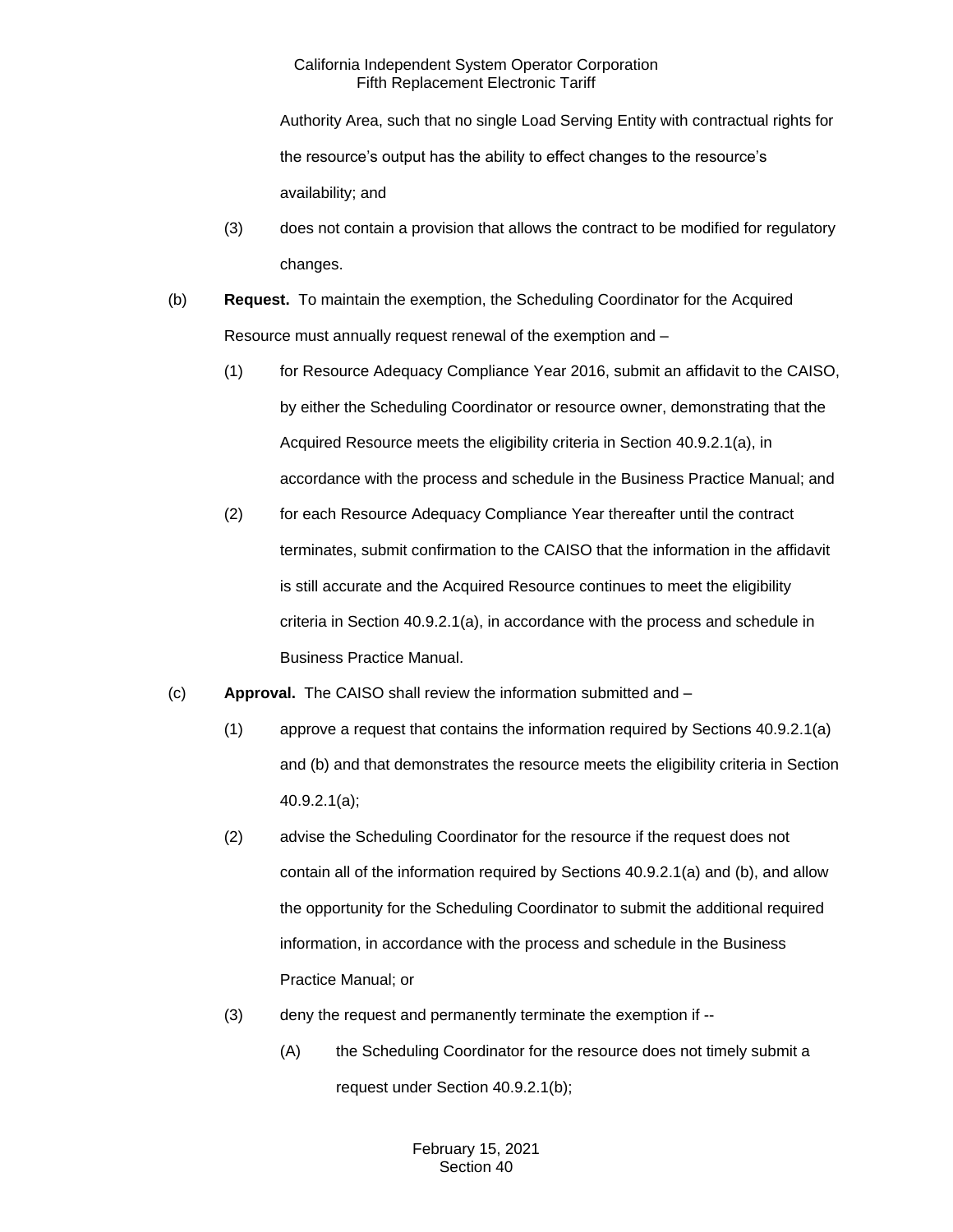- (B) the Scheduling Coordinator for the resource does not submit, or does not timely submit, additional information required to complete the request under Section 40.9.2(c)(2); or
- (C) the CAISO determines the resource does not meet the eligibility criteria in Section 40.9.2.1(a).
- (d) **Failure to Request Renewal.** If the Scheduling Coordinator for the resource does not submit a request to renew the exemption under Section 40.9.2.1(b), the exemption shall terminate and the CAISO shall notify the Scheduling Coordinator of the termination in accordance with the process and schedule in Business Practice Manual.
- (e) **Notice of Termination.** The Scheduling Coordinator for an Acquired Resource must notify the CAISO within 10 days if the contract terminates or no longer meets the eligibility criteria in Section 40.9.2.1(a).

## **40.9.3 Availability Assessment**

## **40.9.3.1 Local and System RA Capacity Availability**

#### (a) **Availability Assessment Hours**

- (1) Prior to the start of each Resource Adequacy Compliance Year, the CAISO shall establish and publish in the Business Practice Manual the Availability Assessment Hours applicable for resources providing local and/or system Resource Adequacy Capacity for each month of that year.
- (2) The Availability Assessment Hours shall be a pre-defined set of five consecutive hours for each month that –
	- (A) correspond to the operating periods when high demand conditions typically occur and when the availability of Resource Adequacy Capacity is most critical to maintaining system reliability:
	- (B) vary by season as necessary so that the coincident peak load hour typically falls within the five-hour range each day during the month, based on historical actual load data; and
	- (C) apply to each Trading Day that is a weekday and not a federal holiday.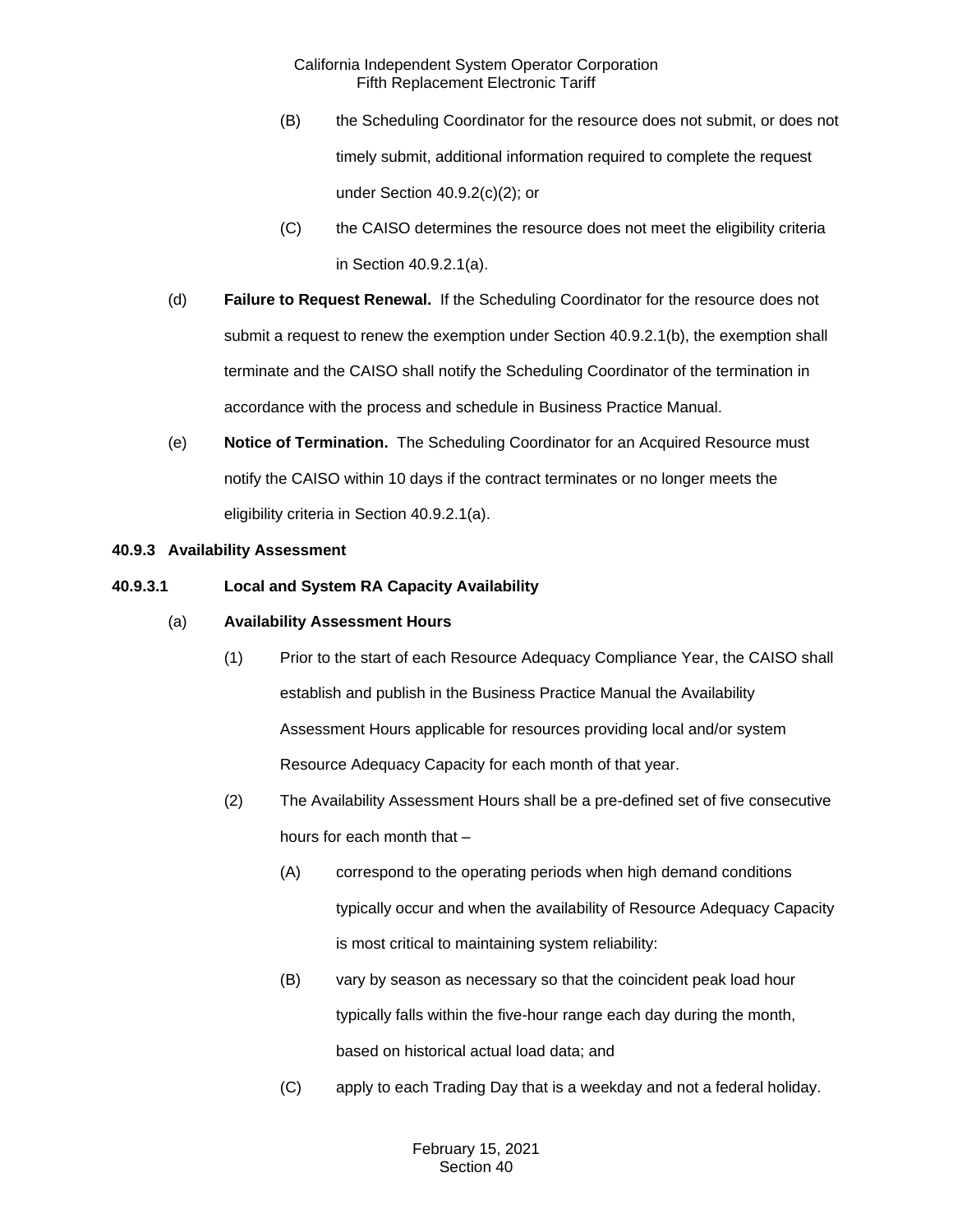- (b) **Must-Offer Availability Assessment.** The CAISO shall determine the extent to which each resource providing local and/or system Resource Adequacy Capacity made that capacity available to the CAISO each day during the Availability Assessment Hours by comparing –
	- (1) the MWs of local and/or system Resource Adequacy Capacity for which the Scheduling Coordinator for the resource submitted Economic Bids or Self-Schedules in the Day-Ahead Market and the Real-Time Market on a given day; and
	- (2) the MWs of local and/or system Resource Adequacy Capacity for which the Scheduling Coordinator for the resource had a performance obligation to submit Economic Bids or Self-Schedules in the CAISO Markets under the must-offer requirements applicable under Section 40.6 on a given day, provided that Conditionally Available Resources will have RAAIM assessed as if the resource's performance obligation were defined in Sections 40.6.1 and 40.6.2 and irrespective of their expected available Energy or their expected as-available Energy.

## **40.9.3.2 Flexible RA Capacity Availability**

- (a) **Availability Assessment Hours.** The Availability Assessment Hours for a Flexible RA Resource shall be the same period as the must-offer obligation for the Flexible Capacity Category that is designated on the Resource Flexible RA Capacity Plan for that month, as set forth in Section 40.10.6.
- (b) **Must-Offer Availability Assessment.** The CAISO shall determine the extent to which each Flexible RA Resource made that capacity available in each Availability Assessment Hour of the day by comparing –
	- (A) the MWs of Flexible RA Capacity for which the Scheduling Coordinator for the resource submitted Economic Bids in the Day-Ahead Market and the Real-Time Market on a given day; and
	- (B) the MWs of Flexible RA Capacity for which the Scheduling Coordinator for the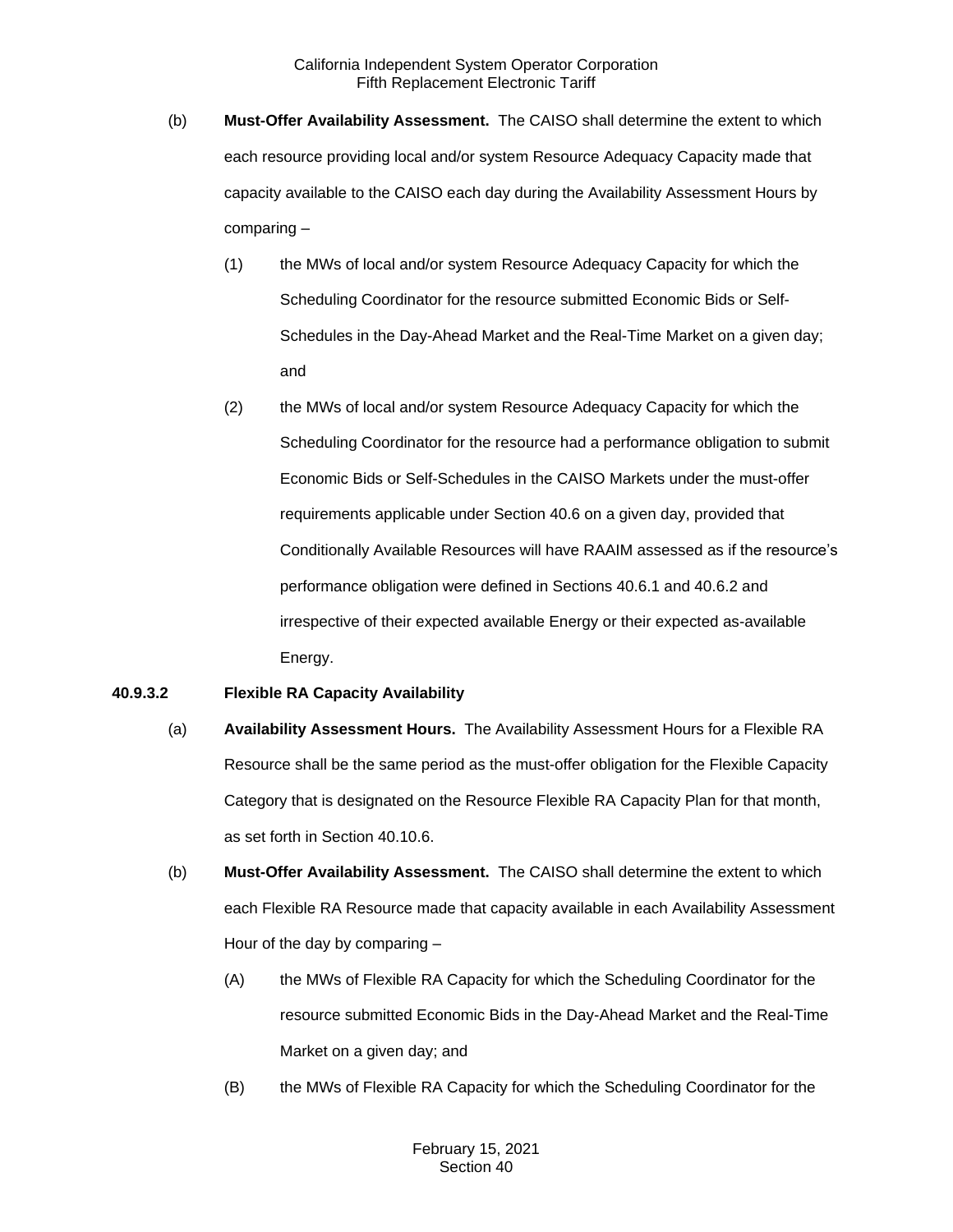resource had a performance obligation to submit Economic Bids in the CAISO Markets under the must-offer requirements applicable under Section 40.10.6 on a given day.

- (c) **Flexible Capacity Category.** If a Flexible RA Resource is designated to provide Flexible RA Capacity and/or RA Substitute Capacity in more than one Flexible Capacity Category on the same day, the CAISO will assess the availability of the resource using the mustoffer obligation for the highest quality of Flexible Capacity Category designated.
- (d) **Start-Up Less Than 90 Minutes.** For resources with a start-up time less than 90 minutes, the CAISO will use the resource's MWs of capacity from zero to the EFC value to assess the availability of the designated Flexible RA Capacity; provided that the Scheduling Coordinator for the resource does not submit Self-Schedules for the capacity from zero to PMin or for any portion of the capacity under the must-offer obligation for Energy. If the Scheduling Coordinator for the resource submits a Self-Schedule, the CAISO will deduct the MW value of PMin from the calculation of the resource's Flexible RA Capacity availability,
- (e) **Start-Up Greater Than 90 Minutes.** For resources with a start-up time greater than 90 minutes, the CAISO will use the MWs of capacity between the resource's PMin and EFC value in the availability assessment and validate whether the Scheduling Coordinator for the resource submitted Economic Bids for all MWs designated on the Resource Flexible RA Capacity Plan.

#### (f) **Variable Energy Resources**

(1) **Flexible RA Capacity Equal to EFC.** If the Flexible RA Capacity designated on the monthly Resource Flexible RA Capacity Plan is equal to the resource's EFC value, the CAISO will assess the availability of the designated Flexible RA Capacity based on the Economic Bids for Flexible RA Capacity the Scheduling Coordinator for the resource submitted up to the MWs in the Variable Energy Resource forecast applicable under Section 4.8.2.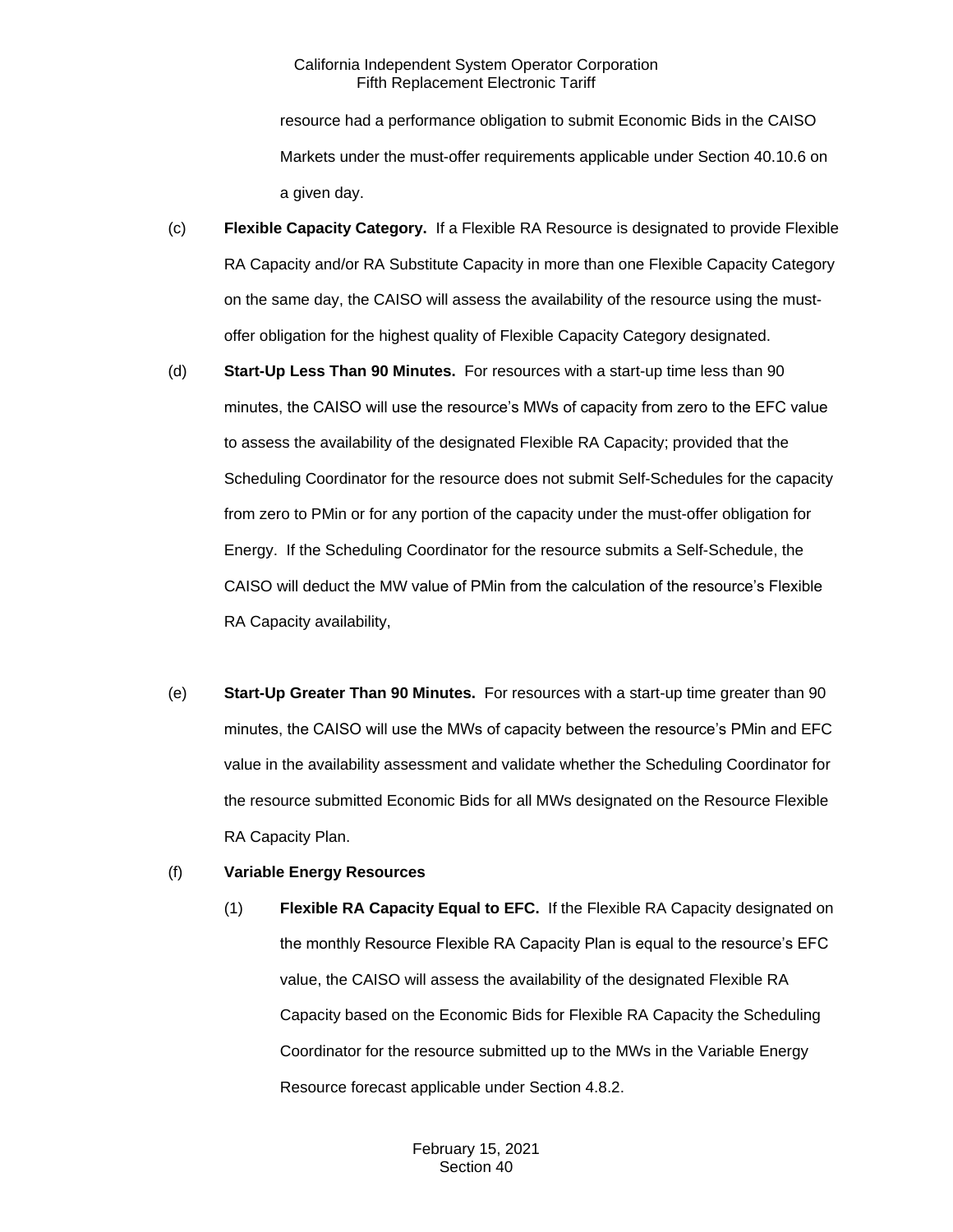- (2) **Flexible RA Capacity Less Than EFC.** If the Flexible RA Capacity designated in the monthly Resource Flexible RA Capacity Plan is less than the EFC value for the resource, the CAISO will assess availability using the ratio of the amount shown on the monthly plan to the relevant EFC value, and applies that ratio to the MWs of Economic Bids and the Variable Energy Resource forecast.
- (3) **VER Forecast Less Than Flexible RA Capacity.** If the MWs in the Variable Energy Resource forecast are less than the MWs of Flexible RA Capacity designated in the monthly Resource Flexible RA Capacity Plan, and the Economic Bids are greater than or equal to the forecast amount for that hour, the resource is 100 percent available up to the forecast amount.
- (4) **VER Forecast Greater Than Flexible RA Capacity.** If the MWs in the Variable Energy Resource forecast are greater than the MWs of Flexible RA Capacity designated in the monthly Resource Flexible RA Capacity Plan, the Scheduling Coordinator for the resource must submit Economic Bids equal to the forecast amount. If the Scheduling Coordinator for the resource submits Economic Bids for MWs above the forecast, or the resource generates above the forecast, the CAISO will limit the calculated availability to the forecast amount.
- (5) **No Day-Ahead Market Obligation.** For Variable Energy Resources that do not have an obligation to submit Economic Bids into the Day-Ahead Market, the CAISO will base the availability assessment of the Flexible RA Capacity only on the resource's Economic Bids in the Real-Time Market.

## **40.9.3.3 Availability for Overlapping Local/System and Flexible RA Capacity**

(a) **Overlap Determination.** The availability assessment for overlapping Resource Adequacy commitments shall apply to those MWs subject to the must-offer obligations for local and/or system Resource Adequacy Capacity and Flexible RA Capacity in any Availability Assessment Hour. For the purpose of this Section 40.9, capacity is deemed to have an overlapping Resource Adequacy commitment if it has a must-offer obligation based on its status as local and/or system Resource Adequacy Capacity and a must-offer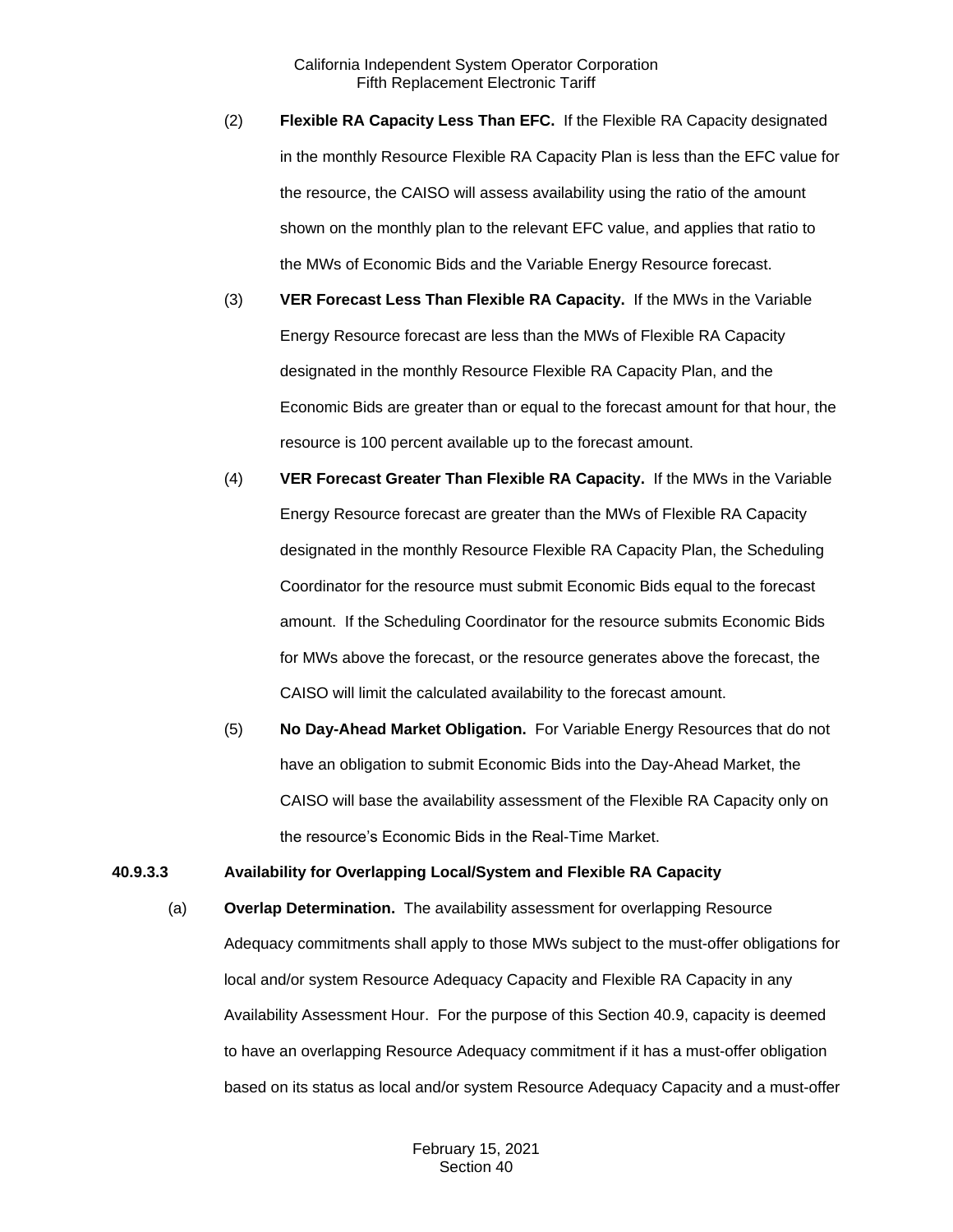obligation based on its status as Flexible RA Capacity during the same Availability Assessment Hour of a day.

- (b) **Must-Offer Availability Assessment.** The CAISO shall determine the extent to which each resource with overlapping Resource Adequacy commitments made that capacity available to the CAISO in each overlapping Availability Assessment Hour of the day by comparing –
	- (1) the MWs of local and/or system Resource Adequacy Capacity and Flexible RA Capacity for which the Scheduling Coordinator for the resource submitted Economic Bids in the Day-Ahead Market and the Real-Time Market; and
	- (2) the MWs of local and/or system Resource Adequacy Capacity and Flexible RA Capacity for which the Scheduling Coordinator for the resource had a performance obligation to submit Economic Bids in the CAISO Markets, in accordance with the applicable must-offer requirements in Sections 40.6 and 40.10.6.
- (c) **Calculation.** The CAISO's calculation of the Availability Assessment for overlapping RA commitments shall count-
	- (1) any MW only once; and
	- (2) the total MWs of overlapping capacity as a Flexible RA Capacity commitment.

## **40.9.3.4 Treatment of Outages**

- (a) **RA Substitute Capacity Not Required.** The RAAIM Availability Assessment for a Resource Adequacy Resource excludes the capacity, duration, and must-offer requirements for Resource Adequacy Capacity on an Outage during the Resource Adequacy month that does not require RA Substitution Capacity under Section 9.3.1.3.3.
- (b) **RA Substitute Capacity Required and Provided.** For each Outage that requires RA Substitute Capacity under Section 40.9.3.6 to avoid imposition of RAAIM charges –
	- (1) the RAAIM Availability Assessment for the resource excludes the capacity, duration, and must-offer requirement for Resource Adequacy Capacity on outage to the extent the resource provides RA Substitute Capacity for that outage as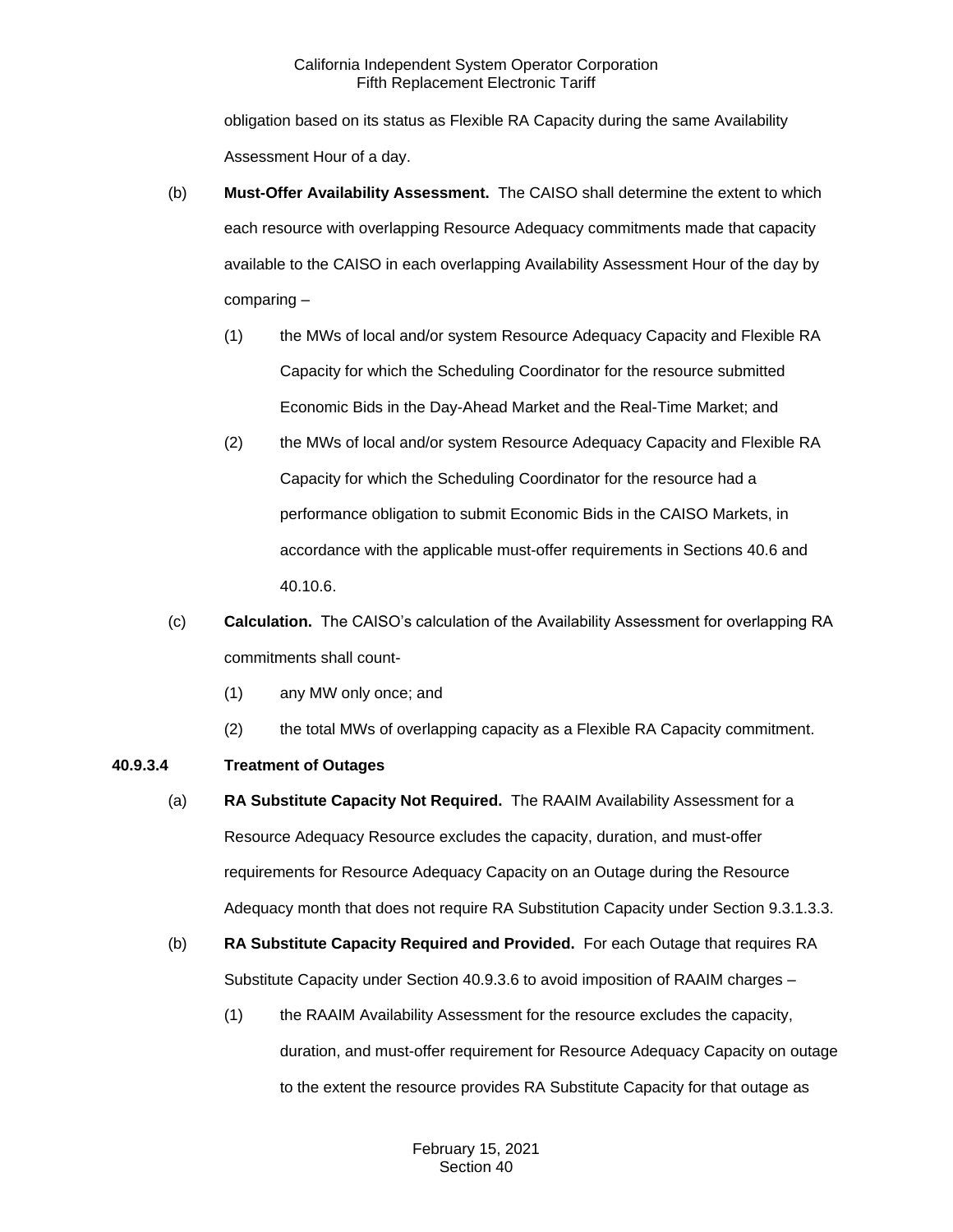required under Section 40.9.3.6; and

- (2) the RAAIM Availability Assessment for the substitute resource includes the capacity, duration, and must-offer requirement for the RA Substitute Capacity commitment. For each day the substitute resource is committed to provide Flexible RA Capacity and/or RA Substitute Capacity in more than one Flexible Capacity Category, the RAAIM Availability Assessment applies the must-offer obligation for the highest quality Flexible Capacity Category to the total MWs of the flexible capacity requirement. For the purposes of this Section 40.9, base ramping resources (as defined in section 40.10.3.2) are considered to be a higher quality of Flexible Capacity Category than either peak ramping resources (as defined in section 40.10.3.3) or super-peak ramping resources (as defined in section 40.10.3.4). Additionally, peak ramping resources (as defined in section 40.10.3.3) are considered to be a higher quality of Flexible Capacity Category than super-peak ramping resources (as defined in section 40.10.3.4).
- (c) **RA Substitute Capacity Required not Provided.** For each Outage that requires RA Substitute Capacity under Section 40.9.3.6 to avoid imposition of RAAIM charges, the RAAIM Availability Assessment for the resource includes the capacity, duration, and must-offer requirement for Resource Adequacy Capacity on an outage to the extent the resource does not provide RA Substitute Capacity for the outage as required under Section 40.9.3.6.
- (d) **Exclusions from RAAIM for certain Outage types.** The RAAIM Availability Assessment excludes the capacity, duration, and must-offer requirement for local and/or system Resource Adequacy Capacity or Flexible RA Capacity on an Outage in a nature of work category specified in the Business Practice Manual that relates to: (i) an administrative action by the resource owner; (ii) a cause outside of the control of the resource owner, (iii) or a short-term use limitation; or (iv) a non-Run-of-River Resource hydroelectric Generating Unit's management of water-related operational or regulatory limitations. Through the December 31, 2020, Trading Day, item (iv) of this Section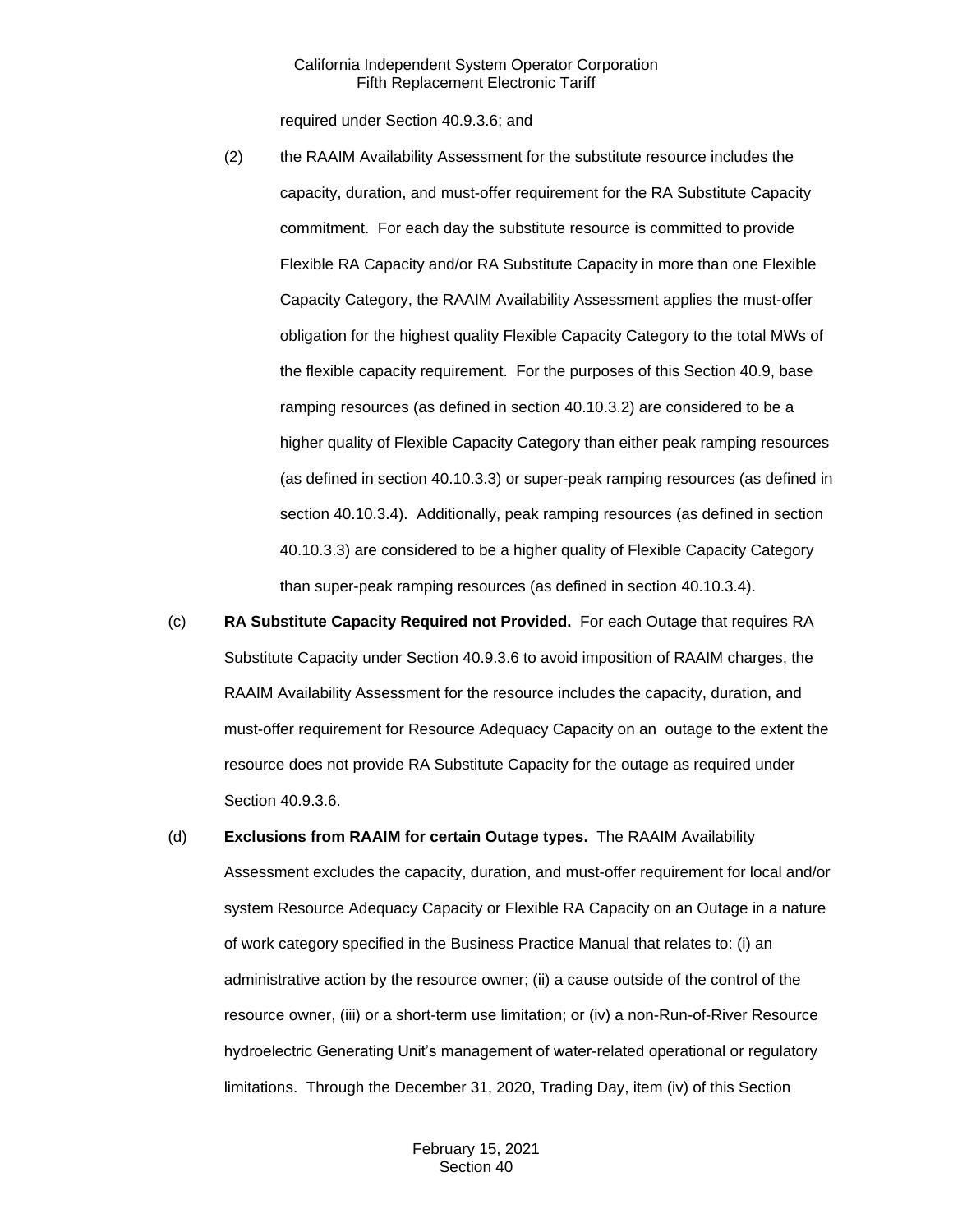40.9.3.4(d) applies only to a hydroelectric Generating Unit that has limited the capacity it has shown on the monthly Supply Plan corresponding to the day of the Outage to reflect historical hydrological conditions or actual hydrological conditions in 2020. The limitations based on hydrological conditions must be mutually agreed upon with the unit's Scheduling Coordinator and the CAISO. Starting with the January 1, 2021, Trading Day, item (iv) of this Section 40.9.3.4(d) applies only to a hydroelectric Generating Unit whose Qualifying Capacity was established pursuant to a CPUC or Local Regulatory Authority methodology under which the Qualifying Capacity is calculated to reflect historical hydrological conditions.

# (e) **Derates on Generating Units Providing system RA Capacity and Listed Local RA Capacity.** If a Generating Unit providing both system RA Capacity and Listed Local RA Capacity is on Forced Outage, then for purposes of RAAIM and RA Substitute Capacity the quantity of the Forced Outage will be apportioned first to the system RA Capacity provided from that Generating Unit. If the quantity of the Forced Outage exceeds the quantity of system RA Capacity provided by the Generating Unit, then the remainder of the Forced Outage shall be apportioned to the Listed Local RA Capacity provided by the Generating Unit.

#### **40.9.3.5 [Not Used]**

## **40.9.3.6 Substitute Capacity**

# **40.9.3.6.1 CAISO Evaluation by T-22 of Need for Substitute Capacity for Outages Submitted by T-25**

No later than 22 days before the start of each month, the CAISO will determine for each day in that month whether it will have sufficient operationally available RA Capacity from a combination of Local Capacity Area Resources and system capacity resources to meet or exceed the CAISO system RA Reliability Margin for each day. The CAISO will base this assessment on Maintenance Outages planned to be taken during the month that were submitted at least 25 days before the start of the month and any RA Substitute Capacity already provided to the CAISO for that month.

If the CAISO determines that it will have sufficient operationally available RA Capacity to meet or exceed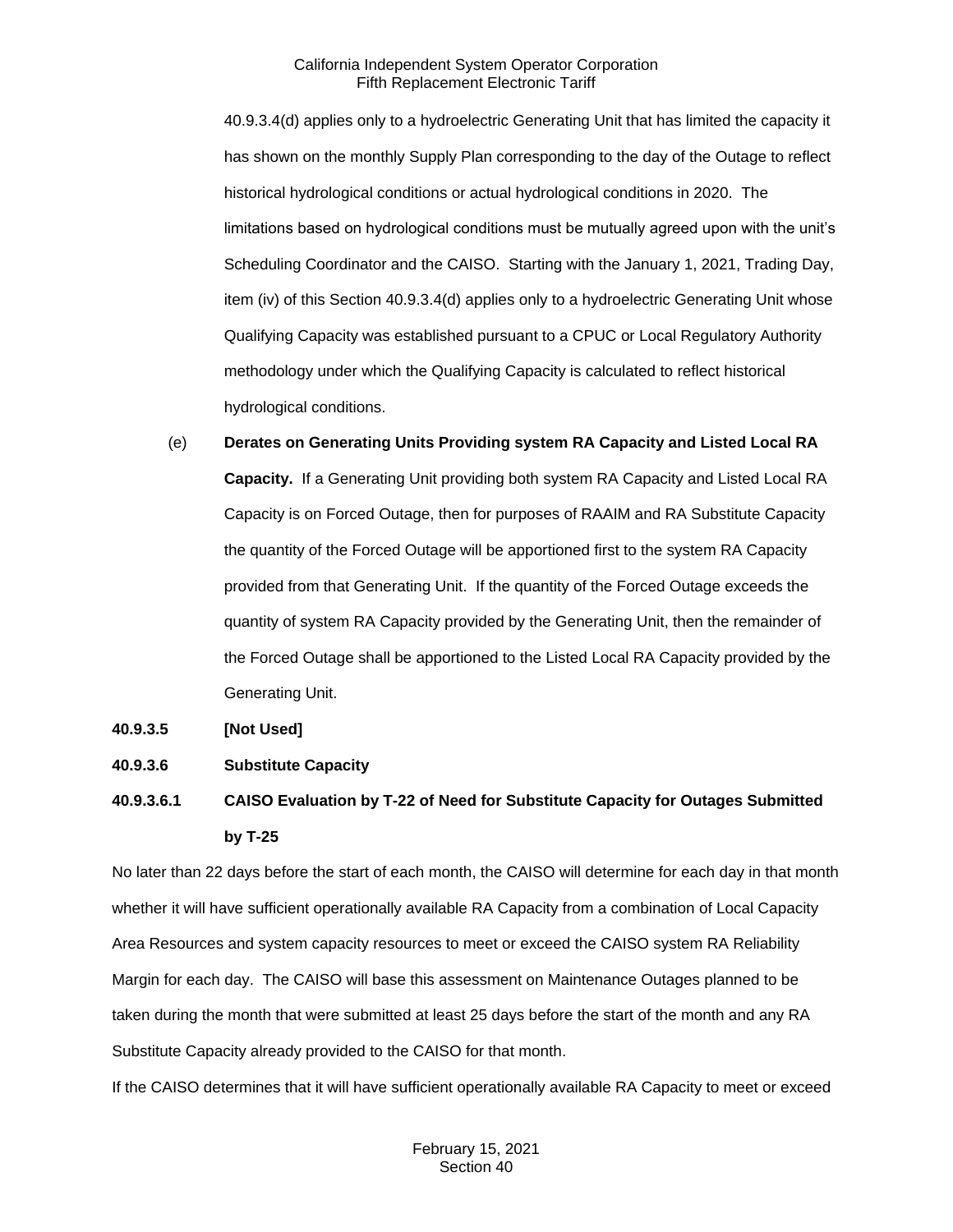the CAISO system RA Reliability Margin for a particular day, then no supplier with an outage submitted at least 25 days before the start of the month would be required to provide RA Substitute Capacity to be excluded from the RAAIM calculation as part of the analysis conducted no later than 22 days before the start of each month.

If the CAISO determines that it will not have sufficient operationally available RA capacity to meet the CAISO system RA Reliability Margin for a particular day, then it will determine which resources must provide RA Substitute Capacity to be excluded from the RAAIM calculation based on the reverse order of the dates on which the resources submitted the outage requests to the CAISO. The CAISO will first request the resource providing RA Capacity with the most-recently-requested outage for that day to provide RA Substitute Capacity and then will continue to assign substitution opportunities until the CAISO has sufficient operationally available RA Capacity to meet the CAISO system RA Reliability Margin for that particular day, assuming that all resources that are assigned a RA Substitute Capacity obligation actually provide RA Substitute Capacity for that day.

For purposes of this section 40.9.3.6.1, the CAISO will treat any request to extend the scheduled duration of an outage or increase the MW amount of capacity on outage as a new outage request and will assign a new priority date based on when the request to change the outage or derate was submitted to the CAISO. For the purposes of this section 40.9.3.6.1, the CAISO will not assign a new priority date where the Scheduling Coordinator requests to reduce the scheduled duration of an outage or decrease the MW amount of capacity on outage.

A resource designated to provide RA Substitute Capacity as part of the analysis conducted no later than 22 days before the start of each month must designate RA Substitute Capacity by the deadline specified in the relevant Business Practice Manual. Failure to designate the RA Substitute Capacity by the specified deadline will subject the resource to RAAIM unless the outage is cancelled or rescheduled.

## **40.9.3.6.2 CAISO Rolling Evaluation of Need for Substitute Capacity for Outages Submitted after T-25**

Starting at twenty-four days before the start of a month, the CAISO will consider submitted Maintenance Outages for a substitution requirement on a rolling basis, based on time of submission. Upon submission of the outage request, the CAISO will determine for each day of the outage whether the CAISO will have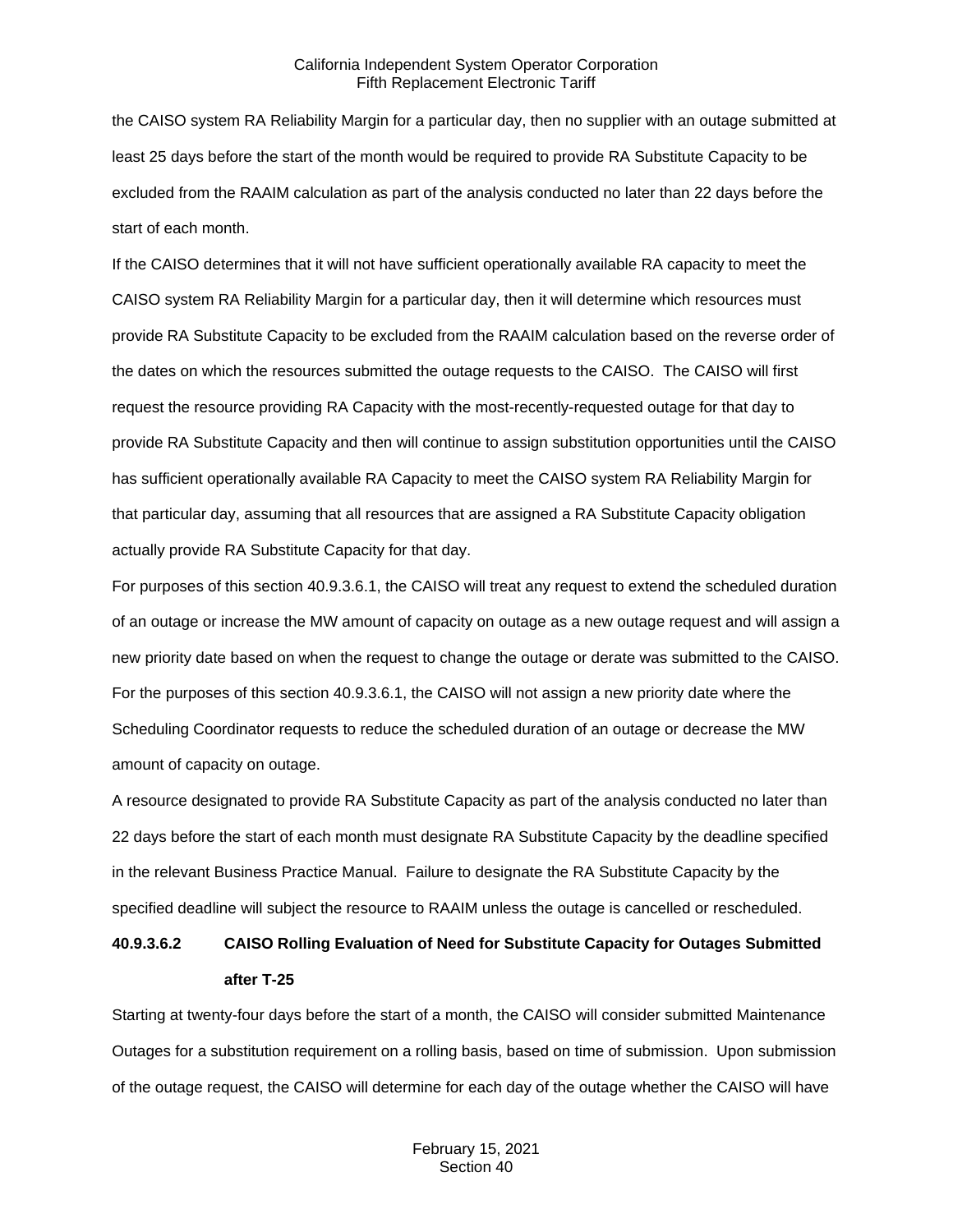sufficient operationally available RA Capacity from a combination of Local Capacity Area Resources and system capacity resources to meet or exceed the CAISO system RA Reliability Margin for each day. The CAISO will base this assessment on Maintenance Outages planned to be taken for that day and any RA Substitute Capacity already provided to the CAISO for that day.

If the CAISO determines that it will have sufficient operationally available RA Capacity to meet or exceed the CAISO system RA Reliability Margin for a particular day, then the supplier will not be required to provide RA Substitute Capacity for that day to avoid imposition of RAAIM.

If the CAISO determines that it will not have sufficient operationally available RA capacity to meet the CAISO system RA Reliability Margin for a particular day, then it will request substitution for the resource for that day. Failure to designate RA Substitute Capacity by the deadline specified in the relevant Business Practice Manual will subject the resource to RAAIM unless the outage is cancelled or rescheduled.

The CAISO will not conduct an assessment to determine the need to provide RA Substitute Capacity for Forced Outages. Any such outage, irrespective of whether the resource is providing RA Capacity or Flexible RA Capacity, will be subject to applicable RAAIM unless the Scheduling Coordinator for the resource provides Substitute Capacity by the deadline specified in the relevant Business Practice Manual, the outage is exempt from RAAIM as set forth in Section 9 or Section 40, the outage is cancelled, or the outage is rescheduled.

For purposes of this section 40.9.3.6.2, the CAISO will treat any request to extend the scheduled duration of an outage or increase the MW amount of capacity on outage as a new outage request and will assign a new priority date based on when the request to change the outage or derate was submitted to the CAISO. For purposes of this section 40.9.3.6.2, the CAISO will reevaluate the need for a Scheduling Coordinator to provide RA Substitute Capacity where the Scheduling Coordinator requests to reduce the scheduled duration of an outage or decrease the MW amount of capacity on outage but will not assign a new priority date.

## **40.9.3.6.3 General Provisions on Substitute Capacity**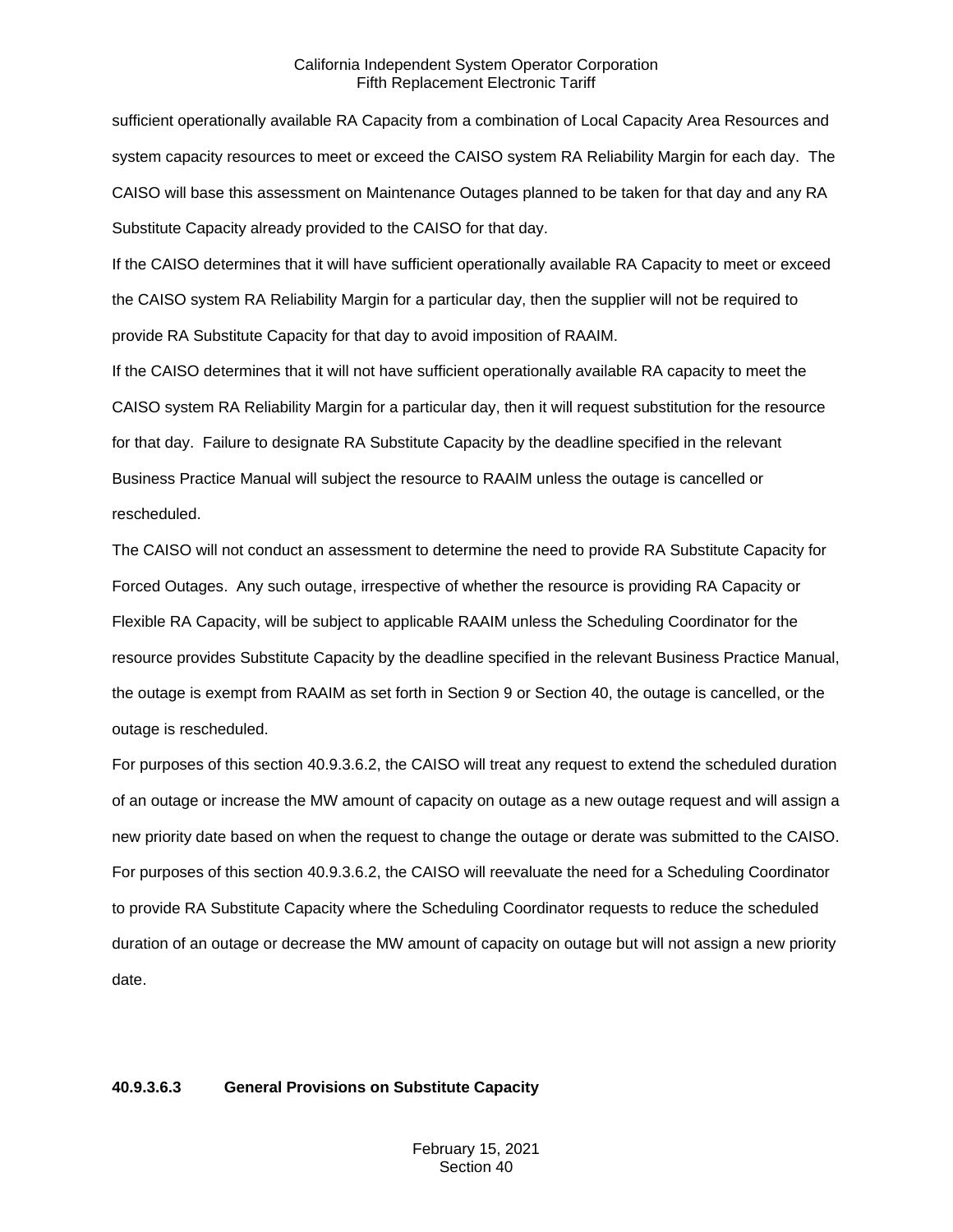## (a) **Substitution**

- (1) The Scheduling Coordinator for a Resource Adequacy Resource may provide RA Substitute Capacity for its local and/or system Resource Adequacy Capacity or Flexible RA Capacity on Outage. Certain types of Outages, as defined elsewhere in Section 9 or Section 40, will not subject the Scheduling Coordinator for a Resource Adequacy Resource to RAAIM if it declines to provide RA Substitute Capacity.
- (2) If the Resource Adequacy Resource on Outage and the substituting resource do not have the same Scheduling Coordinator, the Scheduling Coordinator for the substituting resource must confirm and approve the proposed substitution in accordance with the process set forth in the Business Practice Manual.

## (b) **Availability**

- (1) RA Substitute Capacity must be operationally available to the CAISO:
- (2) Capacity on, or scheduled to be on, a Forced Outage, Approved Maintenance Outage, or de-rate, is not operationally available and shall not qualify to be RA Substitute Capacity for the duration of the period that it is unavailable.
- (3) RMR Capacity, including Legacy RMR Capacity, CPM Capacity, and capacity committed to be Resource Adequacy Capacity in a monthly Supply Plan shall not qualify to be RA Substitute Capacity for the duration of that commitment.
- (4) RA Substitute Capacity shall not qualify to be RMR Capacity, including Legacy RMR Capacity, CPM Capacity, or Resource Adequacy Capacity in a monthly Supply Plan, for the duration of the substitution.
- (5) If a resource provides RA Substitute Capacity for multiple Resource Adequacy Resources under Section 40.9.3.6.6, the same capacity committed as RA Substitute Capacity for one Resource Adequacy Resource shall not qualify as RA Substitute Capacity for a different Resource Adequacy Resource during the same substitution period.
- (6) RA Substitute Capacity will be treated as Resource Adequacy Capacity during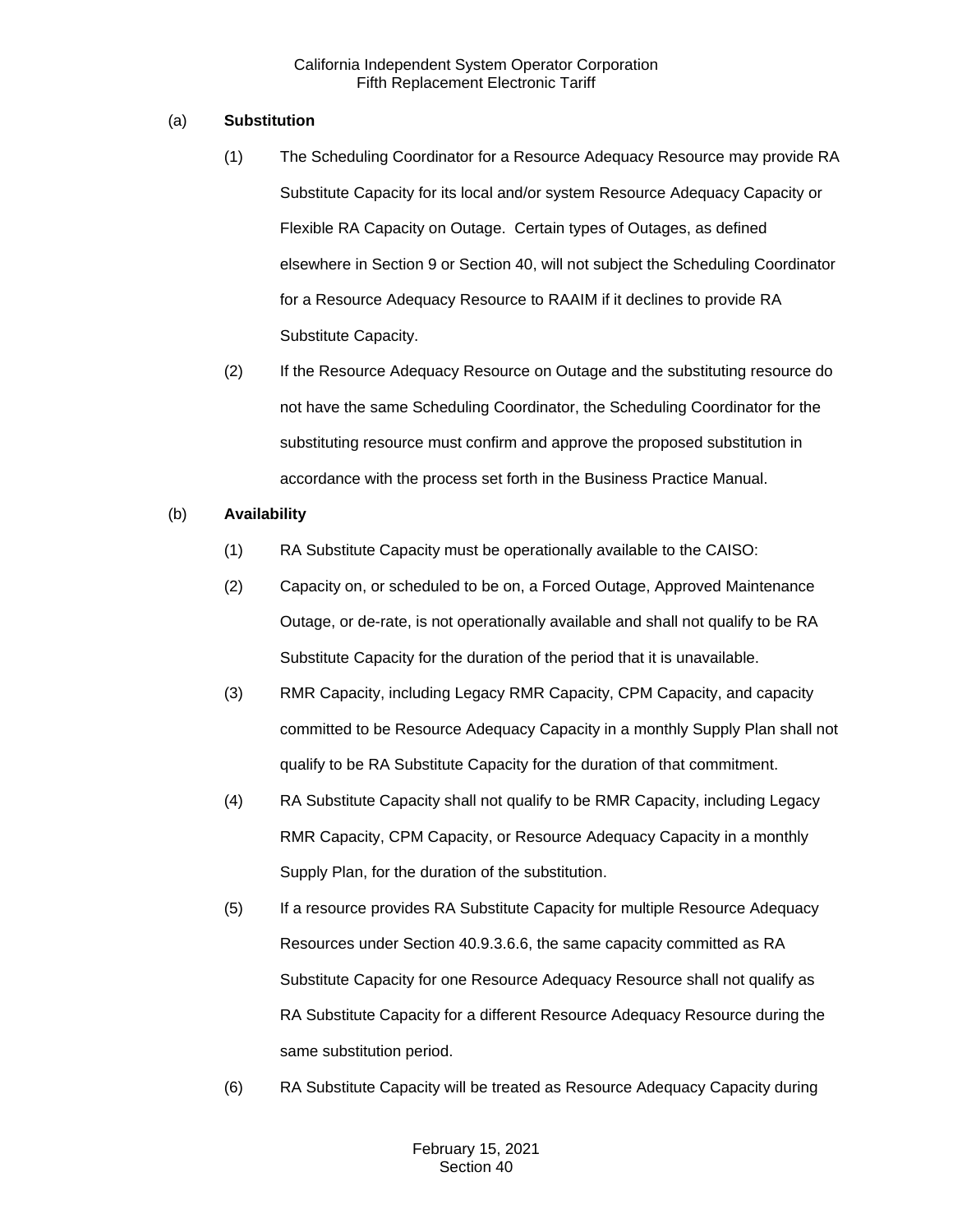the period of substitution for purposes of a Forced Outage or de-rate allocation.

## (c) **Timing of Substitution Request**

- (1) **Day-Ahead Market.** Requests for substitution for Forced Outages in the Day-Ahead Market must be submitted in accordance with the timeline specified in the Business Practice Manual and be approved by the CAISO to be included in the Day-Ahead Market for the next Trading Day. Requests for substitution for Forced Outages in the Day-Ahead Market submitted at or after the timeline specified in the Business Practice Manual and that are approved by the CAISO will be included in the Day-Ahead Market for the second Trading Day.
- (2) **Real-Time Market.** Requests for substitution for Forced Outages in the Real-Time Market must be submitted in accordance with the timeline in the Business Practice Manual.

## **40.9.3.6.4 RA Substitute Capacity from a Single Source**

(a) **Option.** The Scheduling Coordinator for a Resource Adequacy Resource that is on Outage may provide RA Substitute Capacity for that capacity from a single resource.

## (b) **Local Capacity Area Resource Substitution**

- (1) **Pre-Qualified Substitution.**
	- (A) **Annual Process.** The CAISO annually will conduct a process to assess the eligibility of resources to pre-qualify as RA Substitute Capacity for Local Capacity Resource Adequacy Resources that potentially could be Listed Local RA Capacity in the time period covered by the process. The CAISO will publish a list of the pre-qualified resources in accordance with the timeline in the Business Practice Manual.
	- (B) **Pre-Qualification Requirement.** The CAISO will pre-qualify a resource to provide RA Substitute Capacity that is located at the same bus as, or a compatible bus to, that of the Local Capacity Area Resource Adequacy Resource for which it could substitute.
	- (C) **Request.** To use a pre-qualified resource in the Day-Ahead Market or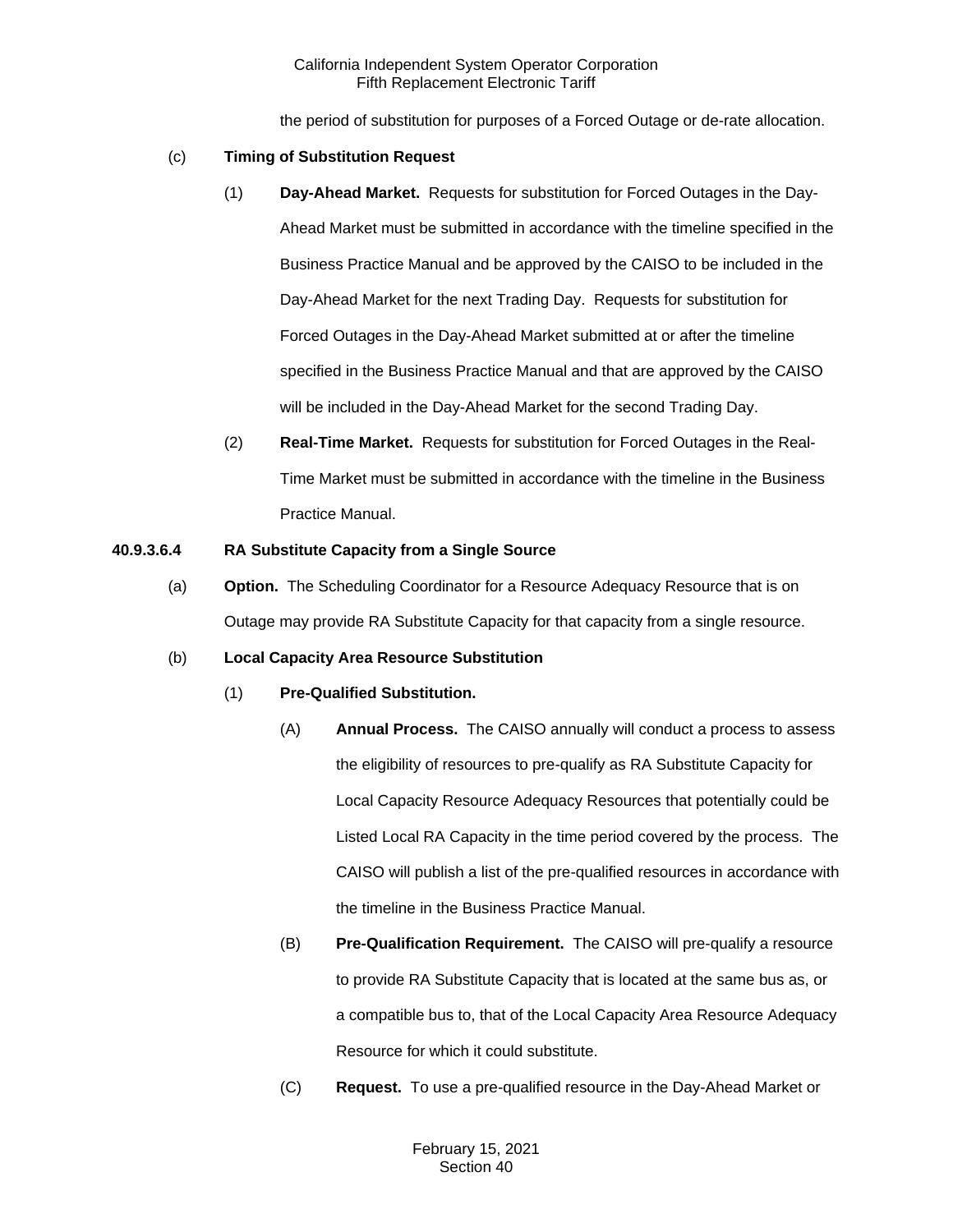Real-Time Market as RA Substitute Capacity, the Scheduling

Coordinator for the Local Capacity Area Resource Adequacy Resource on Outage must submit a timely substitution request in accordance with Section 40.9.3.6.3(c).

(D) **Approval.** The CAISO will grant a request that meets the requirements in Sections 40.9.3.6.4(b)(1)(C) and 40.9.3.6.3(b).

## (2) **Non-Pre-Qualified Substitution.**

- (A) **Day-Ahead Market.** The Scheduling Coordinator for Listed Local RA Capacity on Outage may submit a request to substitute a non-prequalified resource only in the Day-Ahead Market.
- (B) **Request.** To use a non-pre-qualified resource as RA Substitute Capacity, the Scheduling Coordinator for the Listed Local RA Capacity must submit a timely substitution request in accordance with Section 40.9.3.6.3(c), and the alternate resource must be located in the same Local Capacity Area.
- (C) **Approval.** The CAISO will grant a request that meets the requirements in Sections 40.9.3.6.4(b)(2)(A) and (B), and 40.9.3.6.3(b).

## (c) **Non-Local Capacity Area Resource Substitution**

- (1) **Request.** To use a Dynamic System Resource, Non-Dynamic System Resource, NRS-RA Resource, or Pseudo-Tie as RA Substitute Capacity, the Scheduling Coordinator for a Resource Adequacy Resource that has an Outage must submit a timely substitution request in the Day-Ahead Market in accordance with Section 40.9.3.6.3(c).
- (2) **Approval.** The CAISO will grant the request if the alternate resource is external to the CAISO Balancing Authority Area (including Pseudo-Ties), the Scheduling Coordinator for the resource has an adequate available import allocation at the resource's Scheduling Point to provide the RA Substitute Capacity, and meets the requirements in Sections 40.9.3.6.4(d)(1) and 40.9.3.6.3(b).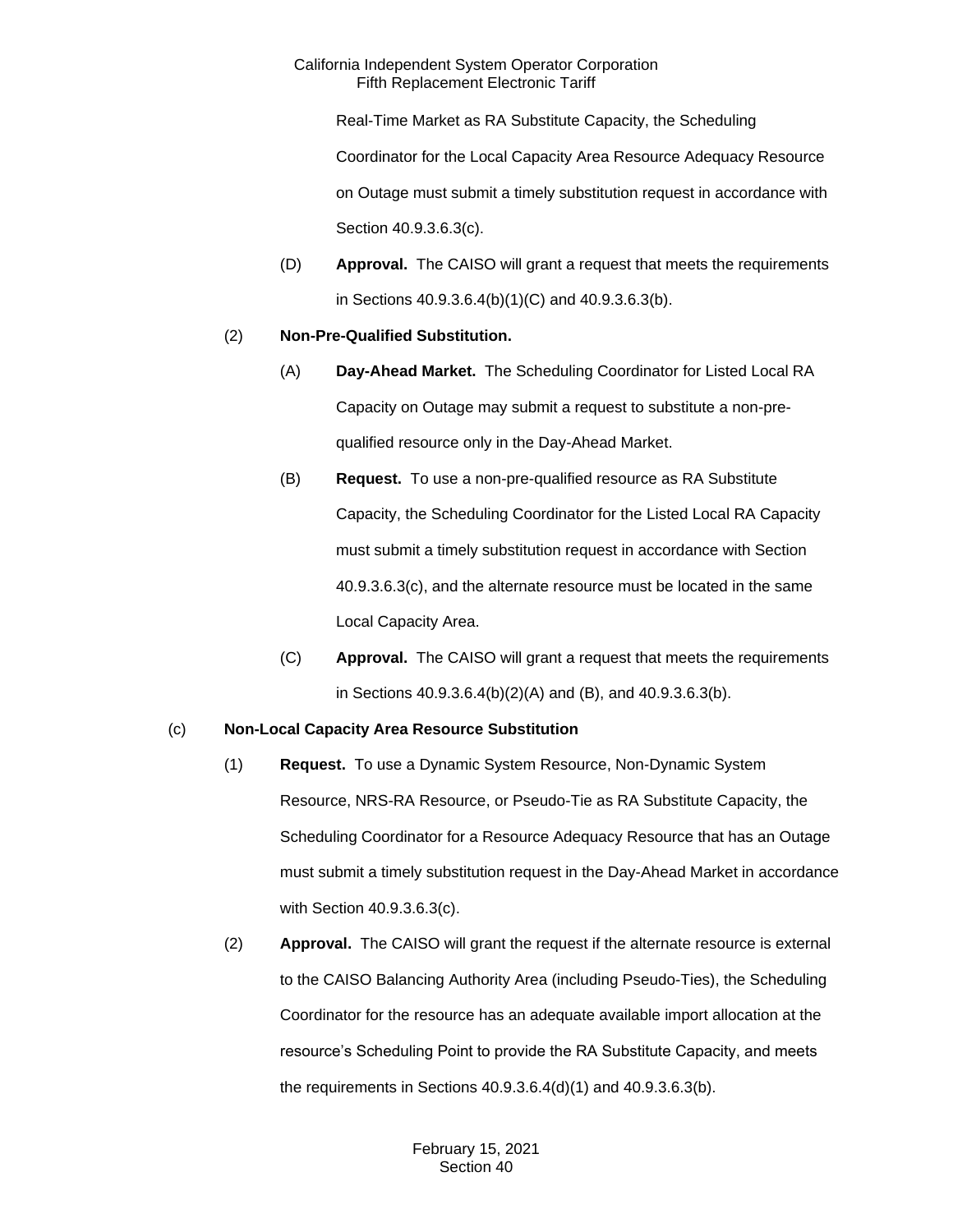## (d) **External Resources**

- (1) **Request.** To use a Dynamic System Resource, Non-Dynamic System Resource, NRS-RA Resource, or Pseudo-Tie as RA Substitute Capacity, the Scheduling Coordinator for a Resource Adequacy Resource that has a Forced Outage or de-rate must submit a timely substitution request in the Day-Ahead Market in accordance with Section 40.9.3.6(c).
- (2) **Approval.** The CAISO will grant the request if the alternate resource is external to the CAISO Balancing Authority Area (including Pseudo-Ties), the Scheduling Coordinator for the resource has an adequate available import allocation at the resource's Scheduling Point to provide the RA Substitute Capacity, and meets the requirements in Sections 40.9.3.6.1(d)(1) and 40.9.3.6(b).

#### (e) **Flexible RA Capacity**

- (1) **Request.** To use a resource as RA Substitute Capacity, the Scheduling Coordinator for the Flexible RA Resource that has a Forced Outage must submit a timely substitution request in the Day-Ahead Market or Real-Time Market in accordance with Section 40.9.3.6.3(c) and specify the MW of RA Substitute Capacity to be provided, which may not exceed the MWs of the outage.
- (2) **Approval.** The CAISO will grant the request if the alternate resource has adequate deliverable capacity to provide the RA Substitute Capacity, meets the applicable requirements in Sections 40.9.3.6.4(e) and 40.9.3.6.3(b), and is capable of meeting the must-offer obligation in Section 40.10.6 applicable to the highest quality Flexible Capacity Category for the MWs of the Flexible RA Capacity commitments of the resource on outage and the alternate resource.

## **40.9.3.6.5 RA Substitute Capacity from Multiple Resources**

(a) **Option.** The Scheduling Coordinator for a Resource Adequacy Resource on Outage may submit a request to substitute that capacity with RA Substitute Capacity from multiple alternate resources, including a resource already providing RA Substitute Capacity for one or more Resource Adequacy Resources.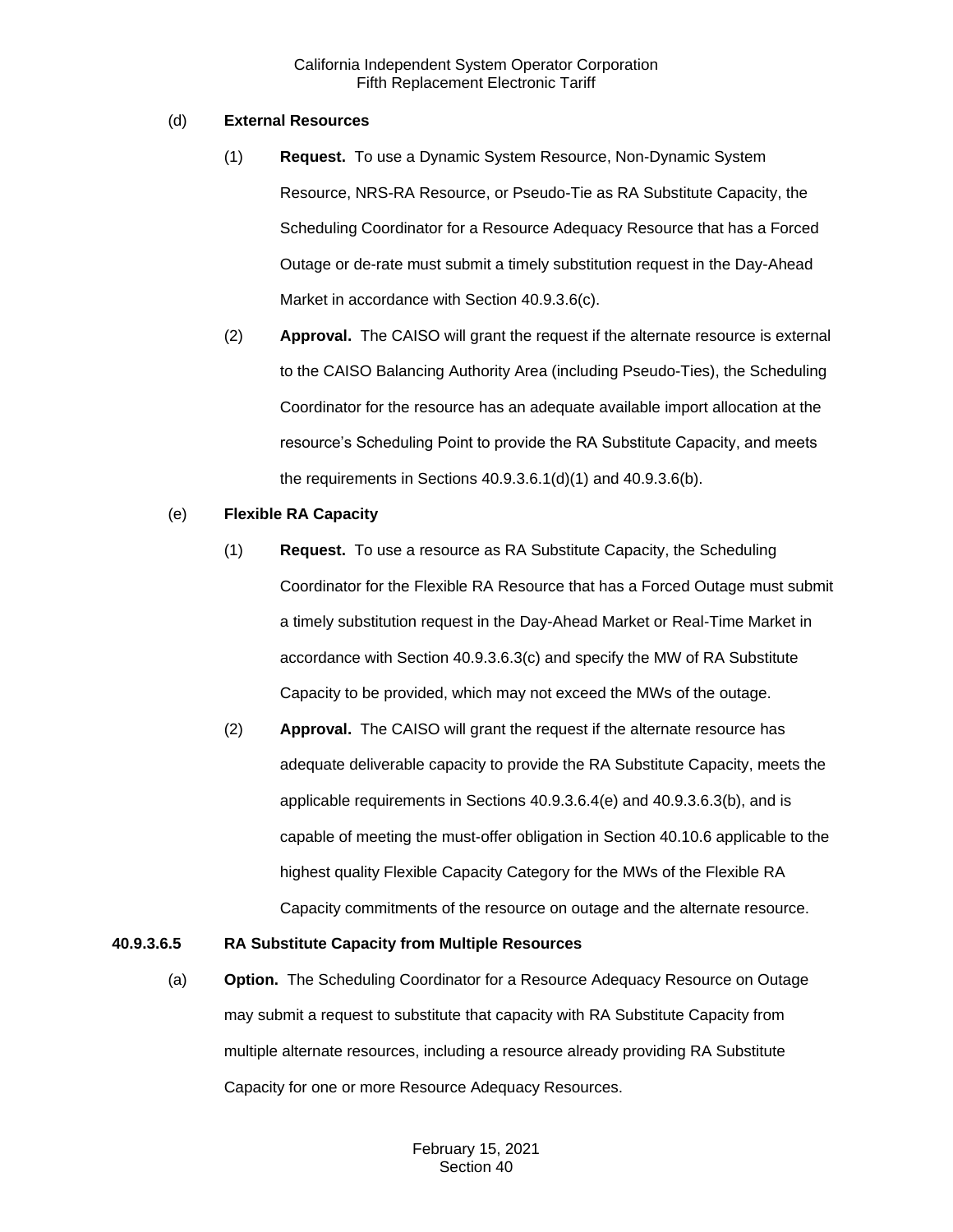## (b) **Local Capacity Area Resource Substitution**

- (1) **Request.** To use RA Substitute Capacity from multiple resources, the Scheduling Coordinator for Listed Local RA Capacity on Outage must submit a timely substitution request in the Day-Ahead Market in accordance with Section 40.9.3.6.3(c) if any of the alternate resources are not pre-qualified to substitute for the resource on the outage; however, if all of the alternate resources are prequalified to provide RA Substitute Capacity for that resource, the request may be submitted in the Day-Ahead Market or Real-Time Market.
- (2) **Approval.** The CAISO will grant the request if it meets the requirements in Sections 40.9.3.6.5(b)(1) and 40.9.3.6.3(c) and the alternate resources are either pre-qualified, or are not pre-qualified but are located in the same Local Capacity Area as the Resource Adequacy Resource.

#### (c) **Non-Local Capacity Area Resources**

- (1) **Request.** To use RA Substitute Capacity from multiple resources, the Scheduling Coordinator for RA Capacity other than Listed Local RA Capacity on Outage must submit a timely substitution request in the Day-Ahead Market or the Real-Time Market in accordance with Section 40.9.3.6.3(c).
- (2) **Approval.** The CAISO will grant the request if all of the alternate resources meet the requirements in Sections 40.9.3.6.5(c)(1) and 40.9.3.6.3(c).

## (d) **External Resources**

- (1) **Request.** To use multiple Dynamic System Resources, Non-Dynamic System Resources, NRS-RA Resources, or Pseudo-Ties as RA Substitute Capacity, the Scheduling Coordinator for a Resource Adequacy Resource that has an Outage must submit a timely substitution request in the Day-Ahead Market in accordance with Section 40.9.3.6.3(c).
- (2) **Approval.** The CAISO will grant the request if the alternate resources are external to the CAISO Balancing Authority Area (including Pseudo-Ties), and the Scheduling Coordinator of each alternate resource has an adequate available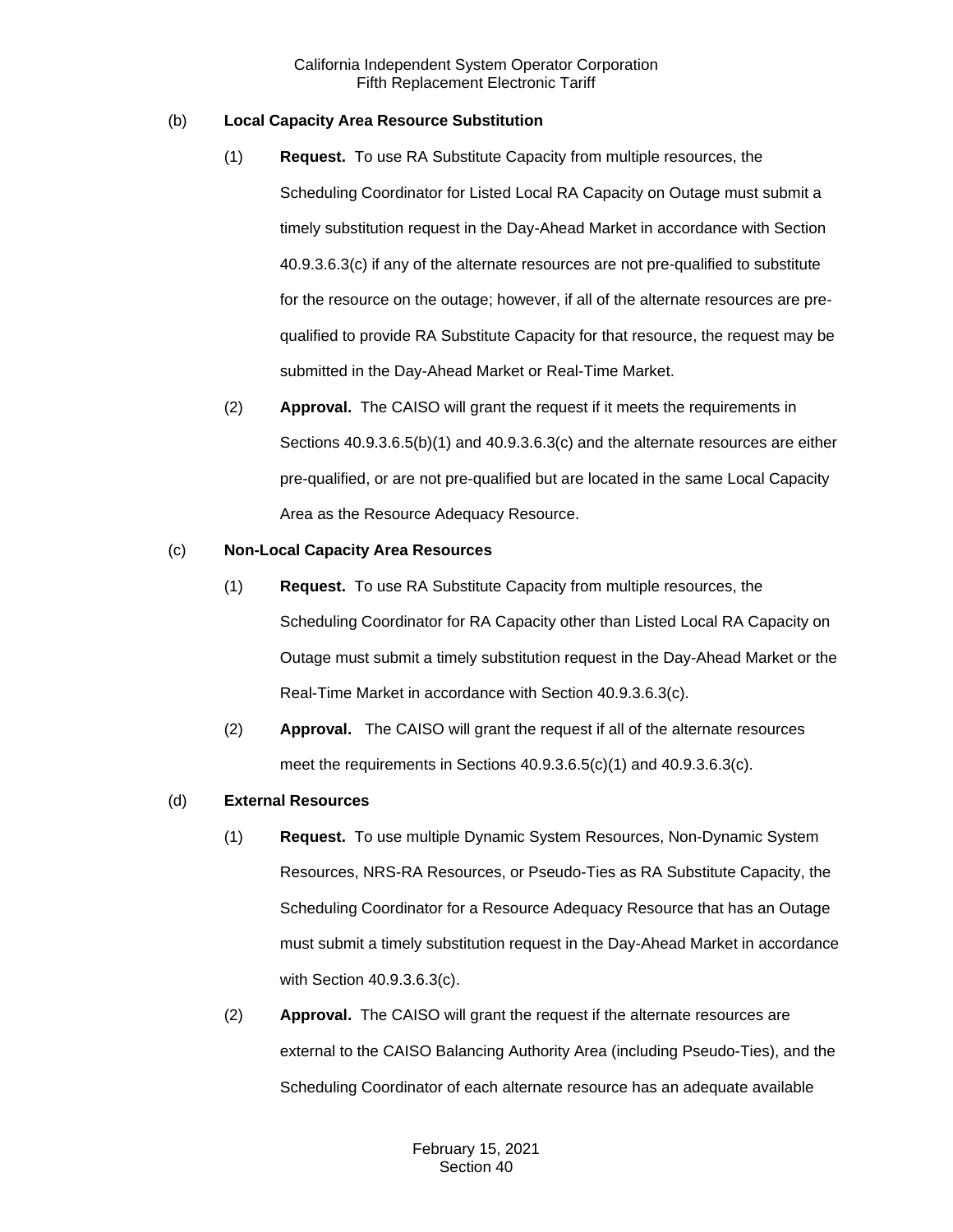import allocation at the resource's Scheduling Point to provide the RA Substitute Capacity, and meet the requirements in Sections 40.9.3.6.5(d)(1) and 40.9.3.6.3(b).

## (e) **Flexible RA Capacity**

- (1) **Request.** To use RA Substitute Capacity from multiple resources, the Scheduling Coordinator for a resource providing Flexible RA Capacity on a Forced Outage must submit a timely substitution request in the Day-Ahead Market or the Real-Time Market and the alternate resources must be located in the CAISO Balancing Authority Area, which does not include a Pseudo-Tie of a Generating Unit or a Resource-Specific System Resource.
- (2) **Approval.** The CAISO will grant the request if the alternate resources meet the requirements in Sections 40.9.3.6.5(e)(1) and 40.9.3.6.3(c).

**40.9.3.6.6 Multiple Substitution by One Resource.** The Scheduling Coordinator for a resource already providing RA Substitute Capacity may provide RA Substitute Capacity for one or more additional Resource Adequacy Resources on Outage, subject to approval by the CAISO pursuant to Section 40.9.3.6.4 or 40.9.3.6.5.

# **40.9.3.6.7 Resource Adequacy Obligation**

To the extent a resource provides RA Substitute Capacity, the resource must meet and comply with all requirements in Section 40 applicable to RA Substitute Capacity for the duration of the substitution; except that RA Substitute Capacity shall be released from this obligation and the substitution requirements in Section 40.9 –

- (a) at the end of the approved substitution period; or
- (b) upon request by either the Scheduling Coordinator for the resource on Outage or the Scheduling Coordinator for the substitute resource, and approval by the other Scheduling Coordinator, in accordance with the process set forth in the Business Practice Manual.

# **40.9.3.6.8 Treatment of Unbid Capacity**

If the Scheduling Coordinator for RA Substitute Capacity does not submit Bids or Self-Schedules for all or a portion of that capacity in accordance with Section 40.6 or 40.10.6, the CAISO –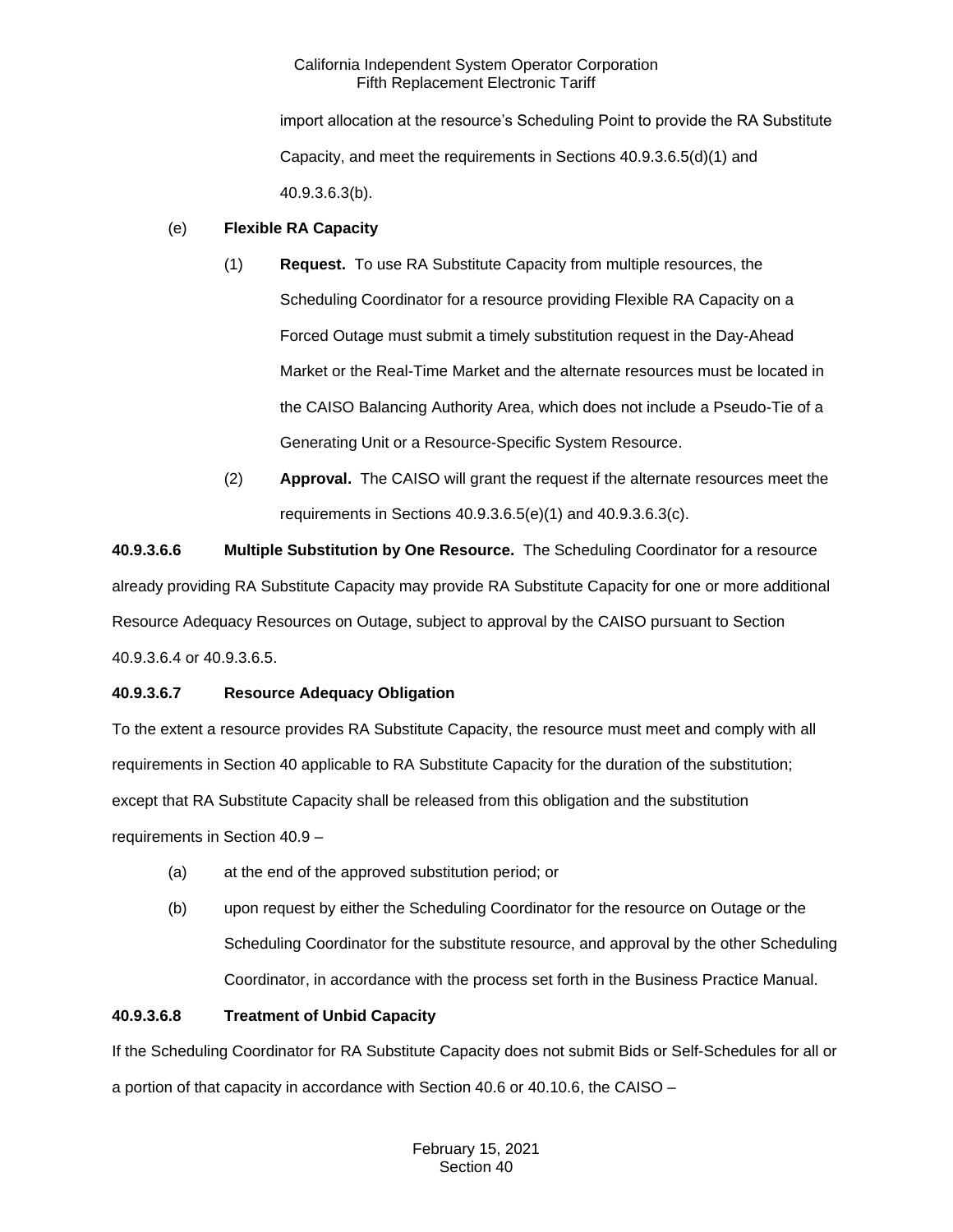- (1) will treat the unbid capacity as unavailable for purposes of Section 40.9; and
- (2) will reflect that unavailability in the RAAIM availability calculation for the Resource Adequacy Resource providing the RA Substitute Capacity.

## **40.9.3.6.9 Substitution Opportunity Information**

In order to make information available to Market Participants pertinent to the provisions of this Section 40.9.3.6, the CAISO will:

- (a) Annually post on the CAISO Website the due dates for each month of the following Resource Adequacy compliance year the various submissions the CAISO requires under the Resource Adequacy program; and
- (b) Provide the opportunity for Market Participants to post and view information on an electronic bulletin board about non-Resource Adequacy Capacity that may be needed or available as RA Substitute Capacity in the bilateral market. Use of the bulletin board is voluntary and is for informational purposes only.

# **40.9.4 Additional Rules on Calculating Monthly and Daily Average Availability**

- (a) The CAISO shall determine a resource's monthly average availability on a percentage basis, based on:
	- (1) the availability assessment of the resource's minimum daily availability of local and/or system Resource Adequacy Capacity under Section 40.9.3.1, Flexible RA Capacity under Section 40.9.3.2, and overlapping Resource Adequacy commitments under Section 40.9.3.3, in the Day-Ahead Market and Real-Time Market;
	- (2) separately-calculated availability assessments for local and/or system Resource Adequacy Capacity in one category and Flexible RA Capacity in a second category, with availability in an hour with overlapping commitments under Section 40.9.3.3 accounted for in the Flexible RA Capacity category availability assessment;
	- (3) The relative daily proportion of capacity as provided as local and/or system Resource Adequacy Capacity and Flexible RA Capacity, including both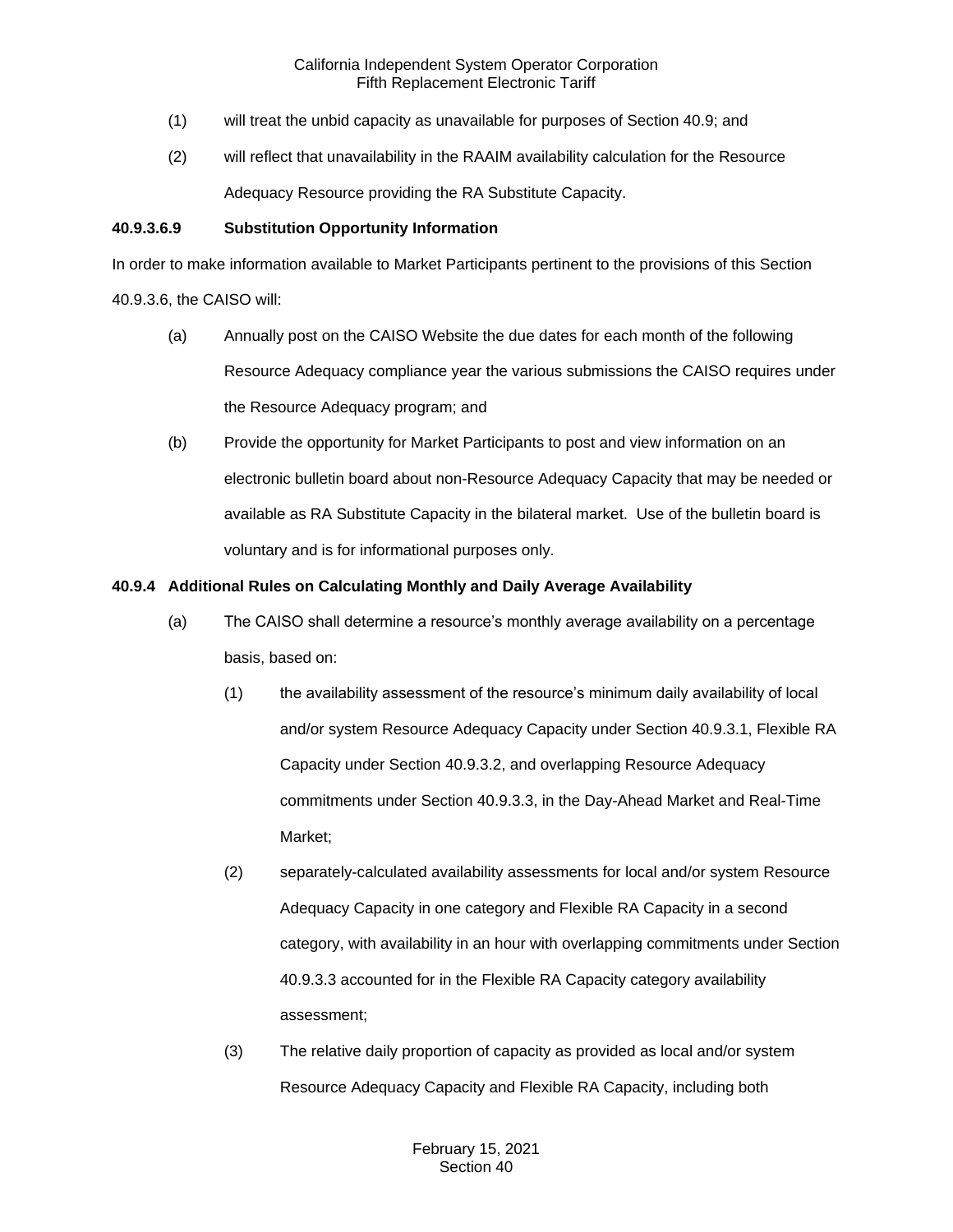overlapping and non-overlapping commitments based on the Availability Assessment of Hours;

- (4) the capacity, duration, and must-offer requirement for local and/or system Resource Adequacy Capacity or Flexible RA Capacity on an Outage, except to the extent the resource provides RA Substitute Capacity for the outage in accordance with Section 40.9.3.6, the Outage is approved by the CAISO without requiring RA Substitute Capacity under other authority of Section 9 or Section 40, or the Forced Outage is excluded from RAAIM under Section 40.9.3.4; and
- (5) the capacity, duration, and must-offer requirement for any RA Substitute Capacity or CPM Capacity the resource is committed to provide.
- (b) If the resource's minimum daily availability is the same in the Day-Ahead Market and the Real-Time Market, the CAISO will use the availability in the Real-Time Market in the calculation of the monthly average availability.
- (c) If the resource is committed to provide local and/or system RA capacity and Flexible RA Capacity in a month, but is not committed to provide both for the full month, the CAISO prorates the number of days that local and/or system Resource Adequacy Capacity and Flexible RA Capacity was provided against the total number of days in the month.

# **40.9.5 Availability Standard**

- (a) **Percentage.** The Availability Standard shall be 96.5 percent each month.
- (b) **Availability Range.** The CAISO shall apply the Availability Standard with a bandwidth of plus and minus two percent, which produces a range with a lower bound of 94.5 percent and an upper bound of 98.5 percent.

## **40.9.6 Non-Availability Charges and Availability Incentive Payments**

(a) **Non-Availability Charges.** A resource providing local and/or system Resource Adequacy Capacity, Flexible RA Capacity, or CPM Capacity that is subject to the availability assessment in accordance with Section 40.9.3 and whose monthly availability calculation under Section 40.9.4 is below the lower bound of the monthly Availability Standard of 94.5 percent will be subject to a Non-Availability Charge for the month.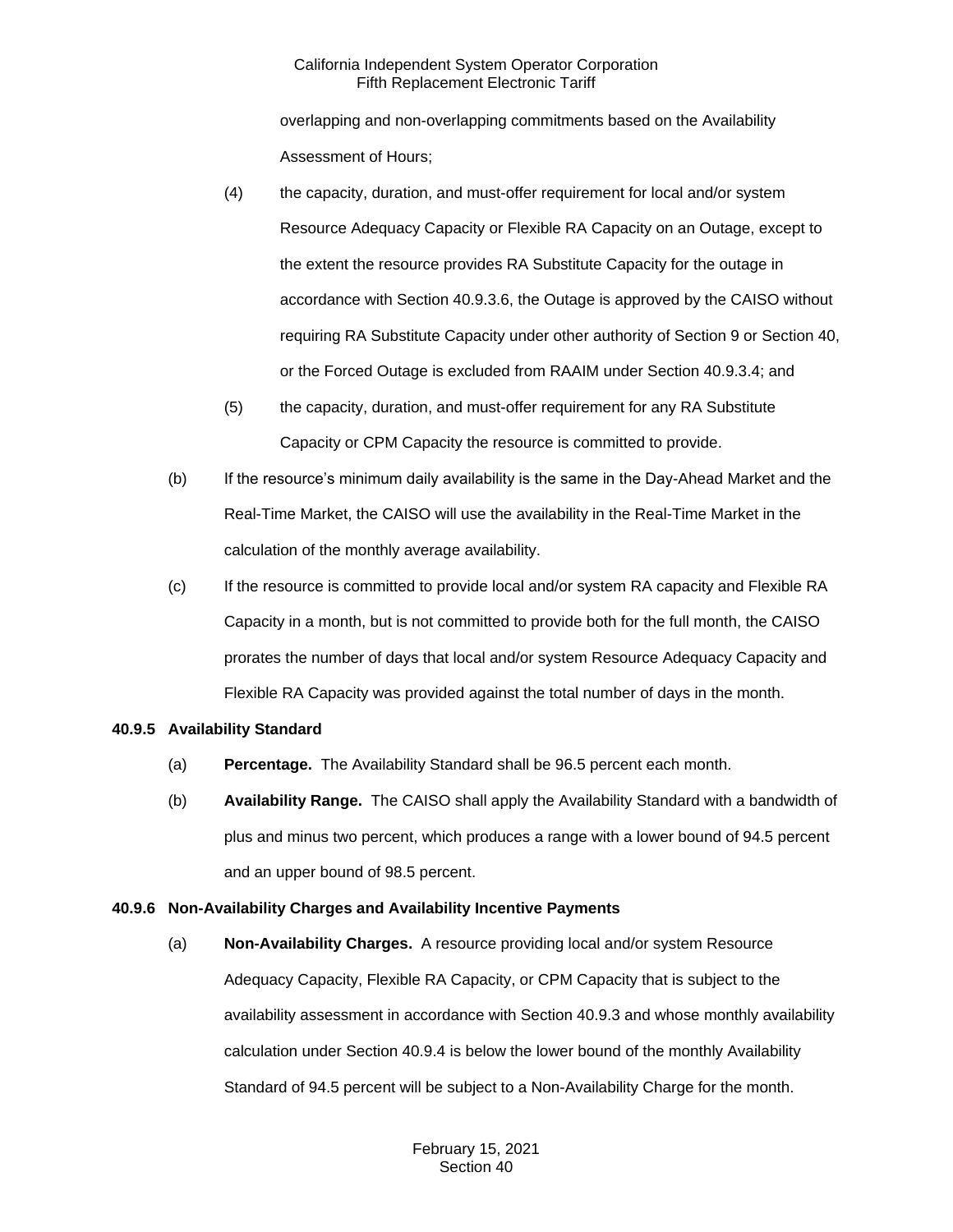- (b) **Availability Incentive Payments.** A resource providing local and/or system Resource Adequacy Capacity, Flexible RA Capacity, or CPM Capacity that is subject to the availability assessment under Section 40.9.3 and whose availability calculation under Section 40.9.4 is above the upper bound of the monthly Availability Standard of 98.5 percent will be eligible for an Availability Incentive Payment for the month.
- (c) **No Payment or Charge.** A resource providing local and/or system Resource Adequacy Capacity, Flexible RA Capacity, or CPM Capacity that is subject to the availability assessment under Section 40.9.3 and whose monthly availability calculation under Section 40.9.4 is equal to or between the lower bound of 94.5 percent and the upper bound of 98.5 percent of the Availability Standard will not be assessed a Non-Availability Charge nor paid an Availability Incentive Payment.
- (d) **Advisory Period.** During an advisory period of April 1, 2018 through May 31, 2018, the CAISO will show the Non-Availability Charges and Availability Incentive Payments on Settlement Statements but will not include those Non-Availability Charges and Availability Incentive Payments on Invoices for financial settlement.
- (e) **Separate Calculation of Payments and Charges for Flexible RA Capacity.** The CAISO will calculate separate Non-Availability Charges and Availability Incentive Payments for Resource Adequacy Resources providing Flexible RA Capacity. For RMR Resources, the Non-Availability Charge will be based on the RMR Contract capacity costs. RMR Capacity is otherwise treated the same way as Resource Adequacy Capacity.

## **40.9.6.1 Determination of Non-Availability Charge**

- (a) **Calculation**
	- (1) **RA Capacity.** The Non-Availability Charge for a Resource Adequacy Resource providing local, system, or Flexible RA Capacity shall be determined by the resource's average monthly RA and Flexible RA MWs multiplied by the difference between the lower bound of the monthly Availability Standard of 94.5 percent and the resource's monthly availability percentage, and multiplying the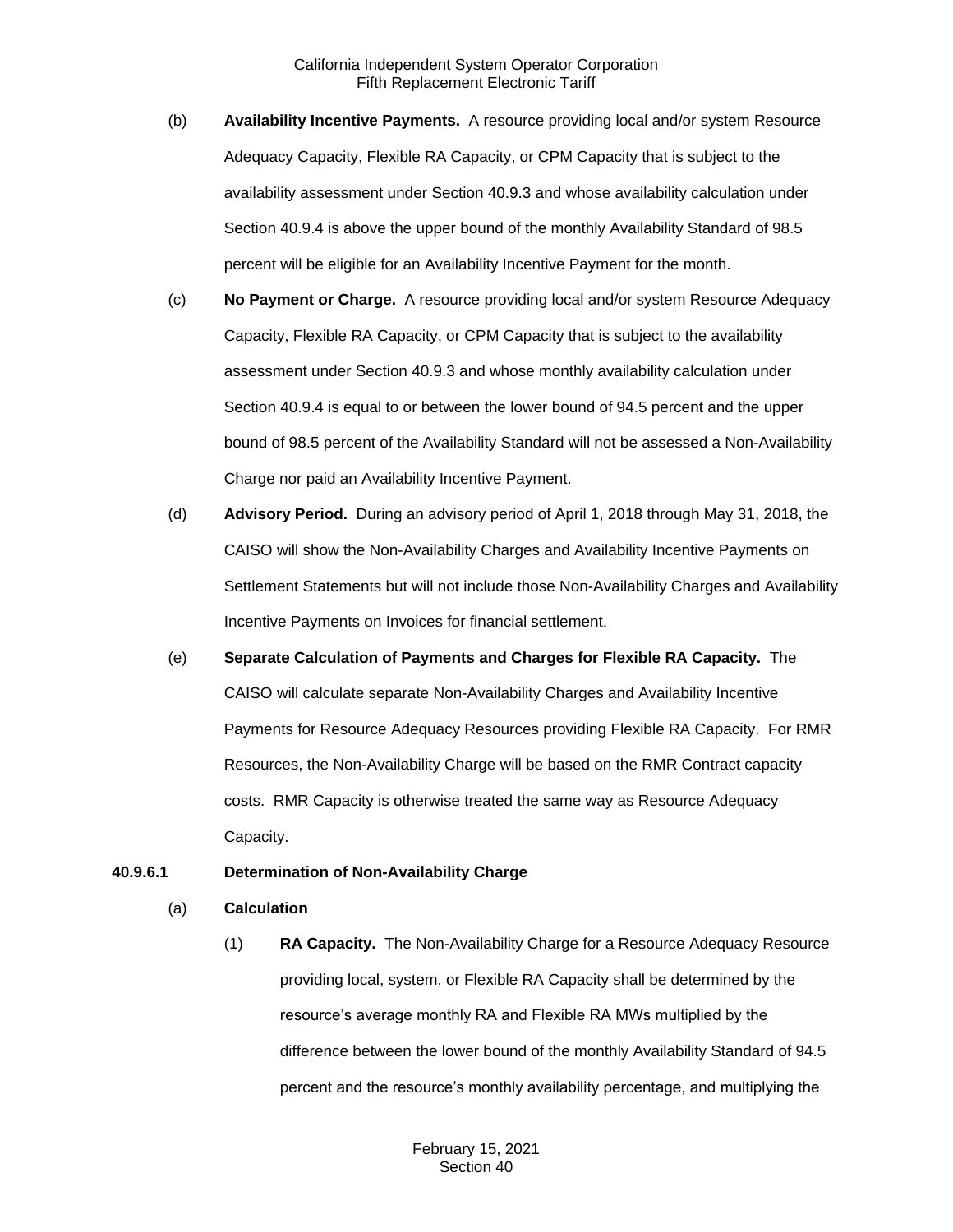product by the RAAIM price.

- (2) **CPM Capacity.** The Non-Availability Charge for a Resource Adequacy Resource providing CPM Capacity shall be determined by the resource's average monthly CPM MWs multiplied by the difference between the lower bound of the monthly Availability Standard of 94.5 percent and the resource's monthly availability percentage, and multiplying the product by the maximum of the resource's CPM price and the RAAIM price.
- (b) **RAAIM Price.** The RAAIM price shall be 60 percent of the CPM Soft-Cap Price in Section 43A.4.1.1.
- (c) **Separate Collection of Non-Availability Charges for Flexible RA Capacity.**  Separately-calculated Non-Availability Charges collected for Resource Adequacy Resources providing Flexible RA Capacity will be held separate from other Non-Availability Charges assessed for Resource Adequacy Resources.

## **40.9.6.2 Determination of Availability Incentive Payment**

- (a) **Self-Funding.** The Availability Incentive Payment will be funded entirely through the monthly Non-Availability Charges assessed. Availability Incentive Payments for Resource Adequacy Resources providing Flexible RA Capacity will be funded exclusively by Non-Availability Charges assessed against Resource Adequacy Resources providing Flexible RA Capacity.
- (b) **Eligible Capacity.** The capacity of a Resource Adequacy Resource providing local, system or Flexible RA Capacity that is eligible to receive an Availability Incentive Payment shall be the resource's average monthly MWs of capacity that exceed the upper bound of the Availability Standard.

# (c) **Calculation.**

(1) The monthly Availability Incentive Payment rate will equal the total Non-Availability Charges assessed for the month plus any unpaid funds under Section 40.9.6.2(d), divided by the total Resource Adequacy Capacity eligible to receive the Availability Incentive Payment that month.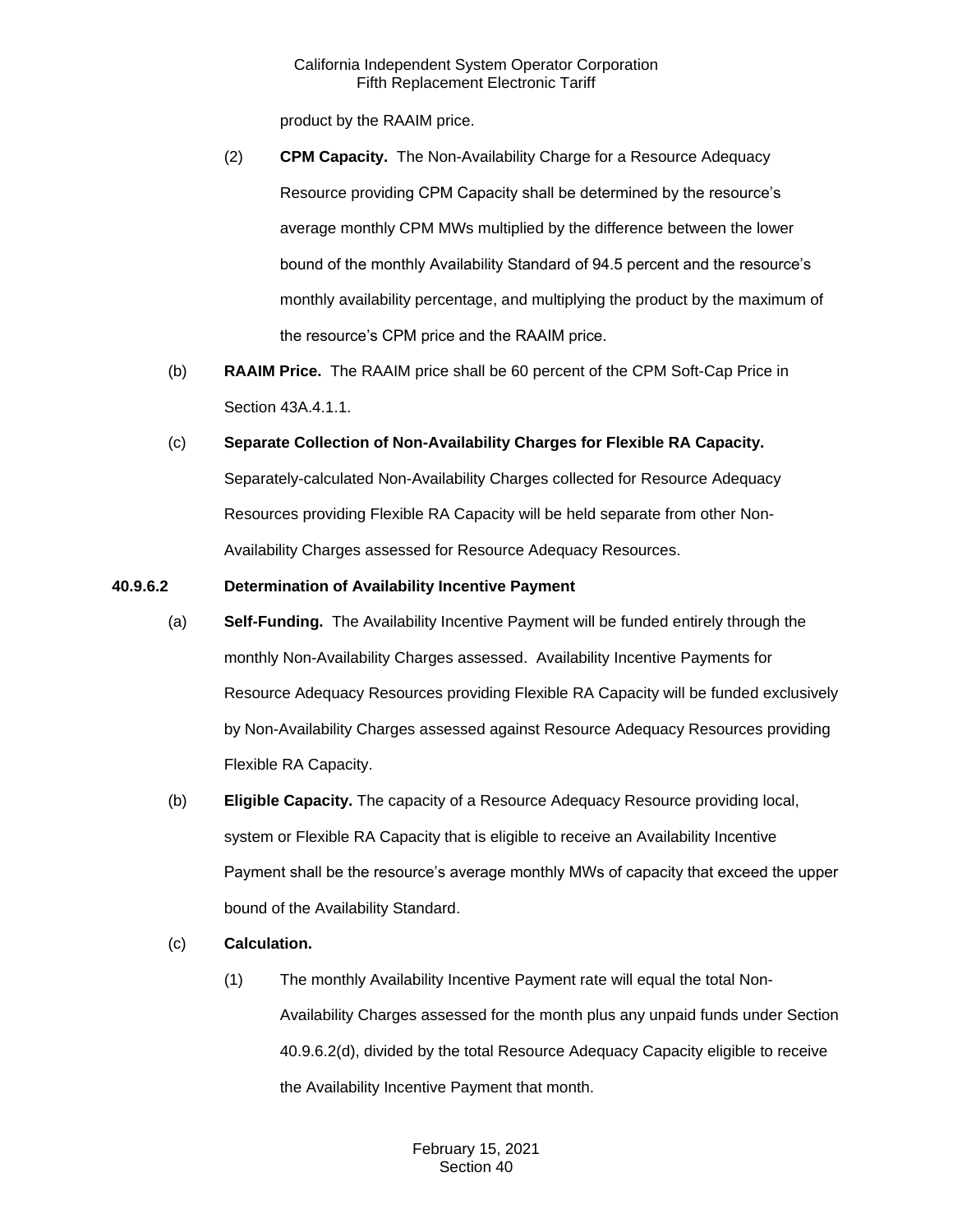- (2) The Availability Incentive Payment rate shall not exceed three times the Non-Availability Charge rate.
- (3) The Availability Incentive Payment the CAISO shall pay to each eligible resource shall equal the product of its eligible capacity and the Availability Incentive Payment rate.
- (d) **Unpaid Funds.** Any Non-Availability Charge funds that are not distributed to Resource Adequacy Resources eligible to receive Availability Incentive Payments in a month will be added to the funds available for Availability Incentive Payments in the next month and will continue to roll over to successive months until the end of the year. The CAISO distributes any unallocated funds remaining after the CAISO settles December monthly RAAIM Non-Availability Charges and Non-Availability Incentive Payments to Load Serving Entities based on their overall ratio of obligation to demonstrate Flexible RA Capacity for the year.

### **40.9.7 Reporting**

By July 1 of each year, the CAISO will provide an informational report that will be posted on the CAISO Website and include information on the average actual availability each month of Resource Adequacy Resources, the total amount of Non-Availability Charges assessed and the total amount of Availability Incentive Payments made.

#### **40.10 Flexible RA Capacity**

## **40.10.1 Flexible Capacity Needs Assessment**

The CAISO shall annually conduct a study to determine the Flexible Capacity Need of the CAISO Balancing Authority Area for each month of the next calendar year and provide the results of the study in the Flexible Capacity Needs Assessment.

#### **40.10.1.1 Process**

- (a) **Schedule.** The CAISO shall conduct the study pursuant to the schedule set forth in the Business Practice Manual, which shall include a process for stakeholders to review and provide input on the study methodology and assumptions and on the draft study results.
- (b) **Completion and Distribution.** The CAISO shall provide the final results of the Flexible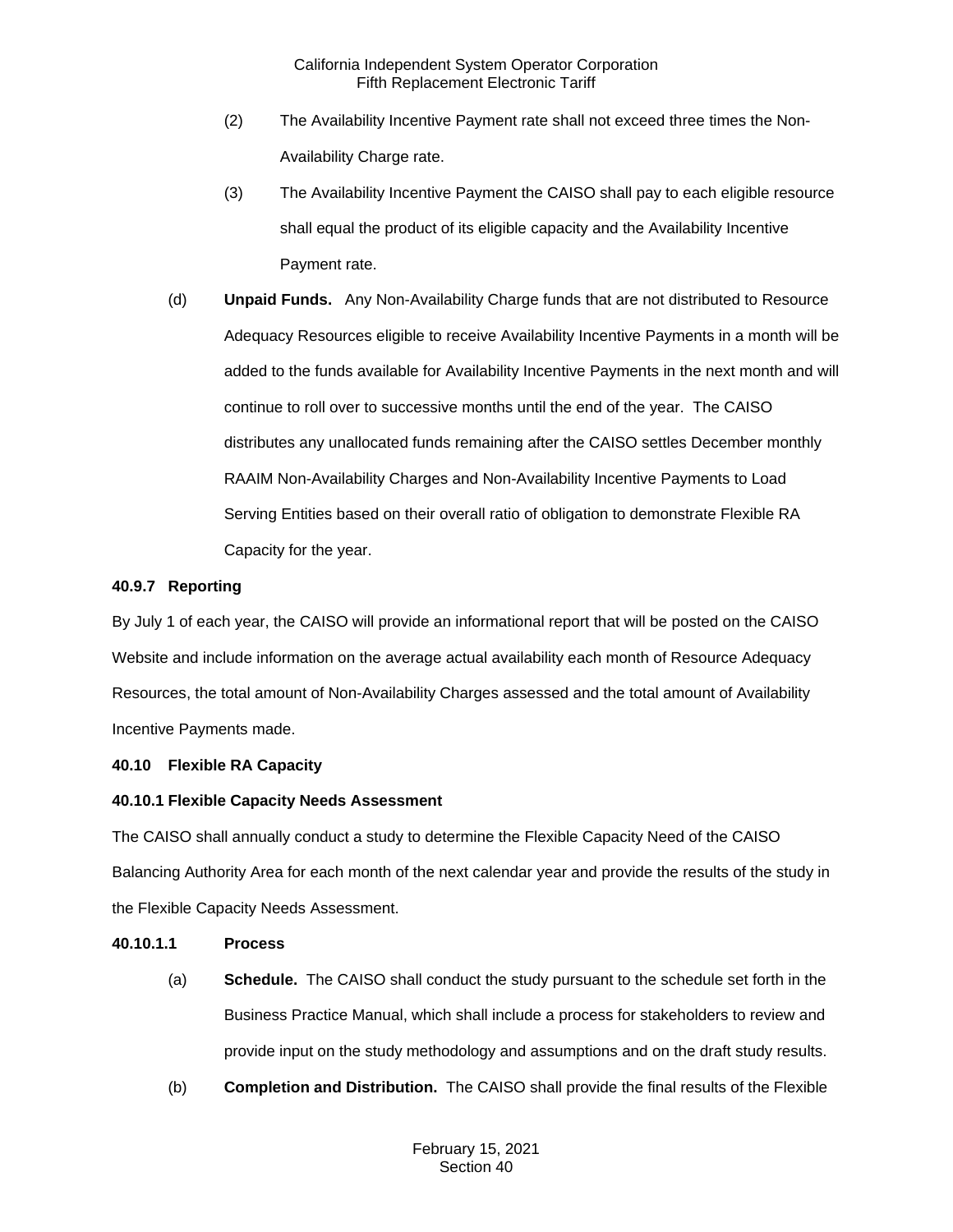Capacity Needs Assessment to each Local Regulatory Authority in the CAISO Balancing Authority Area and post the Flexible Capacity Needs Assessment on the CAISO Website no later than 120 days prior to the date that the annual Flexible RA Capacity Plans must be submitted under Section 40.

## **40.10.1.2 Required Information from LSEs**

- (a) **Submission Requirement.** The Scheduling Coordinator for each Load Serving Entity in the CAISO Balancing Authority Area shall submit the information required by this Section, no later than January 15 each year, for use in the CAISO's study to generate minute-byminute net-load data that will be used to determine the Maximum Three-Hour Net-Load Ramp for each month.
- (b) **Required Information.** The Scheduling Coordinator for each Load Serving Entity in the CAISO Balancing Authority Area must submit information that –
	- (1) covers the calendar year in which the information is submitted and each year in the next five-year period;
	- (2) identifies each wind and solar resource connected to the CAISO Controlled Grid, and distributed wind and solar resources, that is owned, in whole or in part, by the Load Serving Entity, or under contractual commitment to the Load Serving Entity or the Load-following MSS Load Serving Entity, for all or a portion of its capacity;
	- (3) indicates the status of the resource as either in service or in development with its expected commercial operation date;
	- (4) for each wind and solar resource, specifies the MWs of installed capacity, renewable energy area location, MWs of flexible capacity owned by or contractually committed to the Load Serving Entity, and other information required by the Business Practice Manual;
	- (5) describes the balancing services, if any, provided by another balancing authority area for a wind or solar resource that is located outside of the CAISO Balancing Authority Area and that is owned by or contractually committed to the Load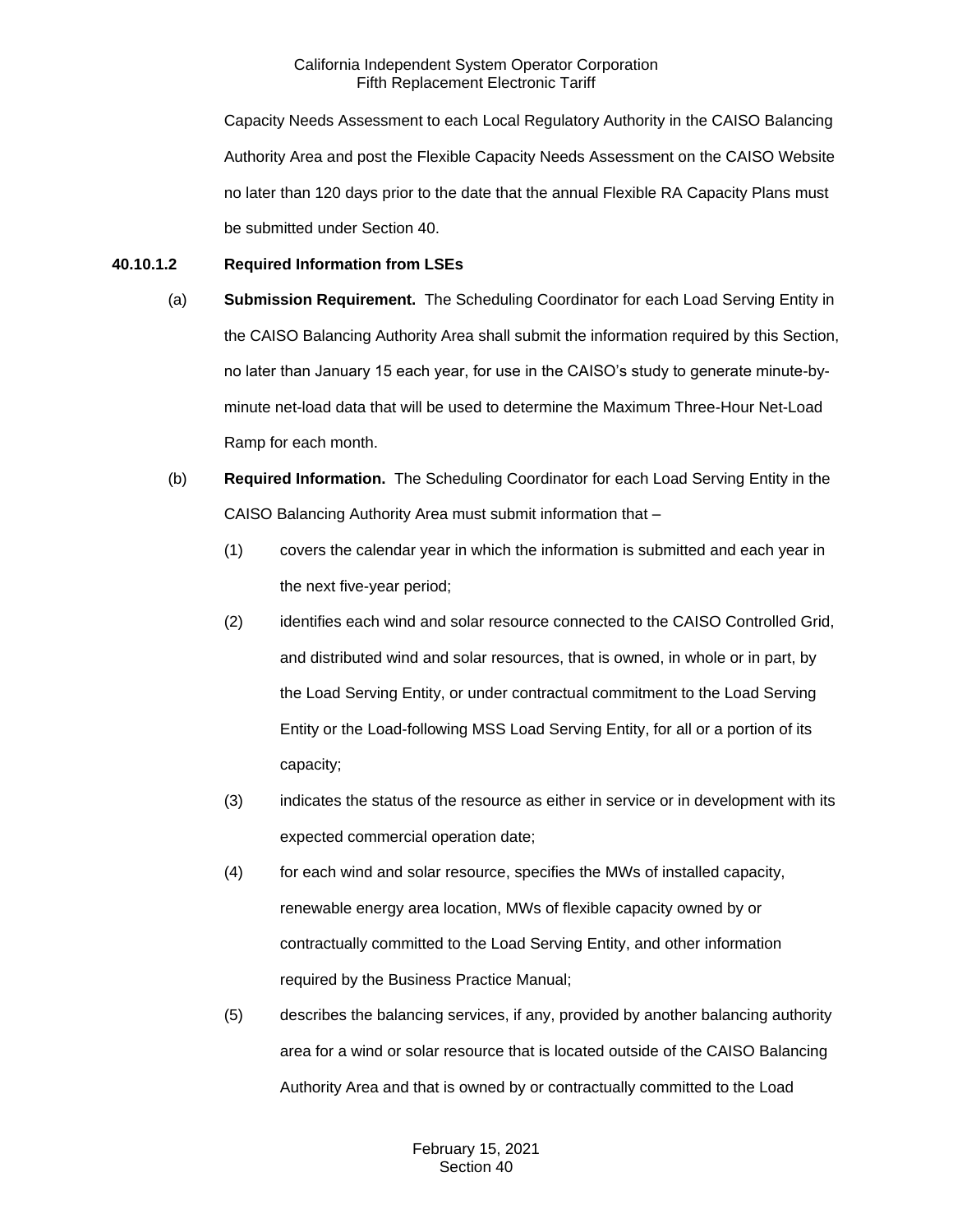Serving Entity; and

- (6) forecasts the MW of installed, behind-the-meter solar capacity in the Load Serving Entity's service area or part of its forecast served load.
- (c) **Confidential Treatment.** The CAISO will treat the resource-specific information provided under Section 40.10.1.2(b) as confidential under Section 20.
- (d) **Aggregated Information.** In addition to the required resource-specific information, the Scheduling Coordinator for each Load Serving Entity in the CAISO Balancing Authority Area shall submit the information required in Section 40.10.1.2(b) on an aggregated basis, as described in the Business Practice Manual, for inclusion in the Flexible Capacity Needs Assessment that will be posted on the CAISO Website.

## **40.10.1.2.1 Incomplete or Inaccurate Information.**

- (a) **Rerun of Study.** If the CAISO finds that a Load Serving Entity submitted incomplete or inaccurate information under Section 40.10.1.2(b), which was used in the calculation of the Flexible Capacity Need for the next calendar year, the CAISO may rerun its study using corrected information to recalculate Flexible Capacity Need for the entire year.
- (b) **Criteria for Rerun.** The CAISO will not rerun its study to recalculate the Flexible Capacity Need unless:
	- (1) the incomplete or inaccurate information represents a net error in excess of either (i) 200 MW; or (ii) one percent of the total MWs of wind and solar capacity submitted under Section 40.10.1.2(b) for any month; and
	- (2) the CAISO has sufficient time to obtain corrected information and complete rerunning the study for the next calendar year by May 1.
- (c) **Revised Flexible Capacity Need.** If the CAISO determines that the requirements in Sections 40.10.1.2.1(a) and (b) are met, the CAISO will recalculate the Flexible Capacity Need for the next calendar year and will no later than May 1 post a revised Flexible Capacity Needs Assessment on the CAISO Website.

# **40.10.1.3 Flexible Capacity Need Methodology**

The CAISO shall conduct the study to determine the Flexible Capacity Need for the system for each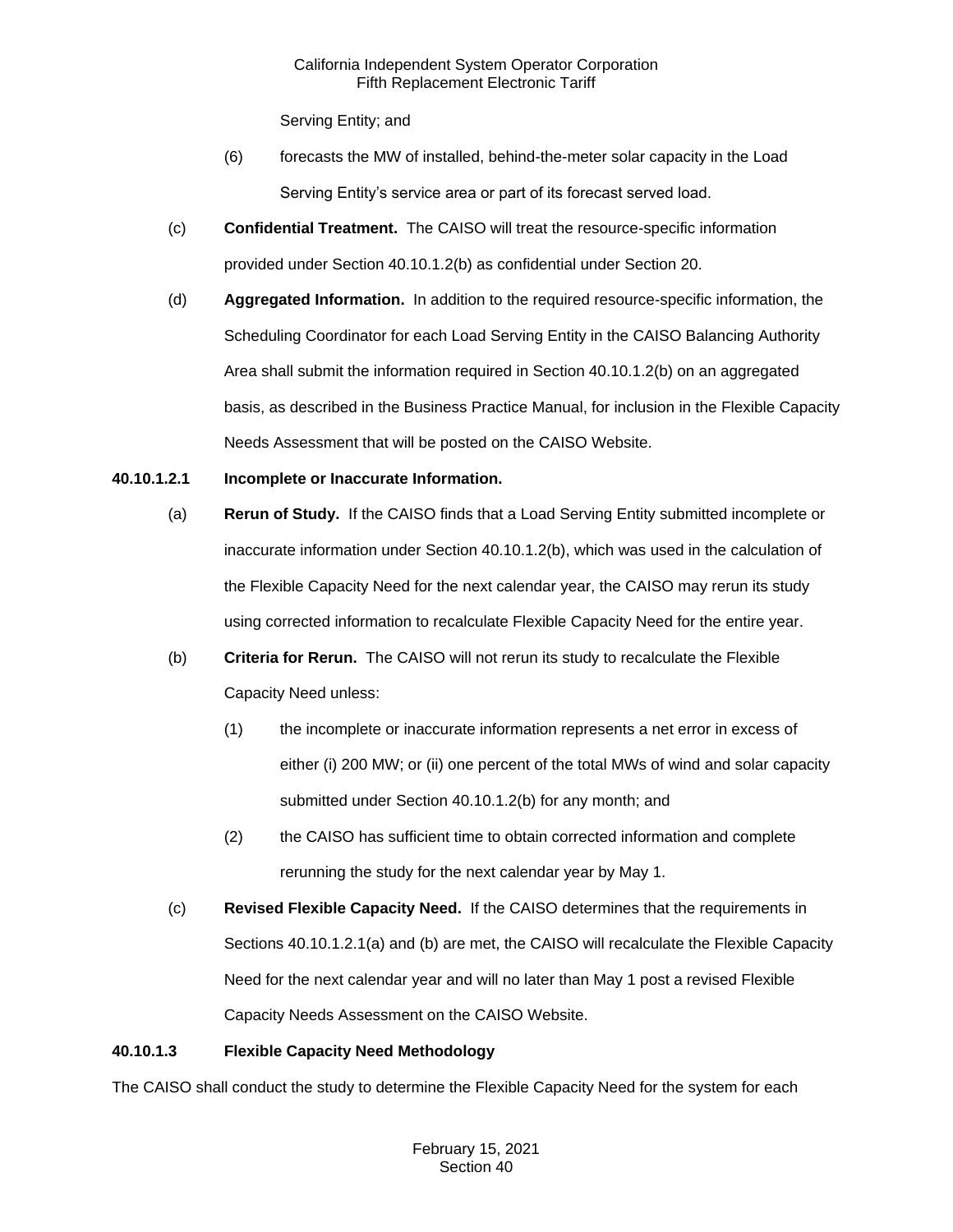month of the next calendar year as follows:

- (1) forecast the minute-to-minute system load and net-load using actual load data, as adjusted for monthly peak load growth, and generation profiles for wind and solar resources that are in-service or expected to be in-service during the study period;
- (2) calculate the Maximum Three-Hour Net-Load Ramp for each month using the forecasted minute-to-minute system net-load;
- (3) determine the higher of the most severe single contingency or 3.5 percent of forecasted peak load for each month;
- (4) may include a forecast adjustment, as described in Section 40.10.1.4; and
- (5) compute the resultant Flexible Capacity Need for each month based on the sum of the Maximum Three-Hour Net-Load Ramp, and the higher of the most severe single contingency or 3.5 percent of the forecasted monthly peak load.

## **40.10.1.4 Flexible Capacity Need Forecast Adjustment**

- (a) The Flexible Capacity Need determination may include a positive or negative forecast adjustment to capture a systemic difference between the value determined in Section 40.10.1.3(3) and the historic amount of Operating Reserves met by Flexible Capacity;
- (b) The CAISO will determine the need for a forecast adjustment in consultation with the CPUC and other Local Regulatory Authorities, and as part of the stakeholder process under Section 40.10.1.1; and
- (c) The amount of the forecast adjustment calculated for each month shall not exceed the forecasted monthly peak Operating Reserves multiplied by the difference between (i) the historic percentage of Operating Reserves met by Flexible RA Capacity and (ii) the percentage calculation that results from dividing the quantity determined in Section 40.10.1.3(3) by the forecasted monthly peak Operating Reserves.

## **40.10.1.5 Flexible Capacity Category Need**

(a) The CAISO shall calculate the total system amount of Flexible Capacity needed in each Flexible Capacity Category, for each month of the next calendar year to ensure that forecast system operational needs will be met, as follows: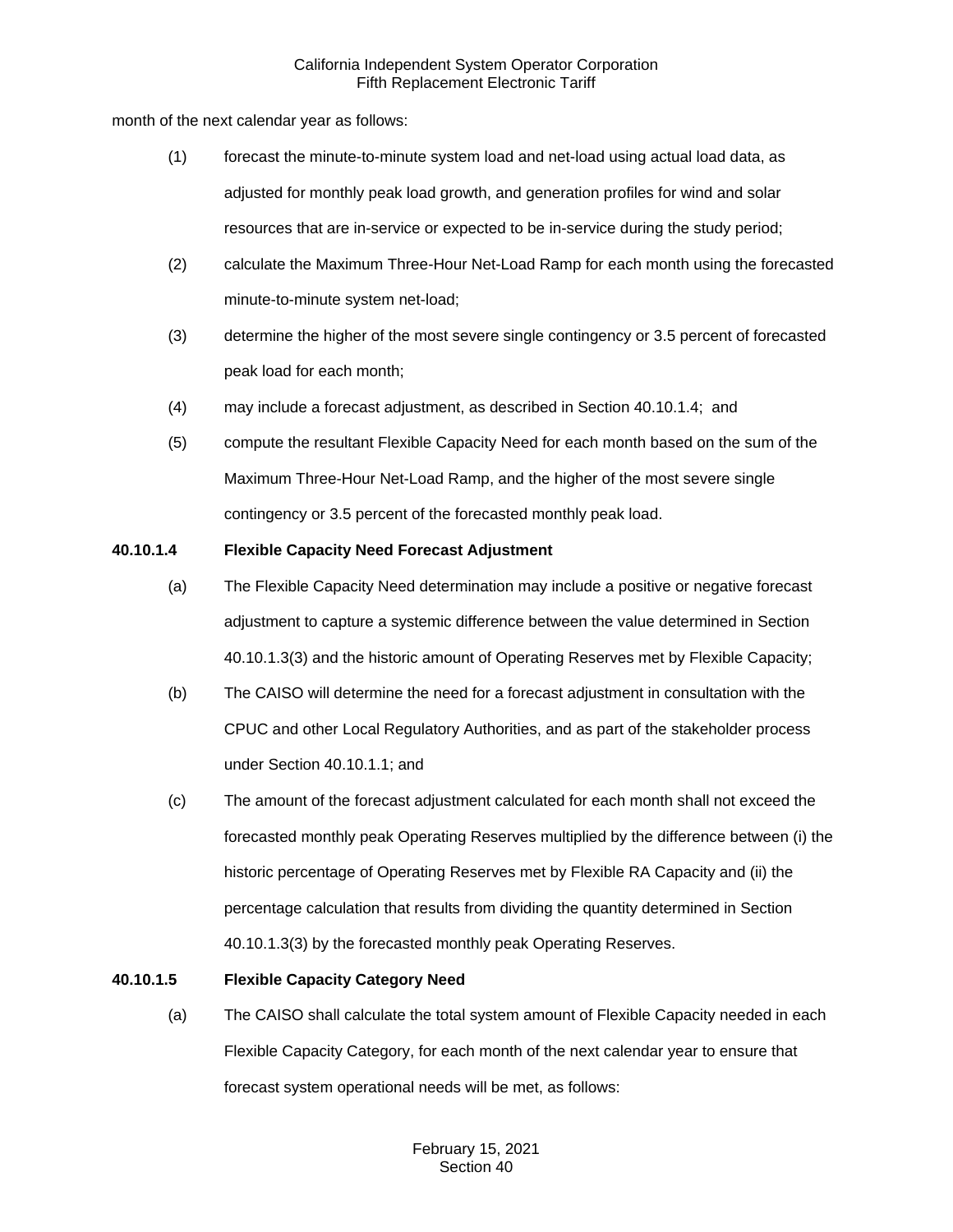- (1) The minimum quantity of Flexible Capacity needed in the Flexible Capacity Category for base ramping resources for each month will be calculated on a seasonal basis based on the system ramping characteristics identified in the Flexible Capacity Needs Assessment and the changes in MWs of the Maximum Secondary Three-Hour Net-Load Ramps for each month within a season, and will be specified in MW and as the percentage of total Flexible Capacity Needs.
- (2) The maximum quantity of Flexible Capacity in the Flexible Capacity Category for peak ramping resources will be calculated for each month as the difference between the minimum quantity needed in the Flexible Capacity Category for base ramping resources and the total Flexible Capacity Need, and will be specified in MW and as the percentage of total Flexible Capacity Needs.
- (3) The maximum quantity of Flexible Capacity in the Flexible Capacity Category for super-peak ramping resources will be five percent of the total Flexible Capacity Need.
- (b) The CAISO shall provide the results of the Flexible Capacity Category need determination with the Flexible Capacity Needs Assessment.

## **40.10.2 Allocation of Flexible Capacity Needs**

The CAISO will calculate each Local Regulatory Authority's allocable share of the total system Flexible Capacity Need, and the contribution of each of the Local Regulatory Authority's jurisdictional Load Serving Entities to the Maximum Three-Hour Net-Load Ramp used to calculate its share of the total system Flexible Capacity Need. The CAISO shall provide these calculations to each Local Regulatory Authority no later than 120 days prior to the date that the annual Flexible RA Capacity Plans must be submitted under Section 40. Nothing in this Section 40 obligates any individual Load Serving Entity to demonstrate that it has procured Flexible Capacity Resources to satisfy a minimum or maximum quantity needed, as applicable, within each Flexible Capacity Category.

## **40.10.2.1 Calculation of LRA Allocations**

(a) **Allocation of Maximum Three-Hour Net-Load Ramp.** The CAISO will calculate the Local Regulatory Authority's allocable share of the Flexible Capacity Need as the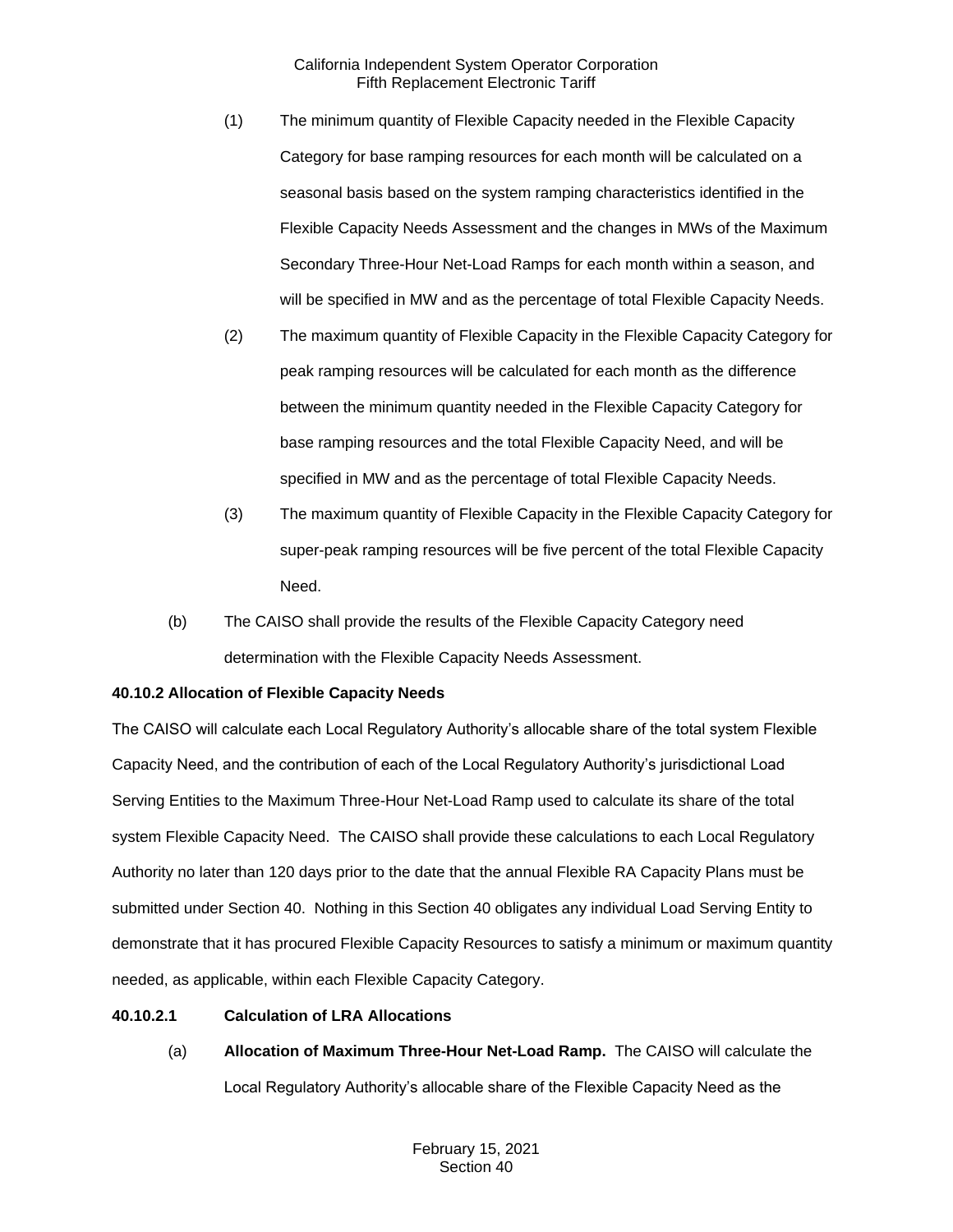average of the sum of its jurisdictional Load Serving Entities' change in load, minus the change in wind output, minus the change in solar PV output, minus the change in solar thermal output during the five highest three-hour net-load changes in the month.

- (b) **Allocation of MSSC or Forecasted Peak Load.** The CAISO will determine the higher of the most severe single contingency or 3.5 percent of forecasted peak load for each Load Serving Entity based on the respective Load Serving Entity's peak load ratio share, and calculate each Local Regulatory Authority's allocable share based on the sum of its jurisdictional Load Serving Entities' shares.
- (c) **Allocation of Forecast Adjustment.** If the CAISO includes a forecast adjustment in its draft study results, it will allocate the forecast adjustment using the same methodology set forth in Section 40.10.2.1(b).

## **40.10.2.2 Allocation to Load-Following MSS**

- (a) The CAISO will calculate the allocable share of the Flexible Capacity Need for each Load-following MSS as –
	- (1) the Local Regulatory Authority's average percent contribution to the change in wind output, minus the change in solar PV output, minus the change in solar thermal output, during the five highest three-hour net-load changes in the month, for resources not included in the Load-following MSS Load Serving Entity's resource portfolio; and
	- (2) plus the lesser of the MSS contribution calculated under Section  $40.10.2.2(a)(1)$ or 3.5 percent of its forecasted peak load.
	- (3) plus the Load-following MSS Load Serving Entity's allocable share of any forecast adjustment under Section 40.10.1.4.
- (b) The CAISO will deduct the Flexible Capacity Need allocated to each Load-following MSS from the calculation to determine whether a cumulative deficiency in Flexible RA Capacity exists under Section 43A.2.7.
- (c) If the Load-following MSS Load Serving Entity's contribution to the three-hour net-load ramp calculated under Section  $40.10.2.2(a)(1)$  is less than its contribution to the 3.5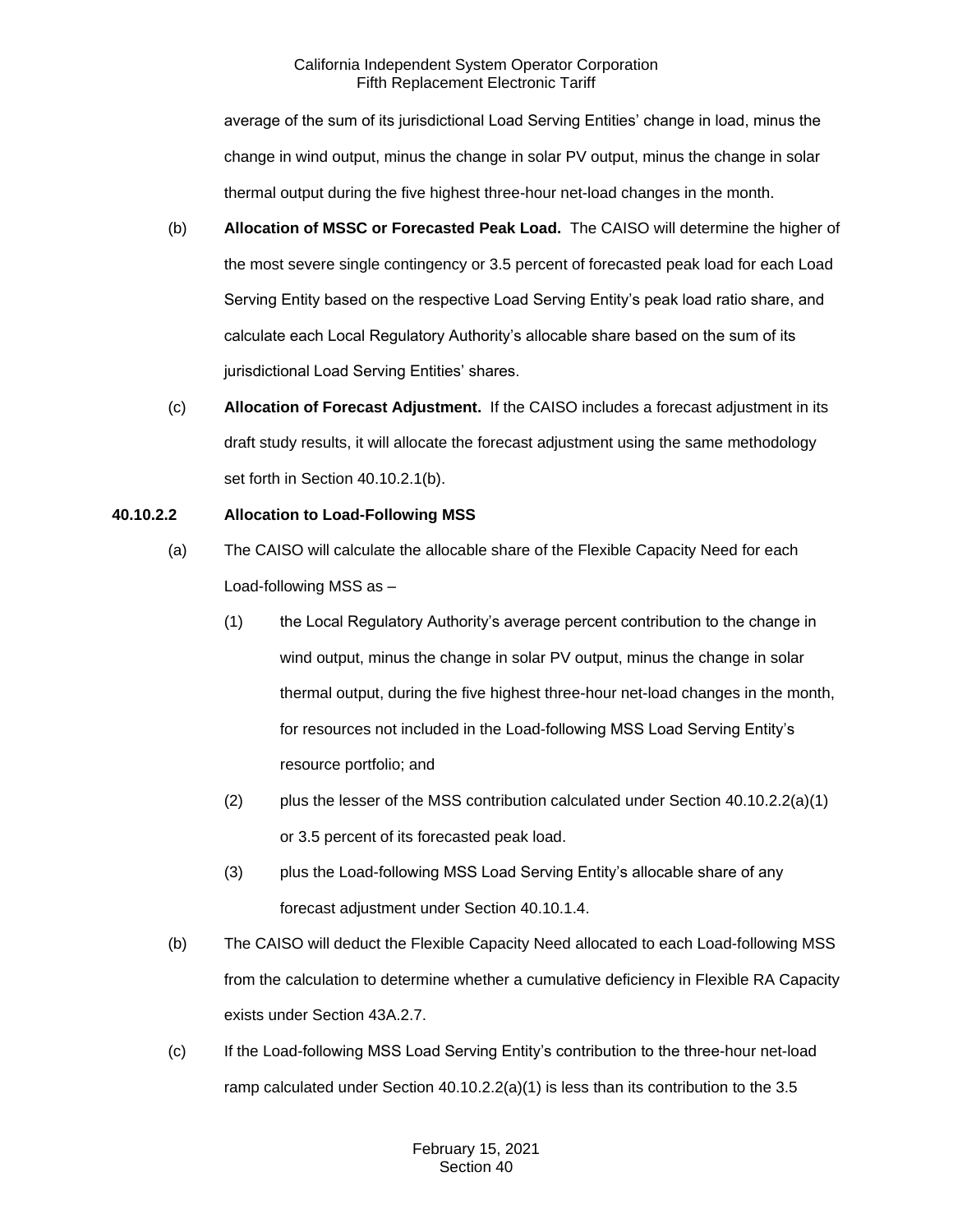percent of expected peak load, the CAISO will not reallocate that difference to other

Local Regulatory Authorities to determine whether a cumulative deficiency in Flexible RA

Capacity exists under Section 43A.2.7.

# **40.10.3 Flexible Capacity Categories**

## **40.10.3.1 Flexible Capacity Category Calculation**

A resource qualifies to provide Flexible RA Capacity in each Flexible Capacity Category for which it meets the qualifications set forth in this Section 40.10.3.

## **40.10.3.2 Flexible Capacity Category – Base Ramping Resources**

- (a) **Resource Criteria.** Base ramping resources must meet all of the following criteria, except as provided in Sections 40.10.3.2(b) and (c) –
	- (1) The resource must be capable of providing Flexible RA Capacity to the CAISO Markets through Economic Bids for Energy and Economic Bids for Ancillary Services that are not flagged as Contingency Only in the Day-Ahead Market, if and to the extent the resource is certified to provide Ancillary Services, submitted daily for the 17-hour period from 5:00 a.m. through 10:00 p.m.;
	- (2) The resource must be capable of providing Energy for a minimum of six hours up to its full Effective Flexible Capacity value including PMin;
	- (3) The resource must be capable of being available seven days a week;
	- (4) The resource must be able to provide the minimum of (i) two Start-Ups per day for every day of the month or sixty Start-Ups per month, or (ii) the number of Start-Ups allowed by its operational limits, including minimum up and minimum down time; and
	- (5) The resource must not have annual or monthly limitations on the number of Start-Ups or the amount of energy produced that, on a daily basis, are lower than the requirements in Section 40.10.3.2(a)(1) through (4).

# (b) **Use-Limited Resource**

(1) A Use-Limited Resource may be included in this category if it meets the criteria in Section 40.10.3.2(a), except that use-limited resources providing Flexible RA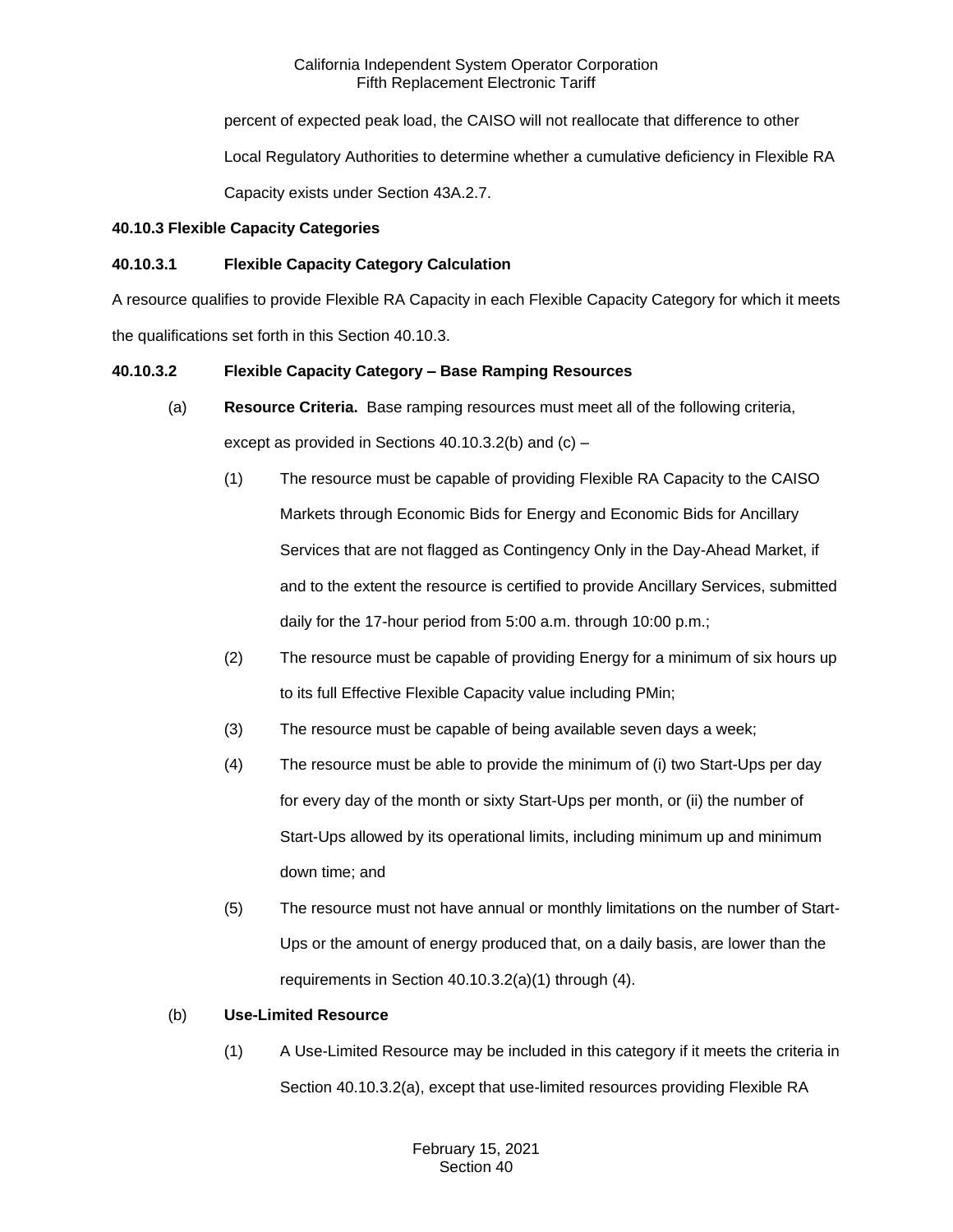Capacity are not required to submit bids for Ancillary Services in the Day-Ahead Market or the Real-Time Market.

- (2) A Load Serving Entity may include in this category a combined resource consisting of two Use-Limited Resources that do not individually meet the minimum operational and availability requirements but in combination meet the criteria in Section 40.10.3.2(a).
- (3) The Flexible RA Capacity amount for the combined resource will be less than or equal to the lowest Effective Flexible Capacity value shown on the Resource Flexible RA Capacity Plan for a resource in the combination.
- (4) The combined resource shall be subject to the must-offer obligation in Section 40.10.6.1(e)(2) for the Flexible RA Capacity amount shown on the monthly Resource Flexible RA Capacity Plan for the combination.
- (c) **Non-Generator Resource.** A Non-Generator Resource that elects to provide Flexible RA Capacity may be included in this category if it meets the criteria in Section 40.10.3.2(a). A Non-Generator Resource that elects to provide Flexible RA Capacity and Regulation Energy Management is not eligible to be included in this category.

# **40.10.3.3 Flexible Capacity Category – Peak Ramping Resources**

- (a) **Resource Criteria.** Peak ramping resources must meet all of the following criteria, except as provided in Sections 40.10.3.3(b) and (c) --
	- (1) The resource must be capable of providing Flexible RA Capacity to the CAISO Markets through Economic Bids for Energy and Economic Bids for Ancillary Services that are not flagged as Contingency Only in the Day-Ahead Market, if and to the extent the resource is certified to provide Ancillary Services, which must be submitted daily for a five-hour period to be determined by the CAISO on a seasonal basis;
	- (2) The resource must be capable of providing Energy for a minimum of three continuous hours up to its full Effective Flexible Capacity value including PMin;
	- (3) The resource must be capable of being available seven days a week.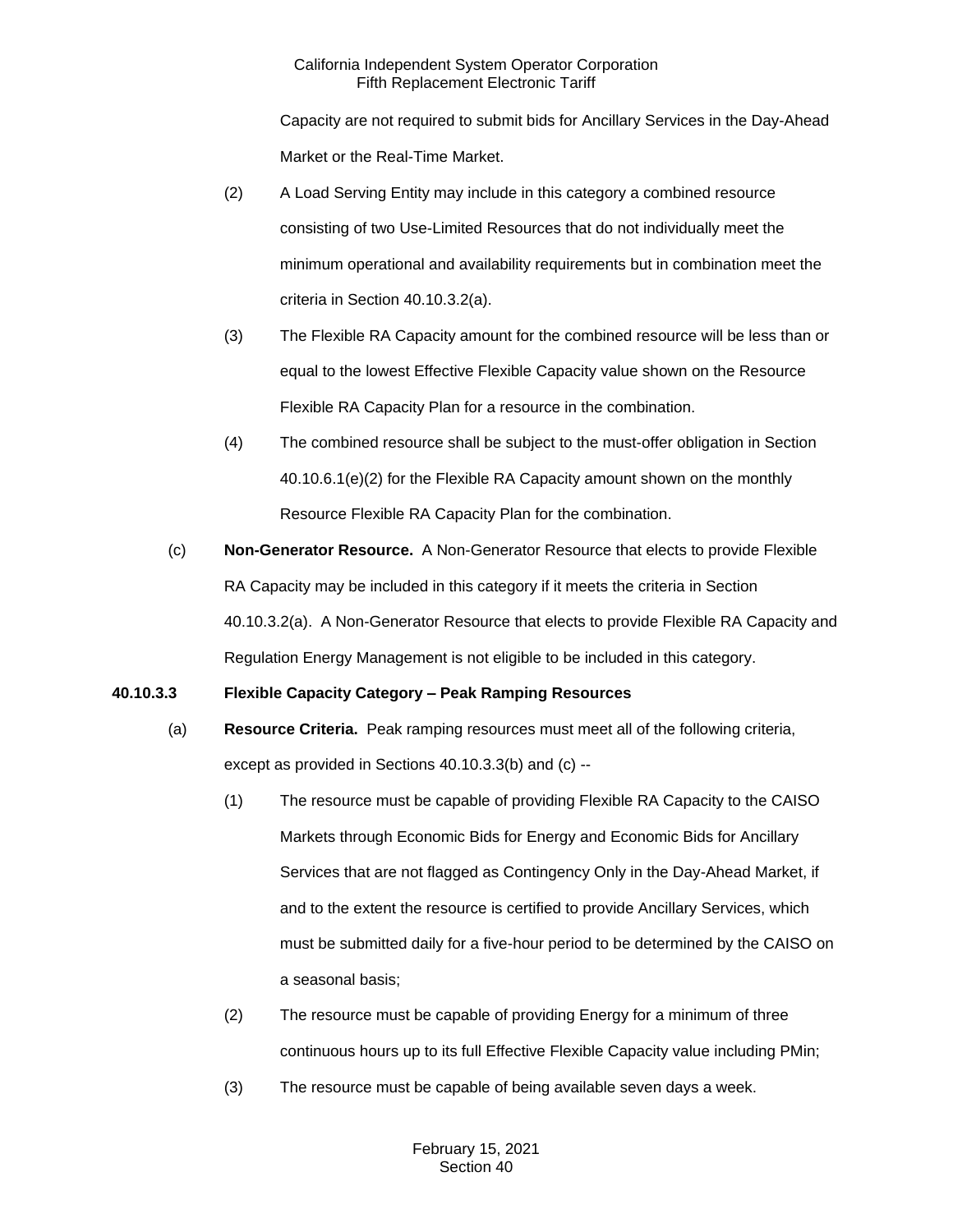- (4) The resource must be capable of at least one Start-Up per day; and
- (5) The resource must not have annual or monthly limitations on the number of unit Start-Ups or the amount of energy produced that, on a daily basis, are lower than the requirements in Section 40.10.3.3(a)(1) through (4).

### (b) **Use-Limited Resource.**

- (1) A Use-Limited Resource may be included in this category if it meets the criteria in Section 40.10.3.3(a), except that use-limited resources providing Flexible RA Capacity are not required to submit bids for Ancillary Services in the Day-Ahead Market or the Real-Time Market.
- (2) A Load Serving Entity may include in this category a combined resource consisting of two Use-Limited Resources that do not individually meet the minimum operational and availability requirements but in combination meet the criteria in Section 40.10.3.3(a).
- (3) The Flexible RA Capacity amount for the combined resource will be less than or equal to the lowest Effective Flexible Capacity value shown on the Resource Flexible RA Capacity Plan for a resource in the combination.
- (4) The combined resource shall be subject to the must-offer obligation in Section 40.10.6.1(e)(2) for the Flexible RA Capacity amount shown on the monthly Resource Flexible RA Capacity Plan for the combination.
- (c) **Non-Generator Resource.** A Non-Generator Resource that elects to provide Flexible RA Capacity may be included in this category if it meets the criteria in Section 40.10.3.3(a). A Non-Generator Resource that elects to provide Flexible RA Capacity and Regulation Energy Management is not eligible to be included in this category.
- (d) **Base Ramping Resource.** A resource that meets the qualifications of the Flexible Capacity Category for base ramping resources also qualifies to be included in this category as a peak ramping resource; however, a resource that meets only the qualifications of a peak ramping resource does not qualify as a base ramping resource.

## **40.10.3.4 Flexible Capacity Category – Super-Peak Ramping Resources.**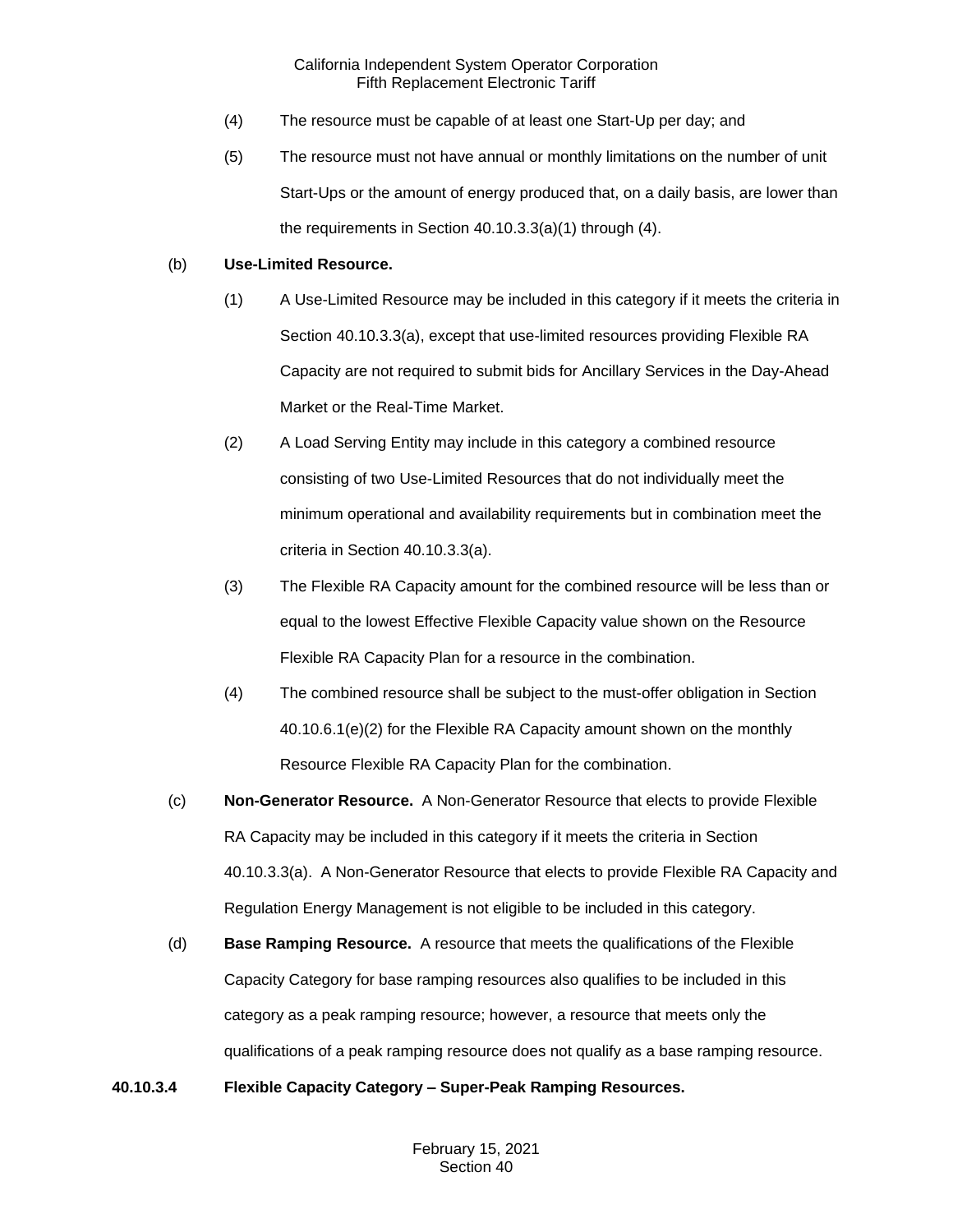- (a) **Resource Criteria.** Super-peak ramping resources must meet all of the following criteria, except as provided in Sections 40.10.3.4(b), (c) and (d) --
	- (1) The resource must be capable of providing Flexible RA Capacity to the CAISO Markets through Economic Bids for Energy and Economic Bids for Ancillary Services Bids that are not flagged as Contingency Only in the Day-Ahead Market, if and to the extent the resource is certified to provide Ancillary Services, which must be submitted each weekday that is not holiday, for a five-hour period to be determined by the CAISO on a seasonal basis;
	- (2) The resource must be capable of providing Energy for a minimum of three continuous hours up to its full Effective Flexible Capacity value including PMin;
	- (3) The resource must be capable of being available on weekdays that are not holidays, as defined in the Business Practice Manual;
	- (4) The resource must be capable of at least one Start-Up per day; and
	- (5) The resource must be capable of responding to at least five CAISO dispatches per month, during the five-hour period of the must offer obligation, for the resource to Start-Up.

## (b) **Use-Limited Resource.**

- (1) A Use-Limited Resource may be included in this category if it meets the criteria in Section 40.10.3.4(a), except that use-limited resources providing Flexible RA Capacity are not required to submit bids for Ancillary Services in the Day-Ahead Market or the Real-Time Market.
- (2) A Load Serving Entity may include in this category a combined resource consisting of two Use-Limited Resources that do not individually meet the minimum operational and availability requirements but in combination meet the criteria in Section 40.10.3.4(a).
- (3) The Flexible RA Capacity amount for the combined resource will be less than or equal to the lowest Effective Flexible Capacity value shown on the Resource Flexible RA Capacity Plan for a resource in the combination.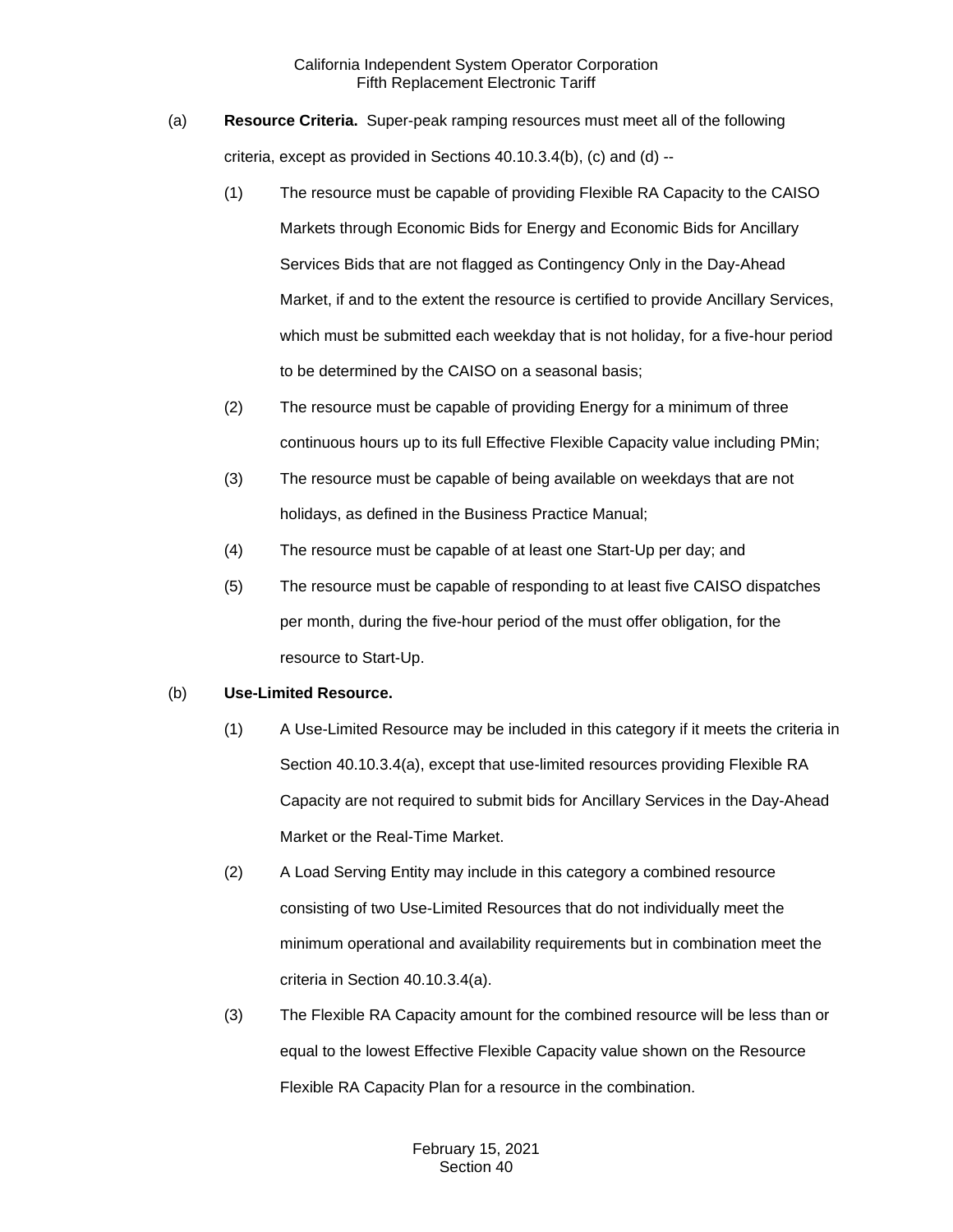- (4) The combined resource shall be subject to the must-offer obligation in Section 40.10.6.1(e)(2) for the Flexible RA Capacity amount shown on the monthly Resource Flexible RA Capacity Plan for the combination.
- (c) **Non-Generator Resource.** A Non-Generator Resource may be included in this category if it meets the criteria in Section 40.10.3.4(a) and is not registered in the CAISO's Master File as a Regulation Energy Management resource.
- (d) **Non-Generator Resource, Regulation Energy Management.** A Non-Generator Resource that is a Regulation Energy Management resource may be included in this category if it meets the following criteria –
	- (1) The resource must be capable of providing Regulation Energy Management to the CAISO Markets through Economic Bids for Regulation Up and Regulation Down submitted daily for a 17-hour period from 5:00 a.m. through 10:00 p.m.;
	- (2) The resource shall not submit bids to provide Energy;
	- (3) The resource must be capable of being available seven days a week;
	- (4) The resource must be capable of unlimited Start-Ups per day; and
	- (5) The resource must be registered as a Non-Generator Resource providing Regulation Energy Management in the CAISO's Master File.
- (e) **Base Ramping and Peak Ramping Resources.** A resource that meets the qualifications of the Flexible Capacity Category for base ramping resources or peak ramping resources also qualifies to be included in this category as a super-peak ramping resource; however, a resource that meets only the qualifications of a super-peak ramping resource does not qualify as a base ramping resource or a peak ramping resource.

## **40.10.3.5 Flexible Capacity Category by Resource**

The CAISO will provide to the Scheduling Coordinator of each resource a non-binding determination of the Flexible Capacity Category with the highest qualifications for which the resource qualifies to provide Flexible Capacity, as provided in Section 40.10.4.

## **40.10.3.6 Non-Eligible Resources**

Intertie resources and imports, other than Pseudo-Ties and Dynamic Scheduled resources, and Proxy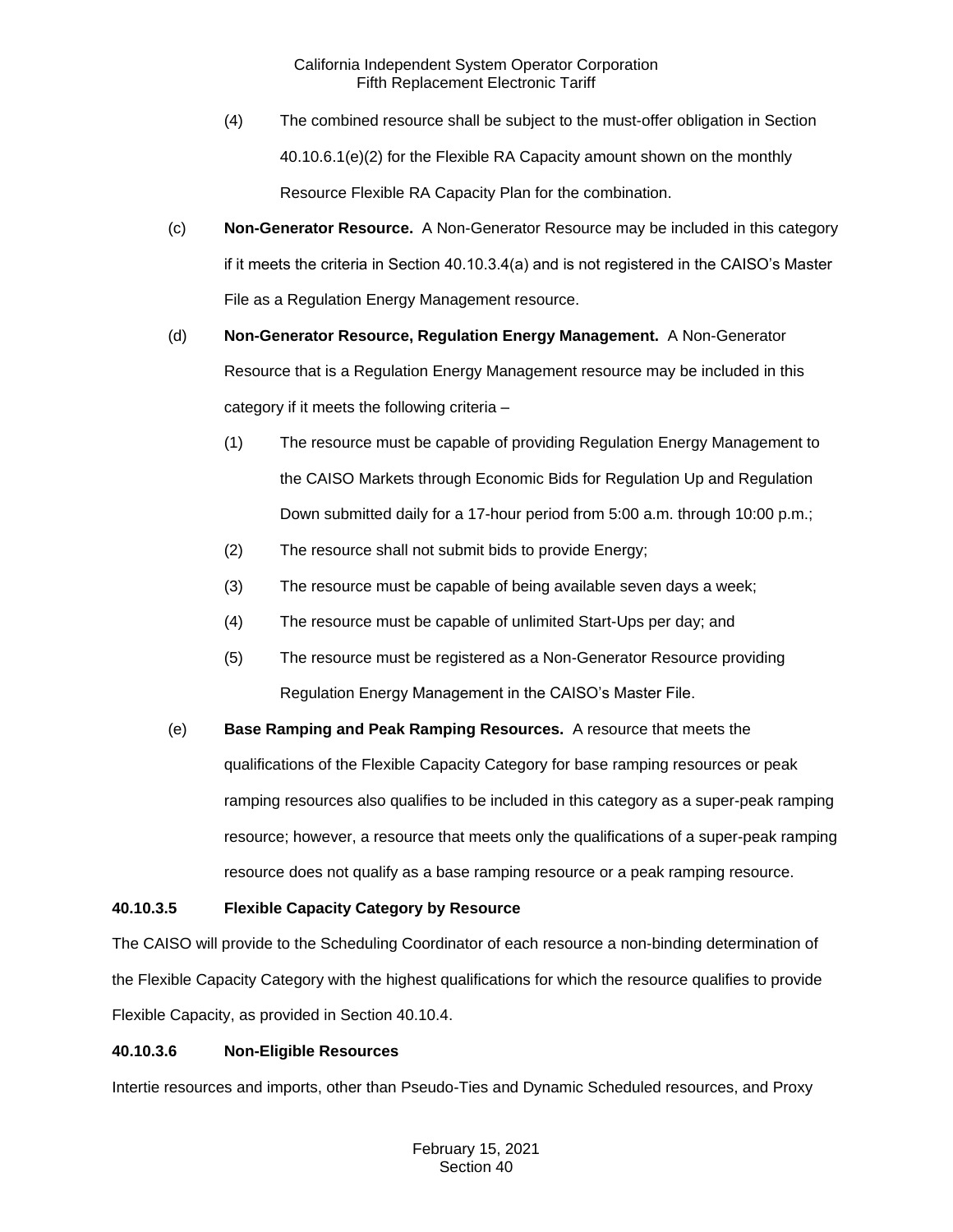Demand Resources that have elected, per Section 4.13.3, to bid and be dispatched in the Real-Time Market in Hourly Blocks or fifteen (15) minute intervals, are not eligible to provide Flexible RA Capacity.

### **40.10.4 Effective Flexible Capacity**

The CAISO shall calculate the Effective Flexible Capacity value for each resource. The CAISO shall publish the draft and final lists of the Effective Flexible Capacity values for such resources and the Flexible Capacity Categories for which each resource qualifies to provide Flexible Capacity on the CAISO Website each year in accordance with the schedule for publishing the Net Qualifying Capacity values, as set forth in the BPM, for use in the next calendar year.

### **40.10.4.1 Effective Flexible Capacity Calculation**

- (a) **Flexible Resources.** The CAISO will calculate the Effective Flexible Capacity value of a resource, for use (i) if a Local Regulatory Authority has not established criteria for calculating the Effective Flexible Capacity value for eligible resource types, and (ii) for determining if a cumulative deficiency exists under Sections 43A.2.7(a) and (b), as follows, except as provided in Sections 40.10.4.1 (b) through  $(f)$  –
	- (1) If the Start-Up Time of the resource is greater than 90 minutes, the Effective Flexible Capacity value shall be the weighted average ramp rate of the resource calculated from PMin to Net Qualifying Capacity multiplied by 180 minutes. The Effective Flexible Capacity shall not exceed the difference between the PMin and PMax of the resource.
	- (2) If the Start-Up Time of the resource is less than or equal to 90 minutes, the Effective Flexible Capacity value shall be the resource's PMin plus the weighted average ramp rate of the resource calculated from PMin to Net Qualifying Capacity multiplied by the difference between 180 minutes and the resource's Start-Up Time. The Effective Flexible Capacity shall not exceed the Net Qualifying Capacity of the resource.
- (b) **Hydroelectric Generating Unit.** The Effective Flexible Capacity of a hydroelectric generating unit will be the amount of capacity from which the resource can produce Energy consistently for 6 hours assuming that the resource's physical storage is at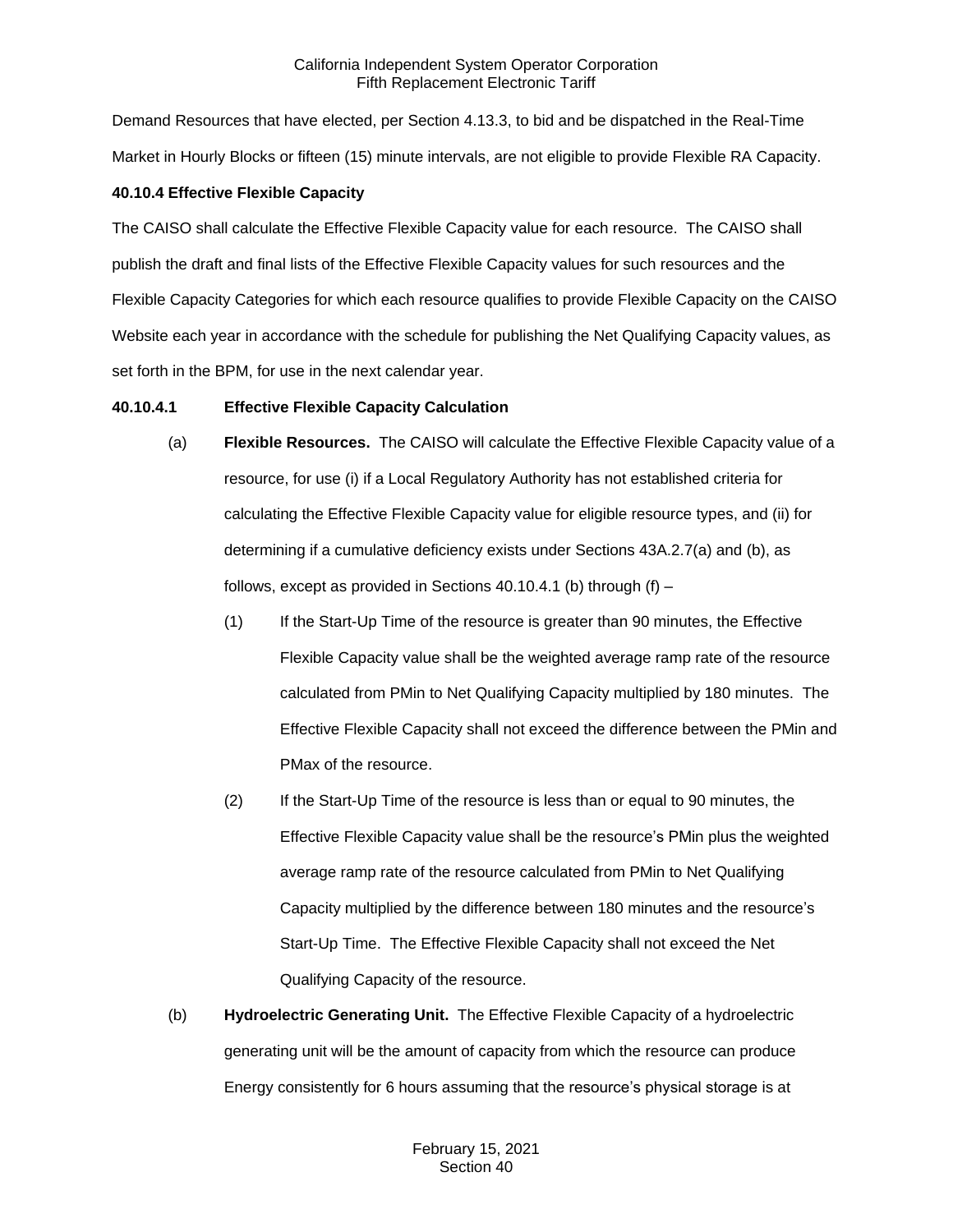maximum capacity at the beginning of that six-hour period. The Effective Flexible Capacity of a hydroelectric generation unit cannot, however, exceed its Net Qualifying Capacity.

## (c) **[Not Used]**

- (d) **Energy Storage Resource.** The Effective Flexible Capacity value for an energy storage resource will be determined as follows –
	- (1) for an energy storage resource that provides Flexible RA Capacity but not Regulation Energy Management, the Effective Flexible Capacity value will be the MW output range the resource can provide over three hours of charge/discharge while constantly ramping.
	- (2) for an energy storage resource that provides Flexible RA Capacity and Regulation Energy Management, the Effective Flexible Capacity value will be the resource's 15-minute energy output capability.
- (e) **Multi-Stage Generating Resource.** The Effective Flexible Capacity value for a Multi-Stage Generating Resource will be calculated using the longest Start-Up Time of the resource's configuration that has the lowest PMin.
- (f) **Combined Heat and Power Resource.** The Effective Flexible Capacity value of a Combined Heat and Power Resource will be the lesser of (i) the resource's Net Qualifying Capacity, or (ii) the MW difference between the CHP resource's maximum output and its RMTMax, if the resource has a RMTMax, or its minimum operating level, such quantity not to exceed the quantity of generating capacity capable of being delivered over a three-hour period.

# **40.10.4.2 EFC Omission or Correction**

- (a) **Draft List.** The posted draft list of Effective Flexible Capacity values may be modified only as follows –
	- (1) If the Scheduling Coordinator for a resource that was not included on the draft list of Effective Flexible Capacity values seeks to have the resource included on the list, it must no later than the deadline set forth in the Business Practice Manual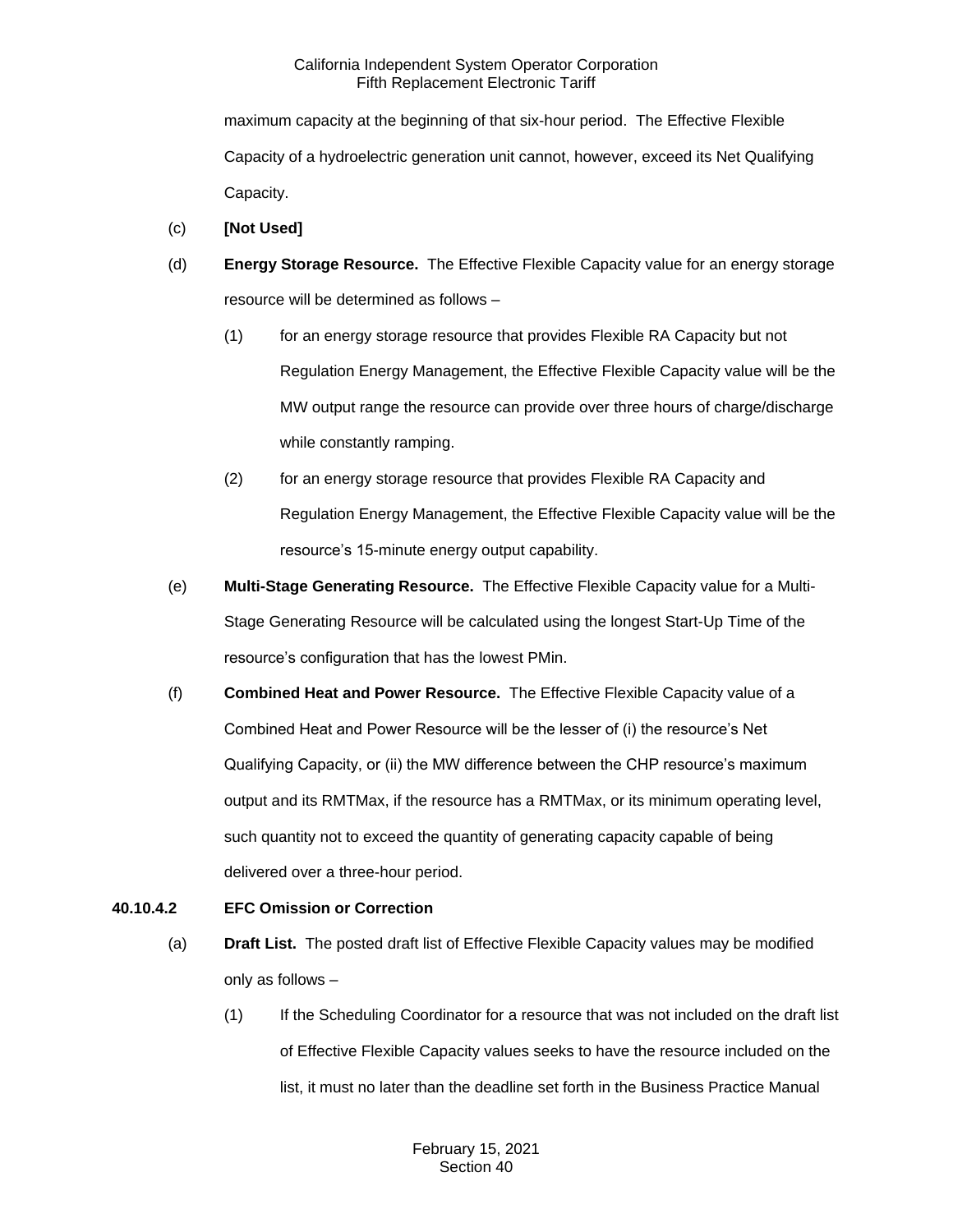submit a request to the CAISO either showing that the resource meets the criteria in Section in 40.10.4.1 or is capable of meeting the criteria, and provide documentation to enable the CAISO to determine the resource's Effective Flexible Capacity pursuant to the criteria in Section 40.10.4.1.

- (2) If the Scheduling Coordinator for a resource that was included on the draft list of Effective Flexible Capacity values seeks to change the value for that resource, it must submit documentation by the deadline set forth in the Business Practice Manual that supports such a change.
- (3) The CAISO will review the information submitted and notify the Scheduling Coordinator whether the change was accepted at least 15 days prior to posting the final list of Effective Flexible Capacity values on the CAISO Website.
- (b) **Final List.** The CAISO will post on the CAISO Website the final list of Effective Flexible Capacity values for resources that are in service and the Flexible Capacity Categories for which each resource qualifies to provide Flexible Capacity. The final list shall be used for the next calendar year and shall not be changed during that year, except as follows –
	- (1) If the Net Qualifying Capacity or PMax of a resource included on the final list increases or decreases during the year, and that value is changed in the Master File, the Scheduling Coordinator for the resource may request that the Effective Flexible Capacity value be recalculated to account for the change; or
	- (2) If a new resource, achieves commercial operation during the year, the Scheduling Coordinator for the resource may request that the CAISO calculate and add its Effective Flexible Capacity value and the Flexible Capacity Categories for which the resource qualifies to provide Flexible Capacity to the final list as an in-service resource.
- (c) **Disputes.** Any disputes as to the CAISO's determination regarding Effective Flexible Capacity shall be subject to the CAISO ADR Procedure.

#### **40.10.5 Flexible RA Capacity Plans**

## **40.10.5.1 LSE Flexible RA Capacity Plans**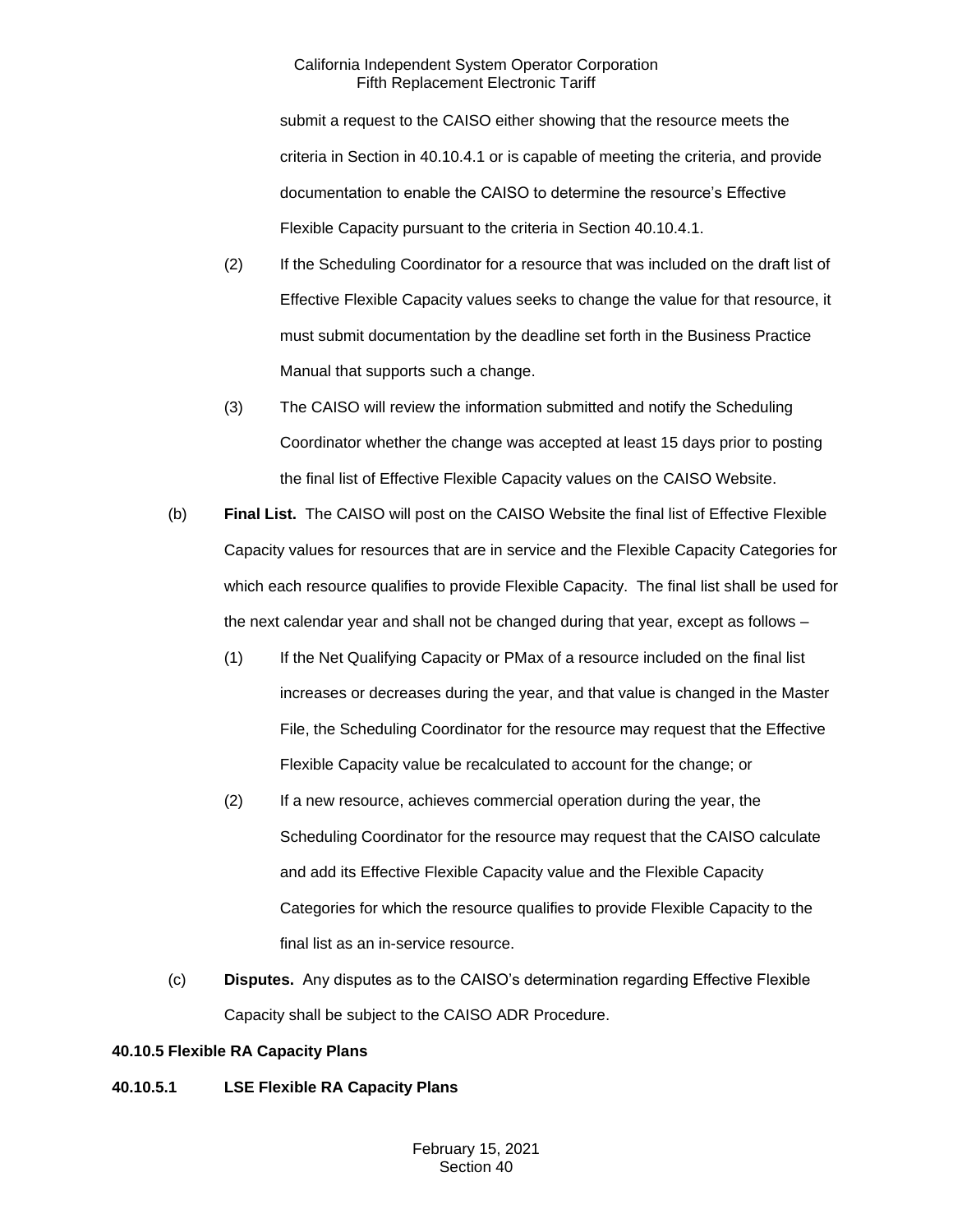- (a) **Submission Requirement.** A Scheduling Coordinator must submit annual and monthly LSE Flexible RA Capacity Plans for each Load Serving Entity it represents.
- (b) **Annual Plan.** Each annual LSE Flexible RA Capacity Plan must
	- (1) demonstrate that the Load Serving Entity has procured for each month at least 90 percent of the annual Flexible RA Capacity requirement determined by the CAISO; or the amount of Flexible RA Capacity required by the Load Serving Entity's Local Regulatory Authority, if the Local Regulatory Authority has set such requirement;
	- (2) identify the resources the Load Serving Entity intends to rely on to provide the Flexible RA Capacity, but need not identify the flexible resource adequacy categories; and
	- (3) include all information and be submitted no later than the last Business Day in October, in accordance with the reporting requirements and schedule set forth in the Business Practice Manual.
- (c) **Monthly Plan.** The monthly LSE Flexible RA Capacity Plan must
	- (1) demonstrate that the Load Serving Entity procured 100 percent of the total monthly Flexible RA Capacity requirement determined by the CAISO; or the monthly amount of Flexible RA Capacity required by the Local Regulatory Authority, if the Local Regulatory Authority has set such requirement;
	- (2) include information for purposes of the validation under Section 40.10.5.3(a) and the evaluation for cumulative deficiency under Section 40.10.5.3(c)that shows the MW of Flexible RA Capacity the Load Serving Entity designates based on the total monthly requirement determined by the CAISO within the minimum or maximum quantity, as applicable, for each Flexible Capacity Category; or only if the Local Regulatory Authority has established its own flexible capacity requirement, shows the MW of Flexible RA Capacity the Load Serving Entity designates based on the total monthly requirement determined by the Local Regulatory Authority within the minimum or maximum quantity for each Flexible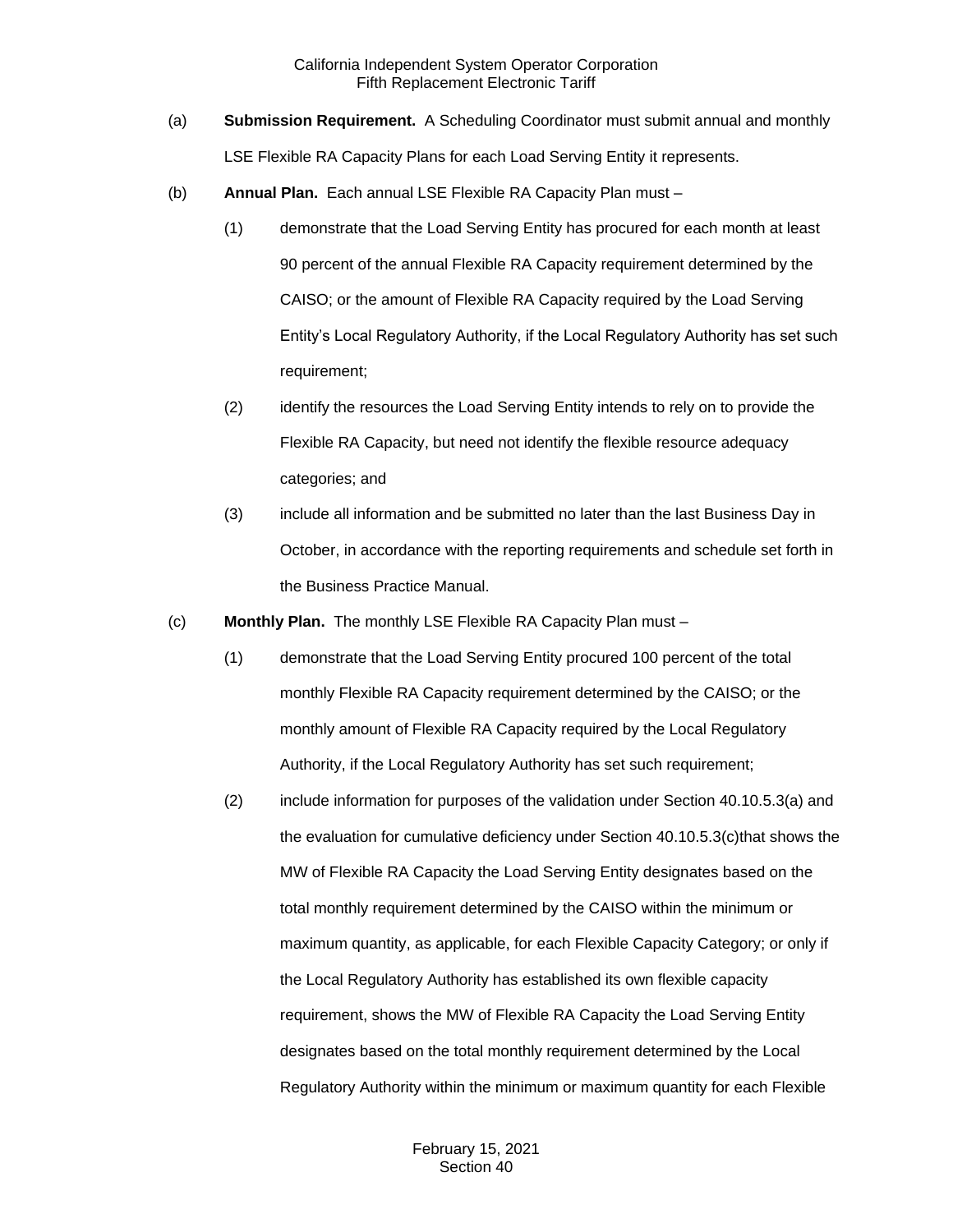Capacity Category required by the Local Regulatory Authority, if applicable;

- (3) identify all resources the Load Serving Entity will rely on to provide the Flexible RA Capacity and for each resource specify the Flexible Capacity Category in which the Flexible RA Capacity will be provided; and
- (4) include all information and be submitted to the CAISO at least 45 days in advance of the first day of the month covered by the plan, in accordance with the reporting requirements and schedule set forth in the Business Practice Manual.
- (d) **Correction to Monthly Plan.** The Scheduling Coordinator for the Load Serving Entity may submit at any time from 45 days through 30 days in advance of the first day of the month covered by the plan, a revision to its monthly LSE Flexible RA Capacity Plan to correct either: (i) a discrepancy between its monthly LSE Flexible RA Capacity Plan and the monthly Supply Plan of a Resource Adequacy Resource providing that Load Serving Entity with Flexible RA Capacity; or (ii) a deficiency in how much Flexible RA Capacity was provided on the monthly LSE Flexible RA Capacity Plan. The CAISO will not accept any revisions to a monthly LSE Flexible RA Capacity Plan from 30 days in advance of the relevant month through the end of the month, unless the Scheduling Coordinator for the Load Serving Entity demonstrates good cause for the change and explains why it was not possible to submit the change earlier.
- (e) **Reporting Exemption.** Notwithstanding the above, a Load Serving Entity is not obligated to submit a monthly LSE Flexible RA Capacity Plan for a given month if the Load Serving Entity's contribution to the three-hour net load ramp is less than 1 MW for that month. Except to the extent allowed under section 43A.8.8(e), such Load Serving Entity is not exempt for any relevant cost allocation from a CPM designation made pursuant to Section 43A associated with a monthly RA capacity obligation of less than 1 MW.

#### **40.10.5.1.1 Load-Following MSS**

(1) Each Load-following MSS Load Serving Entity for which the CAISO has calculated an allocable share of the Flexible Capacity Need under Section 40.10.2.2 must submit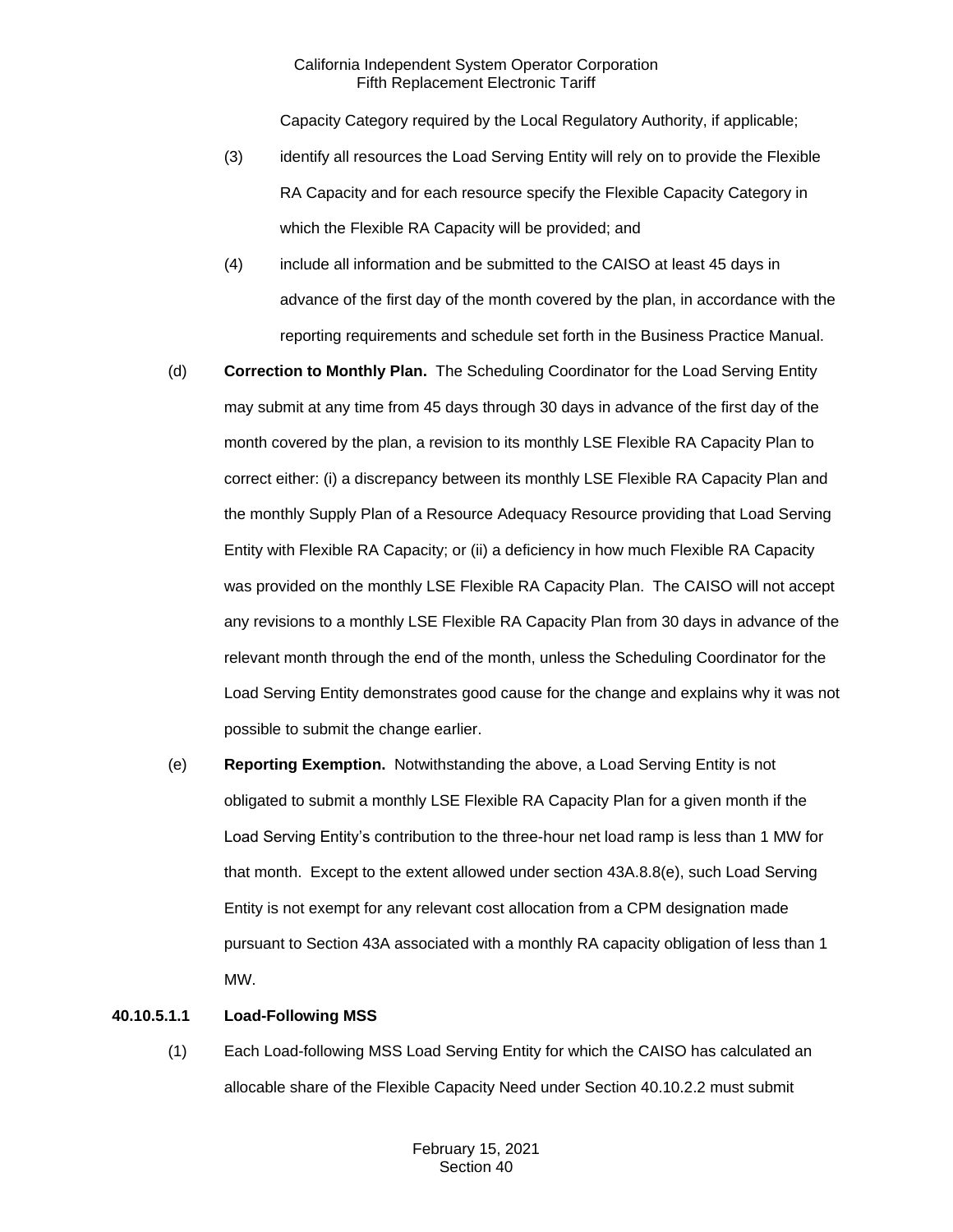annual and monthly LSE Flexible RA Capacity Plans pursuant to this Section 40.10.5.1 to identify the Flexible RA Capacity it is using to satisfy such requirement.

(2) The Load-following MSS must increase the Flexible RA Capacity in its monthly plan by the MW amount of Capacity for a Variable Energy Resource that is initially shown as being included in the Load-following MSS Load Serving Entity's resource portfolio in the information required pursuant to Section 40.10.1.2, but is subsequently not included in the current MSS resource portfolio at the time the monthly LSE Flexible RA Capacity Plan is due for the applicable month.

## **40.10.5.2 Resource Flexible RA Capacity Plans**

- (a) **Submission Requirement.** A Scheduling Coordinator must submit annual and monthly Resource Flexible RA Capacity Plans for each resource it represents that provides Flexible RA Capacity; except that an annual plan is not required for 2015.
- (b) **Annual Plan.** The annual Resource Flexible RA Capacity Plan shall --
	- (1) verify the resource's agreement to provide Flexible RA Capacity during the next Resource Adequacy Compliance Year; and
	- (2) include all information and be submitted no later than the last Business Day in October, in accordance with the reporting requirements and schedule set forth in the Business Practice Manual.
- (c) **Monthly Plan.** The monthly Resource Flexible RA Capacity Plan shall
	- (1) verify the resource's agreement to provide Flexible RA Capacity during the month;
	- (2) include an affirmative representation by the Scheduling Coordinator submitting the plan that the CAISO is entitled to rely on the accuracy of the information provided in the plan to perform those functions set forth in this Section 40; and
	- (3) include all information and be submitted to the CAISO at least 45 days in advance of the first day of the month covered by the plan, in accordance with the reporting requirements and schedule set forth in the Business Practice Manual.
- (d) **Correction to Monthly Plan.** The Scheduling Coordinator for the Resource Adequacy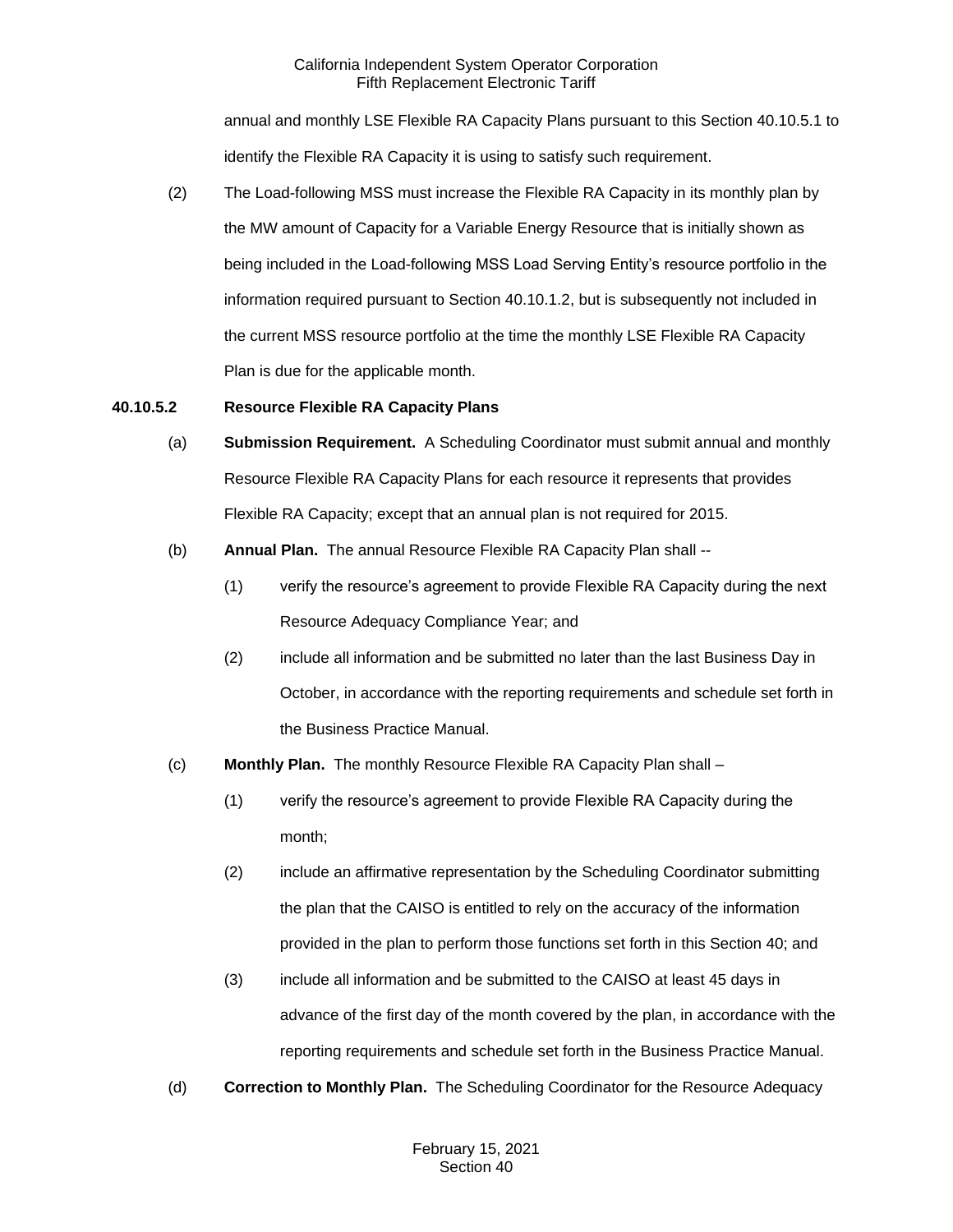Resource may, at any time from 45 days through 30 days in advance of the relevant month, revise its monthly Flexible RA Capacity Plan to correct a discrepancy between its monthly Flexible RA Capacity Plan and a Resource Adequacy Plan of a Load Serving Entity for which that Resource Adequacy Resource is providing Flexible RA Capacity. The CAISO will not accept any revisions to a monthly Flexible RA Capacity Plan less than 30 days in advance of the relevant month through the end of the month, unless the Scheduling Coordinator for the Resource demonstrates good cause for the change and explains why it was not possible to submit the change earlier.

### **40.10.5.3 Review of Flexible RA Capacity Plans**

### (a) **Validation for Deficiency in an Individual LSE Plan.**

- (1) If the Local Regulatory Authority has not established its own flexible capacity procurement requirements, the CAISO will validate the annual and monthly LSE Flexible RA Capacity Plans for that Local Regulatory Authority's jurisdictional Load Serving Entities, and will use the Effective Flexible Capacity value for each resource calculated under Section 40.10.4. The CAISO will determine whether each Load Serving Entity met its annual or monthly total Flexible RA Capacity Requirement, and for the monthly LSE Flexible RA Capacity Plan, whether it met the total monthly requirement within the minimum or maximum quantity, as applicable, for each Flexible Capacity Category.
- (2) If the Local Regulatory Authority has established its own flexible capacity procurement requirements, the CAISO will not validate the individual LSE Flexible Capacity Plans for that Local Regulatory Authority's jurisdictional Load Serving Entities.
- (b) **Identification of Discrepancy.** The CAISO will compare all LSE Flexible RA Capacity Plans and Resource Flexible RA Capacity Plans to identify any discrepancy in the Resource Adequacy Resources listed or the amount of the Resource Adequacy Capacity committed.
- (c) **Evaluation for Cumulative Deficiency.**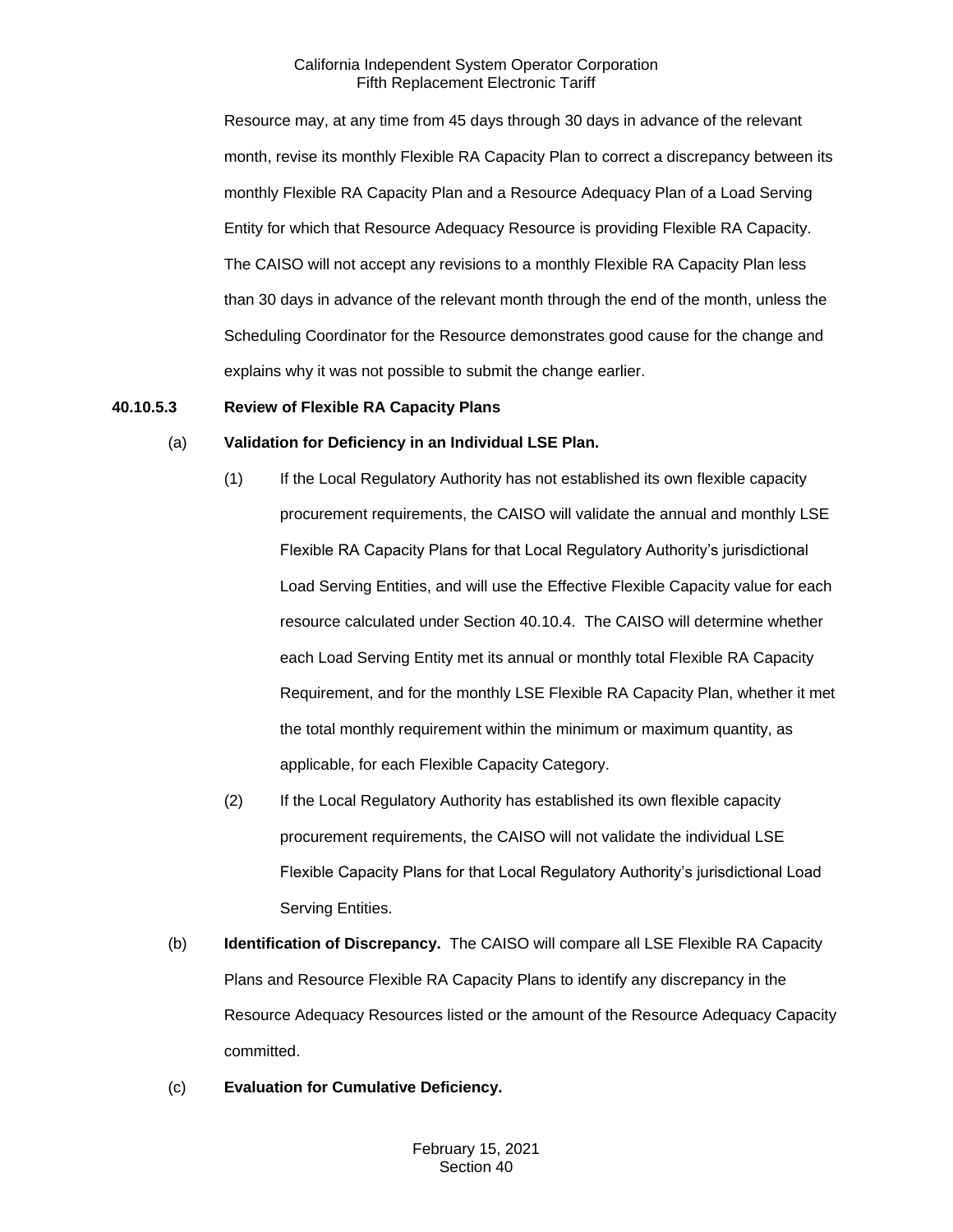- (1) The CAISO will evaluate the annual LSE Flexible RA Capacity Plans of all Load Serving Entities on a cumulative basis to determine whether the total amount of Flexible RA Capacity shown in the plans meets 90 percent of the annual Flexible Capacity Need determined by the CAISO pursuant to Section 40.10.1 or whether a cumulative deficiency may exist under Section 43A.2.7(a).
- (2) The CAISO will evaluate the monthly Flexible RA Capacity Plans of all Load Serving Entities to determine whether (i) the total amount of Flexible RA Capacity shown in the plans, limited to the maximum monthly requirement for each category, meets the applicable monthly Flexible Capacity Need determined by the CAISO pursuant to Section 40.10.1 or whether a cumulative deficiency may exist under Section 43A.2.7(b)(1); or (ii) the total amount of Flexible RA Capacity shown in the base ramping Flexible Capacity Category in the plans meets the minimum monthly requirement for the base ramping Flexible Capacity Category determined by the CAISO pursuant to Section 40.10.1.5 or whether a cumulative deficiency may exist under Section 43A.2.7(b)(2).
- (d) **Calculation of Flexible RA Capacity.** The CAISO will calculate the amount of Flexible RA Capacity included in the annual and monthly Flexible RA Capacity Plans using the MW amount of Flexible RA Capacity for each resource designated in a plan as a Flexible RA Capacity Resource up to the Effective Flexible Capacity value for the resource calculated under Section 40.10.4.
- (e) **Allocated Flexible RA Capacity Requirement.** The CAISO will calculate the Load Serving Entity's allocated annual and monthly Flexible RA Capacity Requirement –
	- (1) For Load Serving Entities within a Local Regulatory Authority that has not adopted its own allocation methodology, the CAISO will calculate the Load Serving Entity's allocated requirement based on the CAISO's allocation methodology set forth in Section 40.10.2.
	- (2) For Load Serving Entities within a Local Regulatory Authority that has adopted its own allocation methodology, the CAISO will use that Local Regulatory Authority's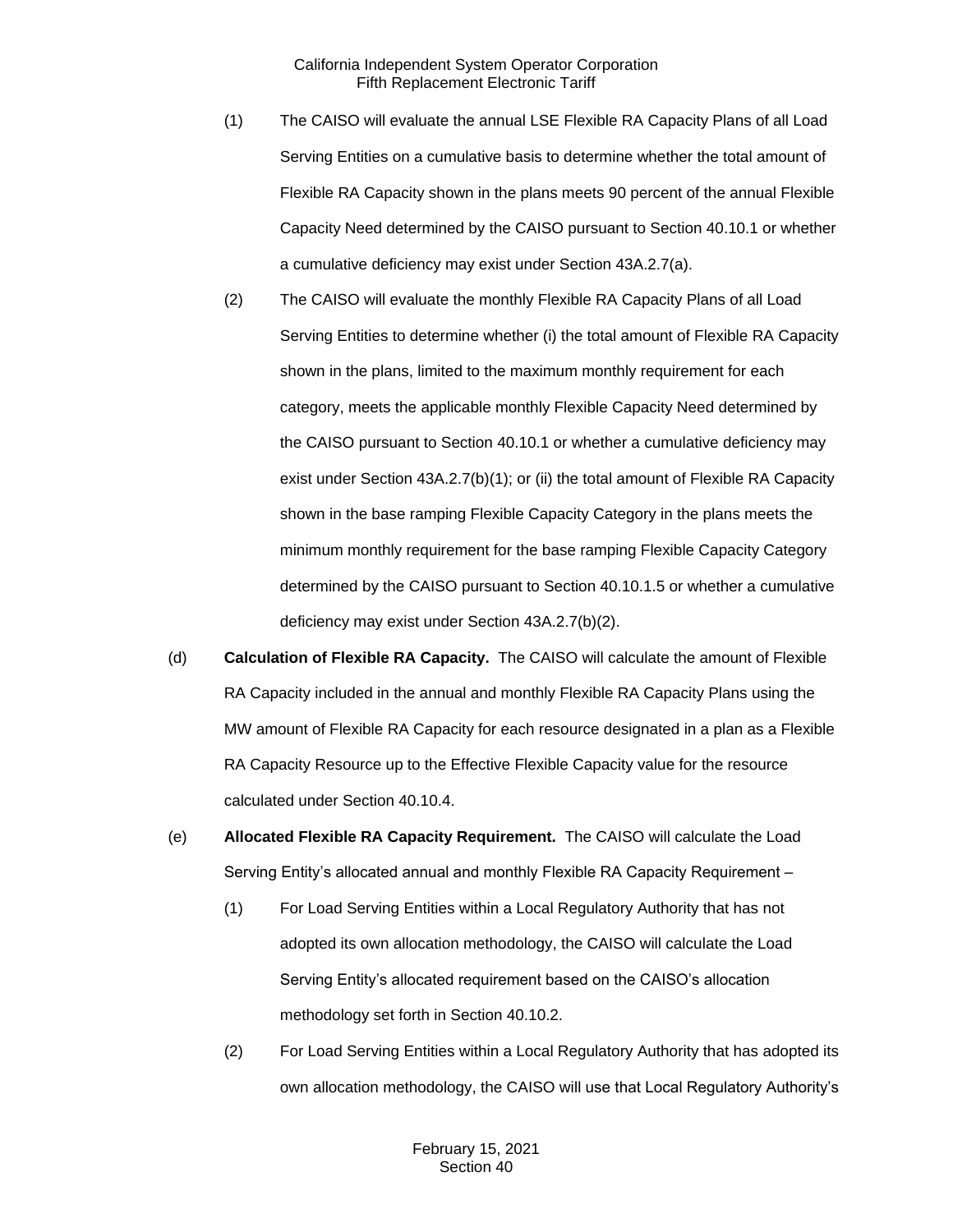methodology for the Local Regulatory Authority's jurisdictional Load Serving Entities.

### **40.10.5.4 Deficiency in LSE Flexible RA Capacity Plan**

- (a) **Finding and Notification.** If the CAISO's validation under Section 40.10.5.3(a) finds either: (i) that the total amount of Flexible RA Capacity included in an annual or monthly LSE Flexible RA Capacity Plan is not sufficient to satisfy the Load Serving Entity's allocated Flexible RA Capacity Requirement; or (ii) that the total monthly requirement in a monthly LSE Flexible RA Capacity Plan was not met within the minimum or maximum quantity, as applicable, for each Flexible Capacity Category, the CAISO will –
	- (1) notify the relevant Scheduling Coordinator, and the Local Regulatory Authority or federal agency with jurisdiction over the relevant Load Serving Entity, in an attempt to resolve any deficiency in accordance with the procedures set forth in the Business Practice Manual; and
	- (2) provide the notice at least 40 days in advance of the first day of the month covered by the plan and include the reasons the CAISO believes a deficiency exists.
- (b) **Resolved Discrepancy.** If the CAISO issues a notice of discrepancy under Section 40.10.5.5(a) and the discrepancy is resolved, the Scheduling Coordinator must provide the CAISO with a revised LSE Flexible RA Capacity Plan or Resource Flexible RA Capacity Plan, as applicable, no less than 11 days prior to the first day of the month covered by the plans.
	- (1) demonstrate, no less than 30 days prior to the first day of the month covered by the LSE Flexible RA Capacity Plan, that the identified deficiency is cured by submitting a revised LSE Flexible RA Capacity Plan, or
	- (2) advise the CAISO that the Load Serving Entity's Local Regulatory Authority, or federal agency, as appropriate, has determined that no deficiency exists.
- (c) **Unresolved Deficiency.** If the CAISO issues a notice of deficiency under Section 40.10.5.4(a) and is not advised that the deficiency is resolved, the CAISO will use the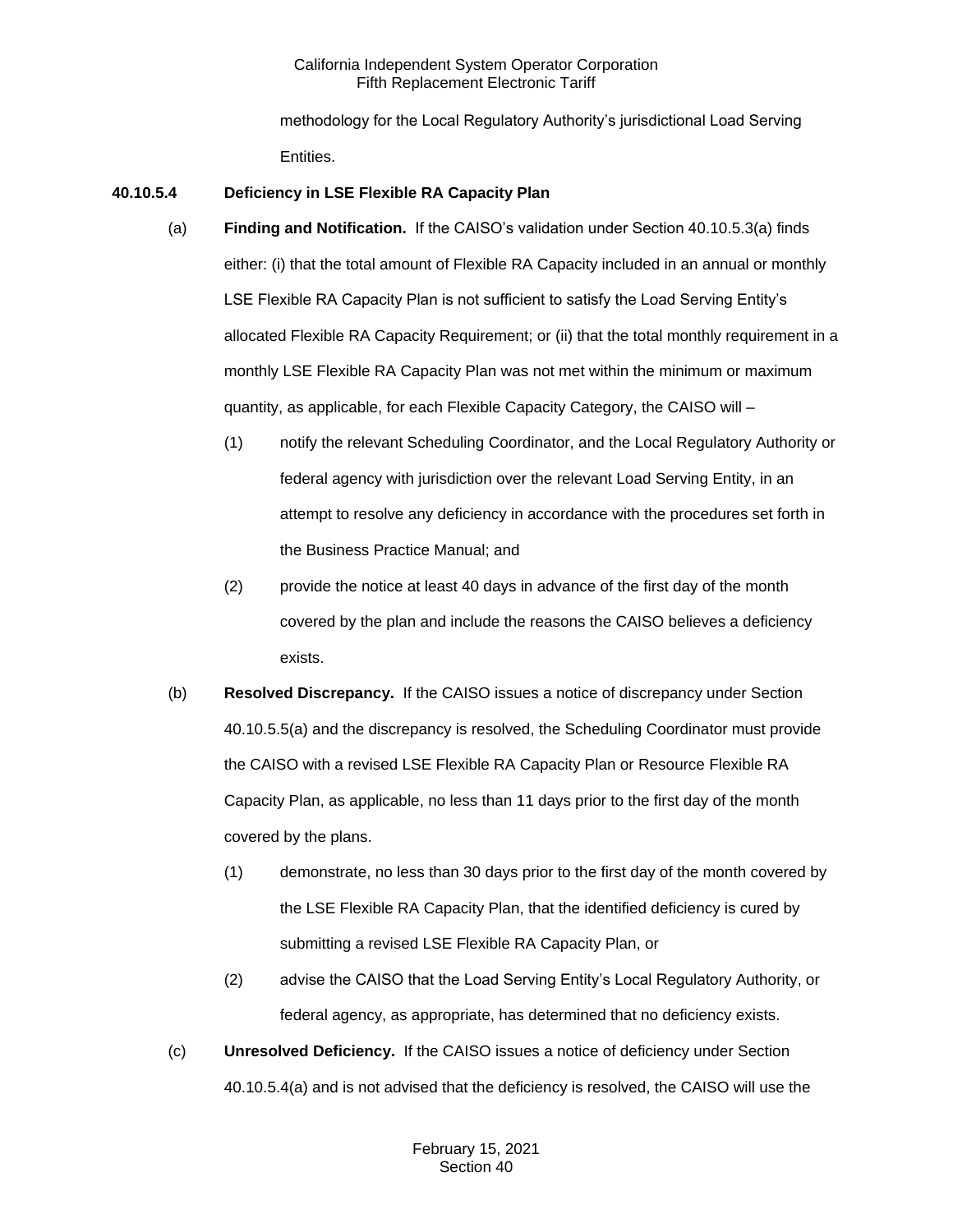information contained in the Resource Flexible RA Capacity Plan to set the obligations of resources under Section 40.10 and/or to assign any costs incurred under this Section 40 and Section 43A.

### **40.10.5.5 Discrepancy Between Flexible RA Capacity Plans.**

- (a) **Finding and Notification.** If the CAISO's review under Section 40.10.5.3(b) finds a discrepancy between an LSE Flexible RA Capacity Plan and a Resource Flexible RA Capacity Plan, the CAISO will –
	- (1) notify the relevant Scheduling Coordinators of the discrepancy in an attempt to resolve the discrepancy in accordance with the procedures set forth in the Business Practice Manual; and
	- (2) provide the notice at least 40 days in advance of the first day of the month covered by the plans and include the reasons the CAISO believes a discrepancy exists.
- (b) **Resolved Discrepancy.** If the CAISO issues a notice of discrepancy under Section 40.10.5.5(a) and the discrepancy is resolved, the Scheduling Coordinator must provide the CAISO with a revised LSE Flexible RA Capacity Plan or Resource Flexible RA Capacity Plan, as applicable, no less than 30 days prior to the first day of the month covered by the plans.
- (c) **Unresolved Discrepancy.** If the CAISO issues a notice of discrepancy under Section 40.10.5.5(a) and is not advised that the discrepancy is resolved, the CAISO will use the information contained in the Resource Flexible RA Capacity Plan to set the obligations of resources under Section 40.10 and/or to assign any costs incurred under this Section 40 and Section 43A.

## **40.10.5.6 LRA Deficiency**

- (a) **Finding and Notification.** If the CAISO's evaluation under Section 40.10.5.3(c) finds a cumulative deficiency in Flexible RA Capacity, the CAISO will –
	- (1) identify each Local Regulatory Authority that did not meet its allocable share of the Flexible Capacity Need using the cumulative amount of Flexible RA Capacity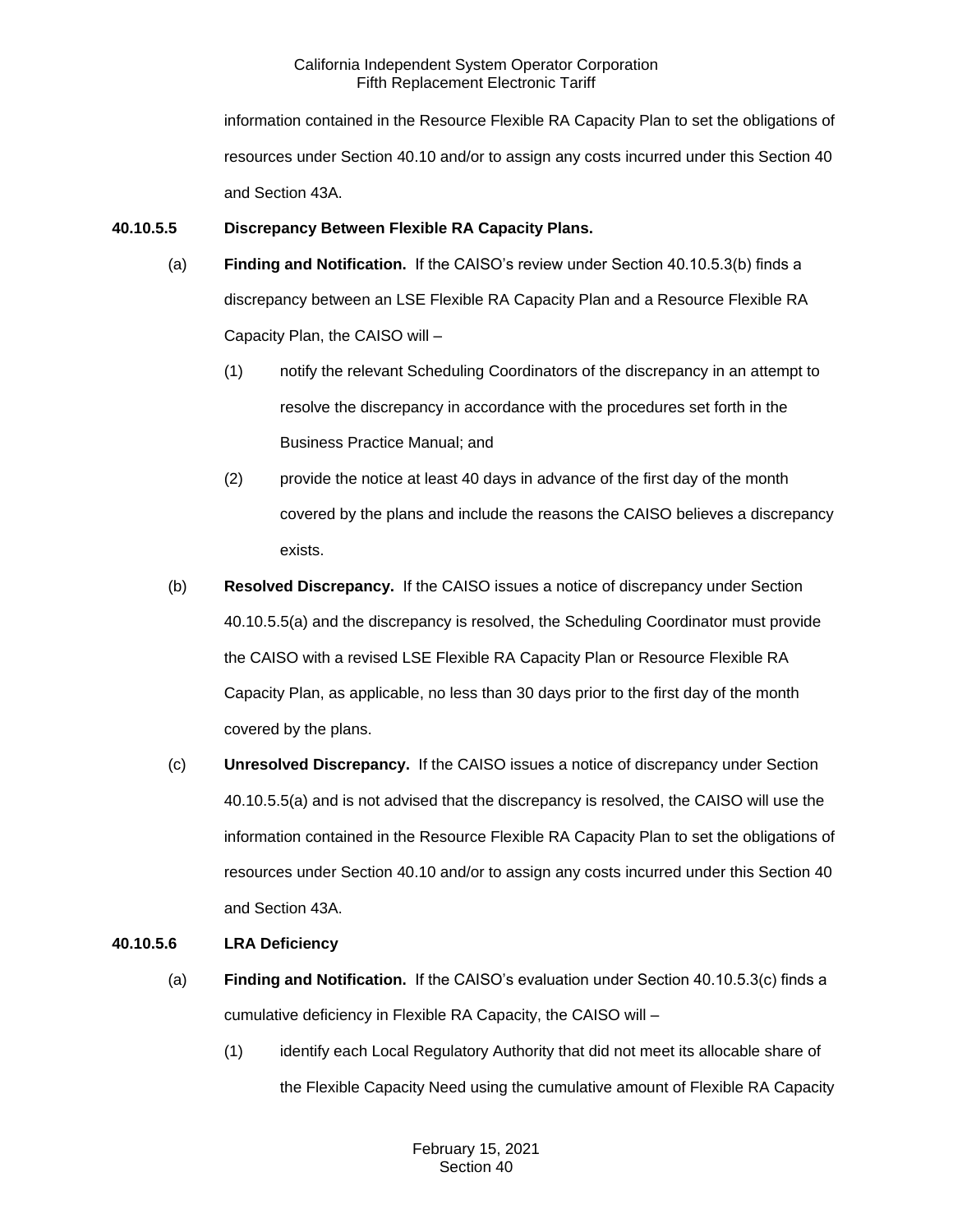that the Local Regulatory Authority's jurisdictional Load Serving Entities included in their annual and monthly Flexible RA Capacity Plans in total and, for the monthly Flexible RA Capacity Plans, in each Flexible Capacity Category;

- (2) identify each Load Serving Entity that: (i) is subject to the jurisdiction of a Local Regulatory Authority that did not meet its allocable share of the Flexible Capacity Need under Section 40.10.5.6; and (ii) did not include sufficient Flexible RA Capacity in an annual or monthly plan to meet its allocated Flexible RA Capacity Requirement or did not meet the monthly requirement within the minimum or maximum quantity, as applicable, for each Flexible Capacity Category, based on the allocation methodology of the Local Regulatory Authority if it has established its own methodology for allocating the Flexible Capacity Need to its jurisdictional Load Serving Entities;
- (3) notify each Local Regulatory Authority identified under Section 40.10.5.6(a)(1) and the Scheduling Coordinator for each Load Serving Entity identified under Section 40.10.5.6(a)(2) of the cumulative deficiency in an attempt to resolve any deficiency in accordance with the procedures set forth in the Business Practice Manual; and
- (4) provide the notice at least 40 days in advance of the first day of the month covered by the plan and include the reasons the CAISO believes a cumulative deficiency exists.
- (b) **Resolved Deficiency.** If the CAISO provides a notice of cumulative deficiency under Section 40.10.5.6(a), and the deficiency is resolved, the Scheduling Coordinator for the Load Serving Entity shall demonstrate, no less than 30 days prior to the first day of the month covered by the LSE Flexible RA Capacity Plan, that the identified deficiency is cured by submitting a revised LSE Flexible RA Capacity Plan.
- (c) **Unresolved Deficiency.** If the CAISO provides a notice of deficiency under Section 40.10.5.6(a) and is not advised that the deficiency is resolved, the CAISO will use the information contained in the Resource Flexible RA Capacity Plan to set the obligations of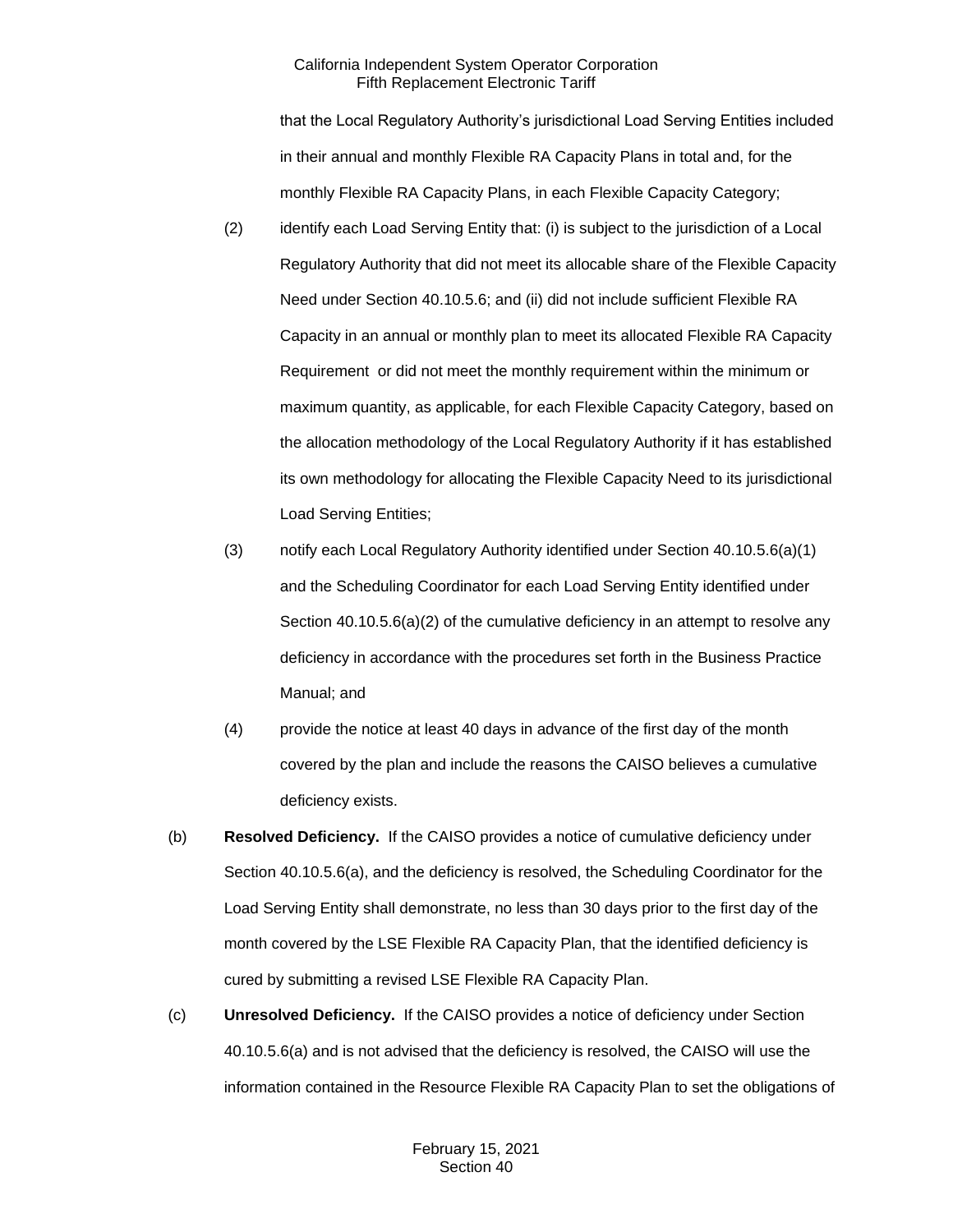resources under Section 40.10 and/or to assign any costs incurred under this Section 40 and Section 43A.

### **40.10.6 Flexible RA Capacity Must-Offer Obligation**

#### **40.10.6.1 Day-Ahead and Real-Time Availability**

- (a) **Must-Offer Obligation.** The Scheduling Coordinator for a resource supplying Flexible RA Capacity must submit Economic Bids for Energy for the full amount of the resource's Flexible RA Capacity, and Economic Bids for Ancillary Services that are not flagged as Contingency Only in the Day-Ahead Market for the full amount of the resource's Flexible RA Capacity that is certified to provide Ancillary Services, in the Day-Ahead Market and the Real-Time Market for the applicable Trading Hours that is capable of being economically dispatched as follows, except as provided in Section 40.10.6.1(e) through $(h)$  –
	- (1) Flexible Capacity Category for base ramping resources the 17-hour period from 5:00 a.m. to 10:00 p.m., seven days a week;
	- (2) Flexible Capacity Category for peak ramping resources the five-hour period determined for each season by the CAISO's Flexible Capacity Needs Assessment, seven days a week; and
	- (3) Flexible Capacity Category for super-peak ramping resources the five-hour period determined for each season by the CAISO's Flexible Capacity Needs Assessment, weekdays, except holidays and as provided in Section 40.10.6.1(h), until the resource receives during the five-hour period of the must offer obligation and responds to five CAISO dispatches for Start-Up during the month, after which the resource will not be subject to a must-offer obligation as a super-peak ramping resource for the remainder of that month; however, any other must-offer obligations for Resource Adequacy Capacity will still apply.
- (b) **Availability Requirement.** During the period of the applicable must-offer obligation, a Flexible RA Capacity Resource must be operationally available except for limitations specified in the Master File, legal or regulatory prohibitions or as otherwise required by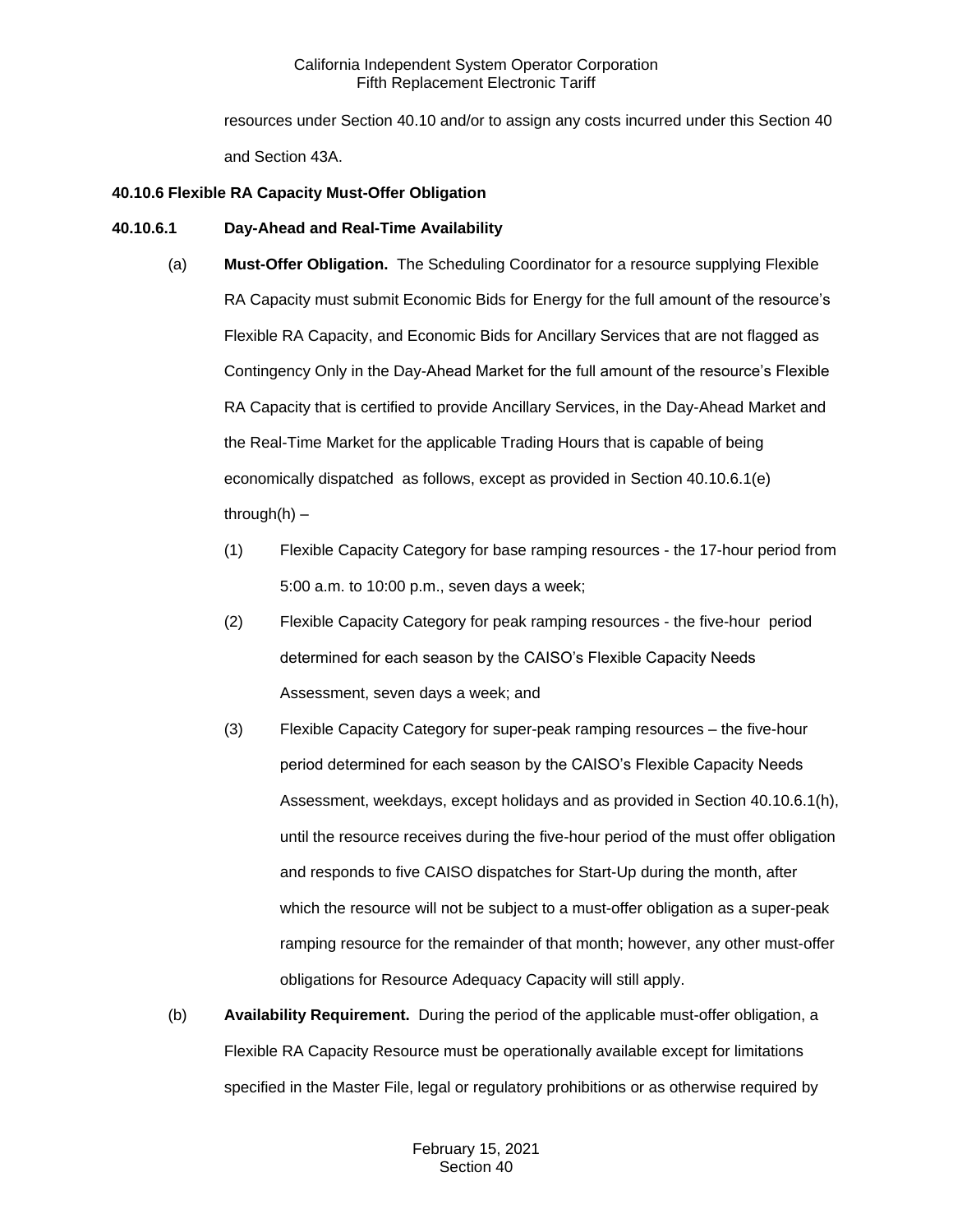this CAISO Tariff or by Good Utility Practice.

- (c) **Co-optimization.** Through the IFM co-optimization process, the CAISO will utilize available Flexible RA Capacity to provide Energy or Ancillary Services in the most efficient manner to clear the Energy market, manage congestion and procure required Ancillary Services.
- (d) **Participation in RUC.** A Flexible RA Capacity Resource must participate in the RUC to the extent that the resource has available Flexible RA Capacity that is not reflected in an IFM Schedule. Resource Adequacy Capacity participating in RUC will be optimized using a zero dollar (\$0/MW-hour) RUC Availability Bid. Flexible RA Capacity selected in RUC will not be eligible to receive a RUC Availability Payment.

## (e) **Use-Limited Resources.**

- (1) A Use-Limited Resource providing Flexible RA Capacity must be capable of responding to Dispatch Instructions and, consistent with its use-limitations, must submit Economic Bids for Energy for the full amount of its Flexible RA Capacity in the Day-Ahead Market and the Real-Time Market for the Trading Hours applicable to the resource's Flexible Capacity Category for that month for the Trading Hours that it is capable of being economically dispatched.
- (2) The Scheduling Coordinator for the Use-Limited Resources designated as a combined resource under Section 40.10.3.2(b), 40.10.3.3(b) or 40.10.3.4(b) must submit Economic Bids for Energy for either resource for the full amount of the Flexible RA Capacity required by the applicable must-offer obligation; however, Economic Bids for Energy must be submitted for only one resource in the combination per Trade Day.

# (f) **Short, Medium or Long Start Units.**

(1) Short Start Units or Medium Start Units providing Flexible RA Capacity that do not have an IFM Schedule or a RUC Schedule for any of their Resource Adequacy Capacity for a given Trading Hour are required to participate in the Real-Time Market consistent with the provisions in Section 40.6.2 that apply to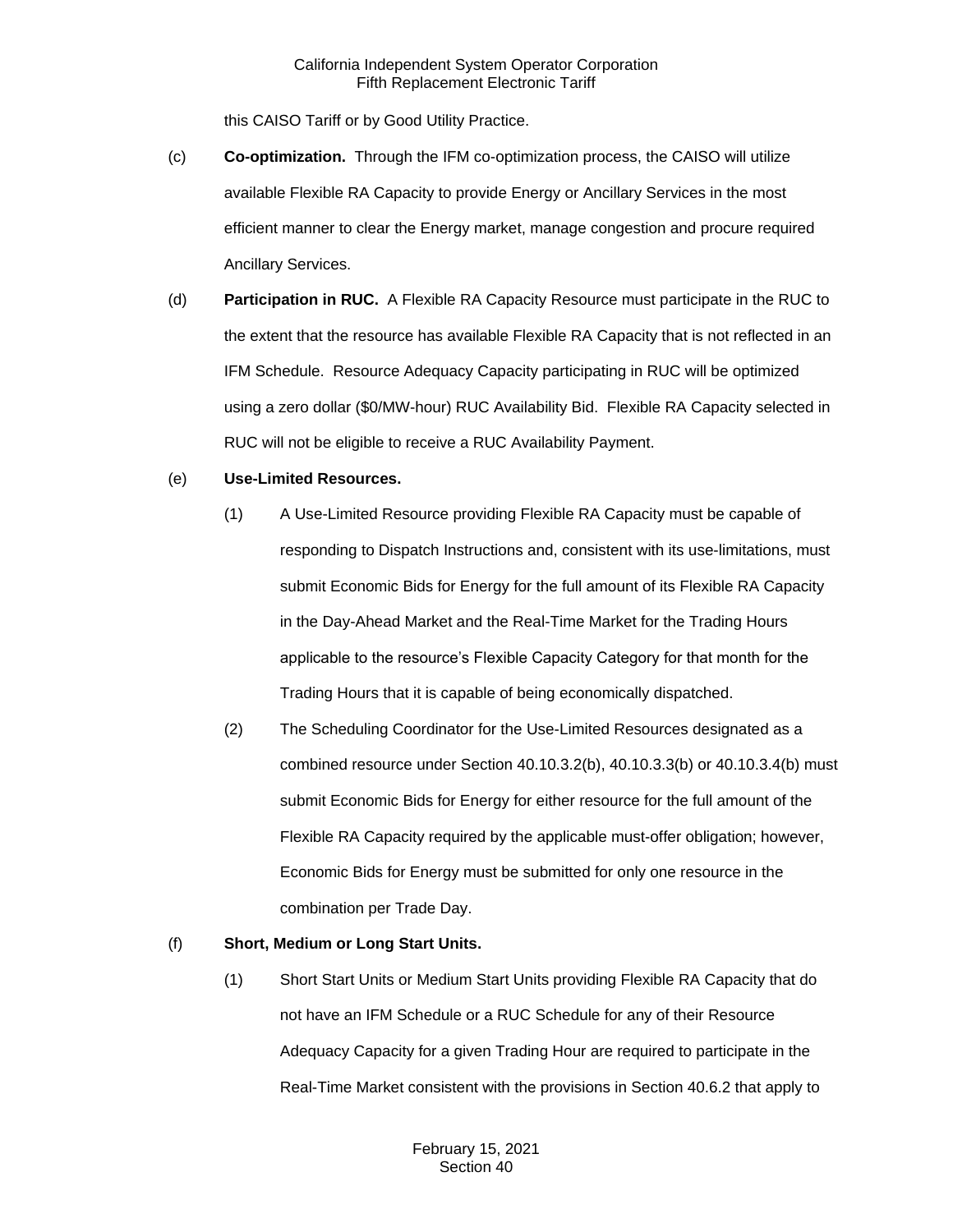Short Start Units providing RA Capacity.

- (2) Long Start Units providing Flexible RA Capacity that do not have an IFM Schedule or a RUC Schedule for any of their Resource Adequacy Capacity for a given Trading Hour are required to participate in the Real-Time Market consistent with the provisions in Section 40.6.2 that apply to Long Start Units providing RA Capacity.
- (3) If availability is required under Section 40.6.2, the Scheduling Coordinator for the resource must submit to the RTM for that Trading hour for which the resource is capable of responding to Dispatch Instructions: (i) Economic Bids for Energy for the full amount of the available Flexible RA Capacity, including capacity for which it has submitted Economic Bids for Ancillary Services; and (ii) Economic Bids for Ancillary Services for the full amount of its Flexible RA Capacity that is certified to provide Ancillary Services and that did not receive a day-ahead award, and for each Ancillary Service for which the resource is certified, including capacity for which it has submitted Economic Bids for Energy.
- (g) **Extremely Long-Start Resources.** Flexible RA Capacity Resources that are Extremely Long-Start Resources must be available to the CAISO by complying with the Extremely Long-Start Commitment Process under Section 31.7 or otherwise committing the resource upon instruction from the CAISO, if physically capable. Once an Extremely Long-Start Resource is committed by the CAISO, it is subject to the provisions of Section 40.10.6 regarding Day-Ahead Availability and Real-Time Availability for the Trading Days for which it was committed.
- (h) **Non-Generator Resources, Regulation Energy Management.** Non-Generator Resources providing Flexible RA Capacity and Regulation Energy Management must submit Economic Bids for Regulation Up and Regulation Down for Trading Hours in the 17-hour period from 5:00 a.m. to 10:00 p.m., seven days a week and shall not submit Bids for Energy or other Ancillary Services.

## **40.10.6.2 Failure to Bid**